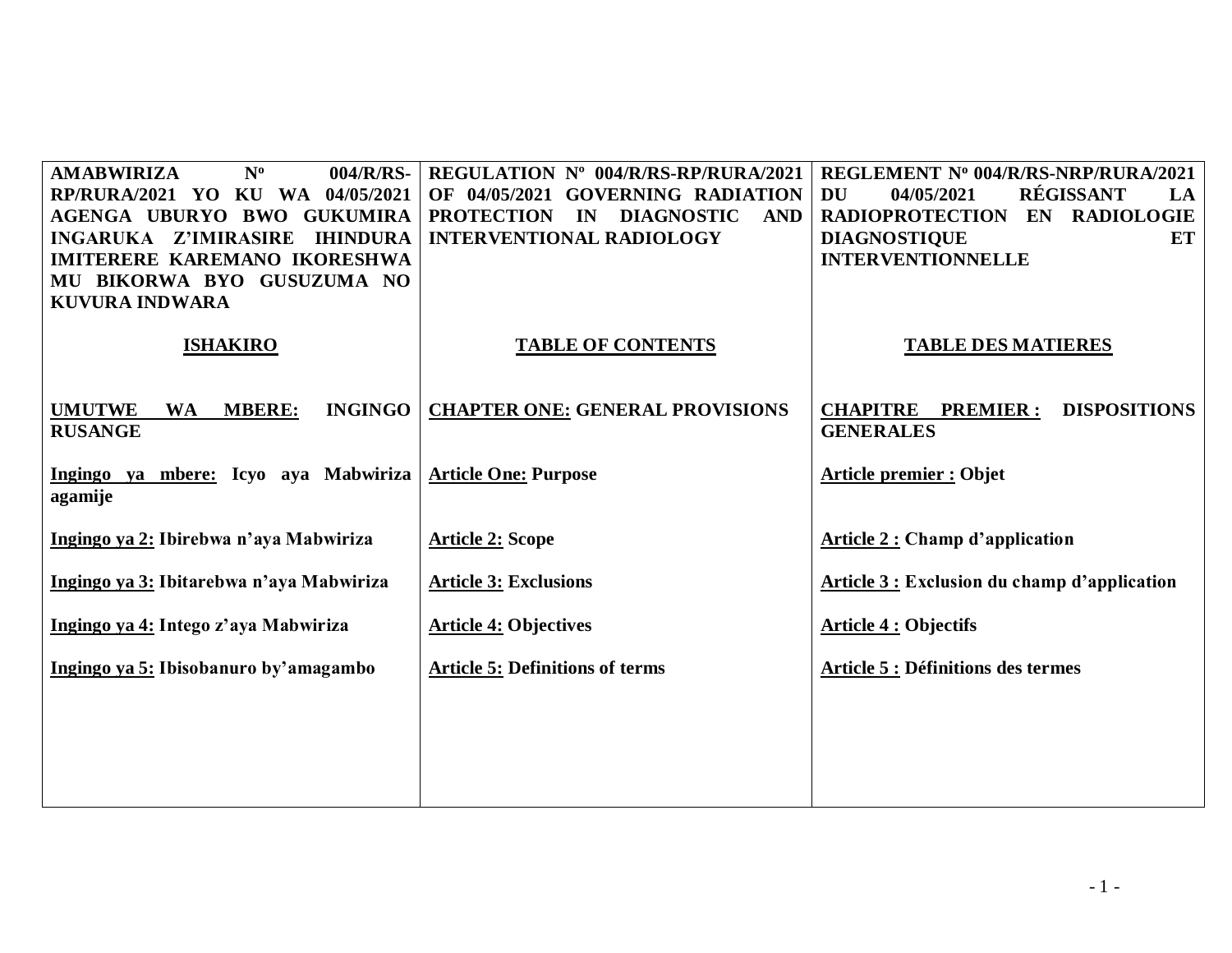| <b>UMUTWE</b><br><b>KABIRI:</b><br><b>UBURYO</b><br><b>WA</b><br><b>BW'ITANGWA</b><br><b>RY'IMPUSHYA</b><br>KU<br>HANTU HAKORERWA IBIKORWA BYO<br>GUSUZUMA NO KUVURA INDWARA<br>HIFASHISHIJWE IMIRASIRE IHINDURA<br><b>IMITERERE KAREMANO</b> | <b>CHAPTER TWO: LICENSING REGIME</b><br>FOR OPERATING<br>DIAGNOSTIC AND<br><b>RADIOLOGY</b><br><b>INTERVENTIONAL</b><br><b>FACILITY</b> | <b>CHAPITRE II: REGIME D'OCTROI DE</b><br>LICENCES POUR L'EXPLOITATION D'UN<br><b>ETABLISSEMENT</b><br>DE<br><b>RADIOLOGIE</b><br><b>DIAGNOSTIQUE</b><br>ET<br><b>INTERVENTIONNELLE</b> |
|-----------------------------------------------------------------------------------------------------------------------------------------------------------------------------------------------------------------------------------------------|-----------------------------------------------------------------------------------------------------------------------------------------|-----------------------------------------------------------------------------------------------------------------------------------------------------------------------------------------|
| <b>Ubwoko</b><br>bw'impushya<br>Ingingo ya 6:<br>n'ibyemezo                                                                                                                                                                                   | <b>Article 6 : Types of license and Authorizations</b>                                                                                  | Article 6 : Types de licences et d'autorisations                                                                                                                                        |
| Ingingo ya 7: Itangwa ry'impushya ku hantu<br>hakorerwa ibikorwa byo gusuzuma no<br>kuvura indwara hifashishijwe imirasire<br>ihindura imiterere karemano                                                                                     | Article 7: Licensing of diagnostic<br>and<br>interventional radiology facility                                                          | Article 7: Licence d'exploitation d'une<br>installation<br>de radiologie diagnostique et<br>interventionnelle                                                                           |
| Ingingo ya 8: Ibisabwa usaba uruhushya ku<br>birebana n'ibikorwa byo gusuzuma no<br>kuvura indwara hifashishijwe imirasire<br>ihindura imiterere karemano                                                                                     | <b>Article 8: Requirements for license application</b><br>in diagnostic and interventional radiology<br>practice                        | Article 8 : Exigences relatives à la demande de<br>licence pour une pratique de radiologie<br>diagnostique et interventionnelle                                                         |
| Ingingo ya 9: Ibishingirwaho mu gutanga<br>uruhushya                                                                                                                                                                                          | Article 9: Criteria for license issuance                                                                                                | Article 9: Critères de délivrance de licences                                                                                                                                           |
| Ingingo ya 10: Inshingano z'uwahawe<br>uruhushya                                                                                                                                                                                              | <b>Article 10: Obligations of licensee</b>                                                                                              | Article 10 : Obligations du titulaire de licence                                                                                                                                        |
| Ingingo ya 11: Inshingano yo gukoresha<br>abakozi babyigiye                                                                                                                                                                                   | Article 11: Obligation to employ qualified<br><b>Personnel</b>                                                                          | Article 11: Obligation<br>d'employer<br>$\mathbf{u}$ n<br>personnel qualifié                                                                                                            |
|                                                                                                                                                                                                                                               | Ingingo ya 12: Igihe uruhushya rumara Article 12: Validity and fees of operational Article 12: Validité et droits de licence            |                                                                                                                                                                                         |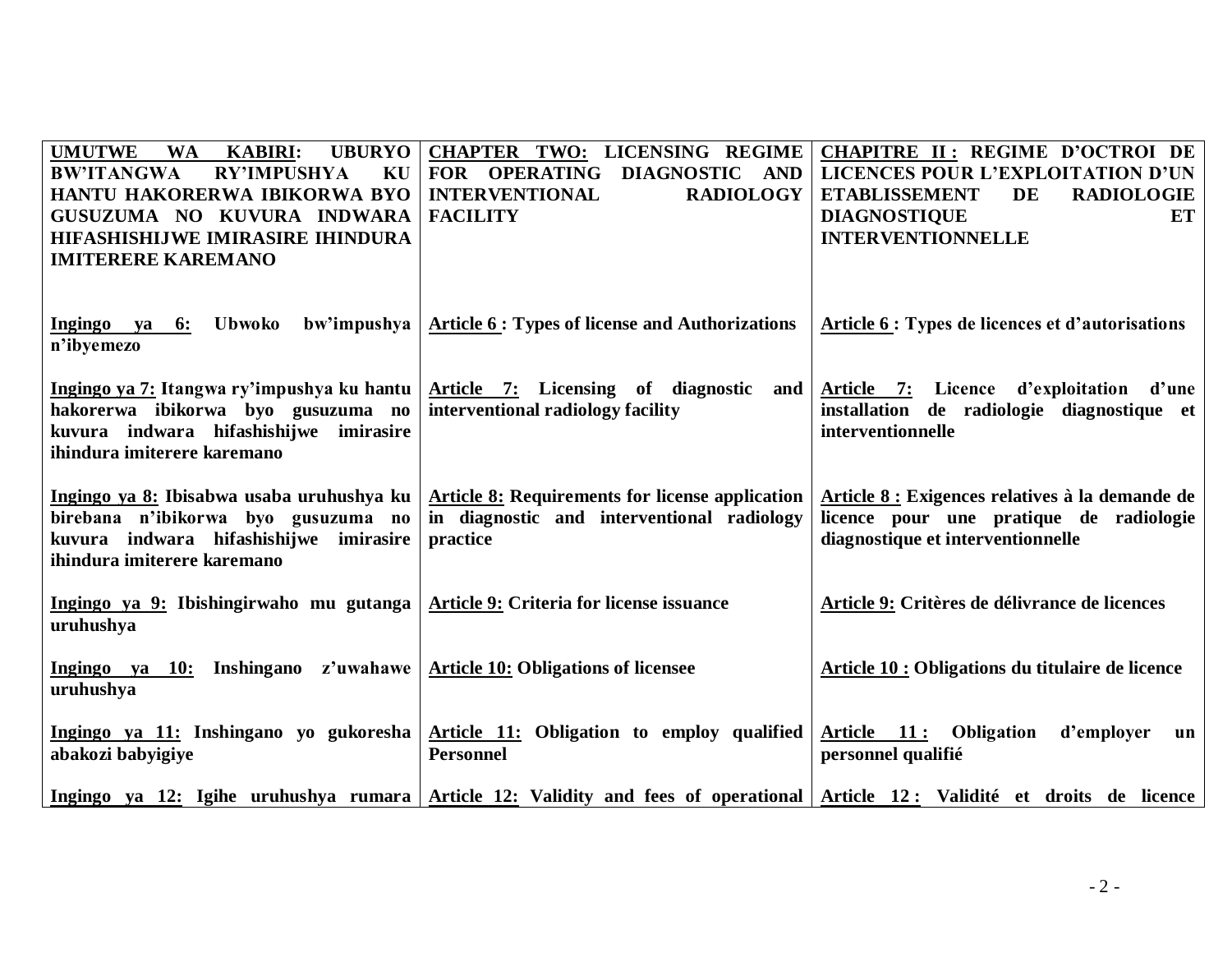| n'amafaranga arutangwaho                                                                                                                                                              | license                                                                                             | d'exploitation                                                                      |
|---------------------------------------------------------------------------------------------------------------------------------------------------------------------------------------|-----------------------------------------------------------------------------------------------------|-------------------------------------------------------------------------------------|
| Ingingo ya 13: Kongerera igihe uruhushya                                                                                                                                              | Article 13: License renewal                                                                         | Article 13: Renouvellement de la licence                                            |
| Ingingo ya 14: Ihindurwa ry'uruhushya                                                                                                                                                 | <b>Article 14: Modification of the license</b>                                                      | <b>Article 14 : Modification de la licence</b>                                      |
| Ingingo ya 15: Ihererekanya ry'uruhushya                                                                                                                                              | <b>Article 15: Transfer of the license</b>                                                          | Article 15 : Transfert de la licence                                                |
| Ingingo ya 16: Guhagarika uruhushya                                                                                                                                                   | <b>Article 16: Suspension of the license</b>                                                        | Article 16 : Suspension de la licence                                               |
| <b>Uko</b><br>Ingingo<br>17:<br>ihagarikwa<br>va<br>ry'uruhushya rikorwa                                                                                                              | <b>Article 17: Procedure for License suspension</b>                                                 | Article 17 : Procédure de suspension de licence                                     |
| Ingingo ya 18: Kwamburwa uruhushya                                                                                                                                                    | <b>Article 18: Revocation of the license</b>                                                        | Article 18 : Révocation de la licence                                               |
| Ingingo ya 19: Uko kwamburwa uruhushya<br>bikorwa                                                                                                                                     | Article 19: Procedure for license revocation                                                        | Article 19: Procédure de révocation de la<br>licence                                |
| Ingingo ya 20: Guhagarika ku bushake<br>ibikorwa ku buryo bw'agateganyo cyangwa<br>burundu                                                                                            | 20:<br><b>Article</b><br><b>Voluntary</b><br>suspension<br>or<br>termination of business activities | <b>Article 20: Suspension ou cessation volontaire</b><br>des activités commerciales |
| <b>UMUTWE</b><br><b>WA</b><br>III:<br><b>GUKUMIRA</b><br><b>IKORESHWA</b><br><b>INGARUKA</b><br>MU<br>RY'<br><b>IMASHINI</b><br><b>ZIFATA</b><br><b>AMAFOTO</b><br>Y'IMBERE MU MUBIRI | <b>CHAPTER</b><br><b>SAFETY</b><br>III:<br>OF<br><b>X-RAY</b><br><b>EQUIPEMENTS</b>                 | SÛRETÉ<br><b>DES</b><br><b>CHAPITRE</b><br>III:<br><b>EQUIPEMENTS RADIOLOGIQUES</b> |
| Ingingo ya 21: Gutumiza mu mahanga<br>ibikoresho byifashishwa mu gufata amafoto<br>y'imbere mu mubiri                                                                                 | Article 21:<br>Importation of<br>radiological<br>equipment                                          | <b>Article</b><br>21:<br>d'équipements<br>Importation<br>radiologiques              |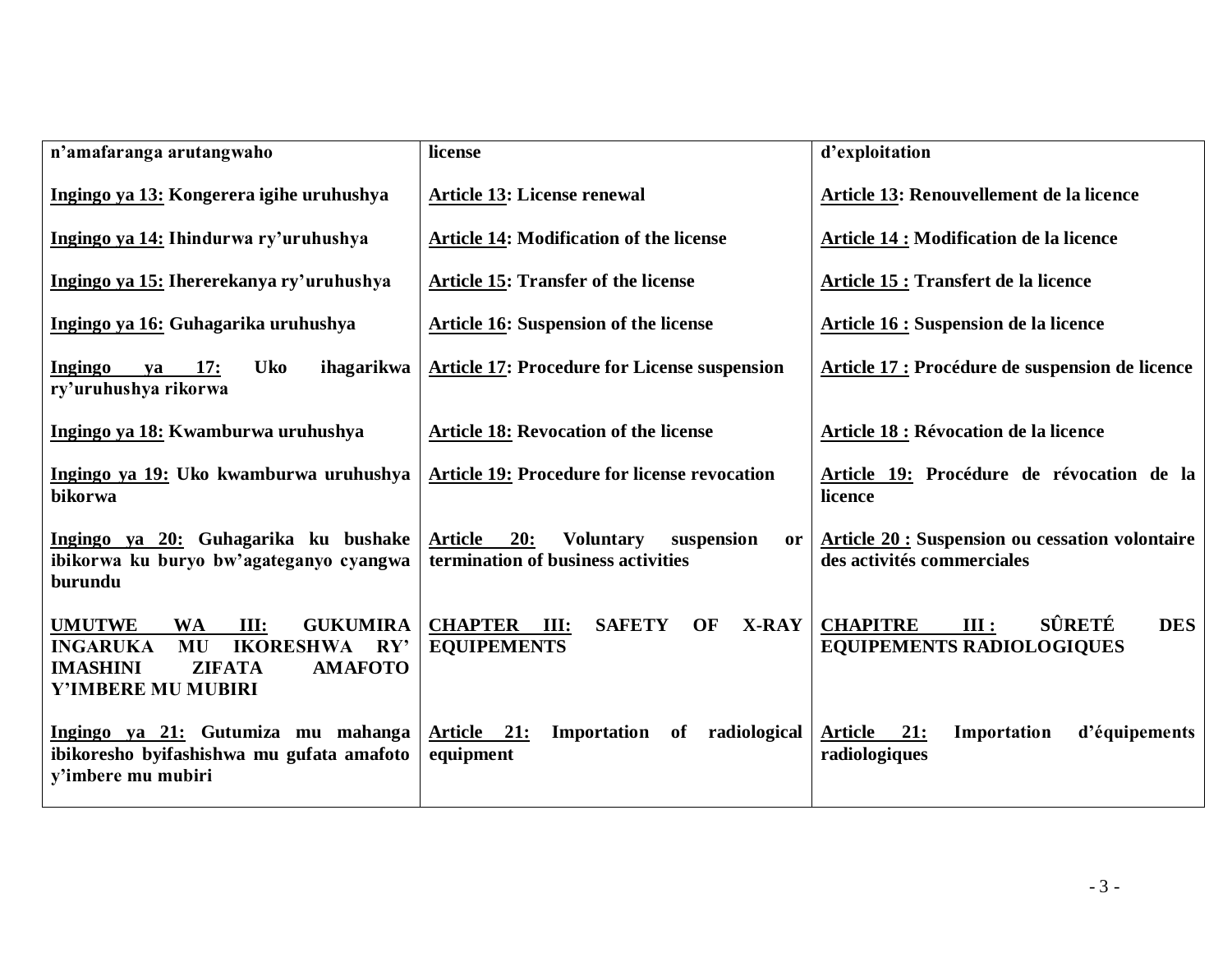| Ingingo ya 22: Ubwirinzi bwimbitse                                                                                                                                                                                  | <b>Article 22: Defence in depth</b>                                                                                                                       | Article 22 : Défense en profondeur                                                                                                                                                                                   |
|---------------------------------------------------------------------------------------------------------------------------------------------------------------------------------------------------------------------|-----------------------------------------------------------------------------------------------------------------------------------------------------------|----------------------------------------------------------------------------------------------------------------------------------------------------------------------------------------------------------------------|
| Ingingo ya 23: Imiterere y'ibikoresho<br>byifashishwa mu gufata amafoto y'imbere<br>mu mubiri bikoresha imirasire ihindura<br>imiterere karemano                                                                    | <b>Article 23: Design of radiology equipment</b>                                                                                                          | Article 23: Conception des appareils de<br>radiologie                                                                                                                                                                |
| Ingingo ya 24: Ibisabwa mu ikoreshwa<br>ry'uburyo bwifashisha imirasire ihindura<br>imiterere karemano, burimo umuyoboro<br>nyoboramirasire, akabyaramirasire n'ibindi<br>bikoresho nyunganizi                      | Article 24: Requirements for X-ray systems<br>including Tube, Generator and ancillary<br>equipment                                                        | Article 24: Exigences relatives aux systèmes à<br>rayons X, y compris le tube, le générateur et<br>l'équipement auxiliaire                                                                                           |
| <b>Ingingo</b><br>25:<br>Kubahiriza<br>ibipimo<br>ya<br>ngenderwaho                                                                                                                                                 | <b>Article 25: Compliance with standards</b>                                                                                                              | <b>Article 25: Respect des normes</b>                                                                                                                                                                                |
| UMUTWE WA IV:<br><b>IBISABWA KU</b><br>Y'IBIKORESHO<br><b>MITERERE</b><br><b>BIKORESHA</b><br><b>IMIRASIRE</b><br><b>IHINDURA</b><br><b>IMITERERE</b><br><b>KAREMANO</b><br>MU<br><b>GUSUZUMA NO KUVURA INDWARA</b> | <b>CHAPTER IV: DESIGN REQUIREMENTS</b><br><b>DIAGNOSTIC</b><br><b>FOR</b><br><b>AND</b><br><b>RADIOLOGY</b><br><b>INTERVENTIONAL</b><br><b>FACILITIES</b> | <b>CHAPITRE</b><br><b>EXIGENCE</b><br>DE<br>IV:<br><b>CONCEPTION</b><br><b>POUR</b><br><b>LES</b><br><b>RADIOLOGIE</b><br><b>INSTALLATIONS</b><br>DE<br><b>ET</b><br><b>DIAGNOSTIQUE</b><br><b>INTERVENTIONNELLE</b> |
| Ingingo ya 26: Imyubakire y'ahakorerwa<br>isuzuma ry'indwara hifashishijwe imirasire<br>ihindura imiterere karemano                                                                                                 | Article 26: Radiology facility architectural<br>structure                                                                                                 | Article 26: Structure architecturale<br>de<br>l'installation de radiologie                                                                                                                                           |
| Ingingo ya 27: Imiterere n'ibigize icyumba<br>cy'imashini zifata amafoto y'imbere mu<br>mubiri                                                                                                                      | Article 27: X-ray room design and features                                                                                                                | Article 27: Design et caractéristiques de la<br>salle de radiologie                                                                                                                                                  |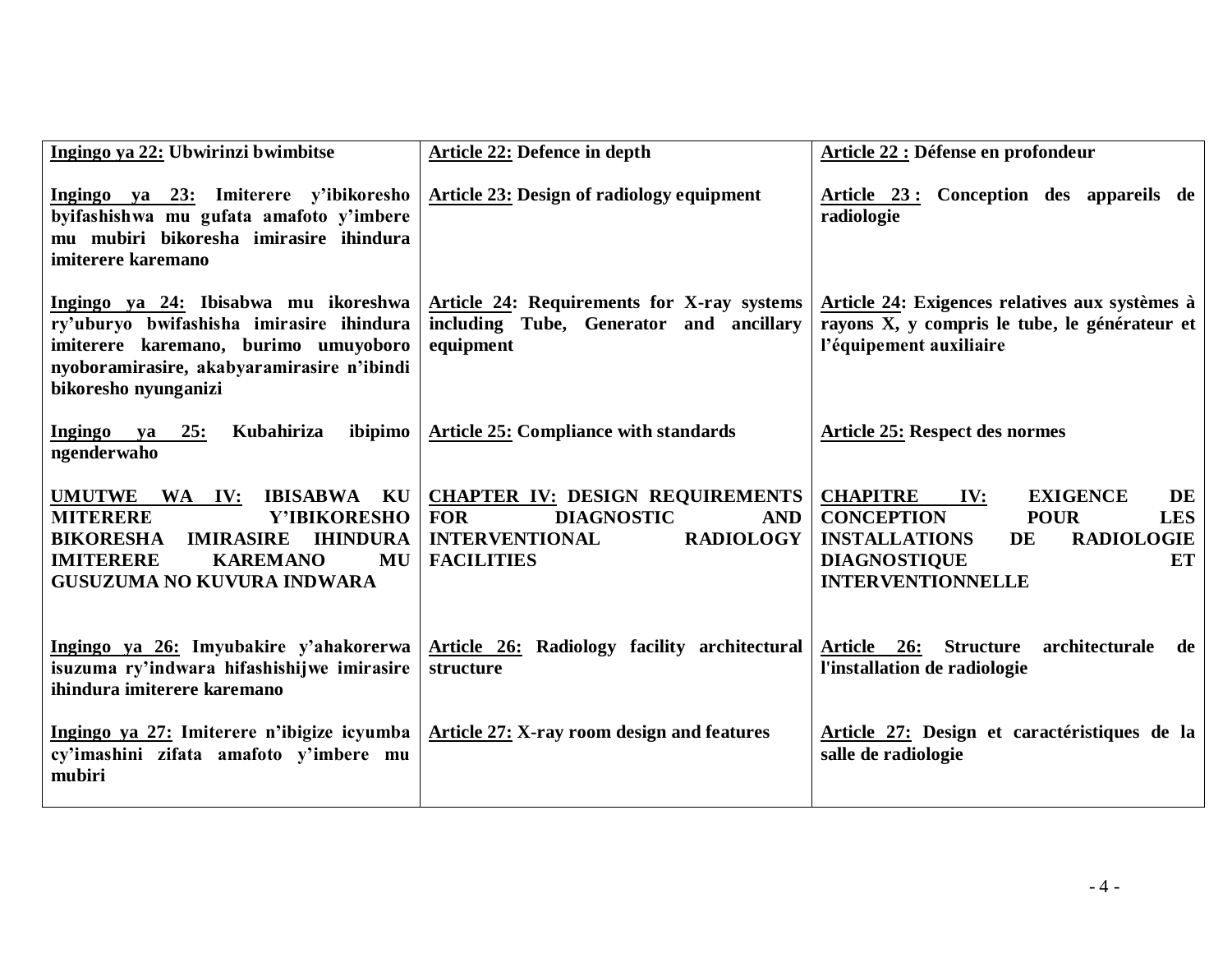| Ingingo ya 28: Imiterere y'icyumba cyijimye<br>gitunganyirizamo amafoto                                                                                                                                                                                      | <b>Article 28: Darkroom design</b>                                                                                           | <b>Article 28 : Conception de la chambre noire</b>                                                                                                                              |
|--------------------------------------------------------------------------------------------------------------------------------------------------------------------------------------------------------------------------------------------------------------|------------------------------------------------------------------------------------------------------------------------------|---------------------------------------------------------------------------------------------------------------------------------------------------------------------------------|
| Ingingo ya 29: Gusobanura amafoto                                                                                                                                                                                                                            | <b>Article 29: Image Interpretation</b>                                                                                      | Article 29: Interprétation d'images                                                                                                                                             |
| ya 30:<br>Gukoresha<br>ubuvuzi<br><b>Ingingo</b><br>bw'iyakure bwifashisha imirasire ihindura<br>imiterere karemano                                                                                                                                          | <b>Article 30: Use of teleradiology</b>                                                                                      | Article 30 : Utilisation de la téléradiologie                                                                                                                                   |
| <b>UMUTWE</b><br>$\mathbf{V}$ :<br><b>KWITA</b><br>KU<br><b>WA</b><br>BIKORESHO BIKORESHA IMIRASIRE<br><b>KAREMANO</b><br><b>IHINDURA</b><br><b>IMITERERE</b><br><b>RWEGO</b><br><b>RW'IBIKORWA</b><br><b>BYO</b><br>MU<br><b>GUSUZUMA NO KUVURA INDWARA</b> | <b>CHAPTER</b><br><b>MAINTENANCE</b><br>$\mathbf{V}$ :<br>OF<br>DIAGNOSTIC AND INTEVERNTIONAL<br><b>RADIOLOGY EQUIPEMENT</b> | <b>CHAPITRE</b><br>$\mathbf{V}$ :<br><b>MAINTENANCE</b><br><b>DES</b><br><b>ÉQUIPEMENTS</b><br>DE<br><b>RADIOLOGIE</b><br><b>DIAGNOSTIQUE</b><br>ET<br><b>INTERVENTIONNELLE</b> |
| Ingingo ya 31: Kugenzura no kwita ku<br>bikoresho mu buryo buhoraho                                                                                                                                                                                          | verification<br>Article 31:<br>Regular<br>and<br>maintenance                                                                 | Vérification et<br>Article 31:<br>maintenance<br>réguliers                                                                                                                      |
| Ingingo ya 32: Inyandiko zijyanye no<br>guteranya ibikoresho no kubyitaho                                                                                                                                                                                    | Article 32: Installation and maintenance<br>records                                                                          | Dossiers d'installation et de<br><u>Article 32:</u><br>maintenance                                                                                                              |
| Ingingo ya 33: Umutekano w'amashanyarazi<br>n'uw'imikorere y'ibikoresho                                                                                                                                                                                      | <b>Article 33: Electrical and mechanical safety</b>                                                                          | Article 33 : Sécurité électrique et mécanique                                                                                                                                   |
| <b>Ingingo</b><br>va 34:<br>rikorerwa<br>Igenzura<br>ibikoresho kugira ngo byakirwe                                                                                                                                                                          | <b>Article 34: Acceptance testing</b>                                                                                        | <b>Article 34 : Test d'acceptation</b>                                                                                                                                          |
| Itangiza<br>ry'ikoreshwa<br>Ingingo ya 35:<br>ry'ibikoresho                                                                                                                                                                                                  | <b>Article 35: Commissioning</b>                                                                                             | Article 35: Mise en service                                                                                                                                                     |
|                                                                                                                                                                                                                                                              |                                                                                                                              |                                                                                                                                                                                 |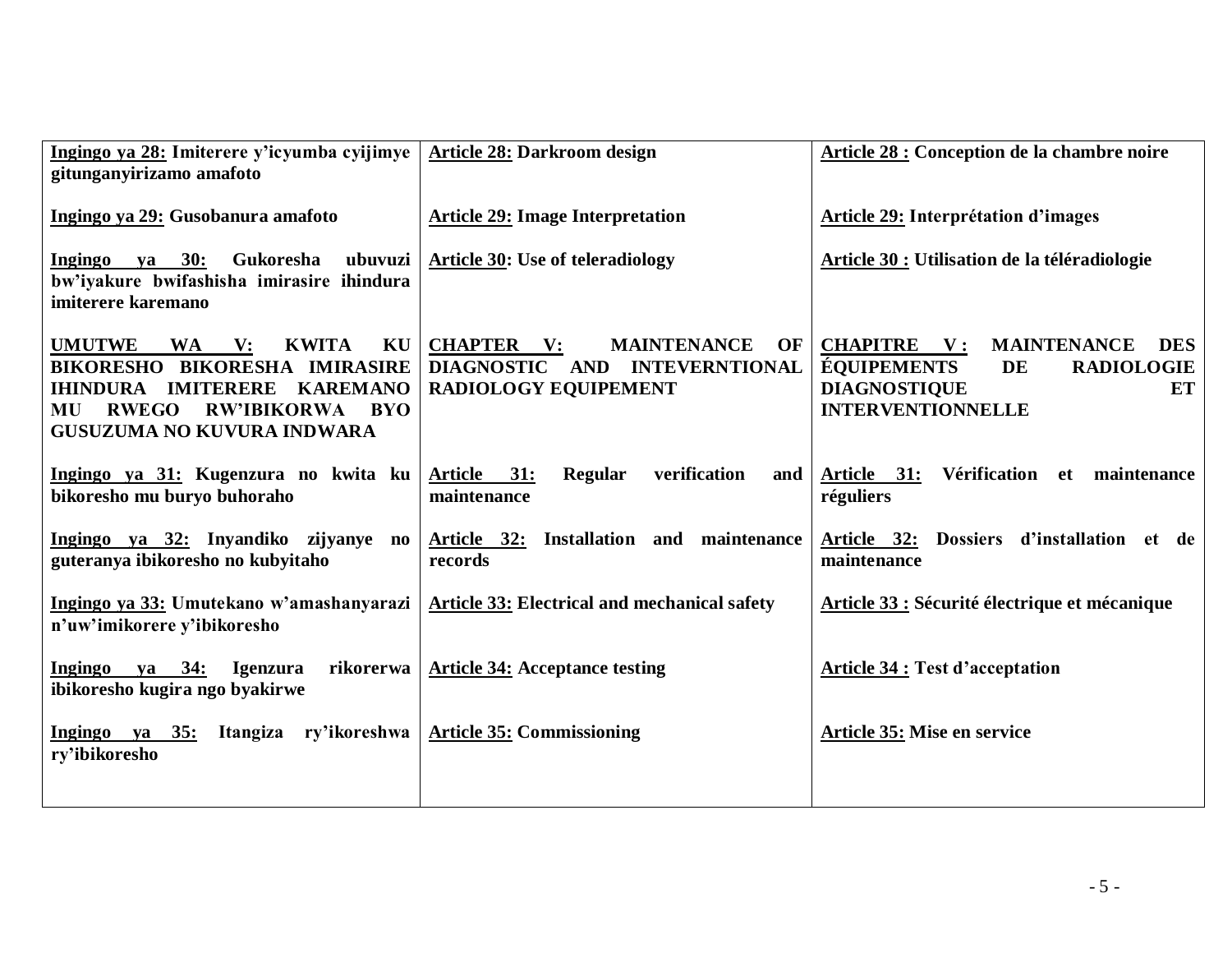| <b>UMUTWE</b><br>VI:<br><b>IMIRASIRE</b><br><b>WA</b><br><b>IMITERERE</b><br><b>KAREMANO</b><br><b>IHINDURA</b><br><b>IGERA</b><br>KU<br><b>BANTU</b><br><b>RWEGO</b><br>MU<br><b>RW'AKAZI</b> | <b>CHAPTER</b><br><b>OCCUPATIONAL</b><br>VI:<br><b>EXPOSURE</b>        | <b>CHAPITRE</b><br><b>EXPOSITION</b><br>VI:<br><b>PROFESSIONNELLE</b>             |
|------------------------------------------------------------------------------------------------------------------------------------------------------------------------------------------------|------------------------------------------------------------------------|-----------------------------------------------------------------------------------|
| Ingingo ya 36: Politiki, uburyo bw'imikorere<br>n'ubugenzuzi                                                                                                                                   | <b>Article</b><br>36:<br>Policies,<br>procedures<br>and<br>supervision | <b>Article</b><br>Politiques,<br>procédures<br>36:<br>et<br>supervision           |
| Ingingo ya 37: Gushyira uduce mu byiciro                                                                                                                                                       | <b>Article 37: Classification of areas</b>                             | <b>Article 37: Classification des zones</b>                                       |
| Ingingo ya 38: Ibikoresho by'ubwirinzi bwite<br>bw'umuntu                                                                                                                                      | <b>Article 38: Personal Protective equipment</b>                       | Équipement<br>38:<br><b>Article</b><br>de<br>protection<br>individuelle           |
| Ingingo ya 39: Gukurikiranira hafi umuntu<br>ku giti cye no kugenzura ibipimo ntarengwa                                                                                                        | Article 39: Individual monitoring and dose<br>assessment               | Article 39:<br><b>Surveillance</b><br>individuelle<br>-et<br>évaluation des doses |
| Ingingo ya 40: Umukozi utwite                                                                                                                                                                  | <b>Article 40: Pregnant worker</b>                                     | <b>Article 40: Travailleuse enceinte</b>                                          |
| Ingingo ya 41: Igenzura ry'ahakorerwa<br>akazi                                                                                                                                                 | <b>Article 41: Monitoring of workplace</b>                             | Article 41: Surveillance du lieu de travail                                       |
| Ingingo ya 42: Igipimo ntarengwa n'ikigero<br>cy'igipimo kigomba iperereza                                                                                                                     | Article 42: Dose limit and investigation level                         | Article 42: Limite<br>de dose et<br>niveau<br>d'investigation                     |
|                                                                                                                                                                                                |                                                                        |                                                                                   |
|                                                                                                                                                                                                |                                                                        |                                                                                   |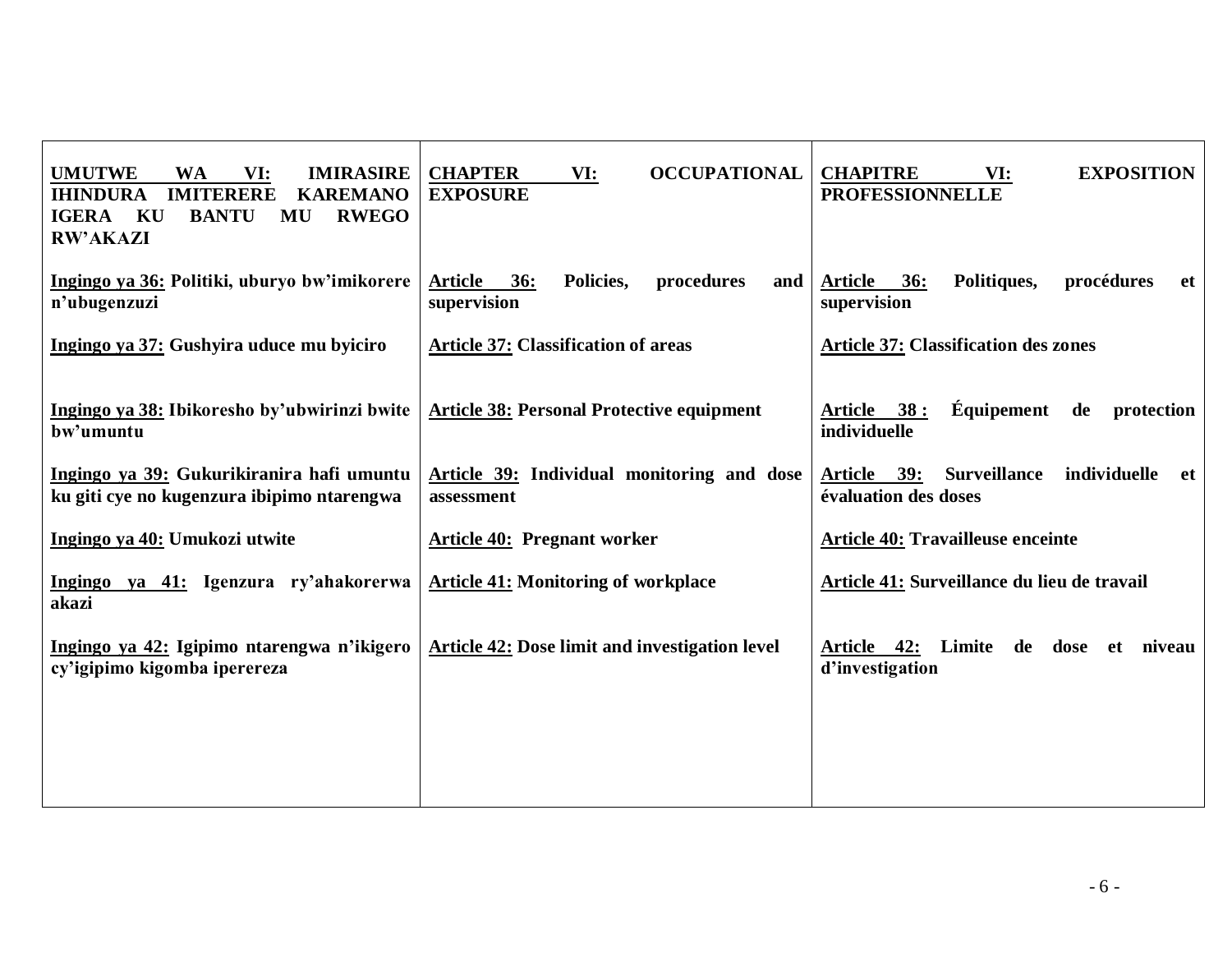| <b>UMUTWE</b><br><b>WA</b><br><b>IMIRASIRE</b><br>VII:<br><b>IMITERERE</b><br><b>KAREMANO</b><br><b>IHINDURA</b><br><b>BIKORWA</b><br><b>IKORESHWA</b><br>MU<br><b>BYO</b><br><b>GUSUZUMA NO KUVURA INDWARA</b> | <b>CHAPTER VII: MEDICAL EXPOSURE IN</b><br>DIAGONOSTIC AND INTERVENTIONAL<br><b>RADIOLOGY</b>                   | <b>CHAPITRE VII : EXPOSITION MÉDICALE</b><br>EN RADIOLOGIE DIAGONOSTIQUE ET<br><b>INTERVENTIONNELLE</b>                        |
|-----------------------------------------------------------------------------------------------------------------------------------------------------------------------------------------------------------------|-----------------------------------------------------------------------------------------------------------------|--------------------------------------------------------------------------------------------------------------------------------|
| Ingingo ya 43: Inshingano z'uwahawe<br>uruhushya ku bijyanye no gukoresha mu<br>buvuzi<br>imiterere<br>imirasire<br>ihindura<br>karemano                                                                        | <b>Article 43: Obligations of licensee with regard</b><br>to medical exposure                                   | Article 43: Obligations du titulaire de licence<br>en matière d'exposition médicale                                            |
| Ingingo ya 44: Gusobanura impamvu                                                                                                                                                                               | <b>Article 44: Justification</b>                                                                                | <b>Article 44: Justification</b>                                                                                               |
| Ingingo ya 45: Inozwa ry'ikoreshwa<br>ry'imirasire ihindura imiterere karemano<br>mu bikorwa byo gusuzuma no kuvura<br>indwara                                                                                  | Article 45:<br>Optimization<br><b>Medical</b><br>for<br>Exposures in diagnostic and interventional<br>Radiology | Optimisation<br>Article 45:<br>des expositions<br>médicales en radiologie<br>diagnostique et<br>interventionnelle              |
| Ingingo<br><b>46:</b><br>Gukoresha<br>ibipimo<br>va<br>ngenderwaho mu gusuzuma indwara                                                                                                                          | Article 46: Use of diagnostic reference levels                                                                  | Article 46: Utilisation des niveaux de référence<br>diagnostiques                                                              |
| <b>IRENGABPIMO</b><br>UMUTWE WA VIII:<br><b>N'IMPANUKA</b>                                                                                                                                                      | <b>CHAPTER VIII: POTENTIAL EXPOSURE</b><br><b>AND EMERGENCY</b>                                                 | <b>CHAPITRE</b><br>VIII:<br><b>EXPOSITION</b><br>POTENTIELLE ET URGENCE                                                        |
| Ingingo ya 47: Igenzura ryo gukumira<br>ingaruka                                                                                                                                                                | <b>Article 47: Safety assessment</b>                                                                            | Article 47 : Evaluation de la sureté                                                                                           |
| Ingingo ya 48: Kwirinda guhumanywa mu<br>buryo bw'impanuka n'imirasire ihindura<br>imiterere karemano no kugabanya ingaruka<br>zavo                                                                             | Article 48: Prevention of accidental exposure<br>and mitigation of their consequences                           | Prévention<br><b>Article</b><br>48:<br>expositions<br>des<br>accidentelles<br>atténuation<br>leurs<br>de<br>et<br>conséquences |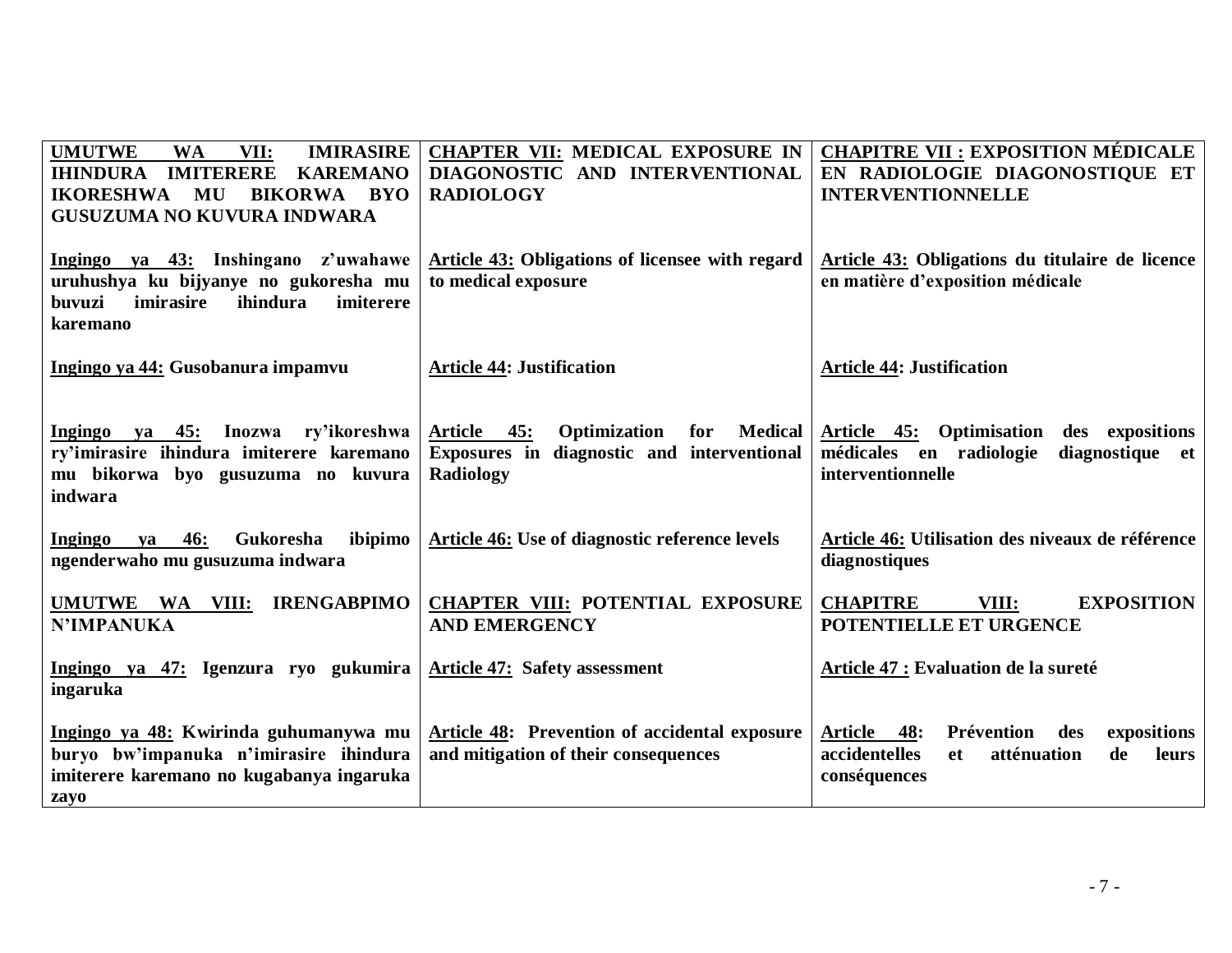| Ingingo ya 49: Gahunda y'ubutabazi                                                                                                                                                                                                                                                            | <b>Article 49: Emergency plan</b>                                                                             | Article 49 : Plan d'urgence                                                                                                                       |
|-----------------------------------------------------------------------------------------------------------------------------------------------------------------------------------------------------------------------------------------------------------------------------------------------|---------------------------------------------------------------------------------------------------------------|---------------------------------------------------------------------------------------------------------------------------------------------------|
| Ingingo ya 50: Iperereza ku mpanuka itewe<br>n'ikoreshwa ry'imirasire ihindura imiterere<br>karemano mu buvuzi                                                                                                                                                                                | <b>Article 50: Investigation of Accidental Medical</b><br><b>Exposure in Radiology</b>                        | Article 50: Enquête sur l'exposition médicale<br>accidentelle en radiologie                                                                       |
| Ingingo ya 51: Ingamba zitegetswe iyo<br>habaye impanuka itewe n'imirasire ihindura<br>imiterere karemano yarenze igipimo                                                                                                                                                                     | Article 51: Compulsory measures after<br>overexposure incident                                                | Article 51: Mesures obligatoires après un<br>incident de surexposition                                                                            |
| UMUTWE WA IX: KURINDA IMIRASIRE<br><b>ABANTU</b><br><b>BO</b> HANZE<br><b>BARI</b><br>HAFI<br><b>BIKORESHA</b><br>Y'AHARI IBIKORESHO<br><b>IMIRASIRE</b><br><b>IHINDURA</b><br><b>IMITERERE</b><br><b>KAREMANO</b><br><b>MU</b><br><b>BIKORWA</b><br><b>BYO</b><br>GUSUZUMA NO KUVURA INDWARA | <b>CHAPTER IX: PREVENTION OF PUBLIC</b><br>EXPOSURE AROUND DIAGNOSTIC AND<br><b>INTERVENTIONAL FACILITIES</b> | <b>PRÉVENTION</b><br><b>CHAPITRE</b><br>IX:<br>DE<br>L'EXPOSITION DU PUBLIC AUTOUR DES<br>INSTALLATIONS DE DIAGNOSTIC ET<br><b>D'INTERVENTION</b> |
| Ingingo ya 52: Kugenzura uburyo abantu bo<br>hanze bagera ahari ibikoresho bikoresha<br>imirasire ihindura imiterere karemano                                                                                                                                                                 | Article 52: Control of public access to<br>radiological facilities                                            | Article 52 : Contrôle de l'accès du public aux<br>installations radiologiques                                                                     |
| Ingingo ya 53: Kugenzura uburyo abashyitsi<br>bahinjira                                                                                                                                                                                                                                       | <b>Article 53: Control access of visitors</b>                                                                 | Article 53: Contrôle de l'accès des visiteurs                                                                                                     |
|                                                                                                                                                                                                                                                                                               |                                                                                                               |                                                                                                                                                   |
|                                                                                                                                                                                                                                                                                               |                                                                                                               |                                                                                                                                                   |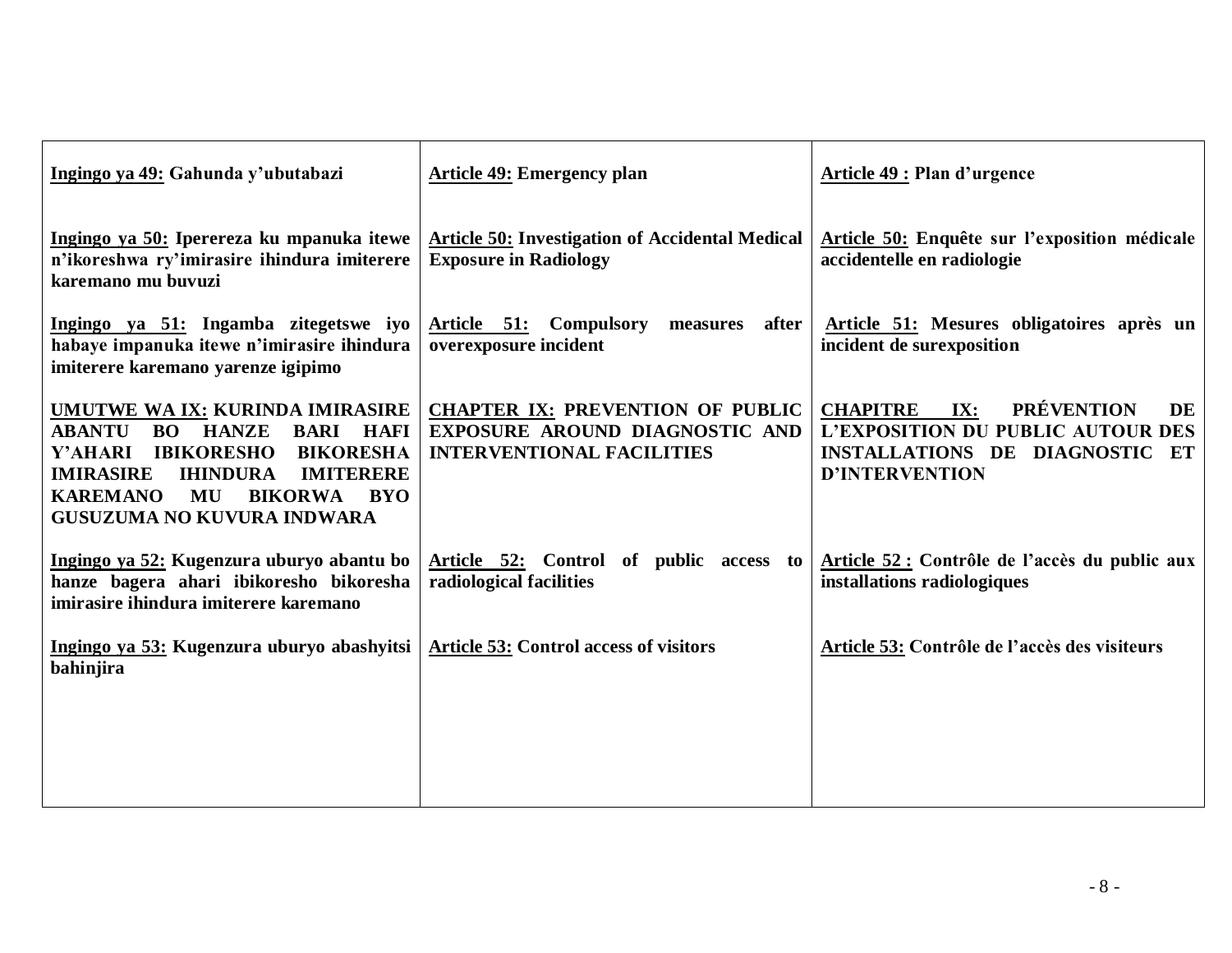| UMUTWE WA X: GUKURIKIRANIRA<br>HAFI IBIJYANYE N'AMABWIRIZA NO<br><b>KUYUBAHIRIZA</b>                                                                                                                                    | <b>CHAPTER</b><br><b>MONITORING</b><br>X:<br><b>AND</b><br><b>ENFORCEMENT</b>                                                    | <b>CHAPITRE</b><br><b>SURVEILLANCE</b><br>$\mathbf{X}$ :<br>ET  <br><b>APPLICATION</b>                                                                                                                       |
|-------------------------------------------------------------------------------------------------------------------------------------------------------------------------------------------------------------------------|----------------------------------------------------------------------------------------------------------------------------------|--------------------------------------------------------------------------------------------------------------------------------------------------------------------------------------------------------------|
| Ingingo ya 54: Gukurikiranira hafi ibijyanye<br>n'iyubahirizwa ry'ibikubiye mu ruhushya                                                                                                                                 | <b>Article 54: Monitoring of license compliance</b>                                                                              | Article 54: Surveillance du respect des termes<br>et conditions de licence                                                                                                                                   |
| Ingingo ya 55: Kubahiriza ibikubiye mu<br>ruhushya                                                                                                                                                                      | <b>Article 55: License enforcement</b>                                                                                           | Article 55: Faire respecter la licence                                                                                                                                                                       |
| <b>UMUTWE</b><br><b>WA</b><br>XI:<br><b>AMAKOSA</b><br><b>N'IBIHANO</b><br><b>BYO</b><br><b>RWEGO</b><br>MU<br><b>RW'UBUTEGETSI</b>                                                                                     | <b>CHAPTER</b><br>XI:<br><b>FAULTS</b><br><b>AND</b><br><b>ADMINISTRATIVE SANCTIONS</b>                                          | <b>CHAPTER XI: FAUTES ET SANCTIONS</b><br><b>ADMINISTRATIVES</b>                                                                                                                                             |
| Ingingo ya 56: Gukora nta ruhushya                                                                                                                                                                                      | <b>Article 56: Operating without a license</b>                                                                                   | Article 56: Operation sans licence                                                                                                                                                                           |
| Ingingo ya 57: Gutumiza mu mahanga<br>ibikoresho bikoresha imirasire<br>ihindura<br>bikorwa<br>byo<br>imiterere<br>karemano<br>mu<br>gusuzuma no kuvura indwara nta ruhushya<br>rwo kubitumiza                          | Article 57: Importation of diagnostic and<br>interventional radiology equipment without<br><b>Importation authorization</b>      | Article 57: Importation<br>d'appareils de<br>radiologie diagnostique et de radiologie<br>interventionnelle<br>autorisation<br>sans<br>d'importation                                                          |
| 58:<br>Ingingo ya<br>Guteranya<br>cyangwa<br>guhindura ibikoresho bikoresha imirasire<br>ihindura imiterere karemano nta ruhushya                                                                                       | <b>Article 58:</b> Assembling or changing radiology<br>facility without approval                                                 | Article 58: Assemblage ou modification d'un<br>appareil de radiologie sans approbation                                                                                                                       |
| Ingingo ya 59: Kuba nta byapa/ibimenyetso<br>biburira biri ahantu hose hari inzira igera<br>ku cyumba kirimo ibikoresho bikoresha<br>imirasire ihindura imiterere karemano mu<br>bikorwa byo gusuzuma no kuvura indwara | Article 59: Absence of warning signs at any<br>general access point to a room used for<br>diagnostic or interventional radiology | 59:<br><b>Absence</b><br><b>Article</b><br>de<br>panneaux<br>d'avertissement à tout point d'accès général à<br>utilisée pour<br>radiologie<br>salle<br>la<br><b>une</b><br>diagnostique ou interventionnelle |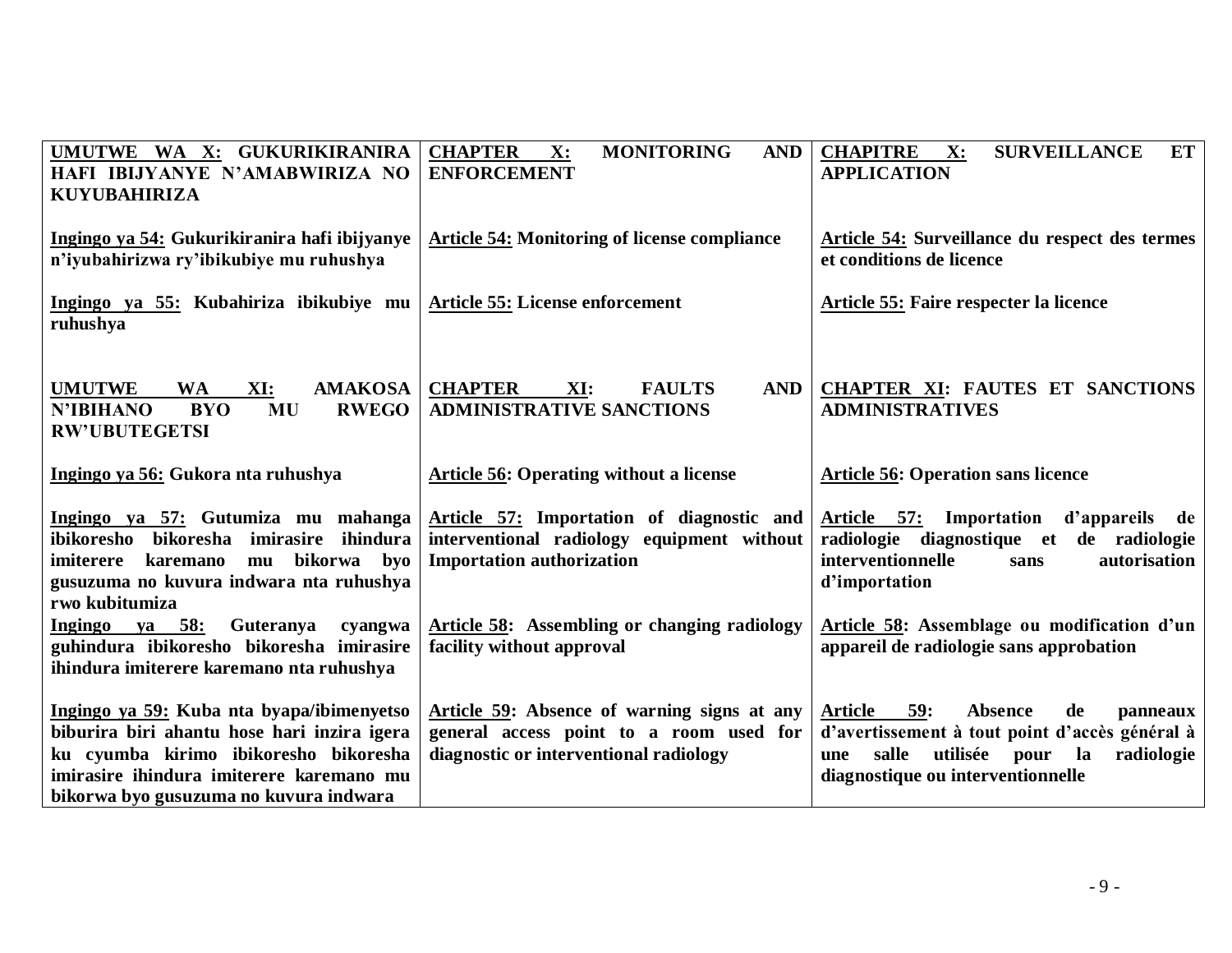| Article 60: Lack of mandatory safety devices                                                                             | Article 60: Absence de dispositifs de sécurité<br>obligatoires                                                                                                                                                                                                                                                                        |
|--------------------------------------------------------------------------------------------------------------------------|---------------------------------------------------------------------------------------------------------------------------------------------------------------------------------------------------------------------------------------------------------------------------------------------------------------------------------------|
| Article 61: Use of deficient interventional<br>radiology equipment                                                       | Article 61: Utilisation d'appareils de radiologie<br>interventionnelle défectueux                                                                                                                                                                                                                                                     |
| Article 62: Failure to keep records of<br>monitoring and verification of compliance                                      | Article 62: Défaut de tenue de registres de<br>contrôle et de vérification de la conformité                                                                                                                                                                                                                                           |
| Article 63: Not reporting incident occurred to<br>the Regulatory Authority                                               | Article 63: Non déclaration d'un incident<br>survenu à l'Autorité de régulation                                                                                                                                                                                                                                                       |
| CHAPTER XII: TRANSITIONAL AND<br><b>FINAL PROVISIONS</b>                                                                 | <b>DISPOSITIONS</b><br><b>CHAPITRE</b><br>XII<br><b>TRANSITOIRES ET FINALES</b>                                                                                                                                                                                                                                                       |
| <b>Article 64: Transitional period for operational</b><br>diagnostic<br>interventional<br>and<br>radiology<br>facilities | Article 64: Période transitoire<br>pour<br>les<br>installations opérationnelles de<br>radiologie<br>diagnostique et interventionnelle                                                                                                                                                                                                 |
| <b>Article 65: Repealing provision</b>                                                                                   | <b>Article 65 : Disposition abrogatoire</b>                                                                                                                                                                                                                                                                                           |
| <b>Article 66: Commencement</b>                                                                                          | Article 66: Entrée en vigueur                                                                                                                                                                                                                                                                                                         |
|                                                                                                                          | bikoresho<br>ibikoresho<br>imiterere<br>Ingingo ya 62: Kutabika inyandiko zijyanye<br>ikurikiranabikorwa<br>Ingingo ya 63: Kutamenyesha Urwego<br><b>INGINGO</b><br>Ingingo ya 64: Igihe cy'inzibacyuho ku<br>birebana n'ahantu hasanzwe hakorerwa<br>ibikorwa byo gusuzuma no kuvura indwara<br>imiterere<br>ry'ingingo<br>Mabwiriza |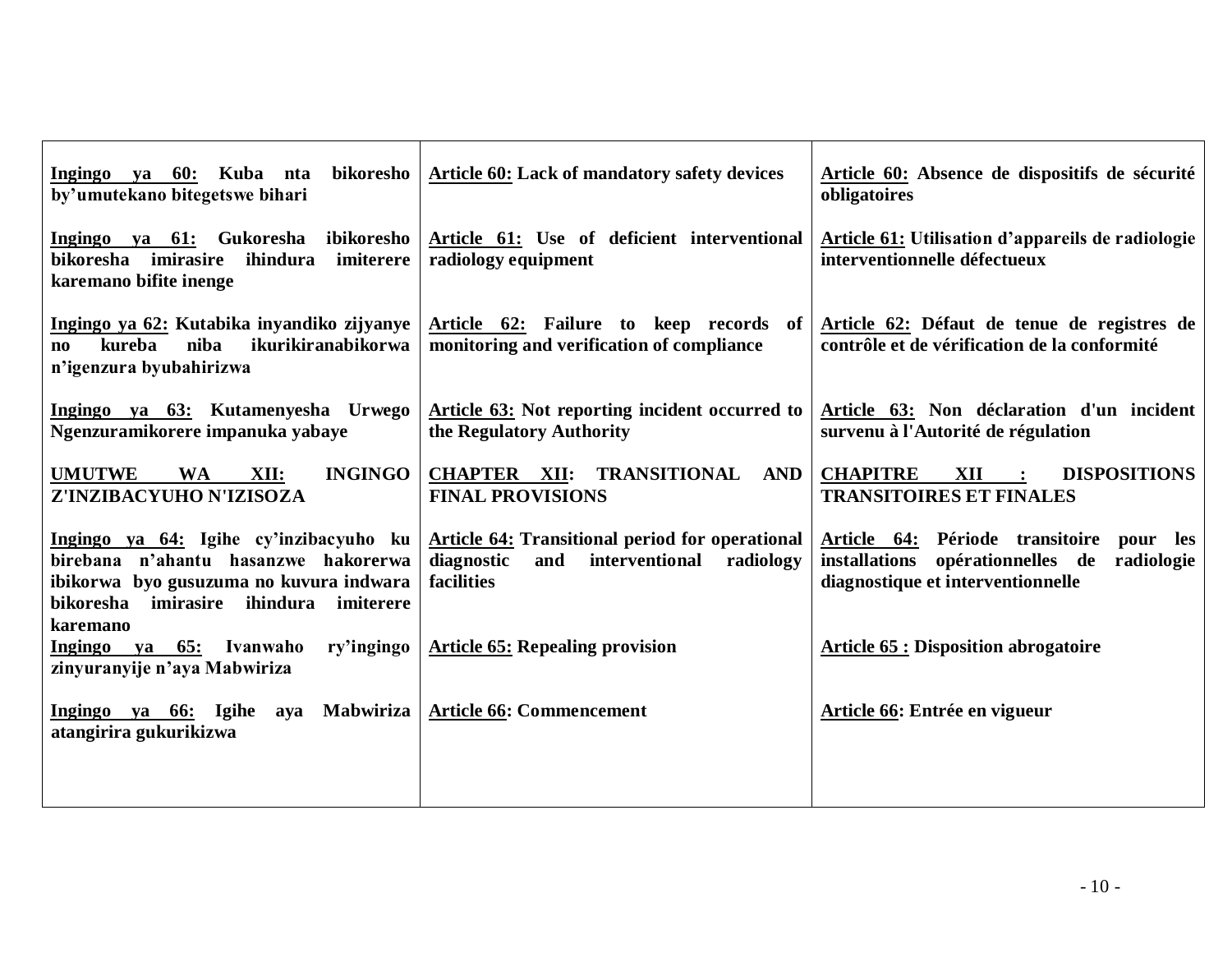| $N^{\rm o}$<br>004/R/RS-<br><b>AMABWIRIZA</b><br>RP/RURA/2021 YO KU WA 04/05/2021<br>AGENGA UBURYO BWO GUKUMIRA<br>INGARUKA Z'IMIRASIRE<br><b>IHINDURA</b><br><b>IMITERERE KAREMANO IKORESHWA</b><br>MU BIKORWA BYO GUSUZUMA NO<br><b>KUVURA INDWARA</b>  | REGULATIONNº 004/R/RS-RP/RURA/2021<br>OF 04/05/2021 GOVERNING RADIATION<br>PROTECTION IN DIAGNOSTIC<br><b>AND</b><br><b>INTERVENTIONAL RADIOLOGY</b>                                            | REGLEMENT N° 004/R/RS-NRP/RURA/2021<br>RÉGISSANT<br>04/05/2021<br>DU<br>LA<br>RADIOPROTECTION EN RADIOLOGIE<br>ET<br><b>DIAGNOSTIQUE</b><br><b>INTERVENTIONNELLE</b>                                                                  |
|-----------------------------------------------------------------------------------------------------------------------------------------------------------------------------------------------------------------------------------------------------------|-------------------------------------------------------------------------------------------------------------------------------------------------------------------------------------------------|---------------------------------------------------------------------------------------------------------------------------------------------------------------------------------------------------------------------------------------|
| <b>IRANGASHINGIRO</b>                                                                                                                                                                                                                                     | <b>PREAMBLE</b>                                                                                                                                                                                 | <b>PREAMBULE</b>                                                                                                                                                                                                                      |
| Inama Ngenzuramikorere;                                                                                                                                                                                                                                   | The Regulatory Board;                                                                                                                                                                           | Le Conseil de Régulation;                                                                                                                                                                                                             |
| Ishingiye ku Itegeko n° 09/2013 ryo ku wa<br>01/03/2013 rishyiraho Urwego rw'lgihugu<br>Rushinzwe Kugenzura Imikorere y'Inzego<br>Zimwe z'Imirimo Ifitiye Igihugu Akamaro<br>(RURA) rikanagena inshingano,<br>ububasha,<br>imiterere, n'imikorere byarwo; | Pursuant to Law $n^{\circ}$ 09/2013 of 01/03/2013<br>establishing<br>Utilities<br>Regulatory<br>Rwanda<br>Authority(RURA) and determining its mission,<br>powers, organization and functioning; | Vu la Loi nº 09/2013 du 01/03/2013 portant<br>création de l'Autorité Rwandaise de Régulation<br>de Certains Services d'Utilité Publique (RURA)<br>et déterminant sa mission, ses pouvoirs, son<br>organisation et son fonctionnement; |
| Ishingiye ku Itegeko n° 59/2017 ryo ku wa<br>24/01/2018 rigenga uburyo bwo kurinda<br>ingaruka z'imirasire yangiza;                                                                                                                                       | Pursuant to Law $n^{\circ}59/2017$<br>of 24/1/2018<br>governing radiation protection;                                                                                                           | Vu la Loi nº59/2017 du 24/1/2018 régissant la<br>radioprotection;                                                                                                                                                                     |
| Imaze kubisuzuma no kubifataho imyanzuro<br>mu nama yayo yo ku wa 4 Gicurasi 2021;                                                                                                                                                                        | After consideration and deliberation in its session<br>of May $4^{th}$ , 2021                                                                                                                   | Après examen et délibérations en sa séancedu 4<br>mai 2021;                                                                                                                                                                           |
| ISHYIZEHO Amabwiriza akurikira:                                                                                                                                                                                                                           | Hereby issues the following Regulation:                                                                                                                                                         | <b>EDICTE</b> le Règlement suivant :                                                                                                                                                                                                  |
|                                                                                                                                                                                                                                                           |                                                                                                                                                                                                 |                                                                                                                                                                                                                                       |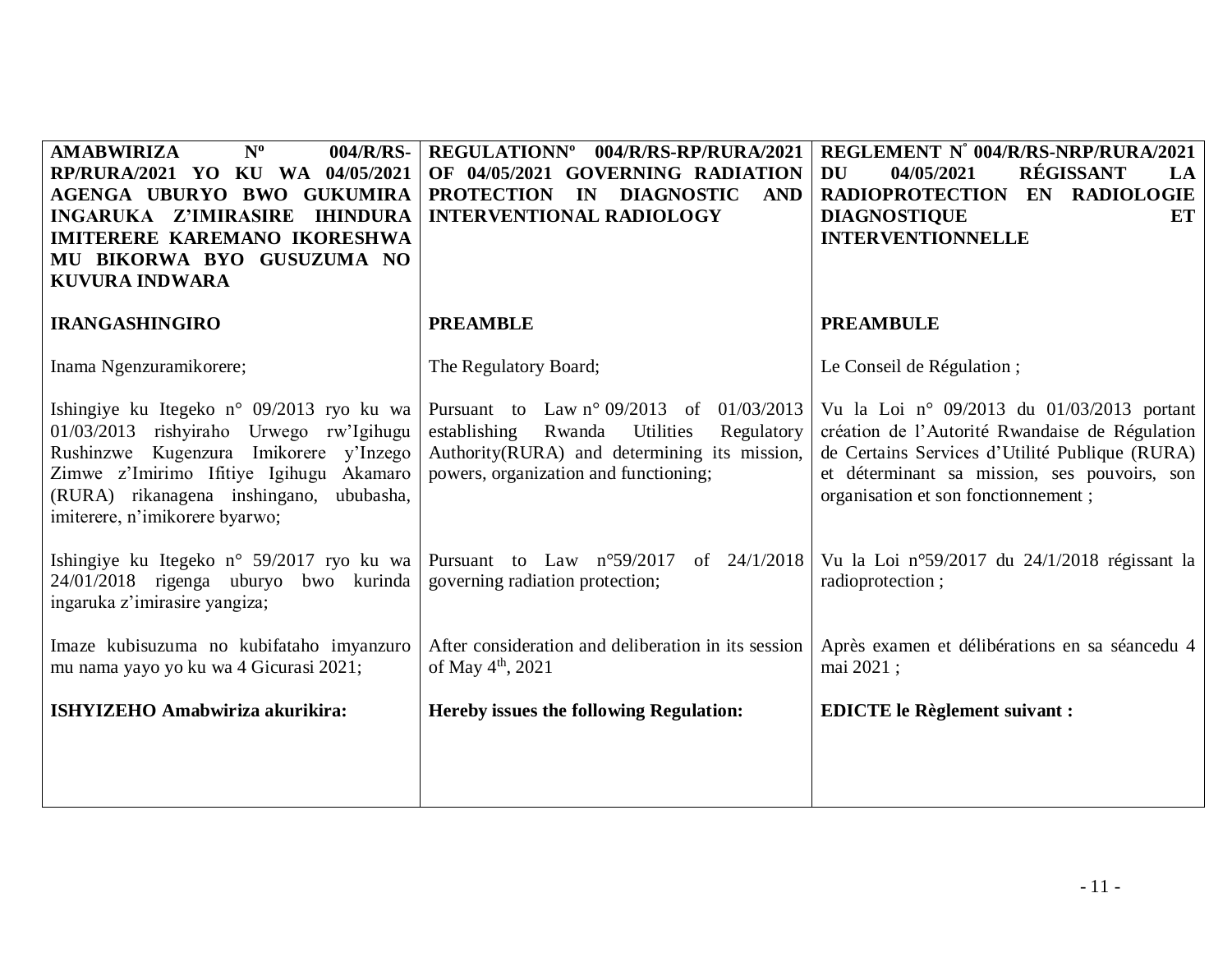| <b>INGINGO</b><br><b>UMUTWE</b><br><b>MBERE:</b><br><b>WA</b><br><b>RUSANGE</b>                                                                                                                                                                                                                                                | <b>CHAPTER ONE: GENERAL PROVISIONS</b>                                                                                                                                                                            | <b>CHAPITRE PREMIER:</b><br><b>DISPOSITIONS</b><br><b>GENERALES</b>                                                                                                                                                                                                      |
|--------------------------------------------------------------------------------------------------------------------------------------------------------------------------------------------------------------------------------------------------------------------------------------------------------------------------------|-------------------------------------------------------------------------------------------------------------------------------------------------------------------------------------------------------------------|--------------------------------------------------------------------------------------------------------------------------------------------------------------------------------------------------------------------------------------------------------------------------|
| Ingingo ya mbere: Icyo aya Mabwiriza<br>agamije                                                                                                                                                                                                                                                                                | <b>Article One: Purpose</b>                                                                                                                                                                                       | <b>Article premier : Objet</b>                                                                                                                                                                                                                                           |
| agenga imikoreshereze<br>Aya Mabwiriza<br>y'ibikoresho bikoresha imirasire ihindura<br>imiterere karemano mu rwego rw'ibikorwa byo<br>gusuzuma no kuvura indwara hagamijwe<br>gukumira ingaruka zayo.                                                                                                                          | This Regulation governs the use of radiology<br>equipment in diagnostic radiology<br>and<br>interventional practices by ensuring radiation<br>safety.                                                             | Le présent Règlement régit l'utilisation des<br>appareils de radiologie dans des actes de<br>radiologie diagnostique et interventionnelle pour<br>assurer la sureté radiologique.                                                                                        |
| Ingingo ya 2: Ibirebwa n'aya Mabwiriza                                                                                                                                                                                                                                                                                         | <b>Article 2: Scope</b>                                                                                                                                                                                           | <b>Article 2: Champ d'application</b>                                                                                                                                                                                                                                    |
| Aya Mabwiriza areba umuntu wese ukoresha<br>ibikoresho<br>bikoresha<br>imirasire<br>ihindura<br>imiterere karemano mu rwego rw'ibikorwa byo<br>gusuzuma no kuvura indwara cyangwa wita<br>kuri ibyo bikoresho cyangwa ukora igikorwa<br>cyo gusuzuma no kuvura indwara hifashishijwe<br>imirasire ihindura imiterere karemano. | This Regulation applies to any person engaged in<br>operating or maintaining diagnostic<br>and<br>interventional radiological equipment or involved<br>in practice of diagnostic and interventional<br>radiology. | Le présent Règlement s'applique à toute personne<br>engagée dans l'opération ou la maintenance des<br>appareils de radiologie<br>diagnostique<br>et<br>interventionnelle ou qui est impliquée dans la<br>pratique de la radiologie diagnostique et<br>interventionnelle. |
| Ingingo ya 3: Ibitarebwa n'aya Mabwiriza                                                                                                                                                                                                                                                                                       | <b>Article 3: Exclusions</b>                                                                                                                                                                                      | <b>Article 3 : Exclusion du champ d'application</b>                                                                                                                                                                                                                      |
| Aya Mabwiriza ntareba ibi bikurikira:                                                                                                                                                                                                                                                                                          | This Regulation does not apply to the following:                                                                                                                                                                  | Le présent Règlement ne s'applique pas dans les<br>domaines suivants :                                                                                                                                                                                                   |
| $1^\circ$ ahantu<br>hari<br>inyubako<br>zirimo<br>zifashisha<br>imashini<br>imirasire<br>ihindura imiterere karemano<br>mu<br>gushaka ibimenyetso bishingiye ku                                                                                                                                                                | 1° X-ray facilities used exclusively for<br>forensic examinations;                                                                                                                                                | $1^\circ$ des rayons X utilisés exclusivement pour<br>des examens médico-légaux ;                                                                                                                                                                                        |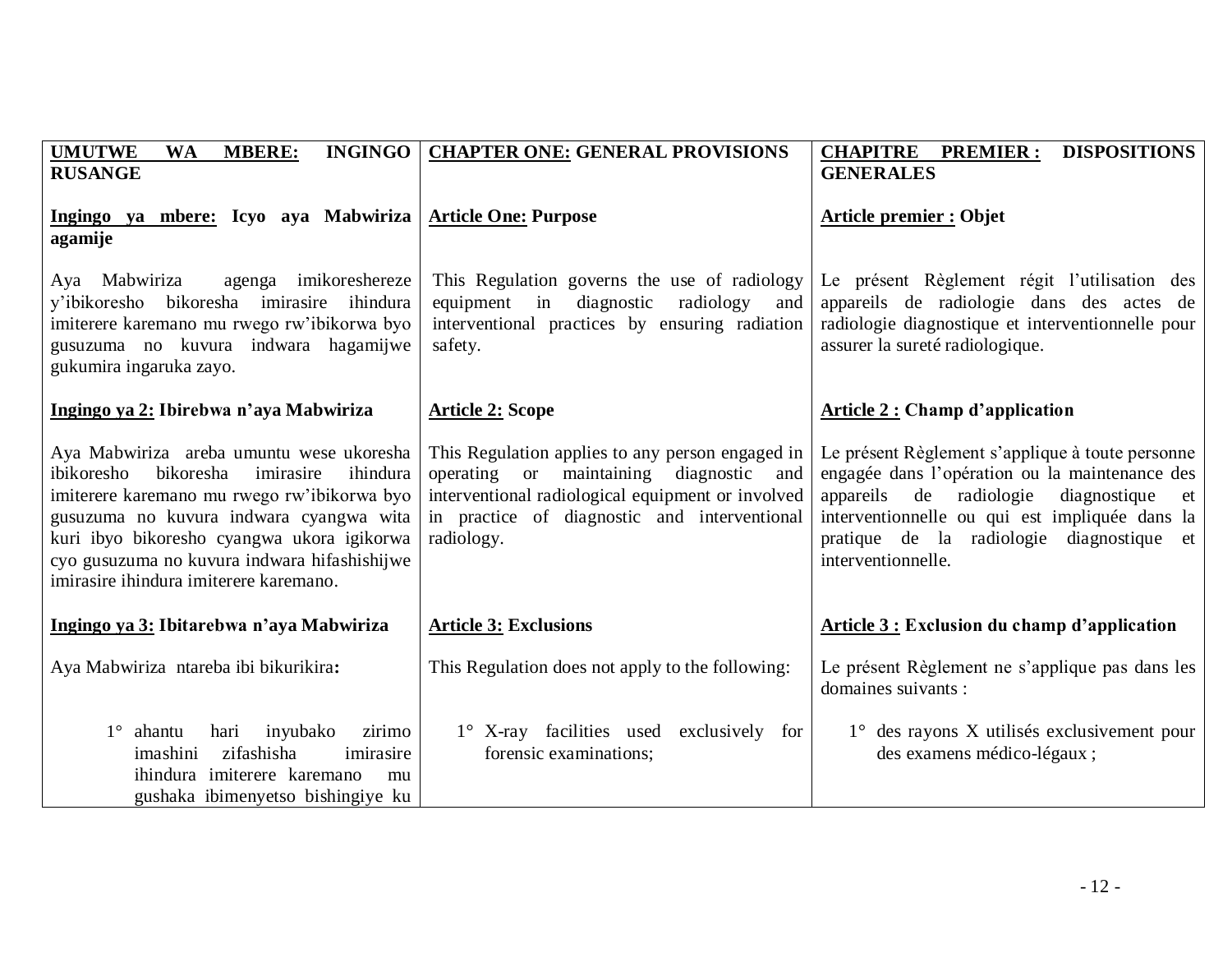|             | bumenyi n'ubuhanga<br>bikoreshwa<br>mu butabera gusa;                                                                                                                                                                      |                                                                                                                        |                                                                                                                         |
|-------------|----------------------------------------------------------------------------------------------------------------------------------------------------------------------------------------------------------------------------|------------------------------------------------------------------------------------------------------------------------|-------------------------------------------------------------------------------------------------------------------------|
|             | ibikoresho byo mu buvuzi bifata<br>$2^{\circ}$<br>amafoto<br>y'imbere<br>mubiri<br>mu<br>bikoresha ibintu bibyara imirasire<br>ihindura imiterere karemano;                                                                | $2^{\circ}$ diagnostic<br>imaging<br>devices<br>using<br>radioactive sources;                                          | 2° appareils d'imagerie diagnostique utilisant<br>des sources radioactives;                                             |
|             | ibikorwa<br>gufata<br>amafoto<br>$3^\circ$<br>byo<br>mubiri<br>y'imbere<br>bikoresha<br>mu<br>ihindura<br>imirasire<br>imiterere<br>karemano bitari ibijyanye n'isuzuma<br>ry'indwara cyangwa ubushakashatsi<br>mu buvuzi. | 3° human imaging using x-rays for purposes<br>than medical<br>diagnosis,<br>other<br><b>or</b><br>biomedical research. | 3° imagerie humaine utilisant des rayons X<br>aux fins autres que le diagnostic médical<br>ou la recherche biomédicale. |
|             | Ingingo ya 4: Intego z'aya Mabwiriza                                                                                                                                                                                       | <b>Article 4: Objectives</b>                                                                                           | <b>Article 4 : Objectifs</b>                                                                                            |
|             |                                                                                                                                                                                                                            |                                                                                                                        |                                                                                                                         |
|             | Aya Mabwiriza agamije:                                                                                                                                                                                                     | The objectives of this Regulation are:                                                                                 | Les objectifs du présent Règlement sont les<br>suivants:                                                                |
| $1^{\circ}$ | gufasha abahawe uruhushya kubahiriza<br>gukumira ingaruka<br>ibisabwa mu<br>z'imirasire ihindura imiterere karemano;                                                                                                       | 1° to assist licensees in meeting radiation<br>protection requirements;                                                | $1^\circ$ aider les titulaires<br>de licence à<br>se<br>conformer<br>conditions<br>de<br>aux<br>radioprotection;        |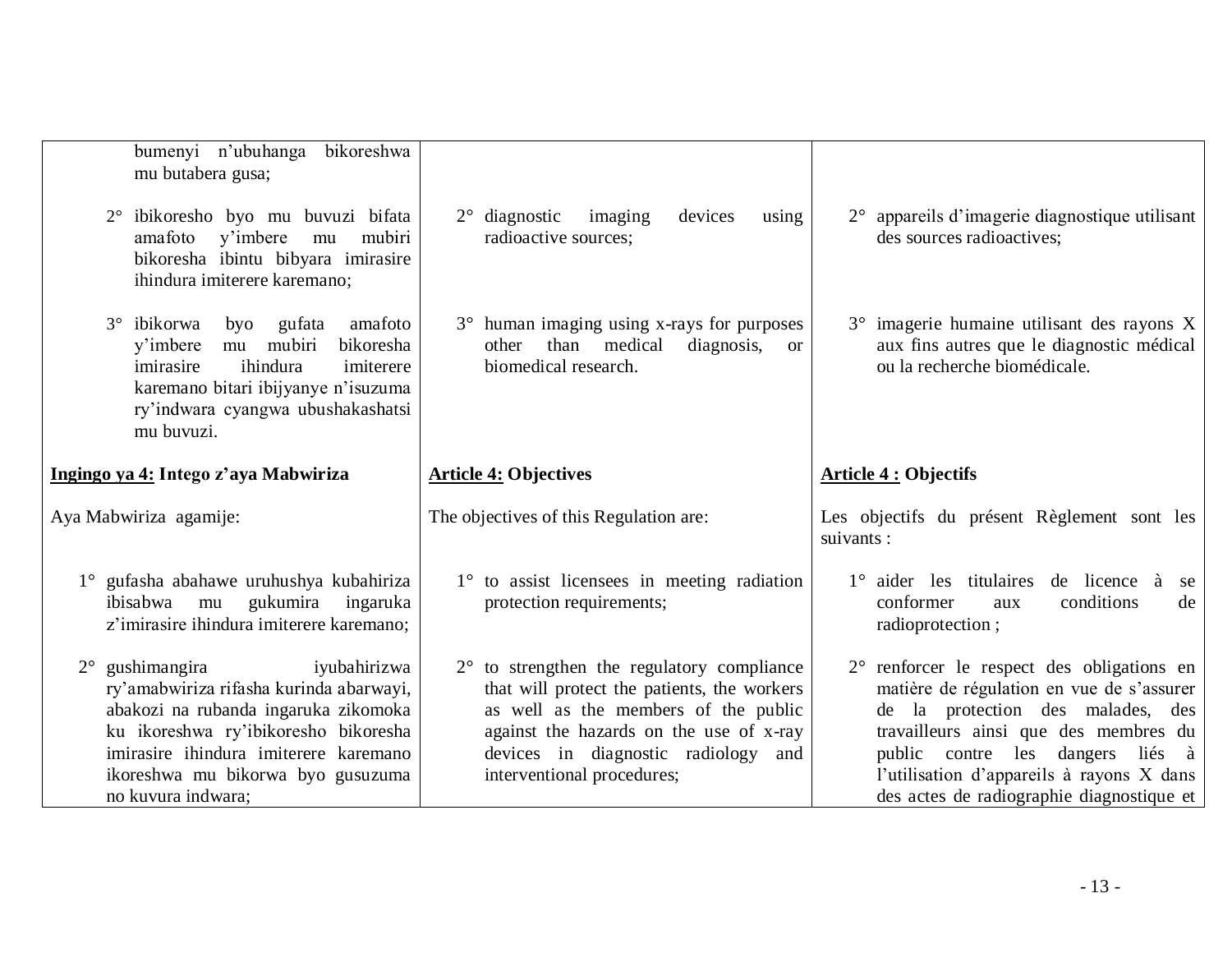|                                                                                                                                                                                                                                                                                                                                                                                                                          |                                                                                                                                                                                                                                                                                                                                                                          | interventionnelle;                                                                                                                                                                                                                                                                                                                                                          |
|--------------------------------------------------------------------------------------------------------------------------------------------------------------------------------------------------------------------------------------------------------------------------------------------------------------------------------------------------------------------------------------------------------------------------|--------------------------------------------------------------------------------------------------------------------------------------------------------------------------------------------------------------------------------------------------------------------------------------------------------------------------------------------------------------------------|-----------------------------------------------------------------------------------------------------------------------------------------------------------------------------------------------------------------------------------------------------------------------------------------------------------------------------------------------------------------------------|
| 3° gukora ku buryo ba nyiri ibikorwa<br>bikoresha imirasire, abafatanyabikorwa<br>n'abantu ku giti cyabo bireba bubahiriza<br>ibisabwa.                                                                                                                                                                                                                                                                                  | 3° to ensure compliance among responsible<br>parties, stakeholders and<br>individuals<br>involved in those practices.                                                                                                                                                                                                                                                    | 3 <sup>°</sup> assurer la conformité<br>des<br>parties<br>responsables, des parties prenantes et des<br>personnes impliquées dans ces pratiques.                                                                                                                                                                                                                            |
| Ingingo ya 5: Ibisobanuro by'amagambo                                                                                                                                                                                                                                                                                                                                                                                    | <b>Article 5: Definitions of terms</b>                                                                                                                                                                                                                                                                                                                                   | <b>Article 5 : Définitions des termes</b>                                                                                                                                                                                                                                                                                                                                   |
| Muri aya Mabwiriza, magambo akurikira afite<br>ibisobanuro bikurikira:                                                                                                                                                                                                                                                                                                                                                   | In this Regulation the terms hereunder are defined<br>as follow:                                                                                                                                                                                                                                                                                                         | Aux fins du présent Règlement, les termes repris<br>ci-dessous ont les significations suivantes :                                                                                                                                                                                                                                                                           |
| 1° igenzura rikorerwa igikoresho kugira<br>ngo cyakirwe: Igenzura ry'ibanze<br>rikorerwa igikoresho cyo mu buvuzi<br>mbere yo gushyirwa aho kigomba<br>gukoreshwa iyo kikigera mu ivuviro<br>rigatuma hizerwa ko gihuye n'icyanditse<br>ku rupapuro rusaba ugicuruza kukizana,<br>ko gikora nk'uko byari byifujwe, ko<br>hateganyijiwe<br>amahugurwa<br>ku<br>bazagikoresha kandi ko cyashyizwe mu<br>myanya wacyo neza; | $1^\circ$ acceptance testing: the initial inspection<br>performed on a piece of medical<br>equipment prior to it being put in place<br>when the device first arrives in the<br>healthcare facility, is to ensure that it<br>matches the purchase order, it is<br>functioning as specified, the training for<br>users has been arranged and it is installed<br>correctly; | 1° test d'acceptation: inspection initiale<br>d'un équipement médical effectuée avant<br>sa mise en place, lorsqu'il est livré à<br>l'établissement de santé pour s'assurer<br>qu'il correspond au bon de commande,<br>que son fonctionnement répond<br>aux<br>spécifications, qu'une formation<br>des<br>utilisateurs est prévue et qu'il<br>est<br>correctement installé; |
| agace cyangwa uduce turindirwa<br>$2^{\circ}$<br>umutekano: Agace kazwi gakeneye<br>cyangwa gashobora gukenera gufatirwa<br>ingamba zo kukarinda ndetse no<br>guteganyirizwa uburyo bwo kukarindira<br>umutekano hagamijwe kugenzura no<br>gukumira imirasire ihindura imiterere                                                                                                                                         | $2^{\circ}$ controlled area(s): A defined area in<br>which specific protection measures and<br>safety provisions are or could be required<br>for controlling exposures or preventing x-<br>ray exposures in normal working<br>conditions;                                                                                                                                | $2^{\circ}$ zone(s) contrôlée(s) : zone délimitée dans<br>laquelle des mesures de protection et des<br>dispositions de sécurité spécifiques sont<br>ou pourraient être nécessaires pour<br>contrôler les expositions ou prévenir les<br>expositions aux rayons X dans des<br>conditions normales de travail ;                                                               |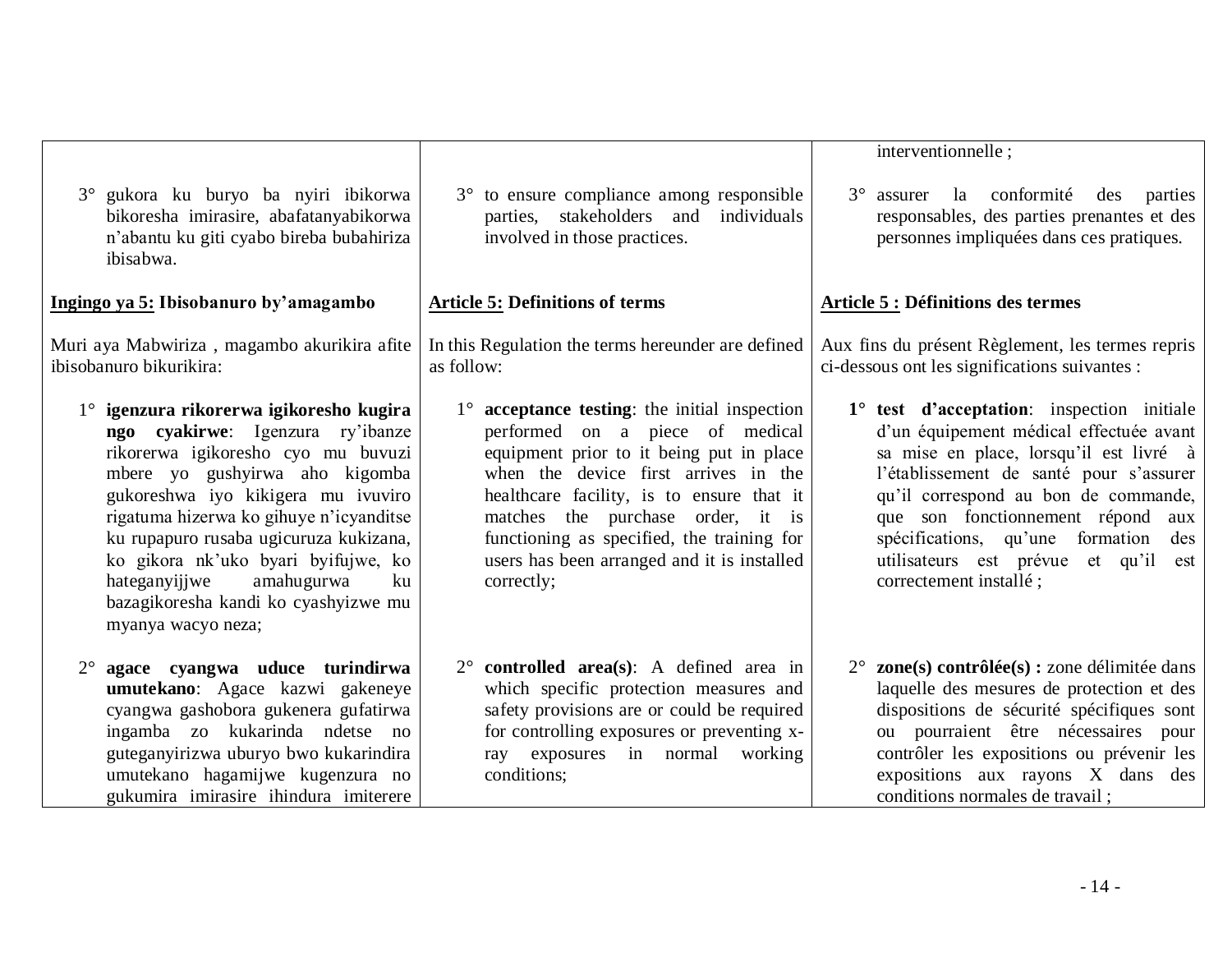karemano abantu bashobora kugerwaho na yo mu bihe by'akazi bisanzwe;

- 3° **gutangiza** : Uburyo bukoreshwa n'uhagarariye ikigo, ubusanzwe akaba ari umuganga w'inzobere mu buvuzi bukoresha imirasire ihindura imiterere karemano ishobora kwangiza, hagamijwe kureba niba igikoresho cyatangira gukoreshwa mu bikorwa by'ubuvuzi no kugena ibipimo ngenderwaho bizajya bishingirwaho mu kugenzura imikorere yacyo ya buri munsi;
- 4° **Ubwirinzi bwimbitse**: ikoreshwa ry'uruhererekane rw'ibikoresho n'uburyo bitandukanye biri ku kigero kigenda kirutana hagamijwe gukumira ubwiyongere bw'impanuka zitezwe kuba zavuka mu ikoreshwa ry'igikoresho no gukomeza kwizera iminogere y'uburyo butandukanye bufunga umwanya uri hagati y'ikintu kibyara cyangwa kifitemo imirasire ihindura imiterere karemano n'abakozi, abandi bantu cyangwa ibidukikije, mu gihe cy'imirimo kandi bumwe muri ubwo buryo bukaba bukoreshwa igihe habaye impanuka;
- 3° **commissioning**: procedures carried out by the facility representative usually a medical physicist specializing in radiology physics, to ensure that the equipment is ready for clinical use and to establish baseline values against which the results of subsequent routine performance be compared;
- 4° **defence in depth:** a hierarchical deployment of different levels of diverse equipment and procedures to prevent the escalation of anticipated operational occurrences and to maintain the effectiveness of physical barriers placed between a radiation source and workers, members of the public or the environment, in operational states and, for some barriers, in accident conditions;
- 3° **mise en service :** procédures effectuées par le représentant de l'établissement, généralement un physicien médical spécialisé en radiologie physique, pour s'assurer que l'équipement est prêt pour son usage clinique et pour établir des valeurs de référence auxquelles les futurs résultats ultérieurs des performances de routine sont comparés ;
- 4° **défense en profondeur :** déploiement hiérarchique de différents niveaux d'équipement et de procédures visant à prévenir l'accroissement des incidents de fonctionnement prévus et à préserver l'efficacité des barrières matérielles placées entre une source de rayonnement ou une substance radioactive et les travailleurs, les membres du public ou l'environnement, dans des circonstances d'opération, et dans le cas de certaines barrières, lors d'accidents ;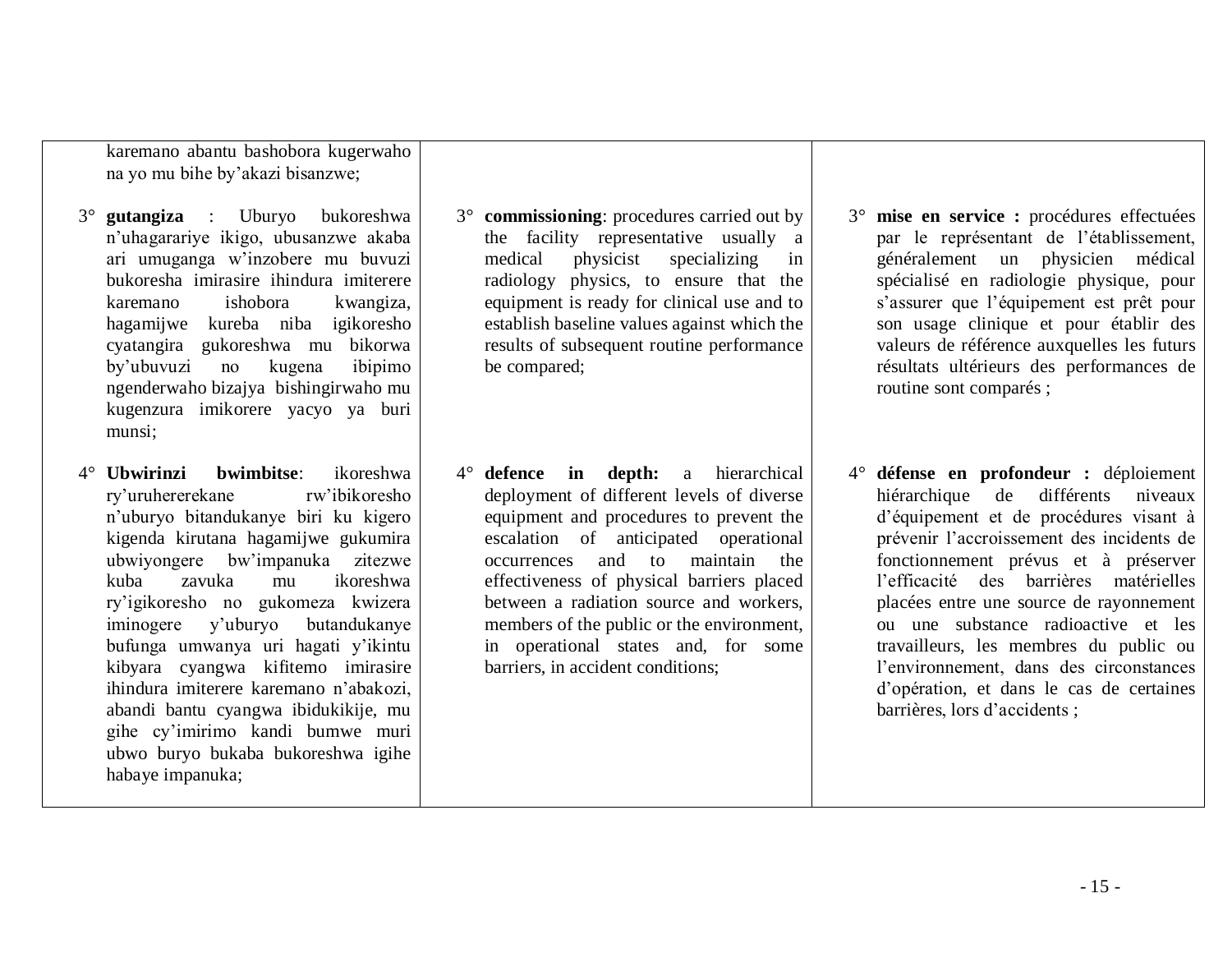| isuzuma<br>ry'abarwayi<br>rikoresha<br>ihindura<br>imirasire<br>imiterere<br>karemano: ishami ry'ubuvuzi rikoresha<br>tekiniki zo gufata amafoto y'imbere mu<br>mubiri igihe hakorwa ubushakashatsi ku<br>ndwara n'igihe cyo kuzisuzuma. Harimo<br>ibizamini<br>n'ubuvuzi<br>bikorwa<br>ihindura<br>hifashishijwe<br>imirasire<br>imiterere karemano nk'ibizamini bifata<br>amafoto y'imbere mu mubiri asanzwe,<br>ibifata amafoto y'imbere mu mubiri<br>ibikorwa<br>by'ubuvuzi<br>ayega,<br>bw'indwara, iby'ubuvuzi bw'utubuye<br>tuba mu miyoboro y'impyiko, ibizamini<br>bikorwa na sikaneri, ibizamini byo<br>ibizamini<br>amabere,<br>gusuzuma<br>by'amagufa, ibizamini<br>bisuzuma<br>mu mubiri,<br>ibibyimba by'imbere<br>ibizamini byo kumenya aho uburwayi<br>buherereye; | 5° diagnostic radiology: a branch of medical<br>practice concerned with the use of<br>imaging techniques in the study and<br>diagnosis of disease. This includes the use<br>of x-rays in general radiography and<br>fluoroscopy, interventional radiology,<br>lithotripsy,<br>computed<br>tomography,<br>mammography, bone densitometry, and<br>tumour localization and simulation; | 5° radiologie diagnostique : branche de la<br>pratique médicale qui s'occupe de<br>l'utilisation de techniques d'imagerie dans<br>l'étude et le diagnostic de maladies. Il<br>s'agit entre autres de l'utilisation des<br>rayons X en radiographie générale et en<br>fluoroscopie,<br>radiologie<br>en<br>interventionnelle,<br>lithotritie, en<br>en<br>tomographie assistée par ordinateur, en<br>mammographie, en ostéodensitométrie,<br>ainsi que dans la localisation et la<br>simulation de tumeurs; |
|------------------------------------------------------------------------------------------------------------------------------------------------------------------------------------------------------------------------------------------------------------------------------------------------------------------------------------------------------------------------------------------------------------------------------------------------------------------------------------------------------------------------------------------------------------------------------------------------------------------------------------------------------------------------------------------------------------------------------------------------------------------------------------|-------------------------------------------------------------------------------------------------------------------------------------------------------------------------------------------------------------------------------------------------------------------------------------------------------------------------------------------------------------------------------------|------------------------------------------------------------------------------------------------------------------------------------------------------------------------------------------------------------------------------------------------------------------------------------------------------------------------------------------------------------------------------------------------------------------------------------------------------------------------------------------------------------|
| 6° ikizamini gifata amafoto y'imbere mu<br>mubiri ayega: tekiniki yo kubona mu<br>buryo bw'uruhererekane cyangwa mu<br>amafoto<br>bice runaka<br>yafashwe<br>hakoreshejwe<br>imirasire<br>ihindura<br>imiterere karemano no<br>kuyarebera<br>icyarimwe mu buryo bw'uruhererekane<br>nk'amafoto asanzwe agaragara;                                                                                                                                                                                                                                                                                                                                                                                                                                                                  | $6^{\circ}$ fluoroscopy: technique for obtaining<br>continuously or periodically a sequence of<br>x-ray patterns and presenting them<br>simultaneously<br>and<br>continuously as<br>visible images;                                                                                                                                                                                 | 6° fluoroscopie : technique permettant<br>d'obtenir de façon continue ou périodique<br>séquence de diagrammes de<br>une<br>diffraction de rayons X et de les présenter<br>simultanément et en continu sous forme<br>d'images visibles;                                                                                                                                                                                                                                                                     |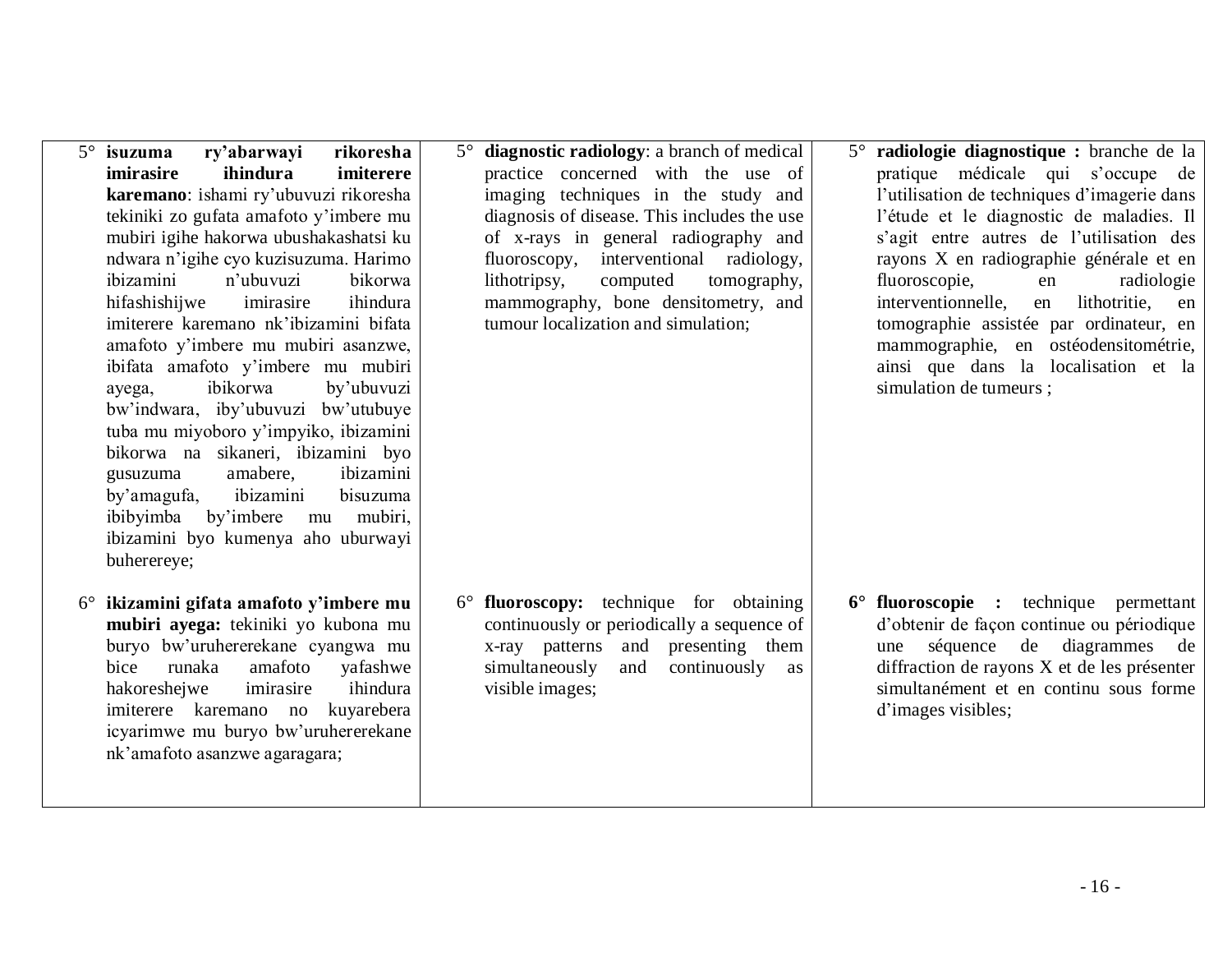| $7^\circ$ ubuvuzi<br>bw'indwara<br>bukoresha<br>ihindura<br>imiterere<br><i>imirasire</i><br>karemano: ibikorwa byo gusuzuma no<br>kuvura indwara ubusanzwe bikorwa<br>umurwayi atewe ikinya cyangwa ahawe<br>imiti imusinziriza bigakoreshwamo<br>imirasire ku buryo habaho kuvura<br>umuntu imbere mu mubiri hakoreshejwe<br>uburyo bunyuzwa mu ruhu bitabaye<br>ngombwa kumubaga; | 7° interventional radiology: image-guided<br>diagnostic and therapeutic procedures<br>where access is percutaneous and is<br>usually performed under local anaesthesia<br>and/or sedation;                                                                                              | $7^\circ$ radiologie<br>interventionnelle:<br>actes<br>diagnostiques et thérapeutiques guidées<br>par l'image dont l'accès est percutané et<br>qui sont généralement réalisées sous<br>anesthésie locale et/ou sédation;                            |
|--------------------------------------------------------------------------------------------------------------------------------------------------------------------------------------------------------------------------------------------------------------------------------------------------------------------------------------------------------------------------------------|-----------------------------------------------------------------------------------------------------------------------------------------------------------------------------------------------------------------------------------------------------------------------------------------|-----------------------------------------------------------------------------------------------------------------------------------------------------------------------------------------------------------------------------------------------------|
| ikigero cy'igipimo kigomba iperereza:<br>Ikigero cy'ingano gifatwa nk'igipimo<br>gikwiye gukoreshwa ku buso ubu n'ubu<br>cyangwa ingano y'igipimo isaba ko<br>hakorwa iperereza iyo iyo ngano<br>y'igipimo yegezweho cyangwa yarenze;                                                                                                                                                | <b>investigation</b> level: the value of a<br>$8^{\circ}$<br>quantity such as effective dose per unit<br>area or volume at or above which an<br>investigation would be conducted;                                                                                                       | 8° niveau d'investigation : valeur d'une<br>quantité telle que la dose efficace par<br>unité de surface ou de volume qui,<br>lorsqu'elle est atteinte ou dépassée,<br>requiert une investigation;                                                   |
| $9^{\circ}$ uruhushya:<br>inyandiko<br>n'amategeko<br>itangwa<br>n'Urwego<br>Ngenzuramikorere<br>uburenganzira bwo gukora ibikorwa<br>runaka bizwi bijyanye no n'ahantu<br>cyangwa n'igikorwa bifitanye isano<br>n'ibikorwa byo gusuzuma no kuvura<br>indwara hifashishijwe imirasire ishobora<br>ihindura<br>kwangiza;<br>karemano                                                  | $9^{\circ}$ license: legal document issued by the<br>yemewe<br>Regulatory<br>Authority<br>granting<br>authorization<br>specified<br>to perform<br>igatanga<br>activities relating to a diagnostic and<br>interventional<br>radiology<br>facility<br><b>or</b><br>activity;<br>imiterere | 9° licence : document juridique délivré par<br>de Régulation<br>l'Autorité<br>accordant<br>l'autorisation de mener des activités<br>spécifiques relatives à une installation ou<br>une activité de radiologie diagnostique et<br>interventionnelle; |
| $10^{\circ}$ uwahawe<br>uruhushya:<br>ikigo byahawe<br>uruhushya<br>cyangwa                                                                                                                                                                                                                                                                                                          | $10^{\circ}$ licensee: a person or organization holding<br>umuntu<br>a license having overall responsibility for                                                                                                                                                                        | $10^{\circ}$ titulaire de licence : personne ou<br>organisation titulaire d'une licence ayant                                                                                                                                                       |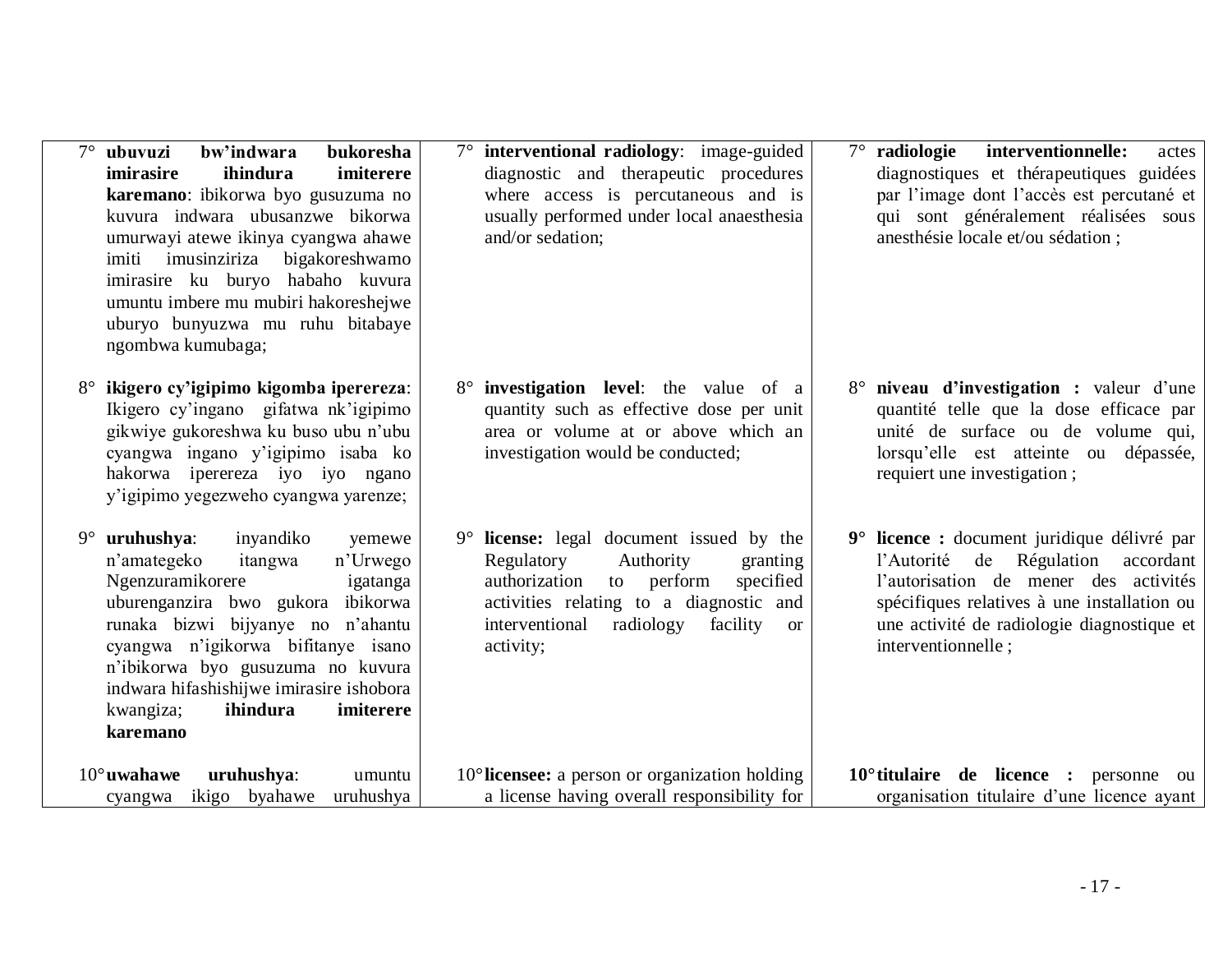| bikaba bifite inshingano rusange ku<br>birebana<br>n'ahantu<br>hasuzumirwa<br>hakanavurirwa indwara hifashishijwe<br>imirasire ihindura imiterere karemano<br>cyangwa bafite inshingano ku birebana<br>n'icyo gikorwa;                                                                                           | a diagnostic and interventional radiology<br>facility or activity;                                                                                                                                                                                                            | la responsabilité globale d'une installation<br>d'une<br>activité<br>de<br>radiologie<br>ou<br>diagnostique et interventionnelle;                                                                                                                                                     |
|------------------------------------------------------------------------------------------------------------------------------------------------------------------------------------------------------------------------------------------------------------------------------------------------------------------|-------------------------------------------------------------------------------------------------------------------------------------------------------------------------------------------------------------------------------------------------------------------------------|---------------------------------------------------------------------------------------------------------------------------------------------------------------------------------------------------------------------------------------------------------------------------------------|
| 11°igipimo cy'urumuri: ingano y'urumuri<br>rwose igera ahantu runaka;                                                                                                                                                                                                                                            | $11^{\circ}$ lux: The total amount of light that falls on<br>a surface;                                                                                                                                                                                                       | $11^{\circ}$ lux: quantité totale de lumière qui tombe<br>sur une surface;                                                                                                                                                                                                            |
| $12^{\circ}$ kwita<br>bikoresho:<br>ku<br>uburyo<br>buteganywa hagamijwe gukora ku buryo<br>ibikoresho bikoresha imirasire ihindura<br>imiterere karemano bikoreshwa neza<br>kugira ngo bizakoreshwe igihe kirekire;                                                                                             | $12^{\circ}$ maintenance: a planned procedure to<br>ensure that the x-ray equipment is kept in<br>good condition, in order to provide a long<br>operating life;                                                                                                               | 12 <sup>°</sup> maintenance: procédure planifiée visant<br>à assurer que l'équipement radiologique<br>est maintenu en bon état afin de permettre<br>sa longue durée de vie ;                                                                                                          |
| 13° igipimo fatizo cy'urumuri: igipimo<br>cy'ingano cyangwa ubukana by'urumuri<br>rugaragara aho usanga icyo gipimo<br>cy'urumuri kingana n'igipimo fatizo<br>cy'ubukana bwarwo kuri metero kare<br>kandi kigakoreshwa mu kugaragaza<br>icyezezi cy'ikirahuri cya mudasobwa,<br>nk'ibirahure bya mudasobwa nini; | 13° nit: Unit of measurement of luminance, or<br>the intensity of visible light, where one nit<br>is equal to one candela per square meter<br>and is used to describe the brightness of<br>computer displays, such as Cathode Ray<br>Tube monitors;                           | 13 <sup>°</sup> nit: Unité de mesure de la luminance ou<br>de l'intensité de la lumière visible, où un<br>nit est égal à une candela par mètre carré<br>et est utilisé pour décrire la luminosité des<br>écrans d'ordinateur, tels que les moniteurs<br>avec tube à rayon cathodique; |
| ihindura<br>$14^\circ$ igipimo<br>cy'imirasire<br><i>imiterere</i><br>karemano<br>ishobora<br>ahantu:<br>Igipimo<br>kugaragara<br>cy'imirasire yitezweho kuba yagaragara<br>ahantu iba ititezwe neza ariko ishobora<br>kubaho igihe habaye ikintu iki n'iki                                                      | $14^{\circ}$ potential<br>exposure:<br>prospectively<br>considered exposure that is not expected<br>to be delivered with certainty but that may<br>result from an anticipated operational<br>occurrence or accident at a source or<br>owing to an event or sequence of events | $14^\circ$ exposition<br>potentielle :<br>exposition<br>considérée comme prospective, qui n'est<br>pas censée être délivrée avec certitude,<br>mais qui peut résulter d'un événement<br>opérationnel prévu ou d'un accident à une<br>source ou en raison d'un événement ou            |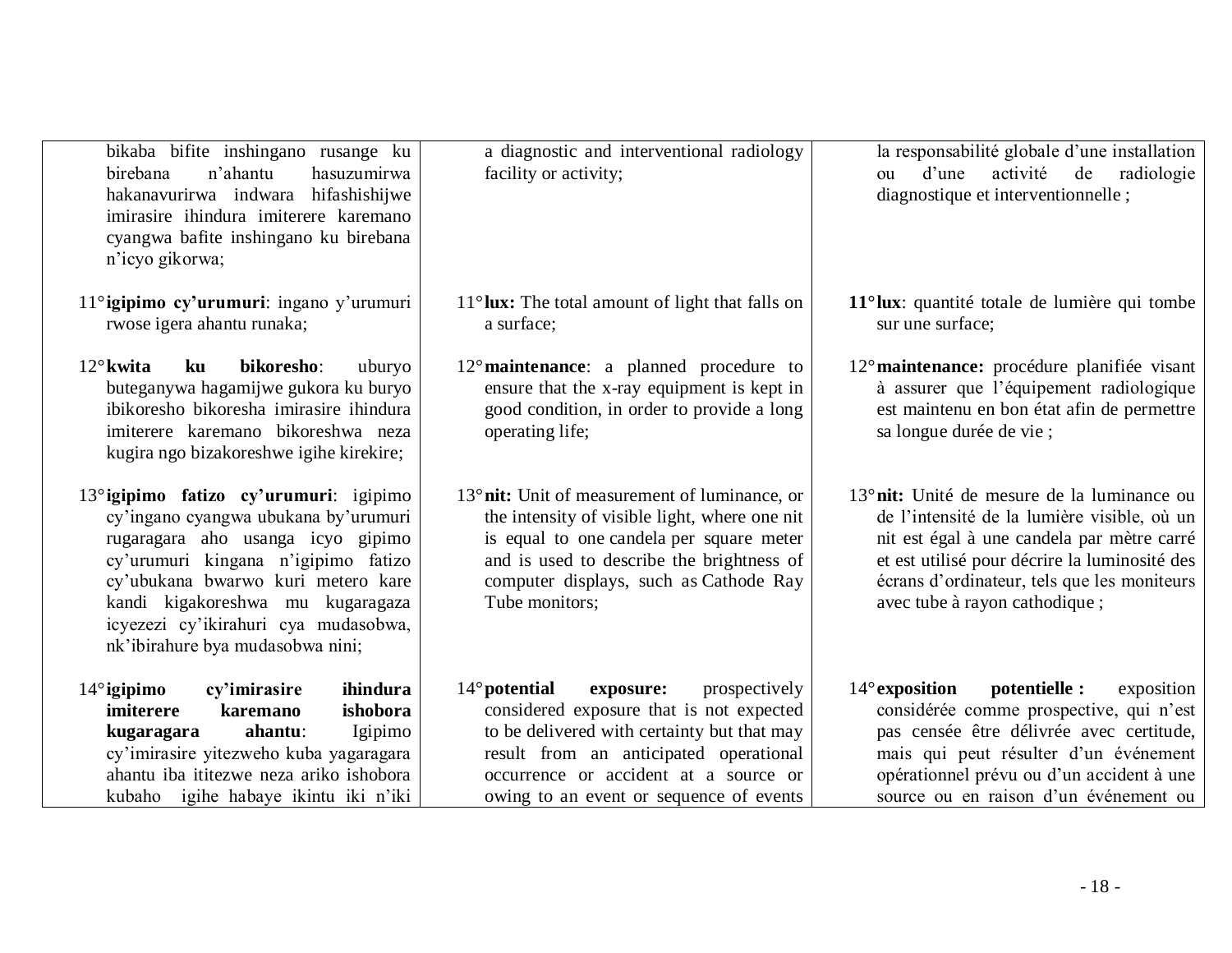| cyangwa amakuba mu gihe cy'ibikorwa<br>birimo kuba ku hantu hari ibintu bibyara<br>cyangwa bikaba<br>bitewe<br>imirasire<br>n'ikintu kibaye cyangwa uruhererekane<br>rw'ibintu bibaye byari byitezwe ko<br>harimo<br>byabaho,<br>nko<br>gupfa<br>kw'ibikoresho ndetse n'amakosa abaye<br>mu mikoreshereze yabyo;                                                                                                                                                                        | of a probabilistic nature, including<br>equipment failures and operating errors;                                                                                                                                                                                                   | d'une séquence d'événements de nature<br>probabiliste, y compris les défaillances<br>d'équipement et les erreurs d'exploitation;                                                                                                                                                               |
|-----------------------------------------------------------------------------------------------------------------------------------------------------------------------------------------------------------------------------------------------------------------------------------------------------------------------------------------------------------------------------------------------------------------------------------------------------------------------------------------|------------------------------------------------------------------------------------------------------------------------------------------------------------------------------------------------------------------------------------------------------------------------------------|------------------------------------------------------------------------------------------------------------------------------------------------------------------------------------------------------------------------------------------------------------------------------------------------|
| $15^\circ$ ibungabunga<br>ry'ubuziranenge:<br>ibikorwa biteganywa kandi bigakorwa<br>mu buryo bwagenwe bifasha kwizera ku<br>buryo<br>buhagije<br>$k_{\rm O}$<br>ahantu<br>hakoresherezwa<br>imirasire<br>ihindura<br>imiterere karemano hazafasha gufata<br>amafoto meza ahora anoze ku buryo<br>kandi<br>agafatwa<br>abarwayi<br>bumwe<br>n'abakozi bo mu buvuzi bagezweho<br>ihindura<br>n'igipimo<br>cy'imirasire<br>imiterere karemano kiri ku kigero<br>gishoboka cyo hasi cyane; | $15^{\circ}$ quality assurance: the planned and<br>systematic actions that provide adequate<br>confidence that a diagnostic x-ray facility<br>will<br>produce<br>consistently<br>high quality images<br>with<br>minimum<br>exposure of the patients and healing arts<br>personnel; | $15^{\circ}$ assurance de la qualité:<br>actions<br>planifiées et systématiques qui donnent la<br>certitude suffisante qu'une installation de<br>radiodiagnostic produira constamment des<br>images de haute qualité avec une<br>exposition minimale des patients et du<br>personnel soignant; |
| $16^{\circ}$ Gahunda<br>ingaruka<br>yo kurinda<br>ihindura<br>imiterere<br>z'imirasire<br>karemano: Gahunda igenwa hagamijwe<br>ku kwita ku buryo buhagije ku ngamba<br>zo kurinda imirasire ihindura imiterere<br>karemano no gukumira ingaruka zayo<br>ahantu hakorerwa ibikorwa bikoresha<br>imirasire ihindura imiterere karemano;                                                                                                                                                  | 16° Radiation<br><b>Protection Program:</b><br>$\rm{a}$<br>systematic arrangement that is aimed at<br>providing adequate consideration of<br>radiation protection and safety measures<br>in an x-ray facility;                                                                     | 16° Programme<br>de<br>radioprotection:<br>arrangement systématique qui vise à<br>fournir une considération adéquate des<br>mesures de radioprotection et de sécurité<br>dans une installation de radiologie;                                                                                  |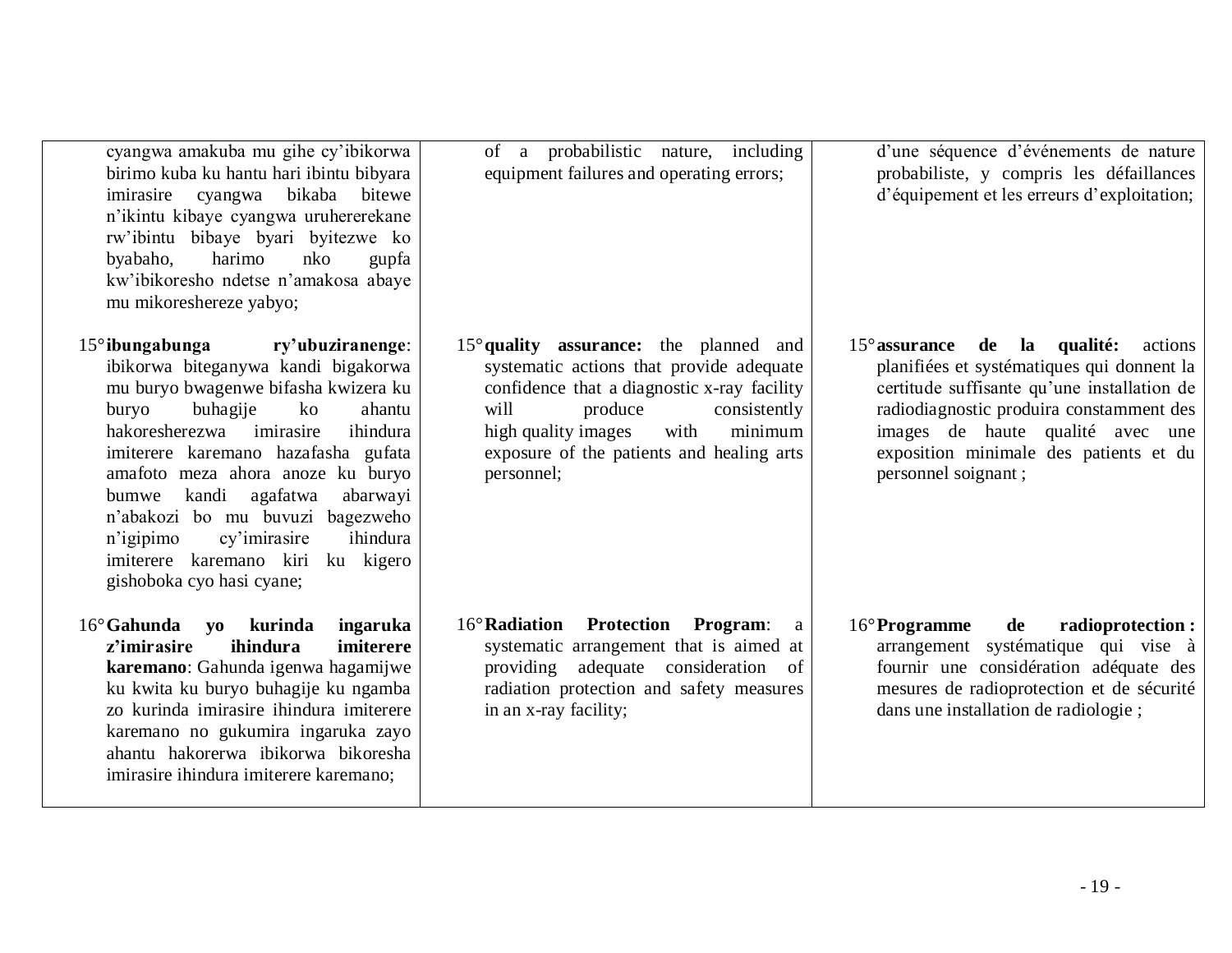| 17° ahakorerwa<br>ry'indwara<br>isuzuma<br>hifashishijwe<br>imirasire<br>ihindura<br><i>imiterere</i><br>inyubako<br>karemano:<br>cyangwa ahantu mu kigo<br>hashyizwe<br>imashini yifashishwa mu<br>gusuzuma<br>hakoreshejwe<br>imirasire<br>indwara<br>ihindura imiterere karemano;                                                                                         | $17^{\circ}$ <b>radiology facility</b> : the structures or<br>installations within the establishment that<br>houses the x-ray machine used in<br>diagnostic radiology;                                                                                                                                                                                                                                    | $17^{\circ}$ installation de radiologie : structures ou<br>installations au sein de l'établissement qui<br>abritent l'appareil à rayons X utilisé en<br>radiologie diagnostique;                                                                                                                                                                                                                        |
|------------------------------------------------------------------------------------------------------------------------------------------------------------------------------------------------------------------------------------------------------------------------------------------------------------------------------------------------------------------------------|-----------------------------------------------------------------------------------------------------------------------------------------------------------------------------------------------------------------------------------------------------------------------------------------------------------------------------------------------------------------------------------------------------------|---------------------------------------------------------------------------------------------------------------------------------------------------------------------------------------------------------------------------------------------------------------------------------------------------------------------------------------------------------------------------------------------------------|
| 18° Urwego Ngenzuramikorere: Urwego<br>Guverinoma<br>rw'igihugu<br>yahaye<br>inshingano n'ububasha byo gukora<br>imirimo y'igenzura ivugwa muri aya<br>Mabwiriza;                                                                                                                                                                                                            | 18° Regulatory Authority: National body to<br>which the Government has given the<br>responsibility and authority to perform<br>regulatory functions referred to in this<br>Regulation;                                                                                                                                                                                                                    | 18° Autorité de Régulation: organe national<br>auquel le gouvernement a confié la<br>responsabilité et l'autorité d'exercer les<br>fonctions de régulation visées par le<br>présent Règlement;                                                                                                                                                                                                          |
| $19^\circ$ igenzura<br>ry'umutekano:<br>Uburyo<br>bugakoreshwa<br>ahantu<br>bugenwa<br>cyangwa igikorwa ibi n'ibi bikiriho<br>hagamijwe kureba niba imiterere yabyo<br>iriho<br>iteganyijwe<br>yujuje<br>cyangwa<br>ibisabwa<br>birebana<br>byose<br>ku<br>n'umutekano;                                                                                                      | 19° safety assessment: Systematic process<br>that is carried out throughout the lifetime<br>of the facility or activity to ensure that all<br>the relevant safety requirements are met<br>by the proposed or actual design;                                                                                                                                                                               | 19° évaluation de la sécurité: processus<br>systématique qui est mené tout au long de<br>la durée de vie de l'installation ou de<br>l'activité pour s'assurer que toutes les<br>exigences de sécurité pertinentes sont<br>satisfaites par la conception proposée ou<br>réelle;                                                                                                                          |
| $20^{\circ}$ laboratwari<br>y'icyitegererezo:<br>n'urwego<br>laboratwari<br>yagenwe<br>rw'igihugu rubifitiye ububasha kugira<br>ngo ihuze uko bikwiye ikurikirana<br>ry'ibipimo by'imirasire hashingiwe ku<br>bipimo ngenderwaho<br>mu gihugu/ku<br>mpuzamahanga no kugena<br>rwego<br>bakoresha<br>ibikoresho<br>ku<br>ibipimo<br>n'ibintu<br>ihindura<br>bibyara imirasire | laboratory:<br>$20^{\circ}$ standard<br>laboratory<br>by a competent national<br>designated<br>authority to provide the necessary link in<br>traceability of radiation dosimetry to<br>national/international network standards<br>for users within that country and provides<br>calibration to users for instruments and<br>radioactive sources for dosimetry in<br>radiotherapy and diagnostic imaging; | 20° laboratoire standard: laboratoire désigné<br>par une autorité nationale compétente<br>pour fournir le lien nécessaire à la<br>la<br>traçabilité<br>de<br>dosimétrie<br>des<br>rayonnements aux normes du réseau<br>national/international pour les utilisateurs<br>dans ce pays et fournit l'étalonnage aux<br>utilisateurs des instruments et des sources<br>radioactives pour la dosimétrie<br>en |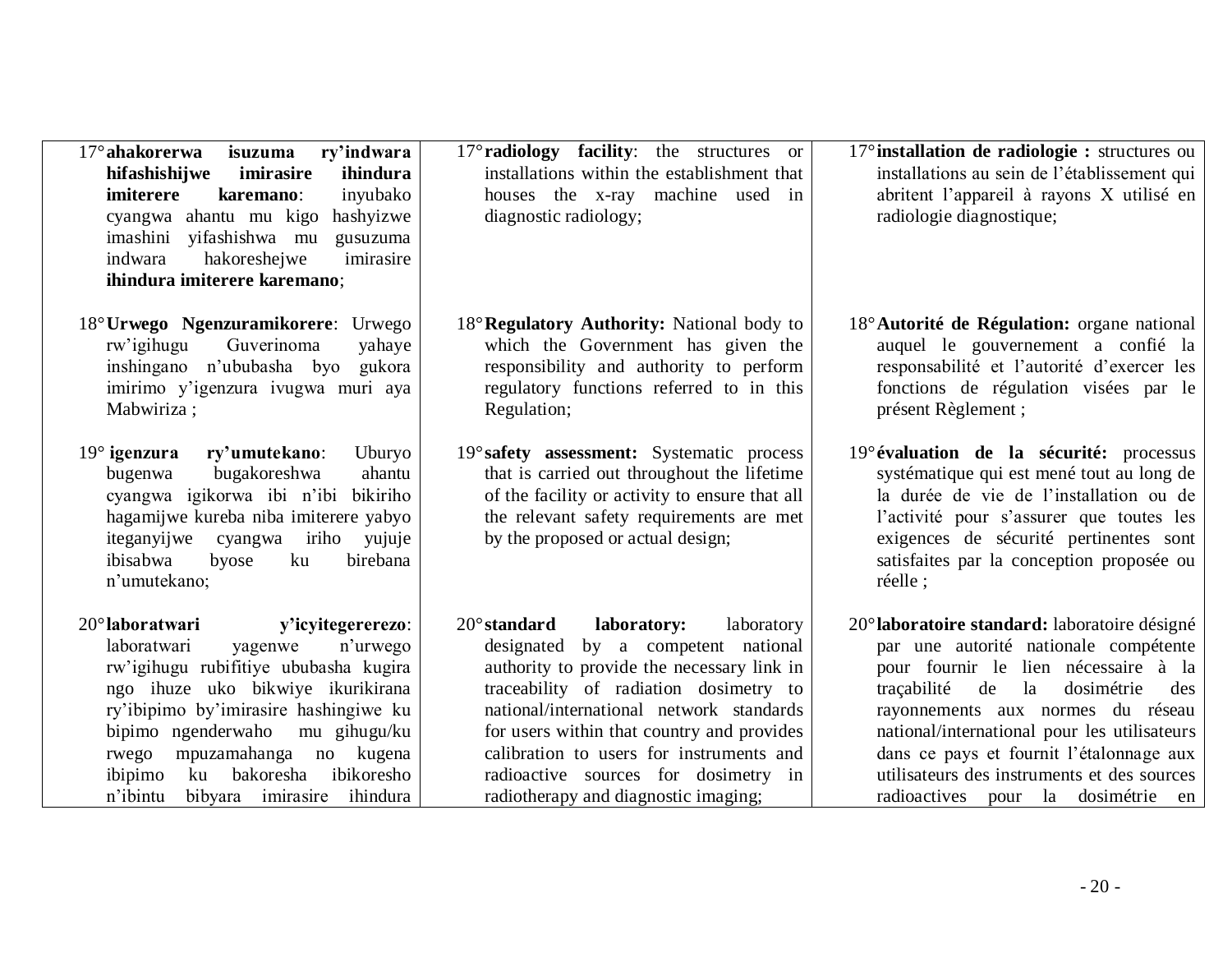- 21 -

imiterere karemano hagamijwe kugena ibipimo bikoreshwa mu buvuzi bwa kanseri no mu bikorwa by'ifatwa ry'ibizamini bifata amafoto y'imbere mu mubiri asanzwe;

- 21°**uduce tugenzurwa:** agace kose katari kagenwa nk'agace kagenzurwa ariko igipimo cy'imirasire ihindura imiterere karemano abagakoreramo bahura na cyo kikaba gisaba ko iyo mirasire ikomeza gukorerwa igezura kabone nubwo ako gace kaba kadakeneye muri rusange gushyirirwaho ingamba zihariye;
- 22°**ubuvuzi bw'iyakure bwifashisha imirasire ihindura imiterere karemano**: ishami ry'ubuvuzi bw'iyakure bwifashisha mudasobwa n'imiyoboro y'itumanaho hagamijwe gufata amafoto yafashwe mu gusuzuma indwara akoherezwa mu kandi gace kugira ngo asuzumwe hamenyekane indwara ndetse hakanabaho gusuzuma umurwayi bikozwe n'inzobere.
- 21°**supervised areas:** any area not already designated as a controlled area but where occupational exposure conditions need to be kept under review even though specific protection measures are not normally needed;
- 22°**teleradiology**: A branch of telemedicine referring to the use of computers and telecommunication networks to transmit diagnostic images acquired at one location to another for primary review and interpretation as well as specialist consultation.
- 21°**zones surveillées:** toute zone qui n'est pas déjà désignée comme zone contrôlée mais où les conditions d'exposition professionnelle doivent être surveillées même si des mesures de protection spécifiques ne sont généralement pas nécessaires ;
- 22°**téléradiologie**: branche de la télémédecine renvoyant à l'utilisation d'ordinateurs et de réseaux de télécommunication pour la transmission des images diagnostiques acquises dans un endroit à un quelconque autre endroit pour examen et interprétation primaire ainsi que pour consultation par un spécialiste.

radiothérapie et en imagerie diagnostique;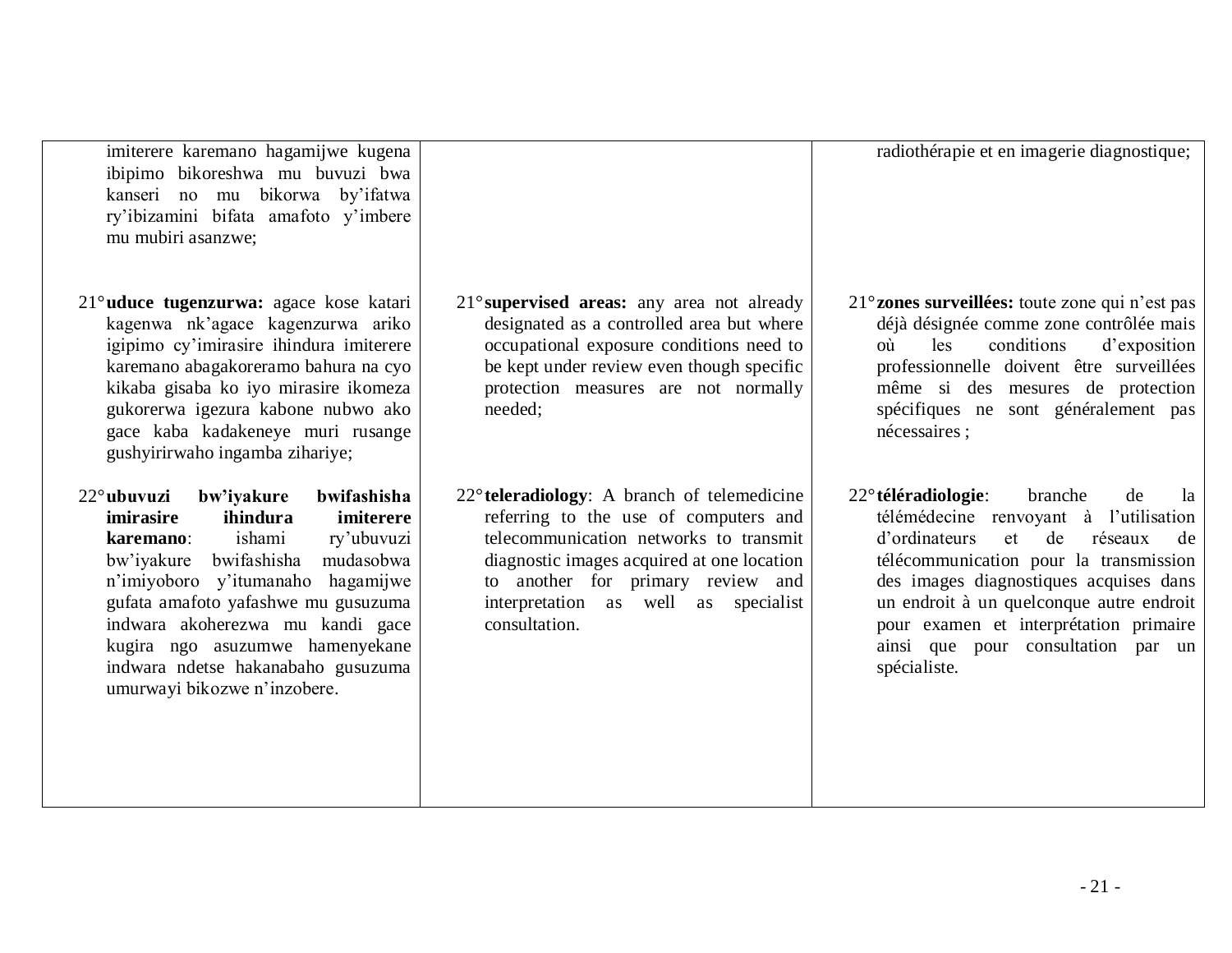| <b>UMUTWE</b><br><b>KABIRI:</b><br><b>UBURYO</b><br><b>WA</b><br><b>BW'ITANGWA</b><br><b>RY'IMPUSHYA</b><br>KU<br><b>AHAKORERWA</b><br><b>BASHINZWE</b><br><b>IBIKORWA</b><br><b>GUSUZUMA</b><br><b>BYO</b><br>N <sub>O</sub><br>KUVURA INDWARA HIFASHISHIJWE<br><b>IHINDURA</b><br><b>IMIRASIRE</b><br><b>IMITERERE</b><br><b>KAREMANO</b> | CHAPTER TWO: LICENSING REGIME<br>FOR OPERATING<br>DIAGNOSTIC AND<br><b>RADIOLOGY</b><br><b>INTERVENTIONAL</b><br><b>FACILITY</b>                                                             | CHAPITRE II: REGIME D'OCTROI DE<br><b>LICENCES POUR L'EXPLOITATION D'UN</b><br><b>RADIOLOGIE</b><br><b>ETABLISSEMENT</b><br><b>DE</b><br><b>DIAGNOSTIQUE</b><br><b>ET</b><br><b>INTERVENTIONNELLE</b>                                     |
|---------------------------------------------------------------------------------------------------------------------------------------------------------------------------------------------------------------------------------------------------------------------------------------------------------------------------------------------|----------------------------------------------------------------------------------------------------------------------------------------------------------------------------------------------|-------------------------------------------------------------------------------------------------------------------------------------------------------------------------------------------------------------------------------------------|
| Ingingo ya<br>Ubwoko<br>bw'impushya<br>6:<br>n'ibyemezo                                                                                                                                                                                                                                                                                     | <b>Article 6 : Types of license and Authorizations</b>                                                                                                                                       | Article 6 : Types de licences et d'autorisations                                                                                                                                                                                          |
| Urwego Ngenzuramikorere rutanga impushya<br>n'uburenganzira bivugwa mu mugereka wa I<br>w'aya Mabwiriza.                                                                                                                                                                                                                                    | The Regulatory Authority grants the licenses and<br>authorizations referred to in annex I of this<br>Regulation.                                                                             | L'Autorité de Régulation octroieles licences et<br>autorisations visées à l'annexe premier du présent<br>Règlement.                                                                                                                       |
| Ingingo ya 7: Itangwa ry'impushya ku<br>zikorerwamo<br>nyubako<br>ibikorwa<br>byo<br>gusuzuma no kuvura indwara hifashishijwe<br>imirasire ihindura imiterere karemano                                                                                                                                                                      | Article 7: Licensing of diagnostic<br>and<br>interventional radiology facility                                                                                                               | <b>Article</b><br>Licence<br>d'opération<br>7:<br>d'une<br>installation de radiologie diagnostique et<br>interventionnelle                                                                                                                |
| Umuntu wese ushaka kwijiza mu gihugu<br>cyangwa gukoresha ibikorwa byo gusuzuma no<br>kuvura indwara hifashishijwe imirasire ihindura<br>imiterere karemano agomba gusaba Urwego<br>Ngenzuramikorere<br>uruhushya<br>nkuko<br>biteganyijwe muri aya Mabwiriza.                                                                              | Any person who intends to import or operate<br>diagnostic or interventional radiology practices<br>must apply for license to the Regulatory<br>Authority as provided for in this Regulation. | Toute personne qui a l'intention d'importer ou de<br>diagnostiques<br>faire<br>des<br>pratiques<br>ou<br>interventionnelles doit en demander une licence<br>auprès de l'Autorité de Régulation tel que prévu<br>par le présent Règlement. |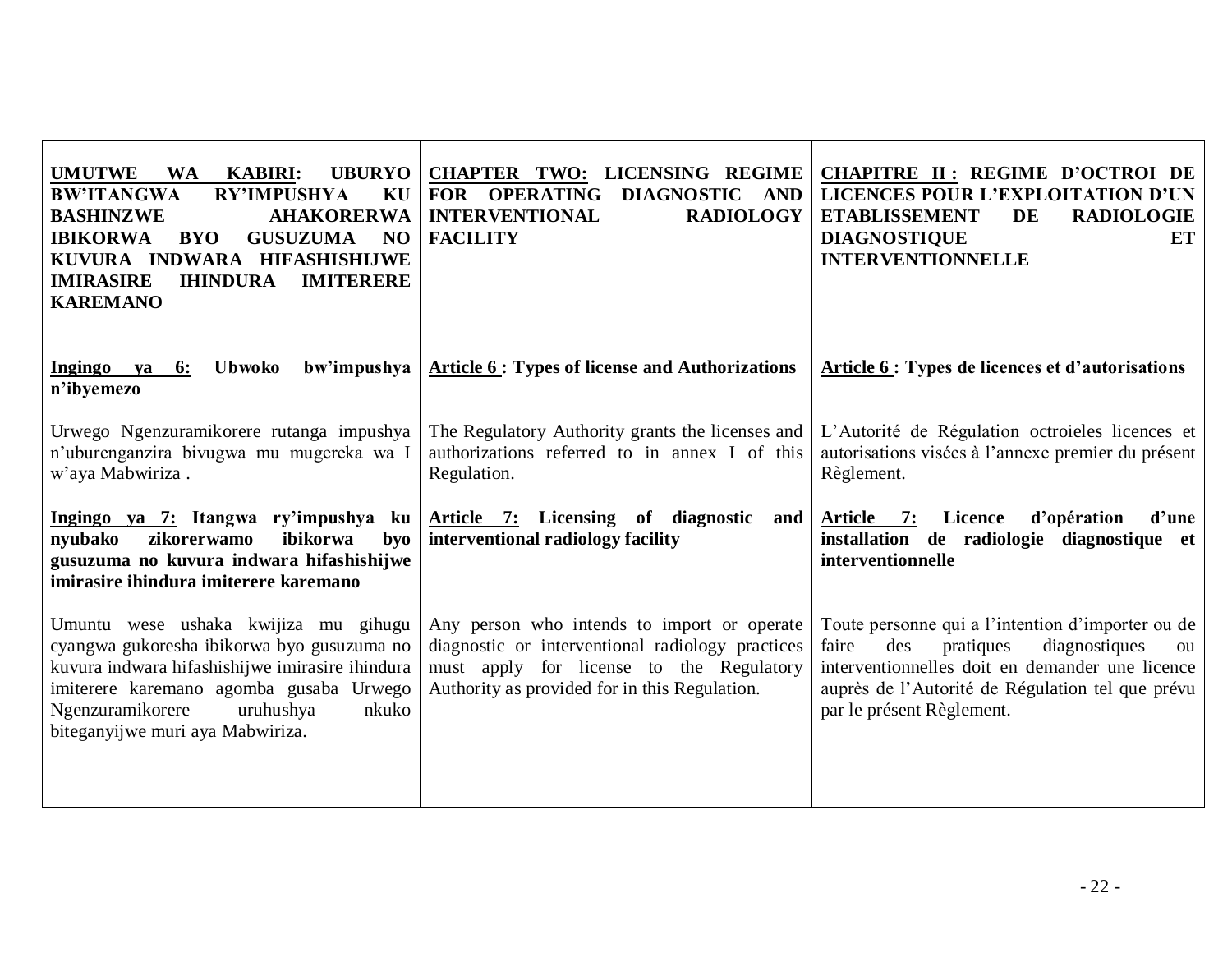| Ingingo ya 8: Ibisabwa usaba uruhushya ku<br>birebana n'ibikorwa byo gusuzuma no<br>kuvura indwara hifashishijwe imirasire<br>ihindura imiterere karemano                                                                                                                                                                                                                                                            | <b>Article 8: Requirements for license application</b><br>in diagnostic and interventional radiology<br>practice                                                                                                                                                               | Article 8 : Conditions relatives à la demande<br>de licence pour des activités de radiologie<br>diagnostique et interventionnelle                                                                                                                                                                                                      |
|----------------------------------------------------------------------------------------------------------------------------------------------------------------------------------------------------------------------------------------------------------------------------------------------------------------------------------------------------------------------------------------------------------------------|--------------------------------------------------------------------------------------------------------------------------------------------------------------------------------------------------------------------------------------------------------------------------------|----------------------------------------------------------------------------------------------------------------------------------------------------------------------------------------------------------------------------------------------------------------------------------------------------------------------------------------|
| Umuntu wese ushaka kwinjiza mu gihugu<br>cyangwa gukoresha ahantu hakorerwa ibikorwa<br>byo gusuzuma no kuvura indwara hifashishijwe<br>imirasire ihindura imiterere karemano agomba<br>kuba yujuje ibisabwa kandi agatanga ubusabe<br>bujyanye n'ubwoko bw'ahantu hakoresherezwa<br>ibyo bikoresho cyangwa/ndetse n'ibikoresho<br>gukoresha.<br>Ubusabe<br>ateganya<br>bwose<br>bwoherezwa hakoreshejwe interineti. | Any person who intends to import or operate any<br>diagnostic or interventional radiology facility<br>must meet requirements, make appropriate<br>application depending on the type of facility<br>or/and equipment expecting to operate. All<br>applications are done online. | Toute personne qui a l'intention d'importer ou<br>installation<br>d'opérer<br>de radiologie<br>une<br>diagnostique et interventionnelle doit satisfaire<br>aux conditions, en faire une demande appropriée<br>en fonction du type d'installation ou/et<br>d'équipement qu'elle compte opérer. Toutes les<br>demandes se font en ligne. |
| Ingingo ya 9: Ibishingirwaho mu gutanga<br>uruhushya                                                                                                                                                                                                                                                                                                                                                                 | Article 9: Criteria for license issuance                                                                                                                                                                                                                                       | Article 9: Critères d'octroi de licences                                                                                                                                                                                                                                                                                               |
|                                                                                                                                                                                                                                                                                                                                                                                                                      |                                                                                                                                                                                                                                                                                |                                                                                                                                                                                                                                                                                                                                        |
| Usaba uruhushya agomba kuba yujuje ibi<br>bikurikira<br>kugira<br>Urwego<br>ngo<br>Ngenzuramikorere rurumuhe:                                                                                                                                                                                                                                                                                                        | The applicant must fulfil the following criteria for<br>Regulatory Authority to grant the license:                                                                                                                                                                             | Le demandeur doit remplir les conditions<br>suivantes pour que l'Autorité de Régulation lui<br>octroi une licence :                                                                                                                                                                                                                    |
| 1° ibisabwa byose mu rwego rwa tekiniki,<br>urw'imikorere,<br>rw'ubuyobozi,<br>n'ibindi<br>hakurikijwe<br>umutekano<br>amabwiriza<br>n'ibipimo<br>amategeko,<br>ngenderwaho bikurikizwa;                                                                                                                                                                                                                             | 1° all technical, administrative, operational,<br>safety criteria and other conditions in<br>with<br>accordance<br>applicable<br>laws,<br>Regulations and standards;                                                                                                           | conditions<br>techniques,<br>$1^\circ$ toutes<br>les<br>opérationnelles,<br>administratives,<br>les<br>critères de sécurité et autres conditions<br>conformément aux lois, règlements et<br>normes applicables;                                                                                                                        |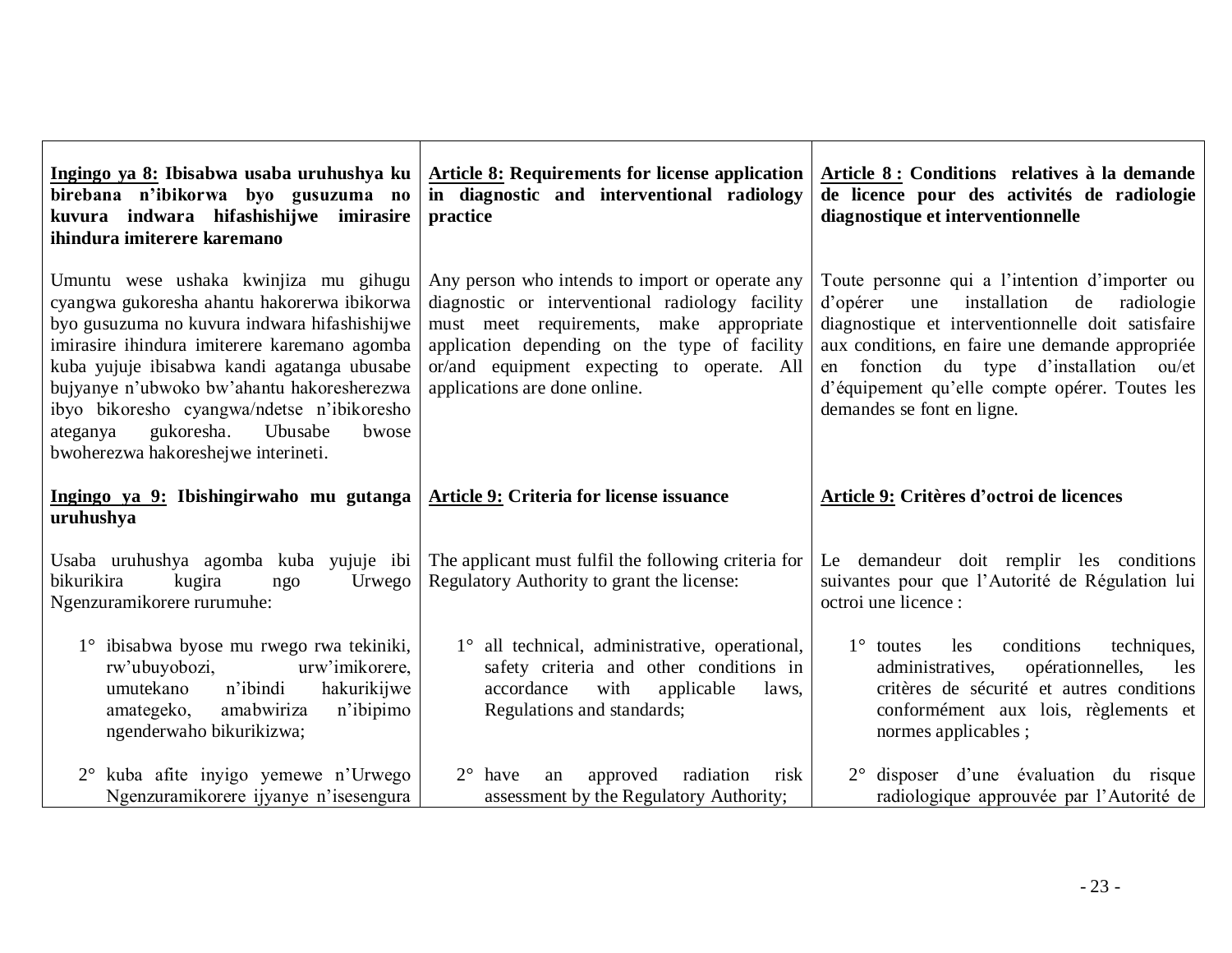| ry'impanuka<br>zishobora<br>guterwa<br>ihindura<br>imiterere<br>n'imirasire<br>karemano;                                                                                                             |                                                                                                                             | Régulation;                                                                                                                                                      |
|------------------------------------------------------------------------------------------------------------------------------------------------------------------------------------------------------|-----------------------------------------------------------------------------------------------------------------------------|------------------------------------------------------------------------------------------------------------------------------------------------------------------|
| 3° kubahiriza amategeko n'amabwiriza<br>ajyanye n'ubuzima n'umutekano.                                                                                                                               | 3° comply with health and safety applicable<br>laws and Regulations.                                                        | 3° respecter les lois et règlements applicables<br>en matière de santé et de sécurité.                                                                           |
| Ingingo ya 10: Inshingano z'uwahawe<br>uruhushya                                                                                                                                                     | <b>Article 10: Obligations of licensee</b>                                                                                  | Article 10 : Obligations du titulaire de licence                                                                                                                 |
| Umuntu wahawe uruhushya rwo gukoresha<br>ahantu hakorerwa ibikorwa byo gusuzuma no<br>indwara<br>hifashishijwe<br>imirasire<br>kuvura<br>ihindura imiterere karemano afite inshingano<br>zikurikira: | The person licensed to operate diagnostic and<br>interventional radiology<br>facility has<br>the<br>following obligations:  | La personne, titulaire d'une licence d'opération<br>d'une installation de radiologie diagnostique et<br>interventionnelle a les obligations suivantes :          |
| gukora ku buryo inshingano zose zo mu<br>rwego gukoresha imirasire mu buryo<br>bufasha gukumira ingaruka<br>zayo<br>zubahirizwa nkuko biteganyijwe muri<br>aya Mabwiriza;                            | 1° ensure that all technical obligations with<br>regard to safety and protection are met as<br>provided in this Regulation; | 1° veiller à ce que toutes les obligations<br>techniques en matière de sécurité et de<br>protection soient respectées tel que prévu<br>par le présent Règlement; |
| gukora ku buryo inshingano zose<br>$2^{\circ}$<br>n'itangiza<br>ry'ikoreshwa<br>zijyanye<br>ry'igikoresho, ikoreshwa ryacyo mu<br>bikorwa by'ubuvuzi no kwita ku<br>bikoresho zubahirizwa;           | $2^{\circ}$ ensure that all obligations related to<br>commissioning,<br>clinical<br>use,<br>and<br>maintenance are met;     | $2^{\circ}$ veiller à ce que toutes les obligations<br>relatives à la mise en service, à<br>l'utilisation clinique et au maintenance<br>soient remplies;         |
| gukora ku buryo abakozi bahabwa<br>$3^{\circ}$<br>amahugurwa ahoraho;                                                                                                                                | 3° ensure continuous training of personnel;                                                                                 | la<br>formation<br>$3^\circ$<br>assurer<br>continue<br>du<br>personnel;                                                                                          |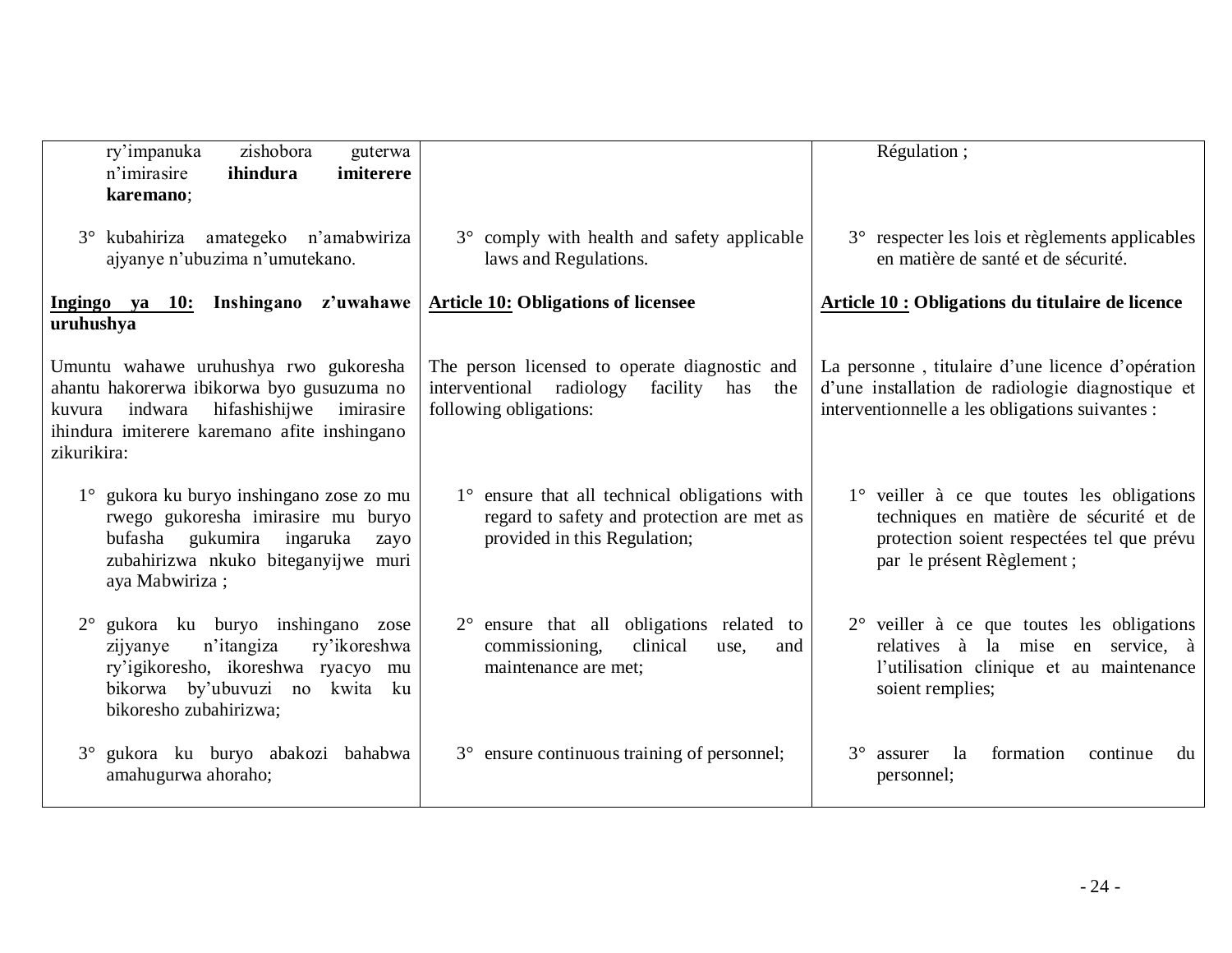| $4^{\circ}$ kumenyekanisha<br>ibintu<br>byose<br>bidasanzwe bibaye n'impanuka zose<br>zibaye nkuko biteganyijwe muri aya<br>Mabwiriza.                                                                                                                                                                                                       | 4° report all incidents and accidents as<br>provided in this Regulation.                                                                                                                                                                                                                        | 4° déclarer tous les incidents et accidents tel<br>que prévu dans le présent Règlement.                                                                                                                                                                                                                      |
|----------------------------------------------------------------------------------------------------------------------------------------------------------------------------------------------------------------------------------------------------------------------------------------------------------------------------------------------|-------------------------------------------------------------------------------------------------------------------------------------------------------------------------------------------------------------------------------------------------------------------------------------------------|--------------------------------------------------------------------------------------------------------------------------------------------------------------------------------------------------------------------------------------------------------------------------------------------------------------|
| Ingingo ya 11: Inshingano yo gukoresha<br>abakozi babyigiye                                                                                                                                                                                                                                                                                  | Article 11: Obligation to employ qualified<br><b>Personnel</b>                                                                                                                                                                                                                                  | Article 11: Obligation<br>d'employer<br>un<br>personnel qualifié                                                                                                                                                                                                                                             |
| Uwahawe uruhushya agomba gukora ku buryo<br>abakozi be bakorera ahakorerwa isuzuma<br>ry'indwara hifashishijwe imirasire ihindura<br>imiterere karemano bahuguwe ku birebana no<br>kuzuza inshingano zabo kandi babyigiye kandi<br>ibyo bigakorwa hakurikije uburyo bwagenwe.                                                                | The licensee must ensure that personnel operating<br>radiology facility are trained and qualified to<br>perform their duties according to defined<br>procedures.                                                                                                                                | Le titulaire de licence doit s'assurer que le<br>personnel qui opère l'installation de radiologie est<br>formé et qualifié pour remplir ses fonctions selon<br>les procédures définies.                                                                                                                      |
| Kugira ngo umuntu akore umurimo wose<br>ujyanye no gusuzuma no kuvura indwara<br>hifashishijwe imirasire ihindura<br>imiterere<br>karemano agomba kuba afite ibyangombwa<br>biteganywa n'amategeko kandi akaba ari<br>umunyamuryango wanditse kandi wemewe<br>w'urugaga<br>rw'abanyamwuga<br>rubigenga<br>rwemewe n'Urwego Ngenzuramikorere. | For a person to do any diagnostic and<br>interventional radiology related work, the person<br>must comply with the qualifications required by<br>the laws in force and must be registered and<br>licensed member of a competent professional<br>council recognized by the Regulatory Authority. | Pour qu'une personne puisse faire tout travail lié<br>à la radiologie diagnostique et interventionnelle,<br>elle doit répondre aux qualifications requises par<br>les lois en vigueur et être enregistrée et membre<br>agréé d'un conseil professionnel en matière,<br>reconnu par l'Autorité de Régulation. |
| Uwahawe<br>uruhushya<br>ibimenyetso<br>abika<br>byanditse bigaragaza amashuri buri mukozi we<br>yize n'amahugurwa yahawe bimufasha kuzuza<br>inshingano zo gukumira ingaruka z'imirasire<br>ishobora kwangiza.                                                                                                                               | The licensee maintains documentary evidence for<br>all personnel regarding relevant education and<br>training to accomplish the responsibilities to<br>maintain radiation safety.                                                                                                               | Le titulaire de licence conserve, pour tout le<br>personnel, des preuves documentaires concernant<br>l'éducation et la formation pertinentes pour<br>assumer les responsabilités de maintenir la<br>radioprotection.                                                                                         |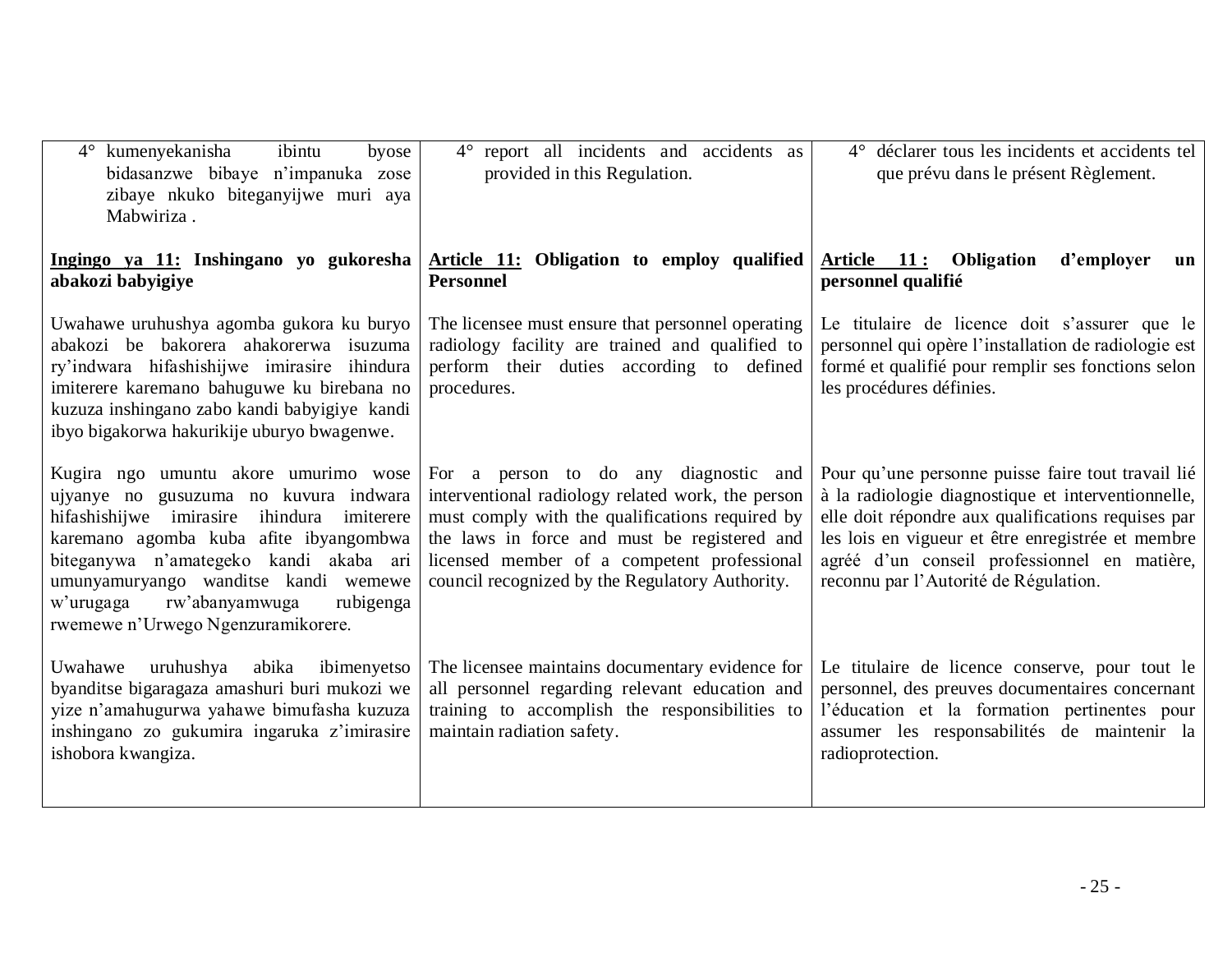| Ukuriye abakozi bashinzwe kwita ku bikoresho<br>agomba kuba afite ikimenyetso cya buri mukozi<br>cyanditse cyerekana ko akora akazi ko kwita ku<br>bikoresha<br>bikoresho<br>imirasire<br>imirasire<br>ihindura imiterere karemano.                                                                                                                                                                                                                                                                            | Equipment servicing personnel must have<br>documentary evidence for the individual to<br>perform maintenance of radiology equipment.                                                                                                                                                                                                  | Le personnel de maintenance de l'équipement<br>doit avoir des preuves documentaires pour la<br>personne qui fail l'entretient de l'équipement de<br>radiologie.                                                                                                                                                                                                                                            |
|----------------------------------------------------------------------------------------------------------------------------------------------------------------------------------------------------------------------------------------------------------------------------------------------------------------------------------------------------------------------------------------------------------------------------------------------------------------------------------------------------------------|---------------------------------------------------------------------------------------------------------------------------------------------------------------------------------------------------------------------------------------------------------------------------------------------------------------------------------------|------------------------------------------------------------------------------------------------------------------------------------------------------------------------------------------------------------------------------------------------------------------------------------------------------------------------------------------------------------------------------------------------------------|
| Ingingo ya 12: Igihe uruhushya rumara<br>n'amafaranga arutangwaho                                                                                                                                                                                                                                                                                                                                                                                                                                              | Article 12: Validity and fees of operational<br>license                                                                                                                                                                                                                                                                               | Article 12: Validité et droits de licence<br>d'opération                                                                                                                                                                                                                                                                                                                                                   |
| Igihe uruhushya rwo gukorera ahakorerwa<br>ibikorwa byo gusuzuma no kuvura indwara<br>hifashishijwe imirasire ihindura imiterere<br>n'amafaranga<br>karemano<br>arutangwaho<br>hakurikijwe ibikorwa byatangiwe uruhushya<br>bikubiye mu mbonerahamwe<br>igaragaza<br>ibyiciro by'impushya, igihe impushya zimara<br>n'amafaranga atangwa kuri izo mpushya iri mu<br>MUGEREKA WA I w'aya Mabwiriza.<br>Amafaranga atangwa ku ruhushya yishyurwa<br>bibanje<br>kwemerwa<br>n'Urwego<br>gusa<br>Ngenzuramikorere. | The validity and fees of license for operation of<br>diagnostic and interventional radiology facility<br>as per licensed practices is provided in the table<br>on license category, validity and related fees in<br>ANNEX I of this Regulation. The license fees<br>are only paid upon notification from the<br>Regulatory Authority. | La validité et les droits de licence d'exploitation<br>d'une installation de radiologie diagnostique et<br>interventionnelle conformément aux pratiques<br>autorisées sont indiqués dans le tableau sur la<br>catégorie de licences, la validité et les frais y<br>relatifs à l'ANNEXE I du présent Règlement. Les<br>droits de licence ne sont payés que sur<br>notification de l'Autorité de Régulation. |
| Ingingo ya 13: Kongerera uruhushya igihe                                                                                                                                                                                                                                                                                                                                                                                                                                                                       | <b>Article 13: License renewal</b>                                                                                                                                                                                                                                                                                                    | Article 13: Renouvellement de la licence                                                                                                                                                                                                                                                                                                                                                                   |
| Uwahawe<br>uruhushya<br>asaba<br>Urwego<br>Ngenzuramikorere kongerera igihe uruhushya,<br>bigakorwa mu gihe cy'iminsi nibura mirongo<br>itandatu (60) y'akazi ibanziriza igihe urwo<br>ruhushya rusanzwe ruzarangiriraho. Ubusabe<br>bwe buba bugizwe n'ibaruwa yandikiwe<br>Ngenzuramikorere<br>n'icyemezo<br>Urwego                                                                                                                                                                                          | The licensee applies to the Regulatory Authority<br>for license renewal at least sixty (60) working<br>days prior to the expiration of the existing license.<br>This application includes a letter to the<br>Regulatory Authority, and proof of payment of<br>the applicable fees including regulatory fees<br>where applicable.      | Le titulaire de licence demande le renouvellement<br>de sa licence auprès de l'Autorité de Régulation<br>au moins soixante (60) jours ouvrables avant<br>l'expiration de la licence en cours de validité.<br>Cette demande se compose d'une lettre adressée à<br>l'Autorité de Régulation, et d'une preuve de<br>paiement des frais y relatifs, y compris les frais                                        |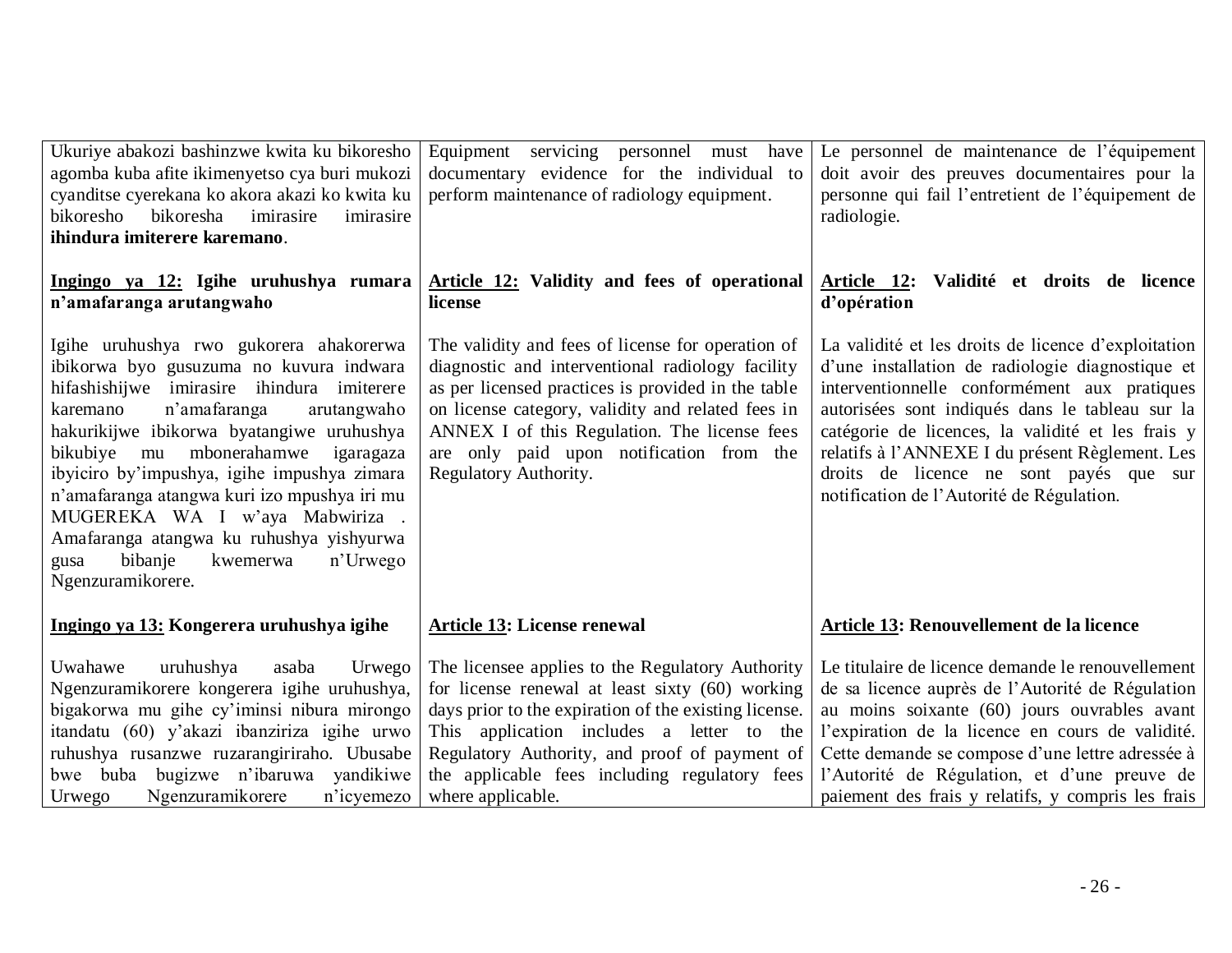| kigaragaza ko amafaranga ajyanye nabwo<br>harimo<br>yishyuwe<br>n'amafaranga<br>y'igenzuramikorere iyo atari yaratanzwe yose.                                                                                                    |                                                                                                                                                             | de réglementation, le cas échéant.                                                                                                                                                                    |
|----------------------------------------------------------------------------------------------------------------------------------------------------------------------------------------------------------------------------------|-------------------------------------------------------------------------------------------------------------------------------------------------------------|-------------------------------------------------------------------------------------------------------------------------------------------------------------------------------------------------------|
| Ingingo ya 14: Guhindura ry'uruhushya                                                                                                                                                                                            | <b>Article 14: Modification of the license</b>                                                                                                              | <b>Article 14 : Modification de la licence</b>                                                                                                                                                        |
| Guhindura uruhushya bishobora gutangizwa<br>n'Urwego Ngenzuramikorere cyangwa ku<br>busabe bw'uwaruhawe.                                                                                                                         | A license modification proceeding may<br>be<br>initiated by the Regulatory Authority or by the<br>request of the licensee.                                  | Une procédure de modification de la licence peut<br>être initiée par l'Autorité de Régulation ou à la<br>demande du titulaire de licence.                                                             |
| rushobora<br>Urwego<br>Ngenzuramikorere<br>guhindura uruhushya mbere yuko rurangira, iyo<br>rusanze ko ari ngombwa guhindura urwo<br>rushushya kugira ngo:                                                                       | The Regulatory Authority may modify a license<br>before its expiration term when it determines that<br>a modification of the license is needed in order to: | L'Autorité de Régulation peut modifier une<br>licence avant son expiration lorsqu'elle estime<br>que cette modification est nécessaire pour :                                                         |
| n'impinduka<br>$1^\circ$ ruhuzwe<br>zikomeye<br>zigaragara mu itegeko rishya cyangwa<br>hubahirizwe<br>kugira ngo<br>icyemezo<br>igihe<br>bifite<br>cy'urukiko<br>ingaruka<br>itaziguye<br>ku ngingo<br>zikubiye mu<br>ruhushya; | 1° respond to significant changes in a new<br>law or Regulationor Court decision that<br>directly affect the license terms and<br>conditions;               | 1° répondre aux changements significatifs<br>d'une nouvelle loi ou d'un nouveau<br>règlement ou d'une décision judiciaire qui<br>affectent directement les termes et les<br>conditions de la licence; |
| 2° hubahirizwe<br>ubusabe<br>bw'uwahawe<br>ruhushya<br>kubera<br>impamvu<br>urwo<br>zifatika;                                                                                                                                    | $2^{\circ}$ the request of the licensee due to relevant<br>reasons;                                                                                         | 2° la demande du titulaire de licence pour<br>des raisonsvalables;                                                                                                                                    |
| 3° ruhuzwe n'impinduka zishingiye ku<br>miterere y'isoko;                                                                                                                                                                        | 3° adjust to the changes necessitated by<br>existing market conditions;                                                                                     | $3^{\circ}$ s'adapter<br>changements<br>aux<br>rendus<br>nécessaires imposés par les conditions de<br>marché existant;                                                                                |
| n'ibisabwa<br>4° Ruhuzwe<br>bitewe                                                                                                                                                                                               | $4^{\circ}$ respond to the requirements of any                                                                                                              | $4^{\circ}$ Répondre<br>conditions<br>de<br>aux<br>tout                                                                                                                                               |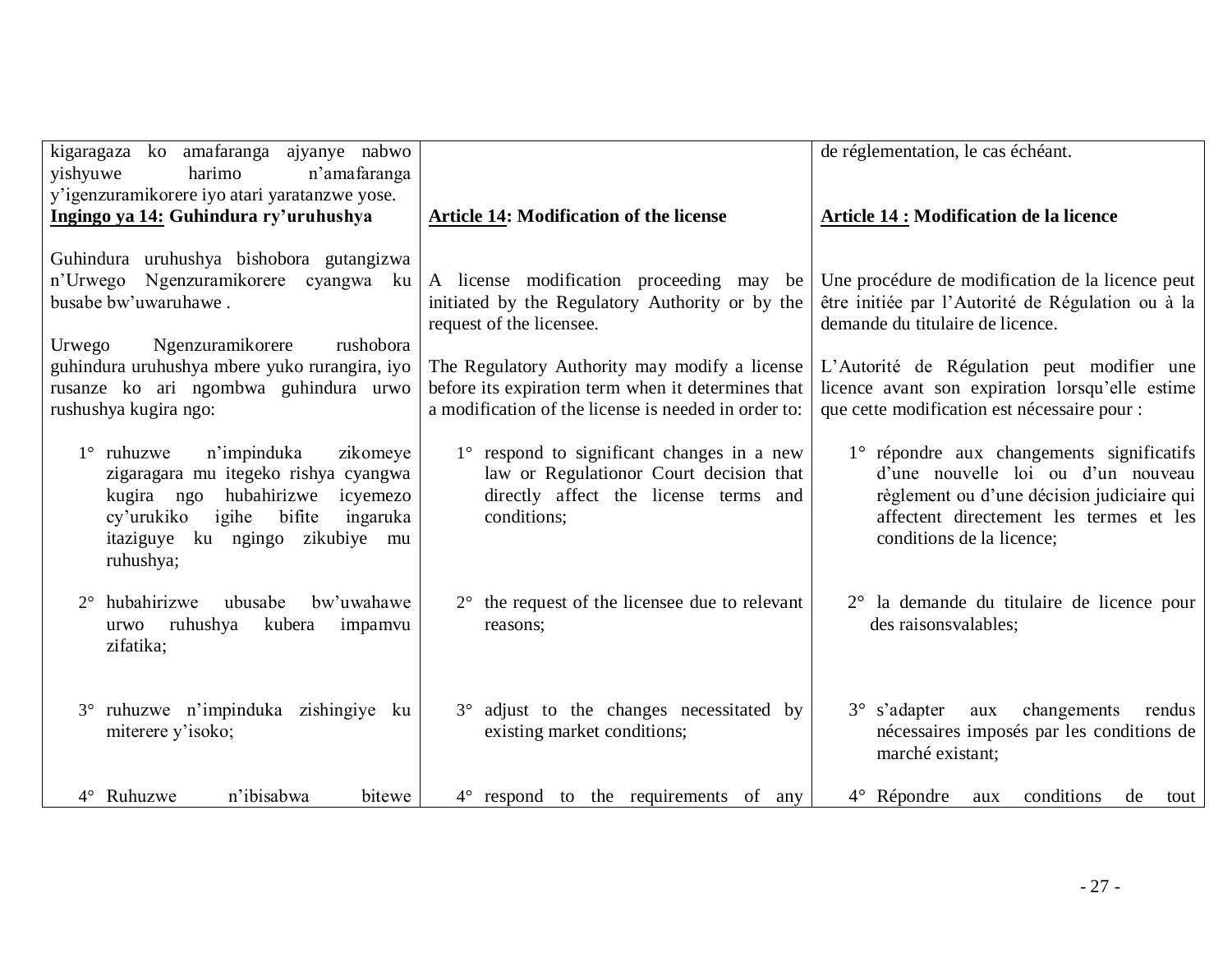| n'iterambere mu rwego rwa tekiniki<br>cyangwa impinduka izo ari zo zose zo<br>mu rwego rw'ikoranabuhanga;                                                                                                                                                        | technological developments or changes;                                                                                                                                                                       | développement<br>changement<br>ou<br>technologique;                                                                                                                                                                   |
|------------------------------------------------------------------------------------------------------------------------------------------------------------------------------------------------------------------------------------------------------------------|--------------------------------------------------------------------------------------------------------------------------------------------------------------------------------------------------------------|-----------------------------------------------------------------------------------------------------------------------------------------------------------------------------------------------------------------------|
| hakosorwe amakosa yagaragajwe mu<br>$5^{\circ}$<br>gusuzuma<br>ubusabe<br>gihe<br>cyo<br>bw'uruhushya<br>hagamijwe gukumira<br>ingaruka z'imirasire ihindura imiterere<br>ikoreshwa<br>karemano<br>mu<br>rwego<br>rw'ibikorwa byo gusuzuma no kuvura<br>indwara. | $5^\circ$ if it is for the purpose of correction of<br>errors indicated during licensing review<br>for radiation safety in diagnostic and<br>interventional radiology.                                       | 5° si c'est dans le but de corriger les erreurs<br>indiquées lors de l'examen de la licence<br>pour la radioprotection en radiologie<br>diagnostique et interventionnelle.                                            |
| Ingingo ya 15: Ihererekanya ry'uruhushya                                                                                                                                                                                                                         | <b>Article 15: Transfer of the license</b>                                                                                                                                                                   | <b>Article 15 : Transfert de la licence</b>                                                                                                                                                                           |
| Ihererekanya ry'uruhushya cyangwa ry'undi<br>mutungo cyangwa ry'ibikorwa<br>bigengwa<br>n'uruhushya bihabwa undi muntu cyangwa<br>ikindi kigo iyo bimaze kwemerwa mu nyandiko<br>n'Urwego Ngenzuramikorere.                                                      | The transfer of license or other transfer of assets<br>or activities subject to a license to a different<br>individual or institution is subject to a prior<br>written approval of the Regulatory Authority. | Le transfert de licence ou tout autre transfert<br>d'actifs ou d'activités soumis à une licence à une<br>autre personne ou institution est soumis à<br>l'approbation écrite préalable de l'Autorité de<br>Régulation. |
| hererekanya ryemerwa<br>Iryo<br>nyuma<br><b>VO</b><br>kurisuzuma no kureba niba ugiye guhabwa<br>uruhushya ruhererekanyijwe yujuje ibisabwa<br>byose kugira ngo ahabwe urwo ruhushya.                                                                            | Such approval is granted after consideration of<br>the matter and if the proposed transferee meets all<br>the conditions to be granted the relevant license.                                                 | Une telle approbation est accordée après examen<br>en matière et si le bénéficiaire proposé du<br>transfert remplit toutes les conditions d'être<br>octroyé la licence concernée.                                     |
| Mu gihe uruhushya ruhererekanyijwe, igihe<br>agaciro karwo, ibiteganywa n'ibisabwa muri<br>rwo ntibihinduka.                                                                                                                                                     | During the license transfer, the duration of the<br>license and the license terms and conditions<br>remain the same.                                                                                         | Pendant le transfert de la licence, la durée de<br>validité ainsi que les termes et les conditions de la<br>licence restent les mêmes.                                                                                |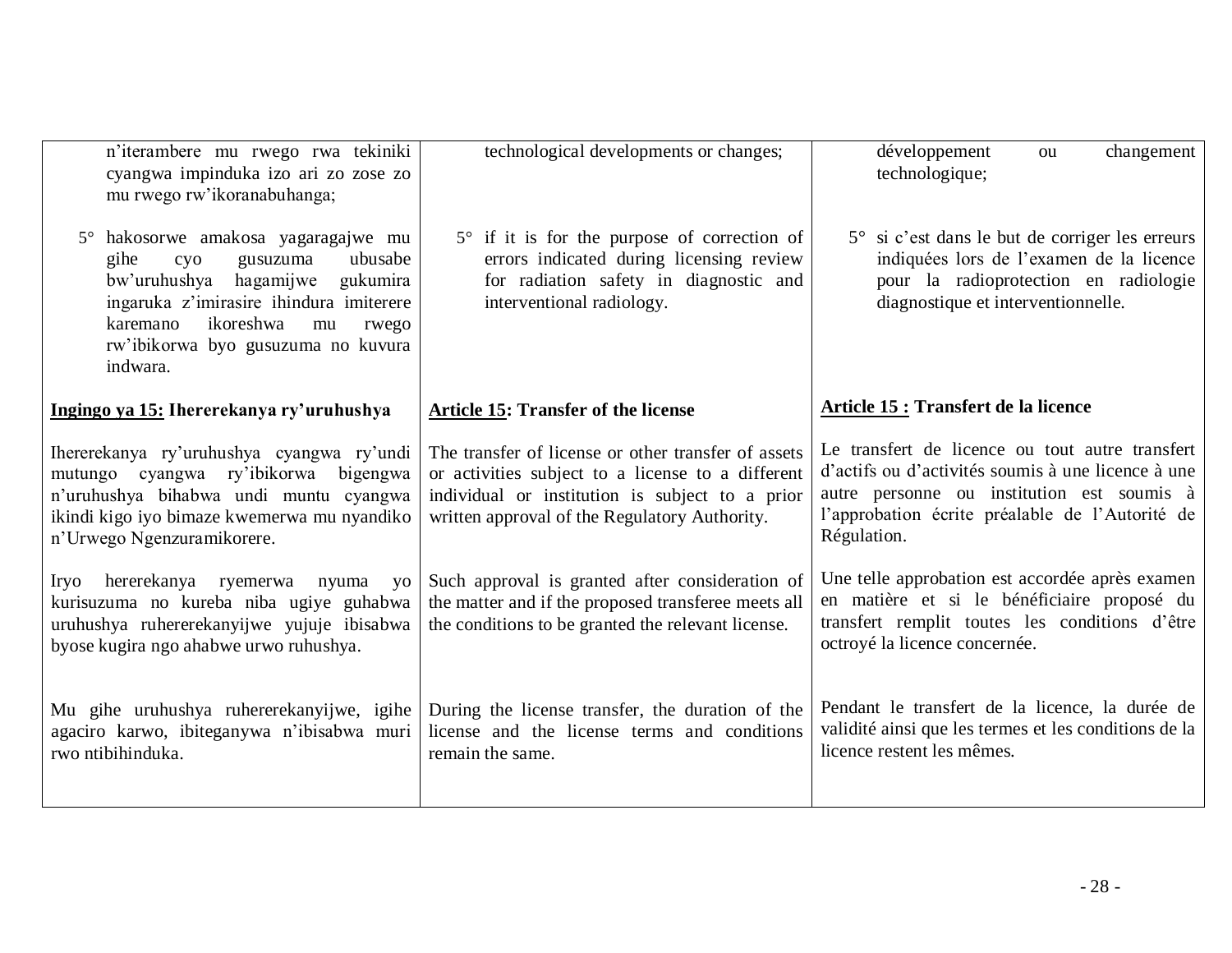| Ingingo ya 16: Guhagarika uruhushya                                                                                                                                                                                                                                                                                                                          | <b>Article 16: Suspension of the license</b>                                                                                                                                                                                                                  | <b>Article 16 : Suspension de la licence</b>                                                                                                                                                                                                                                                                       |
|--------------------------------------------------------------------------------------------------------------------------------------------------------------------------------------------------------------------------------------------------------------------------------------------------------------------------------------------------------------|---------------------------------------------------------------------------------------------------------------------------------------------------------------------------------------------------------------------------------------------------------------|--------------------------------------------------------------------------------------------------------------------------------------------------------------------------------------------------------------------------------------------------------------------------------------------------------------------|
| Ngenzuramikorere<br>rushobora<br>Urwego<br>guhagarika<br>gukoresha<br>uruhushya<br>rwo<br>ahakorerwa igikorwa cyo gusuzuma no kuvura<br>hifashishijwe imirasire<br>ihindura<br>indwara<br>imiterere karemano iyo rusanze hariho:                                                                                                                             | The Regulatory Authority may suspend the<br>license to operate diagnostic and interventional<br>radiology facility upon determination of the<br>following:                                                                                                    | L'Autorité de Régulation peut suspendre la<br>licence d'opération d'un établissement de<br>radiobiologie diagnostique et interventionnelle si<br>elle constate les faits suivants :                                                                                                                                |
| 1° kutubahiriza ibikubiye n'ibisabwa mu<br>ruhushya;                                                                                                                                                                                                                                                                                                         | 1° failure to comply with license terms and<br>conditions;                                                                                                                                                                                                    | 1° non-respect des termes et conditions de la<br>licence;                                                                                                                                                                                                                                                          |
| n'Urwego<br>kudakorana<br>$2^{\circ}$<br>neza<br>Ngenzuramikorere<br>igenzura<br>mu<br>n'amasuzuma rukora;                                                                                                                                                                                                                                                   | $2^{\circ}$ failure to cooperate with the Regulatory<br>Authority's inspection and audits;                                                                                                                                                                    | 2° défaut de coopération lors des inspections<br>et des audits de l'Autorité de Régulation;                                                                                                                                                                                                                        |
| Urwego<br>Ngenzuramikorere<br>kudaha<br>$3^\circ$<br>amakuru asabwa mu rwego rw'igenzura<br>na no muri raporo;                                                                                                                                                                                                                                               | to provide the Regulatory<br>$3^\circ$ failure<br>Authority with monitoring and reporting<br>data required;                                                                                                                                                   | 3° manquement à fournir à l'Autorité de<br>Régulation les données de surveillance et<br>de rapport requises;                                                                                                                                                                                                       |
| kutishyura<br>w'igenzura<br>$4^{\circ}$<br>umusanzu<br>hagashira<br>amezi atandatu (6)<br>uwo<br>kandi<br>igihe<br>utishyurwa<br>musanzu<br>cy'ubwishyu cyararenze ariko Urwego<br>Ngenzuramikorere rukaba rwarahaye<br>uruhushya integuza<br>uwahawe<br>mu<br>nyandiko imumenyesha ko ubwishyu<br>bwarengeje igihe kandi ko uwahawe<br>uruhushya atishyuye; | 4° failure to pay the regulatory fee and such<br>fee remains unpaid six (6) months after it<br>has become due and the Regulatory<br>Authority has given to the Licensee a<br>notice in writing that such payment is<br>overdue and the Licensee has not paid; | 4° défaut de paiement des frais de régulation<br>et le fait que ces droits demeurent impayés<br>six (6) mois après leur échéance et que<br>l'Autorité de Régulation<br>a donné au<br>titulaire de licence un avis écrit indiquant<br>que ce paiement est en retard et que le<br>titulaire de licence n'a pas payé; |
| 5° uwahawe uruhushya abyisabiye;                                                                                                                                                                                                                                                                                                                             | $5^\circ$ request by the licensee;                                                                                                                                                                                                                            | 5° demande du titulaire de licence;                                                                                                                                                                                                                                                                                |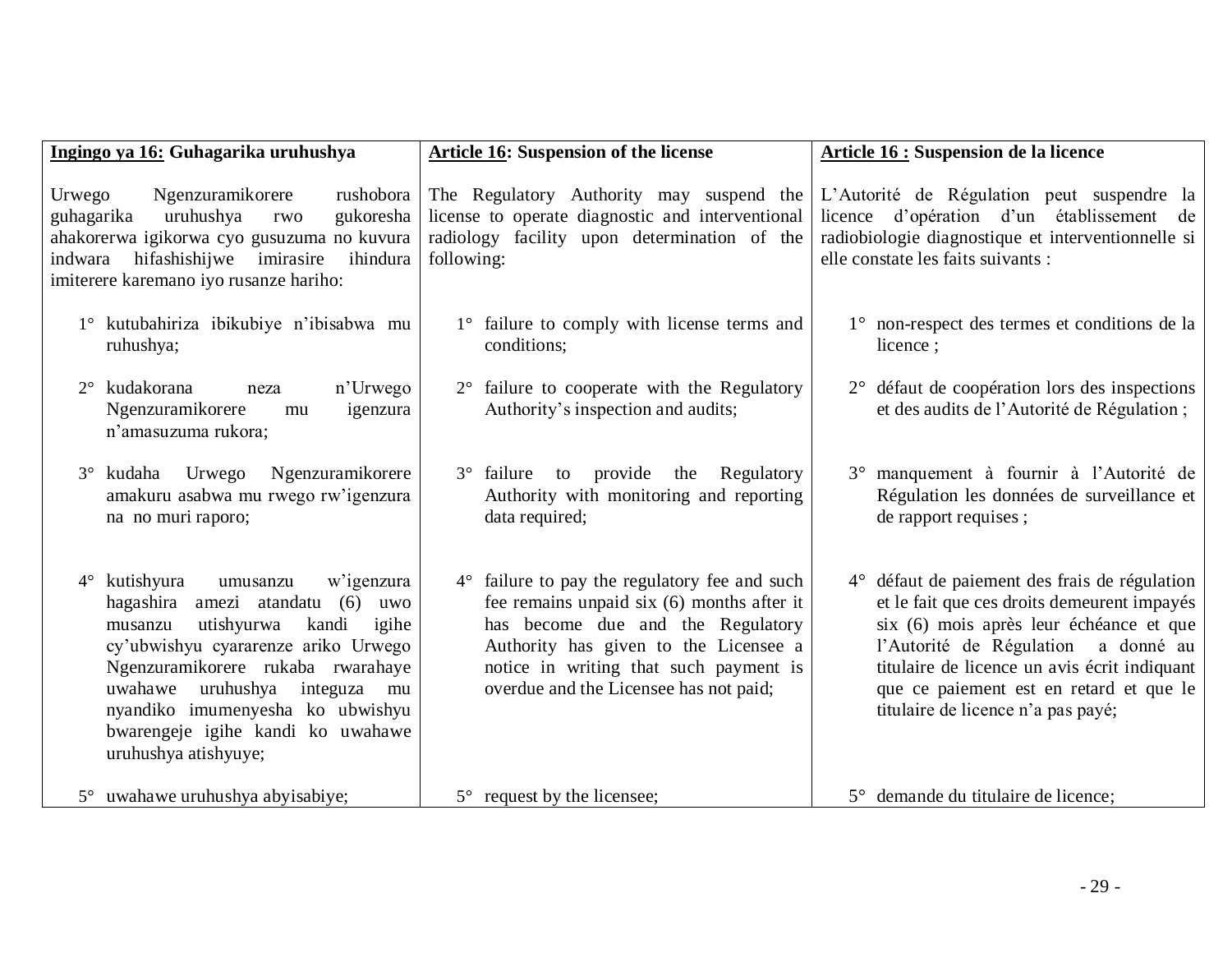| 6° kutubahiriza icyemezo cyihanangiriza.                                                                                                                                                                                                                                       | 6° failure to comply with an enforcement<br>notice.                                                                                                                                                                                                                                       | 6° défaut de se conformer à une mise en<br>demeure;                                                                                                                                                                                                                                                                   |
|--------------------------------------------------------------------------------------------------------------------------------------------------------------------------------------------------------------------------------------------------------------------------------|-------------------------------------------------------------------------------------------------------------------------------------------------------------------------------------------------------------------------------------------------------------------------------------------|-----------------------------------------------------------------------------------------------------------------------------------------------------------------------------------------------------------------------------------------------------------------------------------------------------------------------|
| Ihagarikwa ry'uruhushya kubera impamvu iyo<br>ntirishobora kurenza amezi<br>ari yo yose,<br>atandatu (6).                                                                                                                                                                      | Any suspension of the license cannot exceed six<br>$(6)$ months.                                                                                                                                                                                                                          | Toute suspension de la licence ne peut pas<br>$excéder$ six $(6)$ mois.                                                                                                                                                                                                                                               |
| <b>Uko</b><br>ihagarikwa<br>17:<br>Ingingo<br>ya<br>ry'uruhushya rikorwa                                                                                                                                                                                                       | <b>Article 17: Procedure for License suspension</b>                                                                                                                                                                                                                                       | Article 17 : Procédure de suspension de licence                                                                                                                                                                                                                                                                       |
| Guhagarika uruhushya bikorwa mu buryo<br>bukurikira:                                                                                                                                                                                                                           | A license suspension process is conducted in the<br>following manner:                                                                                                                                                                                                                     | La procédure de suspension de licence se déroule<br>de la manière suivante :                                                                                                                                                                                                                                          |
| 1° iyo Urwego Ngenzuramikorere rugiye<br>guhagarika uruhushya, rwoherereza<br>yanditse<br>uwaruhawe<br>integuza<br>rumusobanurira impamvu uruhushya<br>rugiye guhagarikwa kandi runamugira<br>inama yo gutanga ibisobanuro mu<br>nyandiko mbere yo gufata icyemezo<br>ndakuka; | 1° the Regulatory Authority commences a<br>license suspension process by sending a<br>written notice to the licensee describing<br>the reasons for the suspension and<br>the licensee to submit its<br>advising<br>written representations before proceeding<br>to take a final decision; | 1° l'Autorité de Régulation déclanche une<br>procédure de suspension de licence en<br>envoyant un avis écrit au titulaire de<br>licence tout en décrivant les raisons de la<br>suspension et en lui conseillant de<br>soumettre ses justifications écrites avant<br>de procéder à la prise d'une décision<br>finale : |
| 2° iyo Urwego Ngenzuramikorere rusanze<br>ari ngombwa cyangwa iyo uwahawe<br>uruhushya abisabye, urwo rwego<br>rushobora<br>kumwemerera<br>gutanga<br>ibisobanuro mu magambo;                                                                                                  | $2^{\circ}$ if the Regulatory Authority considers it<br>necessary, or if the licensee so requests,<br>the Regulatory Authority may also offer<br>the licensee an opportunity to make oral<br>representations; (this is a principle: fair<br>trial).                                       | 2° si l'Autorité de Régulation le juge<br>nécessaire ou si le titulaire de licence en<br>fait la demande, l'Autorité de Régulation<br>peut également offrir au titulaire de<br>licence la possibilité de présenter des<br>observations orales;                                                                        |
| $3^\circ$ iyo igihe<br>cyemewe<br>C <sub>Y</sub> O<br>gutanga                                                                                                                                                                                                                  | 3° after the expiry of the period allowed for                                                                                                                                                                                                                                             | 3° Après l'expiration du délai prévu pour                                                                                                                                                                                                                                                                             |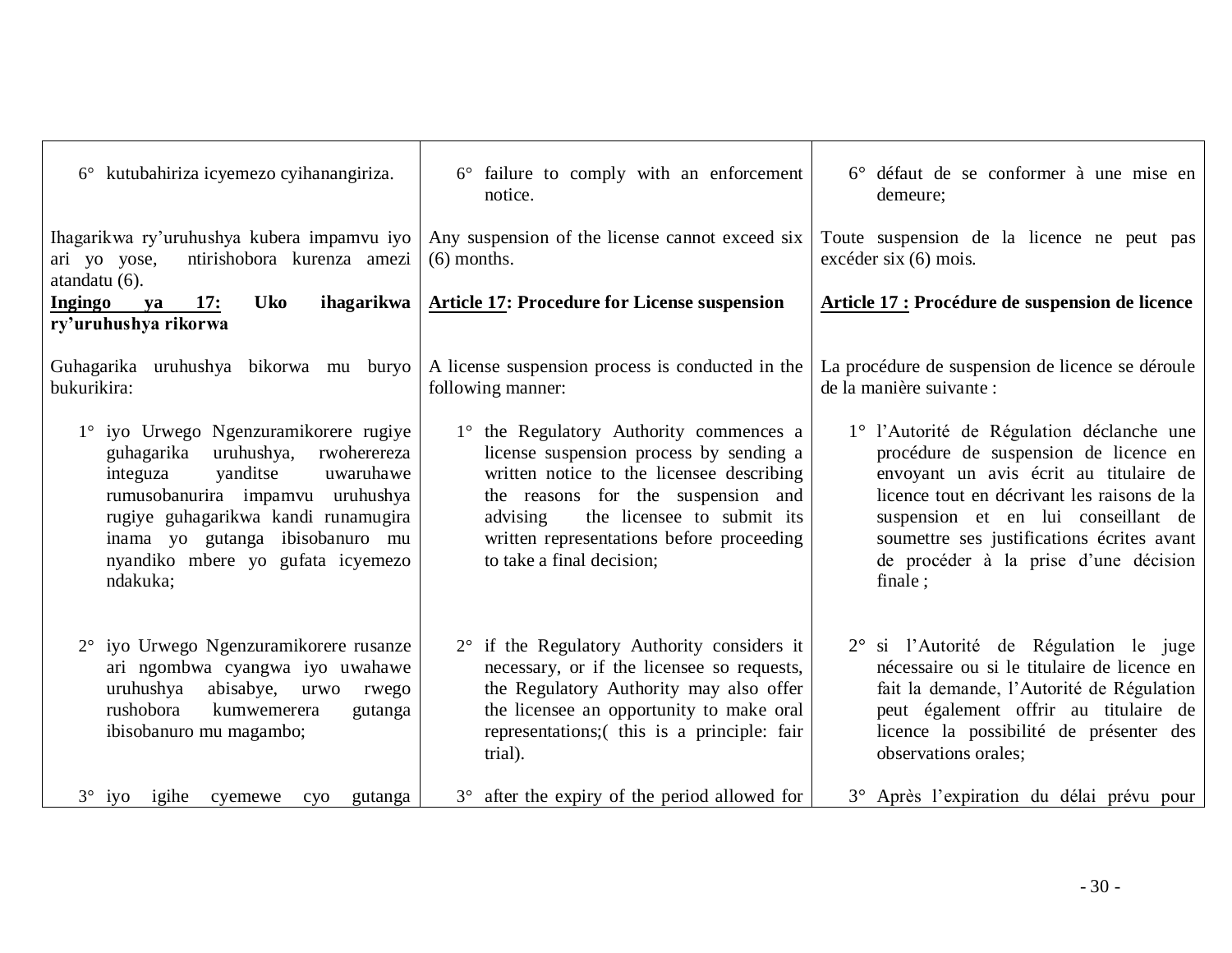| ibisobanuro<br>kirangiye,<br>Urwego<br>Ngenzuramikorere rusuzuma amakuru<br>yose, ibimenyetso byose n'ibisobanuro<br>byarushyikirijwe hanyuma rugafata<br>Icyemezo<br>cy'Urwego<br>icyemezo.<br>Ngenzuramikorere ni ndakuka kandi<br>kigomba kubahirizwa;     | the representations, the Regulatory<br>Authority will consider all of the<br>information, evidence and representations<br>submitted to it and make its decision. The<br>decision of the Authority is final and<br>binding;                                      | donner des justifications, l'Autorité de<br>Régulation examine l'ensemble des<br>informations, preuves et représentations<br>qui lui ont été soumises et prend sa<br>décision. La décision de l'Autorité de<br>Régulation est définitive et contraignante ;              |
|---------------------------------------------------------------------------------------------------------------------------------------------------------------------------------------------------------------------------------------------------------------|-----------------------------------------------------------------------------------------------------------------------------------------------------------------------------------------------------------------------------------------------------------------|--------------------------------------------------------------------------------------------------------------------------------------------------------------------------------------------------------------------------------------------------------------------------|
| 4° icyemezo cy'Urwego Ngenzuramikorere<br>kigomba kumenyeshwa<br>uwahawe<br>uruhushya mu nyandiko;                                                                                                                                                            | $4^{\circ}$ the decision of the Regulatory Authority<br>must be communicated in writing to the<br>licensee;                                                                                                                                                     | 4° la décision de l'Autorité de Régulation<br>doit être communiquée par écrit au<br>titulaire de licence;                                                                                                                                                                |
| 5° iyo icyemezo cyo guhagarika uruhushya<br>kikiri gusuzumwa, ariko uwaruhawe<br>agakosora amakosa yatumye hatangira<br>isuzuma ry'icyemezo cyo kuruhagarika,<br>Urwego Ngenzuramikorere rushobora,<br>bushishozi<br>bwarwo,<br>kureka<br>mu<br>kuruhagarika. | $5^\circ$ if, during the course of the suspension<br>proceedings, the licensee cures the<br>violation that gave rise to the suspension<br>proceedings, the Regulatory Authority<br>may, in its sole discretion, terminate the<br>license suspension proceeding. | 5° si, au cours de la procédure de suspension,<br>le titulaire de licence remédie à la<br>violation qui a donné lieu à la procédure<br>de suspension, l'Autorité de Régulation<br>peut, à sa seule discrétion, mettre fin à la<br>procédure de suspension de la licence. |
| Ingingo ya 18: Kwamburwa uruhushya                                                                                                                                                                                                                            | <b>Article 18: Revocation of the license</b>                                                                                                                                                                                                                    | <b>Article 18 : Révocation de la licence</b>                                                                                                                                                                                                                             |
| Ngenzuramikorere<br>rushobora<br>Urwego<br>kwambura uruhushya uwaruhawe mbere yuko<br>igihe ruzamara kirangira kubera impamvu<br>zikurikira:                                                                                                                  | The Regulatory Authority may revoke the license<br>before its expiration due to the following reasons:                                                                                                                                                          | L'Autorité de Régulation peut révoquer la licence<br>avant son expiration pour des raisons suivantes :                                                                                                                                                                   |
| 1° iyo uwahawe uruhushya arimo gukora<br>igikorwa kibujijwe cyangwa igikorwa<br>goshobora<br>ari<br>cyo<br>cyose<br>icyo<br>guhungabanya umutekano w'igihugu;                                                                                                 | 1° the licensee is engaging in a prohibited<br>activity or any activity compromising<br>national security;                                                                                                                                                      | 1 <sup>°</sup> le titulaire de licence se livre à une<br>activité interdite ou à une activité<br>compromettant la sécurité nationale;                                                                                                                                    |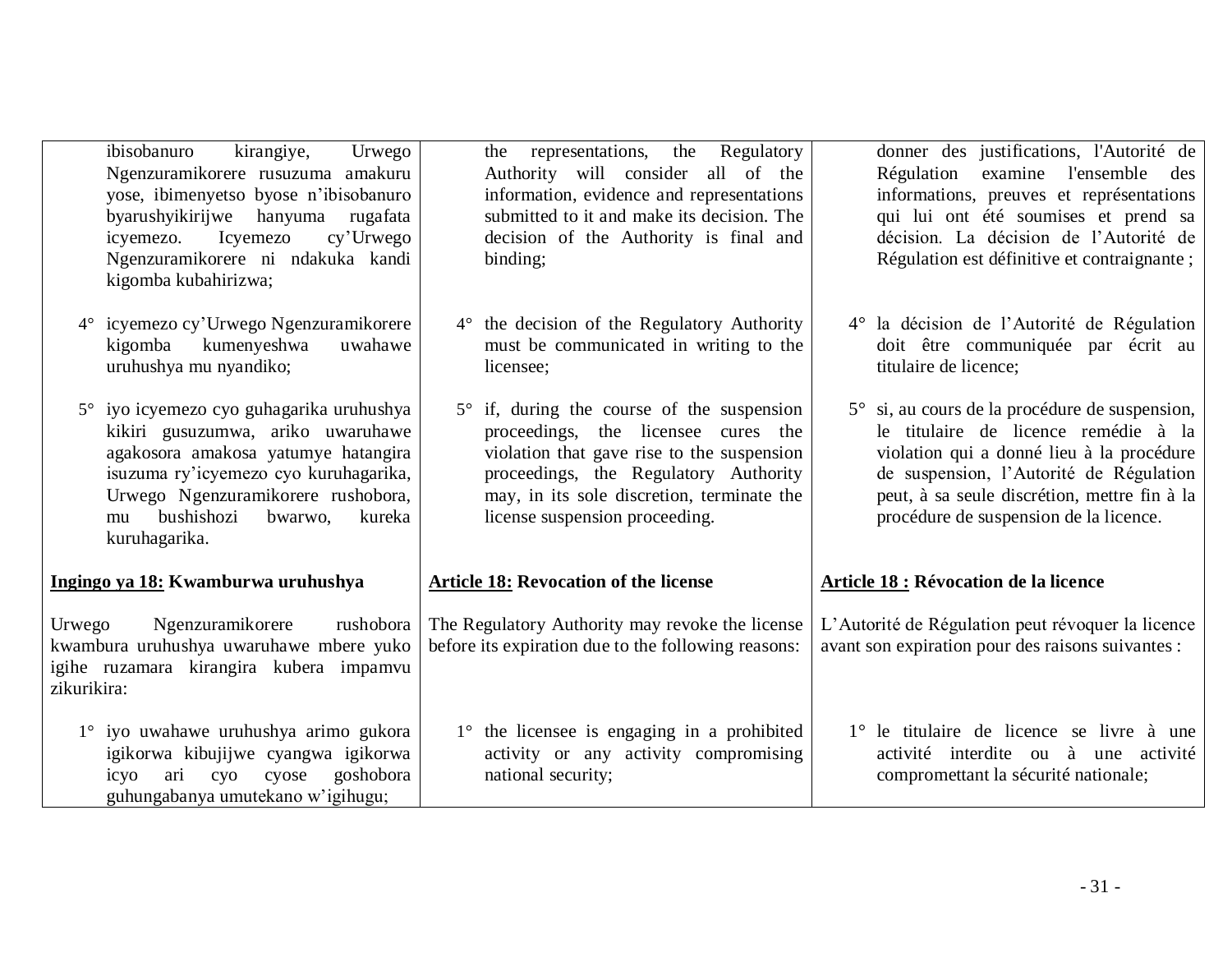|             | kutubahiriza inshuro<br>irenze<br>imwe<br>ibikubiye n'ibisabwa<br>mu cyemezo,<br>amabwiriza<br>n'izindi<br>ngingo<br>yose<br>y'amategeko yihariye;                               |             | $2^{\circ}$ repeated violation of this Regulation,<br>license terms and conditions, Regulations<br>or any other provision of applicable laws;                       | 2° violation répétée du présent Règlement,<br>des termes et conditions de la licence, des<br>règlements ou de toute autre disposition<br>des lois specifiques;                           |
|-------------|----------------------------------------------------------------------------------------------------------------------------------------------------------------------------------|-------------|---------------------------------------------------------------------------------------------------------------------------------------------------------------------|------------------------------------------------------------------------------------------------------------------------------------------------------------------------------------------|
| $3^\circ$   | kuba uwahawe uruhushya aretse gukora<br>ibikorwa yaruherewe;                                                                                                                     | $3^\circ$   | abandonment of licensed activities by the<br>licensee;                                                                                                              | 3° abandon des activités couvertes par la<br>licence par le titulaire de licence;                                                                                                        |
| $4^{\circ}$ | iyo yahaye Urwego Ngenzuramikorere<br>ibisobanuro<br>amakuru<br>cyangwa<br>by'ibinyoma<br>biyobya<br>cyangwa<br>abigambiriye;                                                    | $4^{\circ}$ | submission<br>deliberate<br>false<br>of<br>$\alpha$<br>misleading data or information to the<br>Regulatory Authority;                                               | 4° soumission délibérée de données ou<br>d'informations fausses ou trompeuses à<br>l'Autorité de Régulation;                                                                             |
| $5^{\circ}$ | iyo uwahawe uruhushya yahombye<br>cyangwa yasheshwe;                                                                                                                             |             | 5° bankruptcy or liquidation of the Licensee;                                                                                                                       | 5° faillite ou liquidation du titulaire de<br>licence;                                                                                                                                   |
| $6^{\circ}$ | iyo uwahawe uruhushya atagifite<br>ubushobozi bwo gukurikirana ikoreshwa<br>ry'uruhushya rwe cyangwa<br>akaba<br>undi<br>yaruhaye<br>Urwego<br>Ngenzuramikorere rutabimwemereye; | $6^{\circ}$ | the licensee loses effective control of the<br>license or the license ownership is passed<br>to another person without the approval of<br>the Regulatory Authority; | 6° le titulaire de licence perd le contrôle<br>effectif de la licence ou transfère la<br>propriété de la licence à autrui sans<br>l'approbation<br>l'Autorité<br>de<br>de<br>Régulation; |
|             | ananiwe kubahiriza icyemezo icyo ari<br>cyo cyose kijyanye no guhagarika<br>uruhushya.                                                                                           |             | $7^\circ$ failure to comply with any suspension<br>order.                                                                                                           | 7° non-respect d'un ordre de suspension;                                                                                                                                                 |
|             | Iyo uwahawe uruhushya arwambuwe, arusubiza<br>Urwego Ngenzuramikorere.                                                                                                           |             | When the license is revoked, the licensee returns<br>it to the Regulatory Authority.                                                                                | Lorsque la licence est révoquée, son titulaire la<br>restitue à l'Autorité de Régulation.                                                                                                |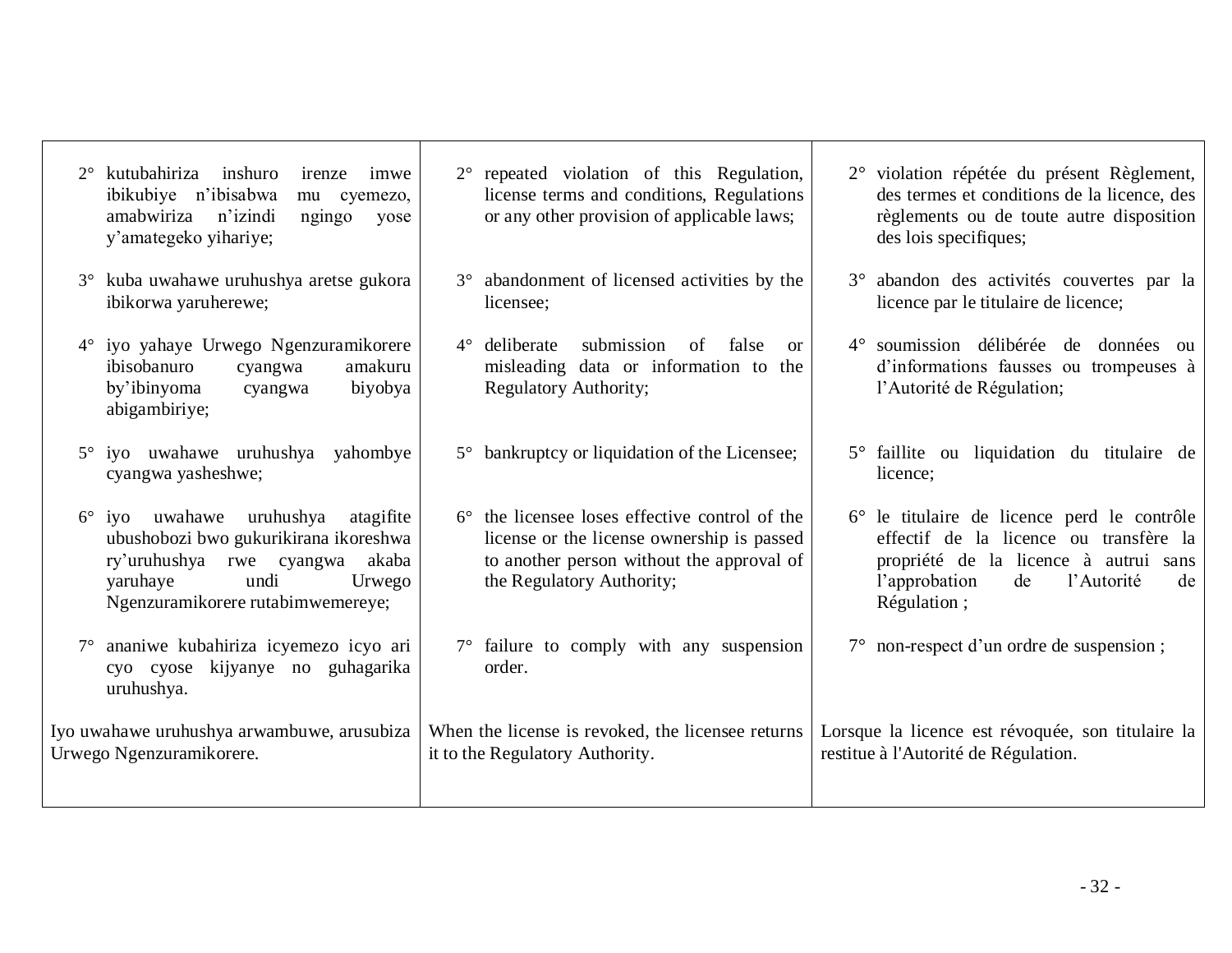| Ingingo ya 19: Uko kwamburwa uruhushya<br>bikorwa                                                                                                                                                                                                                                                      | <b>Article 19: Procedure for license revocation</b>                                                                                                                                                                                                                                       | Article 19: Procédure de révocation de la<br>licence                                                                                                                                                                                                                                          |  |  |
|--------------------------------------------------------------------------------------------------------------------------------------------------------------------------------------------------------------------------------------------------------------------------------------------------------|-------------------------------------------------------------------------------------------------------------------------------------------------------------------------------------------------------------------------------------------------------------------------------------------|-----------------------------------------------------------------------------------------------------------------------------------------------------------------------------------------------------------------------------------------------------------------------------------------------|--|--|
| Kwambura uruhushya uwaruhawe bikorwa mu<br>buryo bukurikira:                                                                                                                                                                                                                                           | A license revocation process is conducted in the<br>following manner:                                                                                                                                                                                                                     | La procédure de révocation de la licence se<br>déroule de la manière suivante :                                                                                                                                                                                                               |  |  |
| 1° iyo Urwego Ngenzuramikorere rugiye<br>uruhushya<br>kwambura<br>uwaruhawe,<br>integuza<br>rumwoherereza<br>yanditse<br>rumusobanurira impamvu uruhushya<br>rugiye gukurwaho kandi runamugira<br>inama yo gutanga ibisobanuro mu<br>nyandiko mbere yo gufata icyemezo<br>ndakuka;                     | 1° the Regulatory Authority commences a<br>license revocation process by sending a<br>written notice to the licensee describing<br>the reasons for the revocation and<br>the licensee to submit its<br>advising<br>written representations before proceeding<br>to take a final decision; | 1° l'Autorité de Régulation engage une<br>procédure de révocation en envoyant un<br>avis écrit au titulaire de licence décrivant<br>les raisons de la révocation et lui<br>conseillant de soumettre ses justifications<br>écrites avant de procéder à la prise d'une<br>décision finale;      |  |  |
| 2° iyo Urwego Ngenzuramikorere rusanze<br>ngombwa cyangwa<br>uwahawe<br>ari<br>abisabye,<br>rushobora<br>uruhushya<br>uwaruhawe<br>kwemerera<br>gutanga<br>ibisobanuro mu magambo;                                                                                                                     | 2° if the Regulatory Authority considers it<br>necessary, or if the licensee so requests,<br>the Regulatory Authority may also offer<br>the licensee an opportunity to make oral<br>representations;                                                                                      | 2° si l'Autorité de Régulation le juge<br>nécessaire, ou si le titulaire de licence en<br>fait la demande, l'Autorité de Régulation<br>peut également offrir au titulaire de la<br>licence la possibilité de présenter des<br>justifications orales;                                          |  |  |
| $3^{\circ}$ iyo igihe cyemewe cyo<br>gutanga<br>ibisobanuro<br>kirangiye,<br>Urwego<br>Ngenzuramikorere rusuzuma amakuru<br>yose, ibimenyetso byose n'ibisobanuro<br>byarushyikirijwe hanyuma rugafata<br>cy'Urwego<br>icyemezo. Icyemezo<br>Ngenzuramikorere ni ndakuka kandi<br>kigomba kubahirizwa; | 3° after the expiry of the period allowed for<br>the representations, the Regulatory<br>Authority will consider all of the<br>information, evidence and representations<br>submitted to it and make its decision. The<br>decision of the Authority is final and<br>binding;               | 3° après l'expiration du délai prévu pour les<br>justifications, l'Autorité de Régulation<br>examine l'ensemble des informations,<br>preuves et justifications qui lui ont été<br>soumises et prend sa décision. La décision<br>l'Autorité<br>définitive<br>est<br>de<br>et<br>contraignante; |  |  |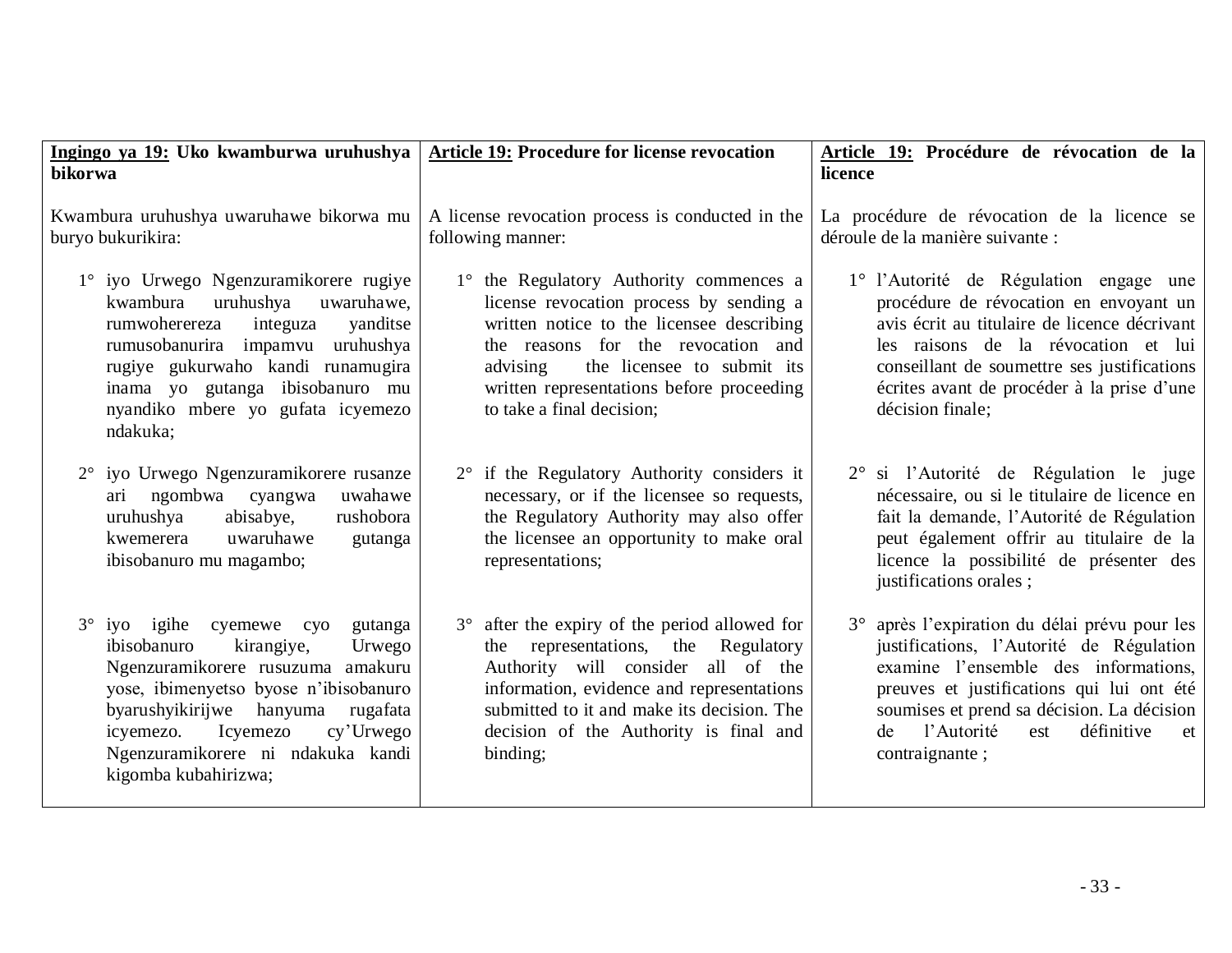| 4° icyemezo cy'Urwego Ngenzuramikorere<br>kigomba kumenyeshwa mu nyandiko<br>uwahawe uruhushya;                                                                                                                                                            | 4° the decision of the Regulatory Authority<br>must be communicated in writing to the<br>licensee;                                                                                                                                                             | 4° la décision de l'Autorité de Régulation<br>doit être communiquée par écrit au<br>titulaire de licence;                                                                                                                                                                |
|------------------------------------------------------------------------------------------------------------------------------------------------------------------------------------------------------------------------------------------------------------|----------------------------------------------------------------------------------------------------------------------------------------------------------------------------------------------------------------------------------------------------------------|--------------------------------------------------------------------------------------------------------------------------------------------------------------------------------------------------------------------------------------------------------------------------|
| mu gihe hakirimo gusuzumwa icyemezo<br>cyo kwambura uruhushya uwaruhawe,<br>ariko uwaruhawe agakosora amakosa<br>yatumye hatekerezwa kurumwambura,<br>Urwego Ngenzuramikorere rushobora,<br>mu bushishozi bwarwo, guhagarika<br>ibijyanye no kurumwambura. | $5^\circ$ if during the course of the revocation<br>proceedings, the licensee cures the<br>violation that gave rise to the revocation<br>proceedings, the Regulatory Authority<br>may, in its sole discretion, terminate the<br>license revocation proceeding. | 5° si, au cours de la procédure de révocation,<br>le titulaire de licence remédie à la<br>violation qui a donné lieu à la procédure<br>de révocation, l'Autorité de Régulation<br>peut, à sa seule discrétion, mettre fin à la<br>procédure de révocation de la licence. |
| Ingingo ya 20: Guhagarika ku bushake<br>ibikorwa ku buryo bw'igihe gito cyangwa<br>bwa burundu                                                                                                                                                             | Article 20:<br><b>Voluntary</b><br>suspension<br>or<br>termination of business activities                                                                                                                                                                      | <b>Article 20: Suspension ou cessation volontaire</b><br>des activités commerciales                                                                                                                                                                                      |
| Uwahawe uruhushya wifuza<br>guhagarika<br>by'agateganyo cyangwa burundu ibikorwa bye<br>yaherewe uruhushya agomba kubisaba Urwego<br>Ngenzuramikorere. Kwemeza ubusabe bwe<br>kwishyura<br>bikorwa<br>amaze<br>umusanzu<br>w'igenzuramikorere utarishyuwe. | The licensee who wishes to suspend or terminate<br>the license activities must submit the request to<br>the Regulatory Authority. The approval of the<br>request is subject to the settlement of the<br>outstanding regulatory fees.                           | Le titulaire de licence qui souhaite suspendre ou<br>cesser les activités couvertes par sa licence doit<br>soumettre sa demande à l'Autorité de Régulation.<br>L'approbation de la demande est subordonnée au<br>règlement des frais de régulation préexistants.         |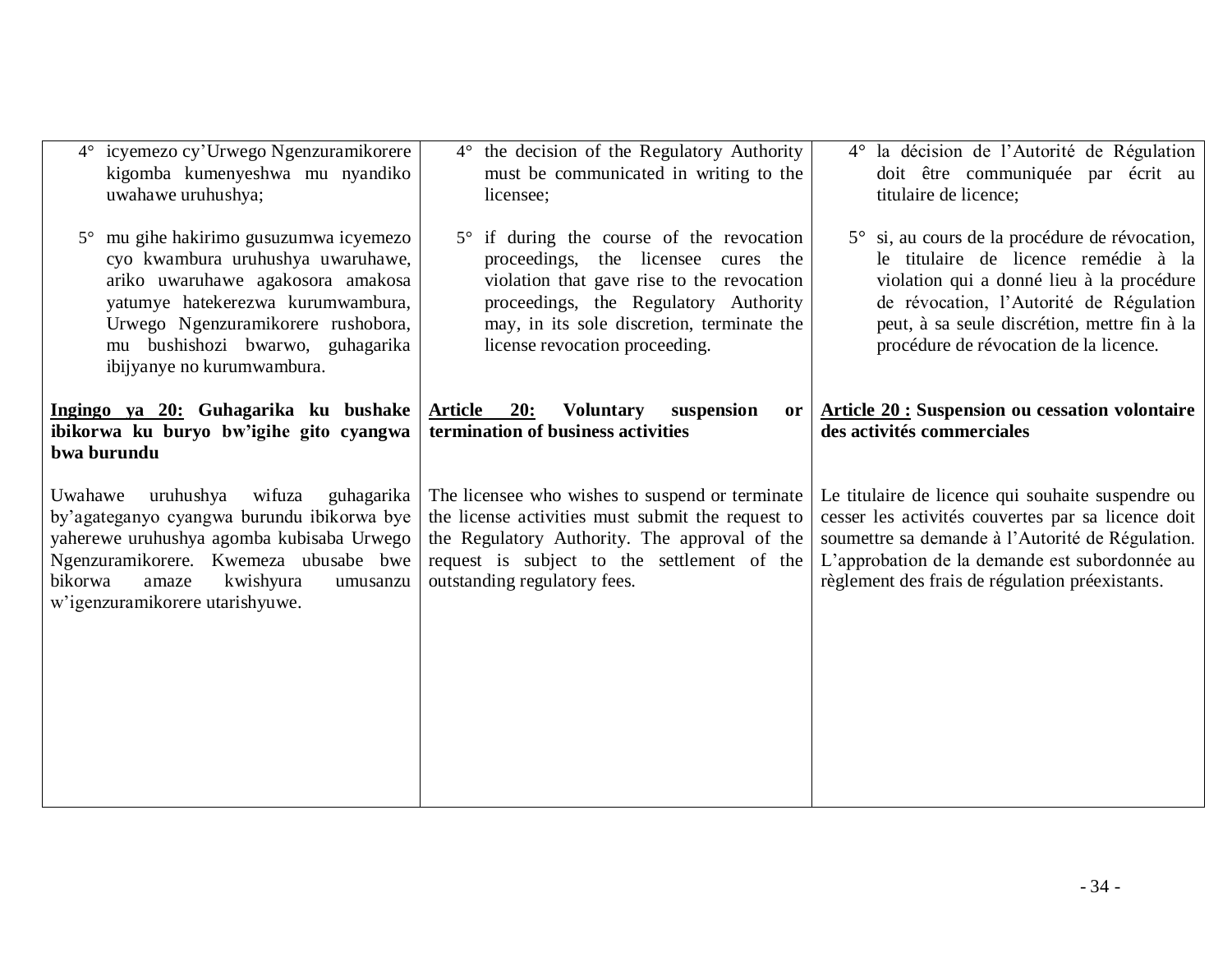| <b>UMUTWE</b><br><b>WA</b><br>III:<br><b>GUKUMIRA</b><br>INGARUKA MU IKORESHA RY'KANO<br><b>ZIFATA</b><br><b>AMAFOTO</b><br><b>IMASHINI</b><br>Y'IMBERE MU MUBIRI                                                                                                                                            | <b>CHAPTER</b><br>III:<br><b>SAFETY</b><br>OF<br><b>X-RAY</b><br><b>EQUIPEMENTS</b>                                                                                                | <b>SÛRETÉDES</b><br><b>CHAPITRE</b><br>III:<br><b>EQUIPEMENTS RADIOLOGIQUES</b>                                                                                                                                                                          |
|--------------------------------------------------------------------------------------------------------------------------------------------------------------------------------------------------------------------------------------------------------------------------------------------------------------|------------------------------------------------------------------------------------------------------------------------------------------------------------------------------------|----------------------------------------------------------------------------------------------------------------------------------------------------------------------------------------------------------------------------------------------------------|
| Ingingo ya 21: Gutumiza mu mahanga<br>ibikoresho byifashishwa mu gufata amafoto<br>y'imbere mu mubiri                                                                                                                                                                                                        | Article 21: Importation of radiological<br>equipment                                                                                                                               | Article 21:<br>Importation<br>d'équipements<br>radiologiques                                                                                                                                                                                             |
| Umuntu wese ushaka gutumiza mu mahanga<br>ibikoresho<br>bikoresha<br>imirasire<br>ihindura<br>imiterere karemano mu rwego rw'ibikorwa byo<br>gusuzuma cyangwa kuvura indwara agomba<br>gusaba uruhushya Urwego Ngenzuramikorere.                                                                             | Any person intending to import diagnostic or<br>interventional radiological equipment must apply<br>for an authorization to the Regulatory Authority.                              | Toute personne ayant l'intention d'importer des<br>équipements de radiologie diagnostique ou<br>interventionnelle doit demander une autorisation<br>à l'Autorité de Régulation.                                                                          |
| Imiterere y'ibikoresho bikoresha imirasire<br>imiterere karemano igomba kuba<br>ihindura<br>n'ibisabwa<br>mabwiriza<br>ijyanye<br>mu<br>ngenzuramikorere<br>ndetse<br>n'ibipimo<br>mpuzamahanga ngenderwaho mu gusuzuma no<br>indwara<br>hakoreshejwe<br>imirasire<br>kuvura<br>ihindura imiterere karemano. | Radiology equipment specifications must comply<br>with all regulatory safety requirements and<br>applicable international standards in diagnostic<br>and interventional radiology. | Les spécifications des équipements radiologiques<br>doivent se conformer à toutes les conditions de<br>réglementation en matière de sécurité et aux<br>normes internationales applicables en matière de<br>radiologie diagnostique et interventionnelle. |
| Ingingo ya 22: Ubwirinzi bwimbitse                                                                                                                                                                                                                                                                           | Article 22: Defence in depth                                                                                                                                                       | Article 22 : Défense en profondeur                                                                                                                                                                                                                       |
| Uburyo<br>bw'ubwirinzi<br>bwimbitse<br>bw'uruhererekane rw'amabwiriza yerekeranye<br>no gukumira ingaruka z'imirasire ihindura                                                                                                                                                                               | A multilayer defence in depth system of<br>provisions<br>for<br>protection<br>and<br>safety<br>commensurate with the magnitude and likelihood                                      | Un système<br>de défense<br>profondeur<br>en<br>multicouche de dispositions de protection et de<br>sécurité proportionnelles à l'ampleur et à la                                                                                                         |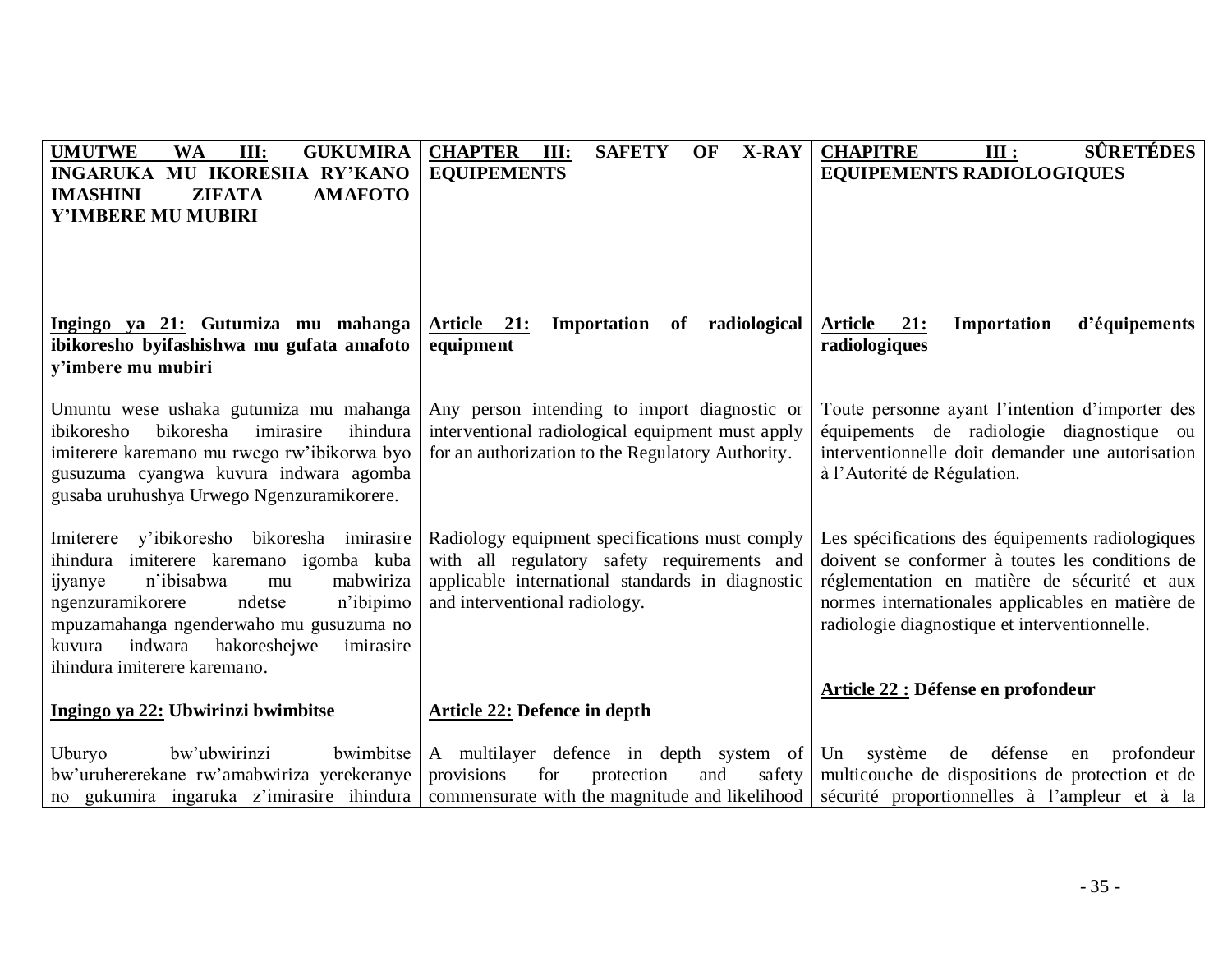| imiterere karemano no kurinda<br>ibishobora<br>n'ubukana<br>buberanye<br>kwangizwa na yo<br>y'imirasire<br>ibintu<br>bishobora<br>n'ingano<br>kugerwaho na yo bugomba gukoreshwa ku<br>bikoresho byifashishwa mu gufata amafoto<br>y'imbere mu mubiri hakoreshejwe imirasire<br>ihindura imiterere karemano<br>kugira ngo<br>nihagira kimwe mu bigize urwo ruhererekane<br>kidakora gisimbuzwe cyangwa gikosozwe<br>ibindi biri kumwe muri urwo ruhererekane<br>hagamijwe: | of the potential exposures involved must be<br>applied to the x-ray equipment such that a failure<br>at one layer is compensated for or corrected by<br>subsequent layers, for the purposes of: | probabilité des expositions potentielles en cause<br>doit être appliqué à l'équipement des rayons X de<br>telle sorte qu'une défaillance au niveau d'une<br>couche soit compensée ou corrigée par les<br>couches suivantes, aux fins de : |
|----------------------------------------------------------------------------------------------------------------------------------------------------------------------------------------------------------------------------------------------------------------------------------------------------------------------------------------------------------------------------------------------------------------------------------------------------------------------------|-------------------------------------------------------------------------------------------------------------------------------------------------------------------------------------------------|-------------------------------------------------------------------------------------------------------------------------------------------------------------------------------------------------------------------------------------------|
| 1° gukumira impanuka zishobora gutuma<br>imirasire igera ku bantu;                                                                                                                                                                                                                                                                                                                                                                                                         | 1° preventing accidents that may cause<br>exposure;                                                                                                                                             | 1° prévenir les accidents susceptibles de<br>provoquer une exposition;                                                                                                                                                                    |
| 2° kugabanya ingaruka z'iyo mpanuka<br>ishobora kuba;                                                                                                                                                                                                                                                                                                                                                                                                                      | mitigating the consequences of any such<br>$2^{\circ}$<br>accident that does occur;                                                                                                             | atténuer les conséquences<br>d'un tel<br>accident qui se produit;                                                                                                                                                                         |
| mu mikoreshereze<br>kongera gusubiza<br>itekanye ibikoresho byifashishwa mu gufata<br>amafoto y'imbere mu mubiri hakoreshejwe<br>imirasire ihindura imiterere karemano.                                                                                                                                                                                                                                                                                                    | 3° restoring the x-ray equipment to safe<br>conditions after any such accident.                                                                                                                 | 3° remettre l'appareil à rayons X dans des<br>conditions de sécurité après un tel<br>accident.                                                                                                                                            |
| Ingingo ya 23: Imiterere y'ibikoresho<br>byifashishwa mu gufata amafoto y'imbere<br>mu mubiri bikoresha imirasire ihindura<br>imiterere karemano                                                                                                                                                                                                                                                                                                                           | <b>Article 23: Design of radiology equipment</b>                                                                                                                                                | Article 23: Conception des appareils de<br>radiologie                                                                                                                                                                                     |
| <b>Ibikoresho</b><br>bikoresha<br>imirasire<br>ihindura<br>imiterere karemano byifashishwa mu gusuzuma                                                                                                                                                                                                                                                                                                                                                                     | Radiology equipment used in medical diagnostic<br>exposure must be designed in a way that failure $\frac{1}{2}$ rexposition aux fins de diagnostic médical                                      | Les appareils de radiologie utilisés<br>pour                                                                                                                                                                                              |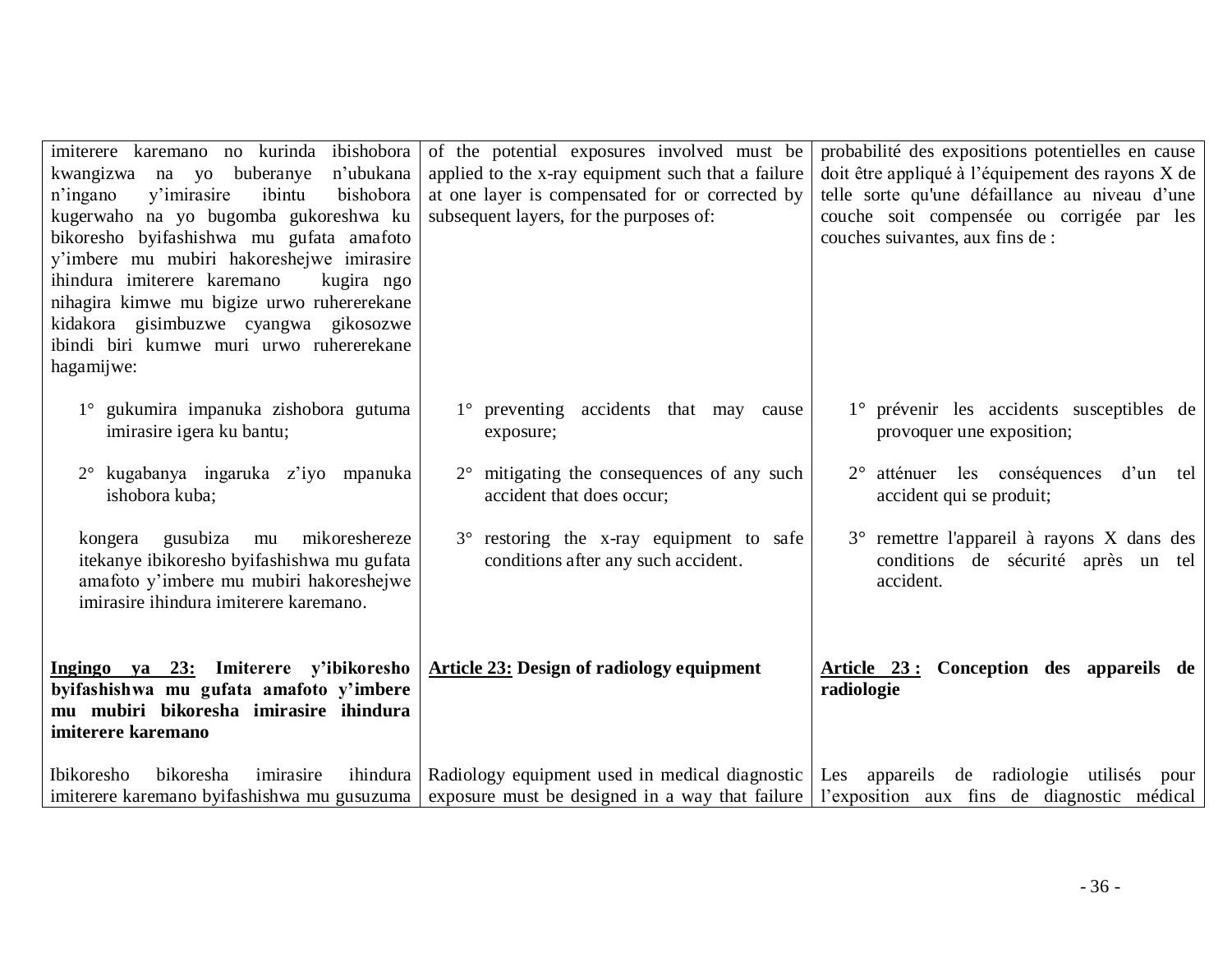| indwara bigomba kuba bikoze ku buryo iyo<br>kimwe mu byuma bibigize cyanze gukora gihita<br>kigaragara kugira ngo impanuka zijyanye no<br>kuba abarwayi cyangwa abakozi bagerwaho<br>n'iyo mirasire ndetse n'ikosa ryakorwa<br>n'ubikoresha mu kugena igipimo cy'imirasire<br>gikenewe bibe bike cyane.                      | of a single component of the system is promptly<br>detectable so that any unplanned exposure of<br>patients or staff and any incidence of human error<br>in the delivery of medical exposure are<br>minimized.                          | doivent être conçus d'une manière à ce que la<br>défaillance d'un seul composant du système soit<br>rapidement détectable, afin de réduire au<br>minimum toute exposition imprévue des malades<br>ou du personnel et tout risque d'erreur sure la vie<br>humaine dans la dispensation de l'exposition<br>médicale. |
|------------------------------------------------------------------------------------------------------------------------------------------------------------------------------------------------------------------------------------------------------------------------------------------------------------------------------|-----------------------------------------------------------------------------------------------------------------------------------------------------------------------------------------------------------------------------------------|--------------------------------------------------------------------------------------------------------------------------------------------------------------------------------------------------------------------------------------------------------------------------------------------------------------------|
| Ingingo ya 24: Ibisabwa mu ikoreshwa<br>ry'uburyo bwifashisha imirasire ihindura<br>imiterere karemano, burimo umuyoboro<br>nyoboramirasire, akabyaramirasire n'ibindi<br>bikoresho bibyunganira                                                                                                                             | Article 24: Requirements for X-ray systems<br>including Tube, Generator and ancillary<br>equipment                                                                                                                                      | Article 24 : Conditions relatives aux systèmes à<br>rayons X, y compris le tube, le générateur et<br>l'équipement auxiliaire                                                                                                                                                                                       |
| Uwahawe<br>gukoresha<br>uruhushya<br>agomba<br>bikoresha<br>ihindura<br>ibikoresho<br>imirasire<br>imiterere karemano azi neza ko:                                                                                                                                                                                           | The licensee must use x-ray equipment knowing<br>that:                                                                                                                                                                                  | Le titulaire de licence doit utiliser des appareils à<br>rayons X en tenant compte que :                                                                                                                                                                                                                           |
| 1° ibikoresho bikoresha imirasire ihindura<br>imiterere karemano n'ibijyanye na byo<br>biteye kandi bikozwe ku buryo bifasha<br>gukora ku buryo imirasire ihindura<br>imiterere karemano ikoreshwa mu<br>buvuzi igera ku bantu iba mike cyane ku<br>ku buryo bushoboka kandi igatanga<br>amakuru ahagije yo gusuzuma indwara | 1° radiology equipment and their accessories<br>are designed and manufactured to<br>facilitate the keeping of medical<br>exposures as low as reasonably achievable<br>consistence with obtaining<br>adequate<br>diagnostic information; | 1° les appareils de radiologie et leurs<br>accessoires sont conçus et fabriqués de<br>manière à faciliter le maintien des<br>expositions médicales au niveau le plus<br>bas qu'il soit raisonnablement possible<br>obtenant des<br>d'atteindre tout<br>en<br>informations diagnostiques adéquates;                 |
| 2° imikoreshereze y'ibikoresho bikoresha<br>ihindura<br>imiterere<br>imirasire<br>karemano, nk'ubushobozi bw'umuheha                                                                                                                                                                                                         | 2° operational parameters for radiology<br>equipment, such as generating tube<br>potential, filtration, image intensifier,                                                                                                              | 2° les paramètres de fonctionnement des<br>appareils de radiologie, tels que le<br>potentiel du tube générateur, la filtration,                                                                                                                                                                                    |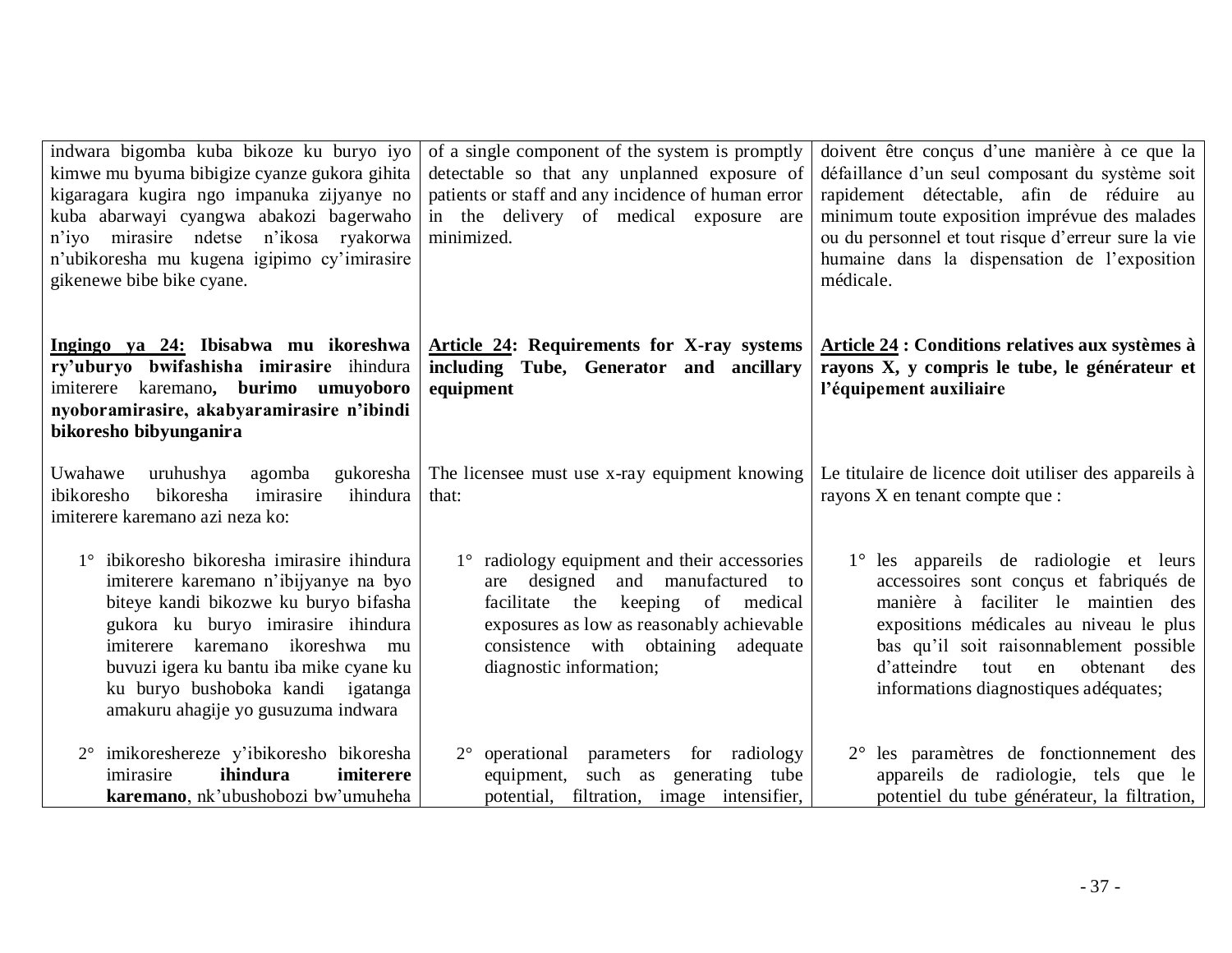nyoboramirasire, kugabanya no kongera ingano y'imirasire ikoreshwa, inozashusho, icyerekezo cy'akabyaramirasire, intera iba iri hagati y'umurwayi n'umuheha nyoboramirasire, ingano y'igice cyo ku mubiri gifotorwa, icyo umuheha nyoboramirasire ugaragaza, imirasire yinjiye mu gice gifotorwa n'igihe iyo mirasire iza kukimaraho cyangwa ikiza kugaragazwa, igomba kugaragazwa neza kandi itibeshya ;

- 3° ibikoresho bikoresha imirasire ihindura imiterere karemano biba biherekejwe n'ibindi bikoresho bihita bihagarika ubwabyo iyo mirasire nyuma y'igihe cyagenwe, icyuma gipima imirasire yinjira mu gice gifotorwa cyangwa icyuma gishyira ku rugero igipimo cy'imirasire ikoreshwa ku murwayi;
- 4° ibikoresho biyega bifata amafoto y'imbere mu mubiri bitangwa biri kumwe n'ikindi gikoresho cyongera imbaraga z'umuyoboro ntangamirasire gusa mu gihe zikomeje kugabanuka kandi kikaba gifite utumenyetso tugaragaza igihe gishize kirimo gukoreshwa.

focal spot position, source to image receptor distance, field size, and indication and either tube current and time or their product, are clearly and accurately indicated;

3° radiology equipment is provided with devices that automatically terminate the irradiation after a preset time, tube current product or dose automatic exposure control;

4° fluoroscopic equipment is provided with a device that energises the X-ray tube only when continuously depressed and equipped with indicators of the elapsed time.

l'intensificateur d'image, la position de la tache focale, la distance source-récepteur d'image, la taille du champ et l'indication et le courant et le temps du tube ou leur produit, sont indiqués de façon claire et précise;

- 3° l'équipement de radiologie est pourvu de dispositifs qui mettent automatiquement fin à l'irradiation après un temps prédéfini, le produit du courant du tube ou la commande automatique d'exposition de la dose;
- 4° les appareils de radioscopie sont munis d'un dispositif qui ne met le tube à rayons X sous tension que lorsqu'il est enfoncé de façon continue et qu'il est équipé d'indicateurs du temps écoulé.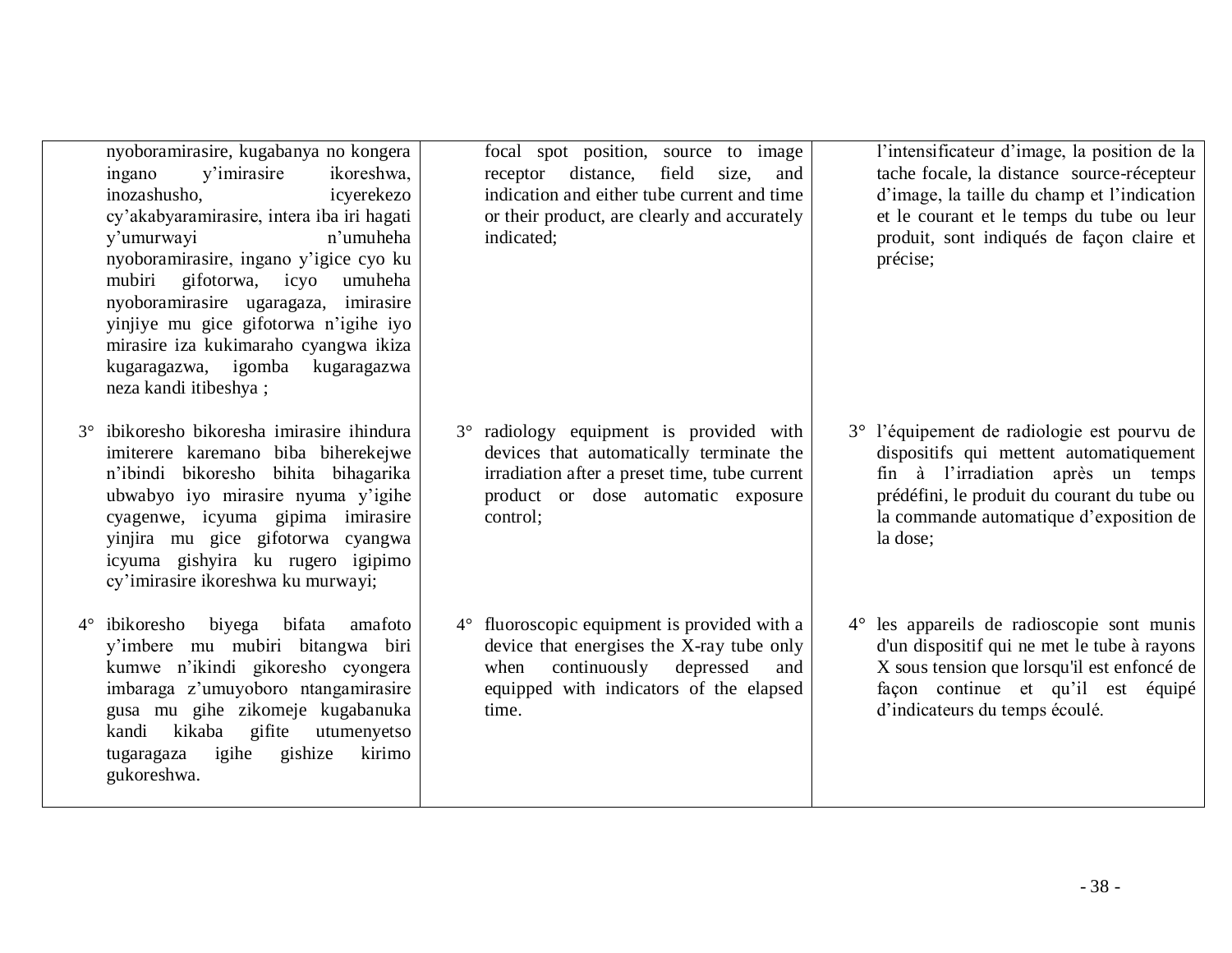| 25:<br>Kubahiriza<br>ibipimo<br>Ingingo<br>ya<br>ngenderwaho                                                                                                                                                                                                                                                                                                                                                                          | <b>Article 25: Compliance with standards</b>                                                                                                                                                                                                                                                | <b>Article 25: Respect des normes</b>                                                                                                                                                                                                                                                                                                        |
|---------------------------------------------------------------------------------------------------------------------------------------------------------------------------------------------------------------------------------------------------------------------------------------------------------------------------------------------------------------------------------------------------------------------------------------|---------------------------------------------------------------------------------------------------------------------------------------------------------------------------------------------------------------------------------------------------------------------------------------------|----------------------------------------------------------------------------------------------------------------------------------------------------------------------------------------------------------------------------------------------------------------------------------------------------------------------------------------------|
| Uwahawe uruhushya agomba kugura ibikoresho<br>bikoresha imirasire ihindura imiterere karemano<br>n'ibijyanye na byo ku bacuruzi babiherewe<br>uburenganzira kandi bemewe hashingiwe ku<br>bipimo<br>ngenderwaho<br>mpuzamahanga<br>cy'Igihugu<br>n'Ikigo<br>Gitsura<br>byemejwe<br>Ubuziranenge bikoreshwa mu Rwanda nkuko<br>bigaragara mu mabwiriza rusange agenga<br>uburyo bwo kurinda ingaruka z'imirasire<br>yangiza mu Rwanda. | The licensee must purchase radiology equipment<br>and accessories from authorised suppliers and<br>certified in conformity with International<br>standards approved by the Standards Board for<br>use in Rwanda as specified in General Regulation<br>governing radiation safety in Rwanda. | Le titulaire de licence doit acheter les appareils et<br>les accessoires de radiologie auprès des<br>fournisseurs autorisés et certifiés conformes aux<br>normes internationales approuvées par l'Office de<br>Normalisation pour utilisation au Rwanda,<br>comme le précise le Règlement général régissant<br>la radioprotection au Rwanda. |
| UMUTWE WA IV: IBISABWA BIREBANA<br><b>N'IMITERERE</b><br>Y'IBIKORESHO<br><b>IMIRASIRE</b><br><b>BIKORESHA</b><br><b>IHINDURA</b><br><b>IMITERERE</b><br><b>KAREMANO</b><br>MU<br><b>GUSUZUMA NO KUVURA INDWARA</b>                                                                                                                                                                                                                    | <b>CHAPTER IV: DESIGN REQUIREMENTS</b><br><b>FOR</b><br><b>DIAGNOSTIC</b><br><b>AND</b><br><b>INTERVENTIONAL</b><br><b>RADIOLOGY</b><br><b>FACILITIES</b>                                                                                                                                   | <b>CHAPITRE</b><br><b>CONDITIONS</b><br>DE<br>IV:<br><b>CONCEPTION</b><br><b>POUR</b><br><b>LES</b><br><b>INSTALLATIONS</b><br><b>RADIOLOGIE</b><br>DE<br><b>DIAGNOSTIQUE</b><br>ET<br><b>INTERVENTIONNELLE</b>                                                                                                                              |
| Ingingo ya 26: Imyubakire y'ahakorerwa<br>isuzuma ry'indwara hifashishijwe imirasire<br>ihindura imiterere karemano                                                                                                                                                                                                                                                                                                                   | Article 26: Radiology facility architectural<br>structure                                                                                                                                                                                                                                   | Article 26:<br><b>Structure</b><br>architecturale de<br>l'installation de radiologie                                                                                                                                                                                                                                                         |
| Ahakorerwa isuzuma ry'indwara hifashishijwe<br>imirasire ihindura imiterere karemano hagomba<br>kuba nibura hagizwe n'ibi bikurikira:                                                                                                                                                                                                                                                                                                 | A radiology facility must include, at least, as<br>appropriate the following:                                                                                                                                                                                                               | Une installation de radiologie doit comprendre,<br>au moins, selon le cas, les éléments suivants :                                                                                                                                                                                                                                           |
| 1° icyumba cy'imashini zifata amafoto<br>mubiri<br>y'imbere<br>mu<br>cyagenewe                                                                                                                                                                                                                                                                                                                                                        | designed<br>$1^{\circ}$ X-ray<br>room<br>for<br>$X$ -ray<br>equipment;                                                                                                                                                                                                                      | 1° 1° Salle de radiologie conçue pour les<br>appareils aux rayons X;                                                                                                                                                                                                                                                                         |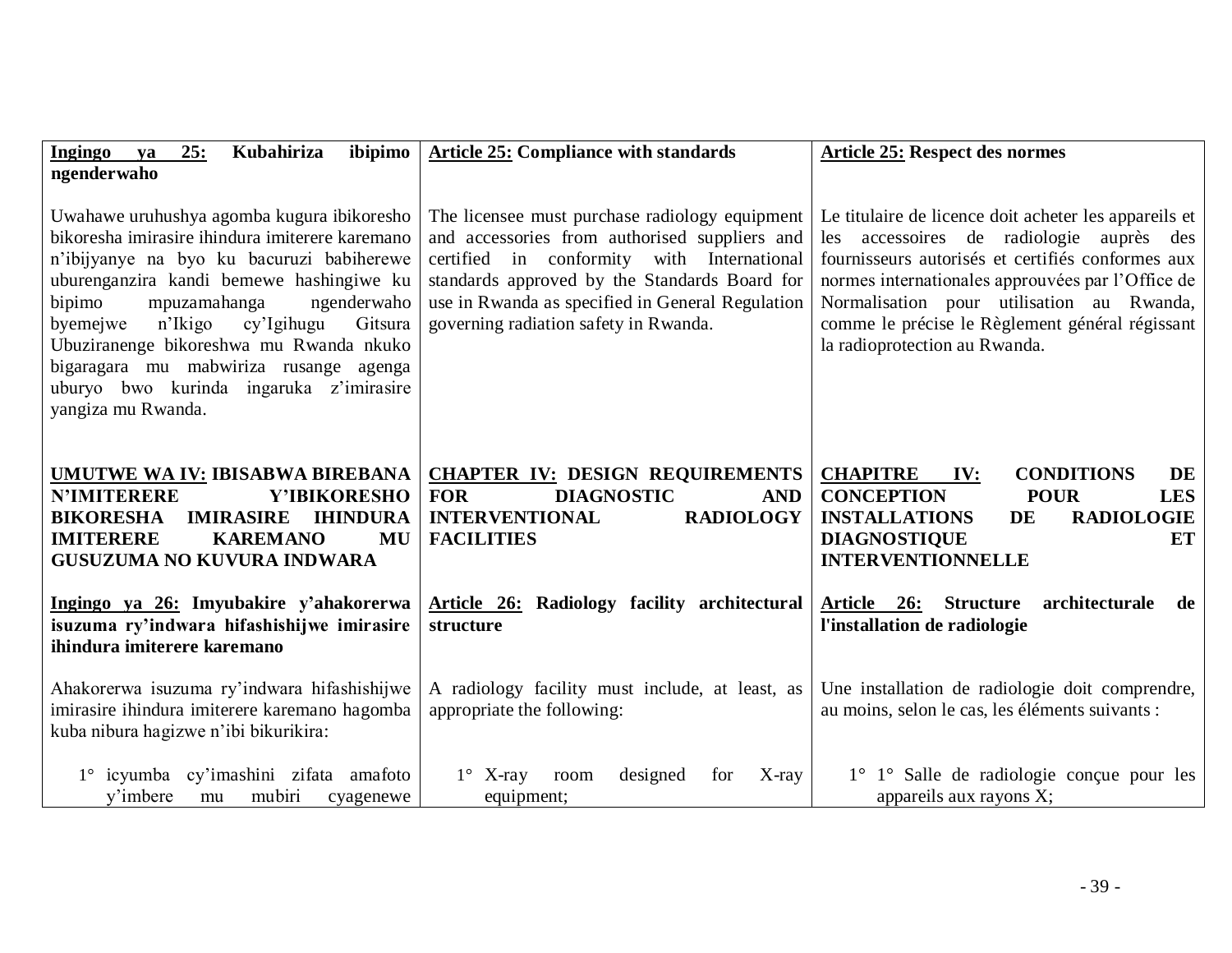| ibikoresho bikoresha imirasire ihindura<br>imiterere karemano<br>$2^{\circ}$ icyumba<br>cy'igenzura<br>cyagenewe<br>gushyirwamo<br>kigenzura<br>icyuma | 2° control room designed for control console;                                                                        | 2° une salle de contrôle conçue pour le<br>pupitre de commande;                                            |
|--------------------------------------------------------------------------------------------------------------------------------------------------------|----------------------------------------------------------------------------------------------------------------------|------------------------------------------------------------------------------------------------------------|
| imikoreshereze y'imirasire<br>ihindura<br>imiterere karemano;                                                                                          |                                                                                                                      |                                                                                                            |
| 3° icyumba gitunganyirizwamo amafoto;                                                                                                                  | 3° image processing room;                                                                                            | 3° une salle de traitement des images;                                                                     |
| $4^\circ$ ibyumba<br>abarwayi<br>biyamburiramo<br>bakanabitegererezamo;                                                                                | 4° undressing and waiting rooms for patients;                                                                        | 4° des salles de déshabillage et d'attente pour<br>les patients;                                           |
| 5° icyumba gisobanurirwamo amafoto;                                                                                                                    | 5° room for images interpretation;                                                                                   | 5° une salle pour l'interprétation des images;                                                             |
| $6^{\circ}$ icyumba cy'isuzumiro;                                                                                                                      | 6° medical consultation room;                                                                                        | 6° une salle de consultation médicale;                                                                     |
| 7° icyumba cy'abakozi bo kwa muganga;                                                                                                                  | 7° medical staff room;                                                                                               | 7° une salle du personnel médical;                                                                         |
| ububiko bwa filimi z'amafoto hamwe<br>n'izindi nyandiko zihoraho;                                                                                      | 8° film archive and permanent records;                                                                               | 8° des archives de films et dossiers<br>permanents;                                                        |
| kibikwamo<br>$9^\circ$ icyumba<br>imyenda,<br>ubwiherero<br>bw'abakozi<br>ndetse<br>n'ubw'abarwayi, bitewe n'icyiciro.                                 | 9° cloakroom, sanitary group for staff and<br>respectively for patients, by case.                                    | 9° un vestiaire, un groupe sanitaire pour le<br>personnel et respectivement pour les<br>patients, par cas. |
| Ingingo ya 27: Imiterere n'ibigize icyumba<br>cy'imashini zifata amafoto y'imbere mu<br>mubiri                                                         | <b>Article 27: X-ray room design and features</b>                                                                    | Article 27: Conception et caractéristiques de la<br>salle de radiologie                                    |
| Uwahawe<br>uruhushya                                                                                                                                   | agomba kureba ko The licensee must ensure that the x-ray room is Le titulaire de licence doit s'assurer que la salle |                                                                                                            |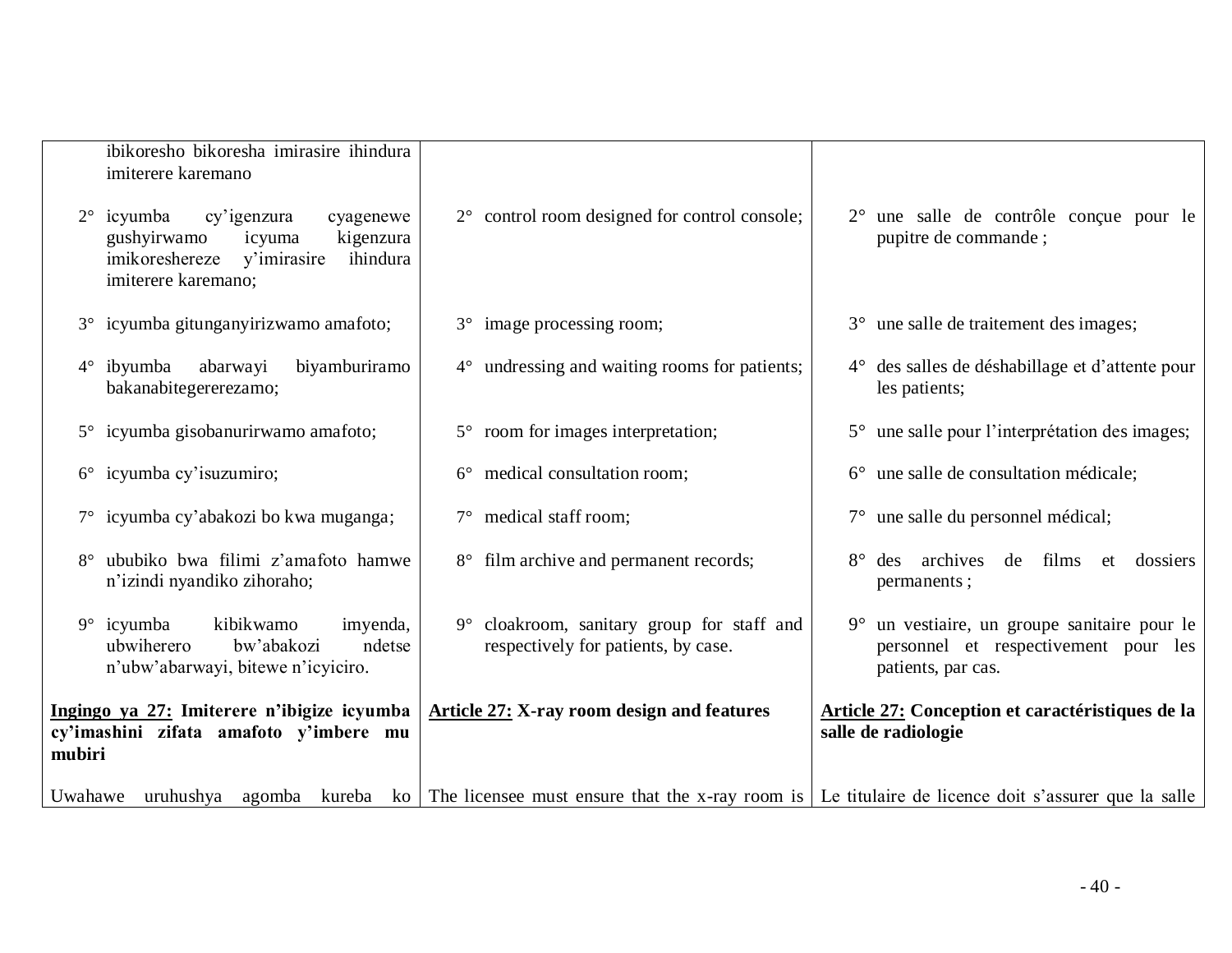| icyumba cy'imashini zifata amafoto y'imbere |                                                                                                                                                                                                                                                                                            | designed as follows:                                                                                                                                                                                                  | de radiologie est conçue de la façon suivante :                                                                                                                                                                                                                 |
|---------------------------------------------|--------------------------------------------------------------------------------------------------------------------------------------------------------------------------------------------------------------------------------------------------------------------------------------------|-----------------------------------------------------------------------------------------------------------------------------------------------------------------------------------------------------------------------|-----------------------------------------------------------------------------------------------------------------------------------------------------------------------------------------------------------------------------------------------------------------|
| mu mubiri giteye ku buryo bukurikira:       |                                                                                                                                                                                                                                                                                            |                                                                                                                                                                                                                       |                                                                                                                                                                                                                                                                 |
| $1^{\circ}$                                 | gushyiraho ingamba zikenewe<br>mu<br>kunoza ubwirinzi no kugabanya igipimo<br>cy'imirasire, mu rwego rwo gukurikiza<br>ibisabwa bijyanye no kurinda ingaruka<br>ihindura<br>imiterere<br>z'imirasire<br>karemano, zigomba kubahirizwa mu<br>kugena imiterere y'icyo<br>gihe cyo<br>cyumba; | 1° provide needed measures to optimize<br>protection and to limit the doses, in the<br>scope of achieving the radiological safety<br>requirements must be observed during<br>facility's design phase;                 | prendre les mesures nécessaires pour<br>optimiser la protection et limiter les doses,<br>dans le cadre du respect des conditions de<br>sécurité radiologique,<br>doivent<br>être<br>respectées pendant la phase de conception<br>de l'installation;             |
| $2^{\circ}$                                 | hitabwa ku buryo bwo kugabagabanya<br>ubuso bwacyo mo ibice, ku miterere<br>y'imirimo igomba kuhakorerwa no ku<br>buryo bw'imirasire ihindura imiterere<br>karemano buzakoreshwa;                                                                                                          | 2° consideration is given to classification of<br>the areas within it, the type of work to be<br>done and the X-ray systems intended to be<br>used;                                                                   | $2^{\circ}$ il est tenu compte de la classification des<br>zones qui s'y trouvent, du type de travail à<br>effectuer et des systèmes à rayons X qui<br>sont prévu d'utiliser ;                                                                                  |
|                                             | imiterere y'icyumba irinda mu buryo<br>buhagije abakozi bahura n'iyo mirasire<br>ishobora kwangiza, abaturage, abarwayi,<br>abashyitsi n'abandi bantu bose bo mu<br>duce twegeranye na cyo;                                                                                                | 3° the structure of the room provides<br>adequate shielding for members of the<br>staff involved in the x-ray procedures,<br>members of the public, patients, visitors<br>and any other person in adjacent areas;     | 3° la structure de la salle assure un blindage<br>adéquat pour les membres du personnel<br>participant aux procédures radiologiques,<br>les membres du public, les patients, les<br>visiteurs et toute autre personne se<br>trouvant dans les zones adjacentes; |
| $4^{\circ}$                                 | uburyo bwo kurinda imirasire bushyirwa<br>ku byuma bigenzura imikoreshereze<br>y'imirasire ihindura imiterere karemano<br>kugira ngo burinde abakozi kandi<br>n'icyumba cy'imashini zifata amafoto<br>y'imbere mu mubiri kigatunganywa ku                                                  | $4^\circ$ a protective barrier placed at the control<br>console to shield staff and X-ray room is<br>designed in way that the x-ray beam<br>cannot be directed at any area which is not<br>shielded for that purpose; | 4° une barrière de protection placée au<br>niveau du pupitre de commande pour<br>protéger le personnel et la salle de<br>radiologie est conçue de manière à ce que<br>le faisceau de rayons X ne puisse être<br>dirigé vers une zone qui n'est pas protégée     |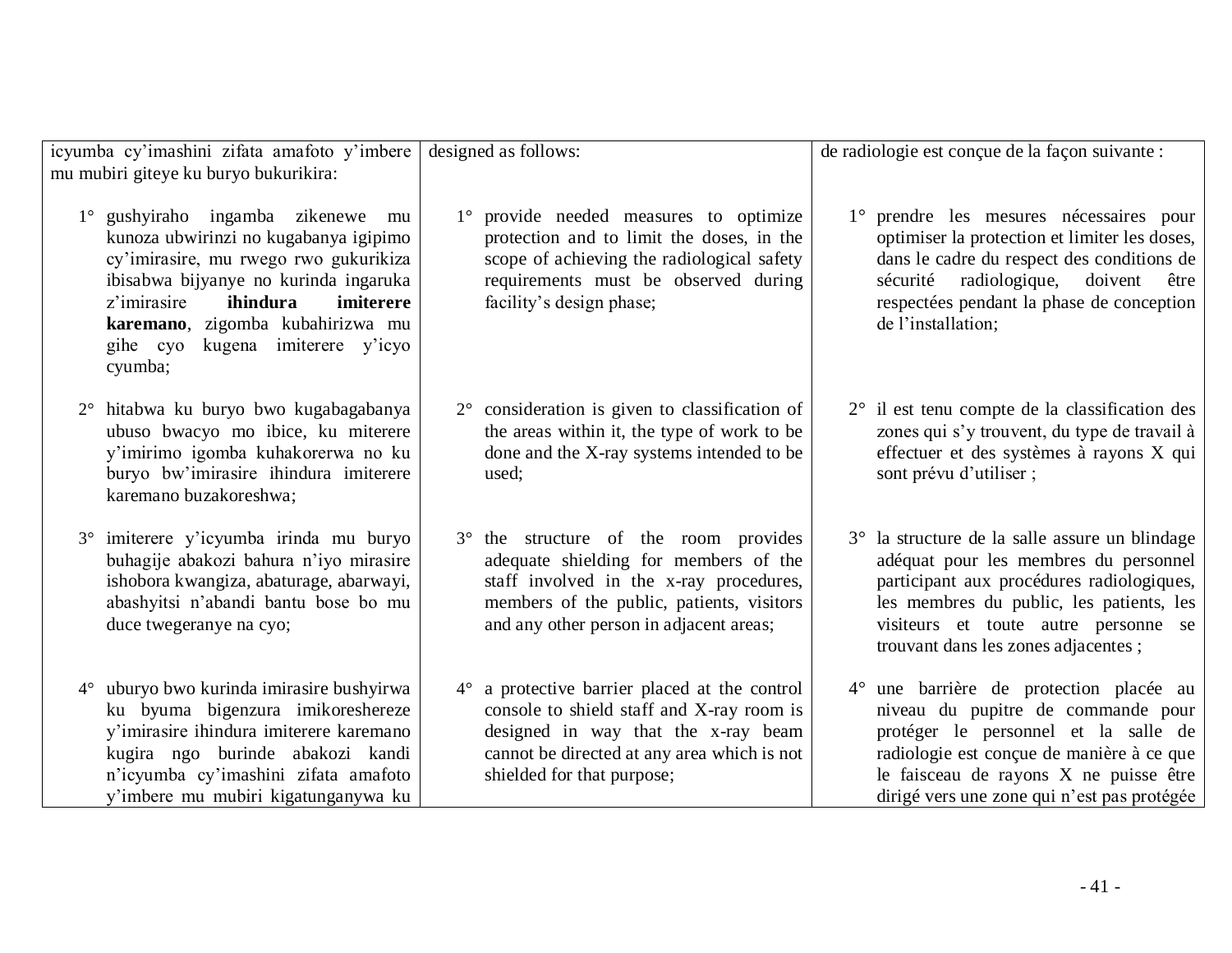|             | iyo<br>mirasire<br>idashobora<br>buryo<br>kwerekezwa ahantu hose hadakingiwe;                                                                                                                                                                                                                                                             |                                                                                                                                                                                                                  | à cet effet;                                                                                                                                                                                                                                         |
|-------------|-------------------------------------------------------------------------------------------------------------------------------------------------------------------------------------------------------------------------------------------------------------------------------------------------------------------------------------------|------------------------------------------------------------------------------------------------------------------------------------------------------------------------------------------------------------------|------------------------------------------------------------------------------------------------------------------------------------------------------------------------------------------------------------------------------------------------------|
|             | 5° icyumba cy'imashini zifata amafoto<br>mubiri<br>kigomba<br>v'imbere<br>mu<br>gutunganywa ku<br>buryo<br>hirindwa<br>impanuka zaterwa n'iyo mirasire ku<br>nzugi zinjira muri icyo cyumba;                                                                                                                                              | $5^{\circ}$ the X-ray room must be designed so as to<br>avoid the direct incidence of the X-ray<br>beam on the access doors;                                                                                     | 5° la salle de radiologie doit être conçue de<br>manière à éviter l'incidence directe du<br>faisceau de rayons X sur les portes<br>d'accès;                                                                                                          |
| $6^{\circ}$ | inzugi ziba ari nk'ingabo<br>ikingira<br>ikwirakwira<br>ry'imirasire<br>ihindura<br>kandi<br>karemano<br>zigomba<br>imiterere<br>gufungwa<br>gihe iyo<br>mirasire<br>mu<br>ifunguye;                                                                                                                                                      | $6^{\circ}$ the doors act as a protective shield for<br>scatter radiation and be shut when the X-<br>ray beam is on;                                                                                             | 6° les portes servent d'écran de protection<br>contre le rayonnement diffus et doivent<br>être fermées lorsque le faisceau de rayons<br>X est activé;                                                                                                |
|             | 7° haba hari idirishya ririho ubwirinzi<br>rikoreshwa mu igenzura, uburyo bwa<br>televiziyo<br>cyangwa<br>indorerwamo<br>yashyizwe ahantu mu buryo bukwiye,<br>ibi byose bigatuma ukoresha imashini<br>ikoresha imirasire ihindura imiterere<br>karemano ashobora gukurikirana neza<br>umurwayi mu gihe iyo mirasire irimo<br>gukoreshwa; | $7^{\circ}$ there is a shielded viewing window, a TV<br>system or an appropriately placed mirror<br>installed to allow the operator to clearly<br>observe the patient at all times during an<br>x-ray procedure; | 7° une fenêtre d'observation blindée, un<br>système de télévision ou un miroir placé<br>de manière appropriée sont installés pour<br>permettre à l'opérateur de voir clairement<br>le patient à tout moment pendant une<br>procédure radiographique; |
| $8^{\circ}$ | igipimo cy'ubuziranenge cy'imirasire<br>ihindura imiterere karemano (ISO 361)<br>n'ikimenyetso kiburira bishyirwa kuri<br>buri muryango winjira mu cyumba<br>cy'imashini zifata amafoto y'imbere mu<br>mubiri, bikaba byanditswe mu ndimi                                                                                                 | 8° a radiation (ISO 361) sign and a danger<br>warning sign are posted on each entrance<br>to an x-ray room in all official languages<br>to indicate that the room is a controlled<br>area;                       | 8° un panneau de radiation (ISO 361) et un<br>panneau d'avertissement de danger sont<br>affichés à chaque entrée d'une salle de<br>radiographie dans toutes les langues<br>officielles pour indiquer que la salle est<br>une zone contrôlée ;        |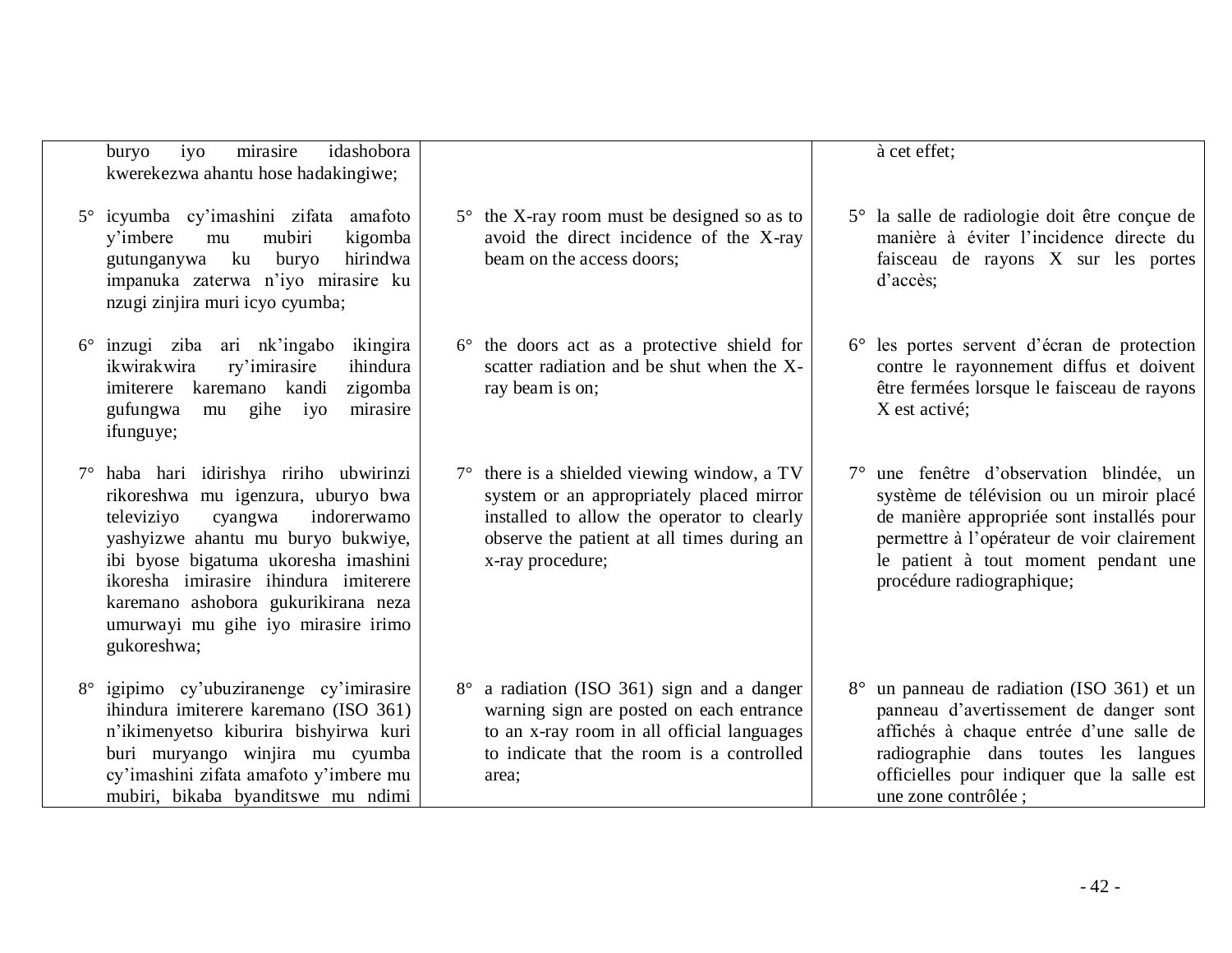zose zemewe mu butegetsi kugira ngo byerekane ko icyo cyumba ari agace kagenzurwa;

- 9° ubuso bw'icyumba cy'imashini zifata amafoto y'imbere mu mubiri buba bujyanye n'amabwiriza yatanzwe n'uwazikoze ku byerekeye ubuso butagibwa mu nsi bukenerwa kugira ngo bushyirweho kandi buteranyirizweho ibyo bikoresho bikoresha imirasire ishobora kwangiza;
- 10° icyo cyumba kiba cyubatswe ku buryo imirasire ihindura imiterere karemano idashobora kwerekezwa ahantu hose hadakingiwe bihagije;
- 11° itara riburira rishyirwa ku muryango w'icyumba icyo ari cyo cyose kirimo gukoresherezwamo ibikoresho bikoresha imirasire ishobora kwangiza. Iryo tara rikomeza gucanwa igihe cyose iyo mirasire irimo gukoreshwa.

**Ingingo ya 28: Imiterere y'icyumba cyijimye gitunganyirizwamo amafoto** 

- 9° the surface area of the X-ray room corresponds with the requirements of manufacturer regarding the minimum surface area needed for installation and mounting of respective radiology equipment;
- 10° the design of the room is in such a way that the x-ray beam cannot be directed at any area which is not adequately shielded;
- 11° a warning light is placed at the entrance to any room where x-ray equipment is in use. The light is illuminated continuously when the x-ray beam is being energized.
- 9° la surface de la salle de radiologie correspond aux conditions du fabricant en ce qui concerne la surface minimale nécessaire pour l'installation et le montage de l'équipement de radiologie respectif;
- 10° la conception de la salle est telle que le faisceau de rayons X ne peut être dirigé vers aucune zone qui n'est pas protégée de manière adéquate ;
- 11° un voyant lumineux est placé à l'entrée de toute salle où des appareils à rayons X sont utilisés. Ce voyant est allumé en permanence lorsque le faisceau des rayons X est sous tension.

**Article 28 : Conception de la chambre noire**

Icyumba cyijimye gitunganyirizamo amafoto kigomba giteye ku buryo bukurikira: The darkroom must be designed as follows: La chambre noire doit être conçue comme suit:

**Article 28: Darkroom design**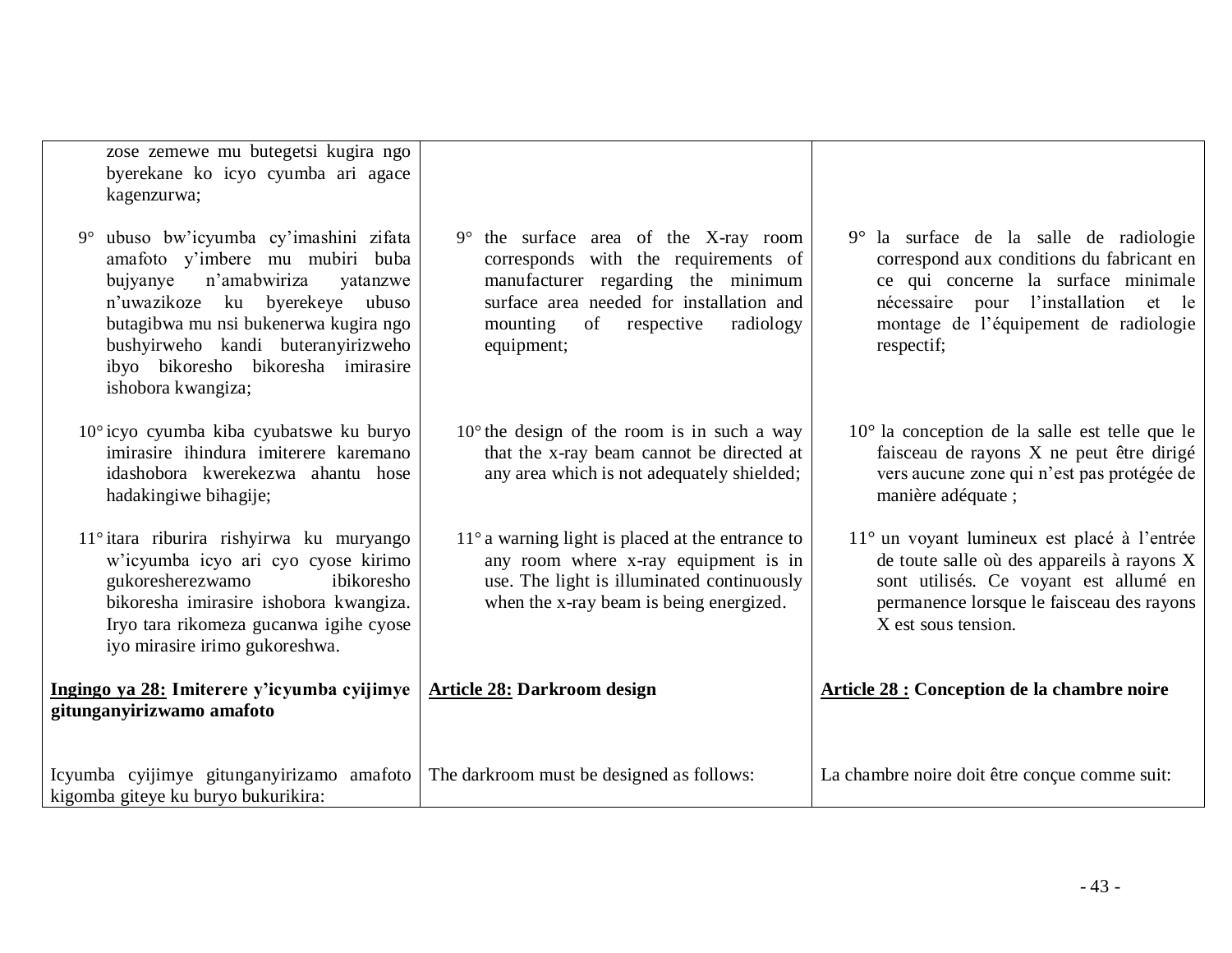| icyumba cyijimye gitunganyirizwamo<br>amafoto<br>cyubatswe<br>cyegeranye<br>n'icyumba<br>gisuzumirwamo<br>hakoreshejwe<br>imirasire<br>ishobora<br>kwangiza;                         | darkroom constructed adjacent to the x-<br>ray examination room;                                                                 | distincte doit ê<br>salle d'examen                                                |
|--------------------------------------------------------------------------------------------------------------------------------------------------------------------------------------|----------------------------------------------------------------------------------------------------------------------------------|-----------------------------------------------------------------------------------|
| 2° icyo cyumba cyijimye kigomba kugira<br>ubuso bukorerwaho imirimo bungana<br>nibura na metero 1,3 z'uburebure kugira<br>ngo kasete zishobore gushyirwa mu<br>mashini no gukurwamo; | $2^{\circ}$ the dark room area must have a work<br>surface of at least 1.3 m long for the<br>loading and unloading of cassettes; | $2^{\circ}$ la zone de la ch<br>surface de trav<br>long<br>pour<br>déchargement d |
| 3° icyumba cyijimye kigomba kuba nta<br>rumuri rucyinjiramo, gisukuye kandi ari<br>kigari ku buryo cyashyirwamo<br>bihakoresherezwa<br>ibikoresho<br>n'ibijyanye na byo;             | 3° the darkroom must be light tight, clean<br>and large enough to accommodate the<br>darkroom equipment and accessories;         | 3° la chambre no:<br>lumière, propre<br>pour accueilli<br>accessoires de l        |
| cyijimye kigomba<br>$4^\circ$ icyumba<br>kuba<br>cyinjiramo umwuka<br>uhagije<br>kandi<br>kirimo<br>ibikoresho<br>biwinjizamo<br>bikanawusohora na vantilateri iwutanga;             | 4° the darkroom must be well ventilated and<br>must be provided with an air inlet and an<br>air outlet with an exhaust fan;      | $4^\circ$ la chambre noir<br>doit être munie<br>d'air<br>sortie<br>d'extraction;  |
| 5° imiryango n'amadirishya bigomba kuba<br>bikoze ku buryo nta rumuri rushobora                                                                                                      | 5° the openings must be designed such that<br>no light can enter the room while                                                  | $5^\circ$ les ouvertures<br>manière à ce qu                                       |

kwinjira muri icyo cyumba mu gihe imirimo igikorerwamo irimo gukorwa;

1° aho bishoboka, hagomba kuba hari

6° mu gutunganya amafoto hakoreshejwe

1° where applicable, there must be a separate

darkroom work is done;

6° for manual film processing, the processing

1° le cas échéant, une chambre noire etre construite à côté de la radiologique;

- ambre noire doit avoir une vail d'au moins 1,3 m de le chargement et le des cassettes;
- ire doit être étanche à la e et suffisamment grande ir l'équipement et les a chambre noire:

re doit être bien ventilée et d'une entrée d'air et d'une avec un ventilateur

doivent être conçues de u'aucune lumière ne puisse pénétrer dans la chambre pendant le travail en chambre noire;

6° pour le traitement manuel des films, la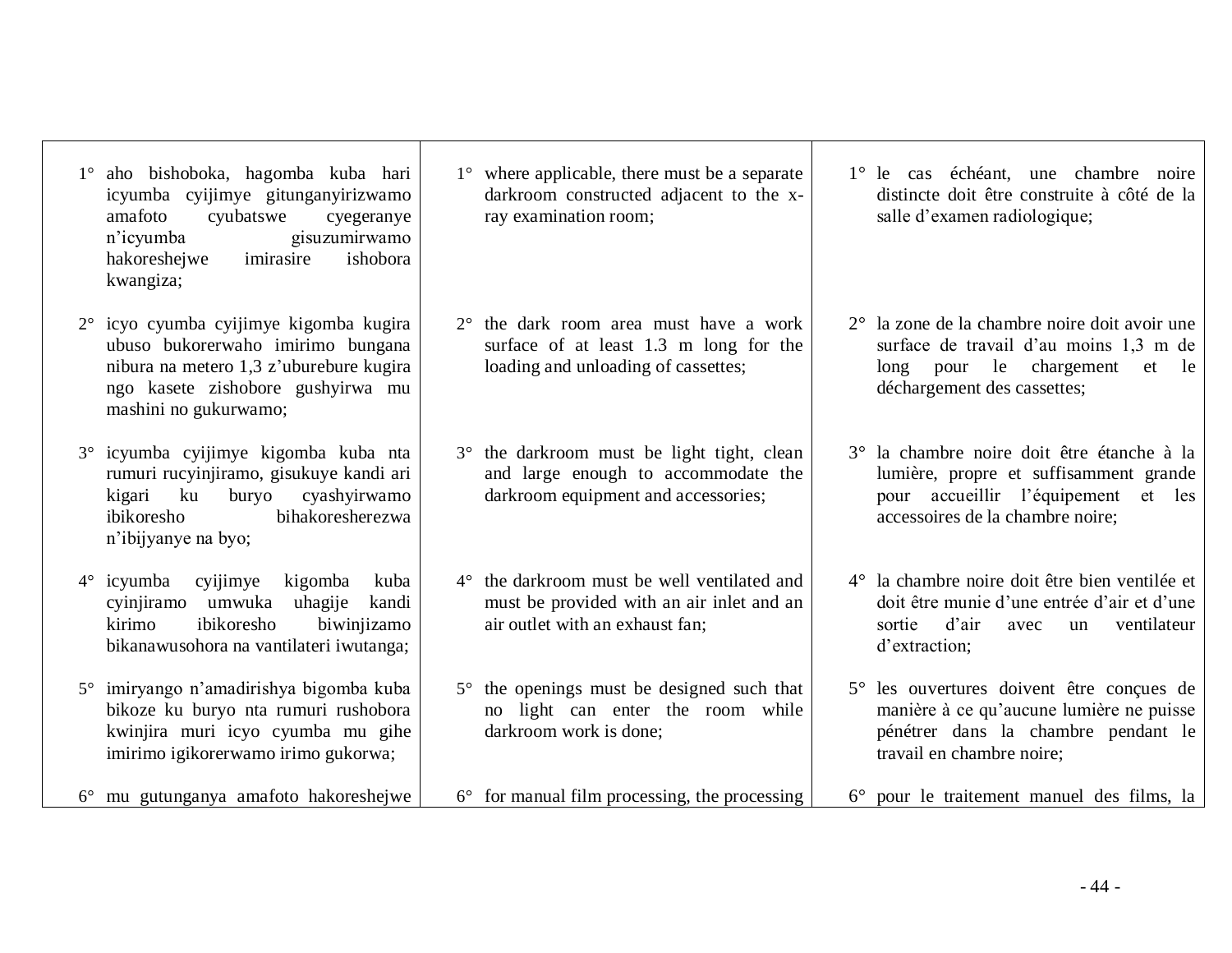| intoki, igikoresho kiyatunganyirizwamo<br>kigomba kuba kigizwe n'igisahani<br>kinini n'utundi dusahani tubiri (2)<br>twinjizwa imbere muri<br>cya kindi<br>cy'ibanze;                                                                                                          | tank must consist of a master tank and two<br>(2) insert tanks inside a master tank;                                                                        | cuve de traitement doit être constituée<br>d'une cuve principale et de deux (2) cuves<br>d'insertion à l'intérieur d'une cuve<br>principale;                                         |
|--------------------------------------------------------------------------------------------------------------------------------------------------------------------------------------------------------------------------------------------------------------------------------|-------------------------------------------------------------------------------------------------------------------------------------------------------------|--------------------------------------------------------------------------------------------------------------------------------------------------------------------------------------|
| 7° udusahani twinjizwamo tugomba kuba<br>dukozwe mu cyuma kitagwa umugese<br>cyangwa mu kirahuri gikoze mu<br>imidaho<br>budodo.<br>Hateganywa<br>itandukanye ikoreshwa mu kuvanga<br>umuti utuma negatifu ziba amafoto<br>n'undi utuma amafoto agaragara neza<br>akanakomera; | $7^\circ$ the insert tanks must be made of stainless<br>steel or fibreglass to provide separate<br>paddles for mixing the developer and fixer<br>solutions; | 7° les cuves d'insertion doivent être en acier<br>inoxydable ou en fibre de verre. Prévoir<br>des palettes séparées pour le mélange des<br>solutions de développement et de fixation |
| 8° muri cya gisahani kinini hagomba kuba<br>harimo amazi ahagije;                                                                                                                                                                                                              | 8° there must be an adequate supply of water<br>in the master tank;                                                                                         | 8° le réservoir principal doit disposer d'une<br>quantité d'eau suffisante;                                                                                                          |
| gutunganya amafoto n'intoki,<br>$9^{\circ}$<br>mu<br>uburyo bwo guhuza igihe n'ubushyuhe<br>bugomba kwitabwaho;                                                                                                                                                                | manual processing,<br>$9^{\circ}$<br>the<br>time-<br>for<br>temperature method of processing must be<br>observed;                                           | 9° pour le traitement manuel, le couple<br>temps/température doit être respecté;                                                                                                     |
| $10^{\circ}$ guteganya igikoresho kibara igihe<br>gukoreshwa<br>gisigaye<br>n'agapimabushyuhe gakoresha alukoro/<br>ikoranabuhanga;                                                                                                                                            | $10^{\circ}$ to provide a countdown timer and an<br>alcohol/digital thermometer;                                                                            | $10^{\circ}$ prévoir un compte à rebours et un<br>thermomètre à alcool/numérique;                                                                                                    |
| 11° amatara y'umutekano yaka agomba<br>gushyirwa hejuru y'ahakorerwa iyo<br>mirimo imbere mu cyumba cyijimye.                                                                                                                                                                  | 11° safelights, fitted with bulbs must be<br>provided above the work areas inside the<br>darkroom. The safelight must have filters                          | $11^{\circ}$ des<br>lampes<br>sécurité,<br>de<br>équipées<br>d'ampoules, doivent être prévues au-<br>dessus des zones de travail à l'intérieur de                                    |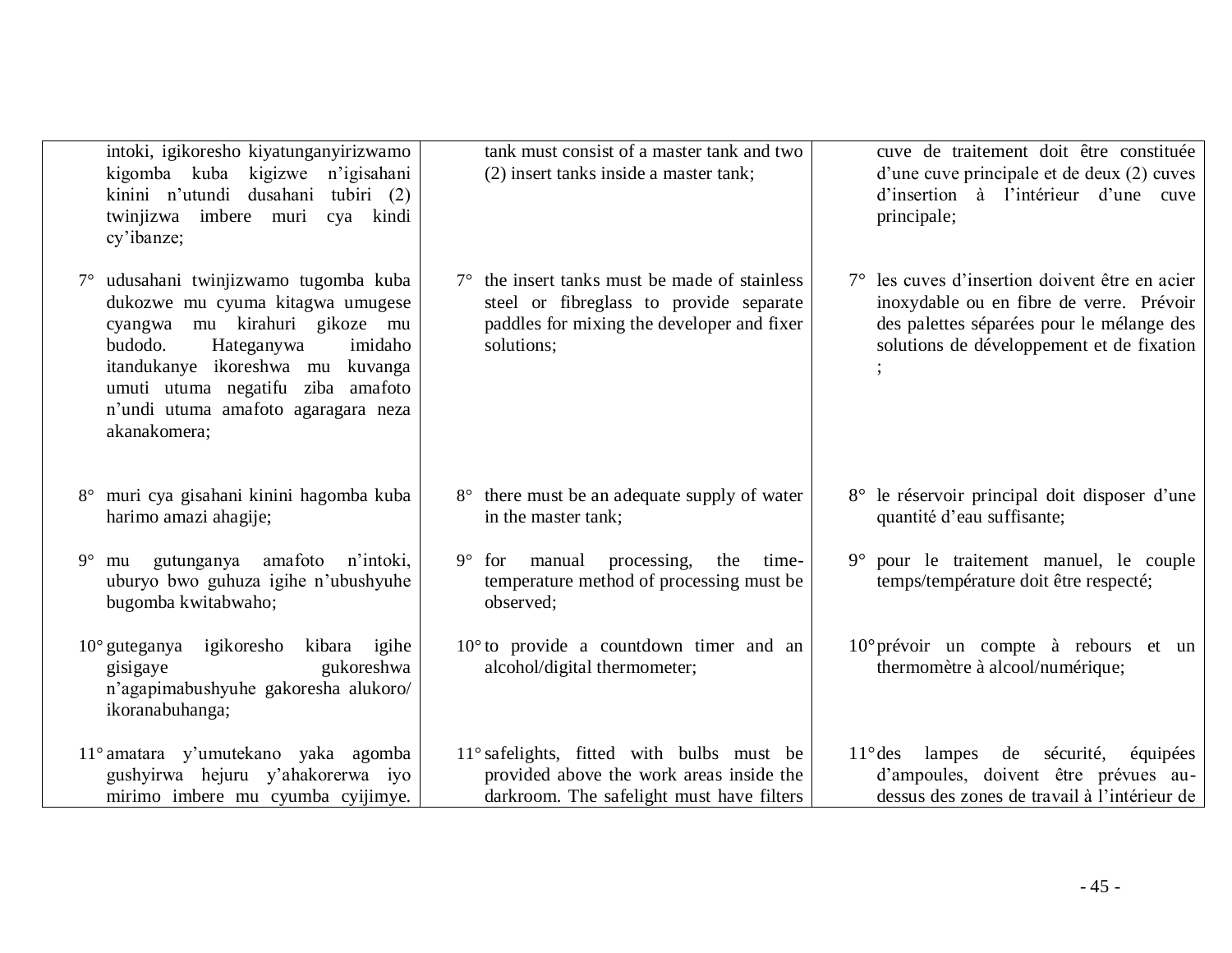| Itara ry'umutekano rigomba kuba rifite |
|----------------------------------------|
| udutangarumuri tujyanye n'ibisabwa     |
| kuri filimi yakoreshejwe kandi rikaba  |
| riteretse ahantu hatarenze metero 1    |
| uvuye aho imirimo irimo gukorerwa      |
| kugira ngo igihu kiri muri filimi      |
| kigabanuke.<br>Udutangarumuri          |
| tw'amatara y'umutekano tugomba         |
| guhora tugenzurwa kuko dushobora       |
| kugenda twangirika bitewe n'igihe      |
| cyangwa tugacika;                      |

- 12° intabaza mu gihe habaye inkongi n'ibindi bimenyetso biburira bigomba kumvikana imbere mu cyumba cyijimye;
- 13° ni ngombwa kwigengesera ngo imirasire ihindura imiterere karemano iri mu cyumba cyijimye n'ahabikwa filimi itarenga urugero.

## **Ingingo ya 29: Gusobanura amafoto**

Hagomba kuba hari icyumba/ahantu hihariye ho gusobanurira filimi y'amafoto yafashwe. Haba hari kandi itara ryabugenewe ritanga urumuri ruri ku gipimo fatizo kiri ku kigero cya 1500 ku bizamini bisanzwe bikoresha imirasire ihindura imiterere karemano no ku gipimo fatizo kiri ku kigero cya 3.000 ku bizamini byo gusuzuma amabere hakoreshejwe iyo mirasire.

appropriate to the specifications of the film used and must be positioned at distances not greater than 1 metre from work areas to minimize film fogging. Safelight filters should be checked regularly since they may deteriorate with time or may crack;

- 12° fire alarms and other warning signals should be audible inside the darkroom;
- 13° care should be taken that there are no excessive radiation levels in the darkroom and film storage areas.

## **Article 29: Image Interpretation**

A separate film interpretation room/area must be provided. A negatoscope with luminance of at least 1500 nits for general radiography and 3000 nits for mammography must also be provided.

la chambre noire. La lampe de sécurité doit être équipée de filtres adaptés aux spécifications du film utilisé et doit être placée à une distance maximale d'un mètre (1) des zones de travail afin de minimiser la formation de buée sur le film. Les filtres de la lampe de sécurité doivent être vérifiés régulièrement car ils peuvent se détériorer avec le temps ou se fissurer ;

- 12°les alarmes incendie et autres signaux d'avertissement doivent être audibles à l'intérieur de la chambre noire;
- 13°il faut veiller à ce qu'il n'y ait pas de niveaux de radiation excessifs dans la chambre noire et les zones de stockage des films.

## **Article 29: Interprétation d'images**

Une salle/zone séparée pour l'interprétation des films doit être prévue. Un négatoscope avec une luminance d'au moins 1500 lentes pour la radiographie générale et 3000 lentes pour la mammographie doit également être fourni.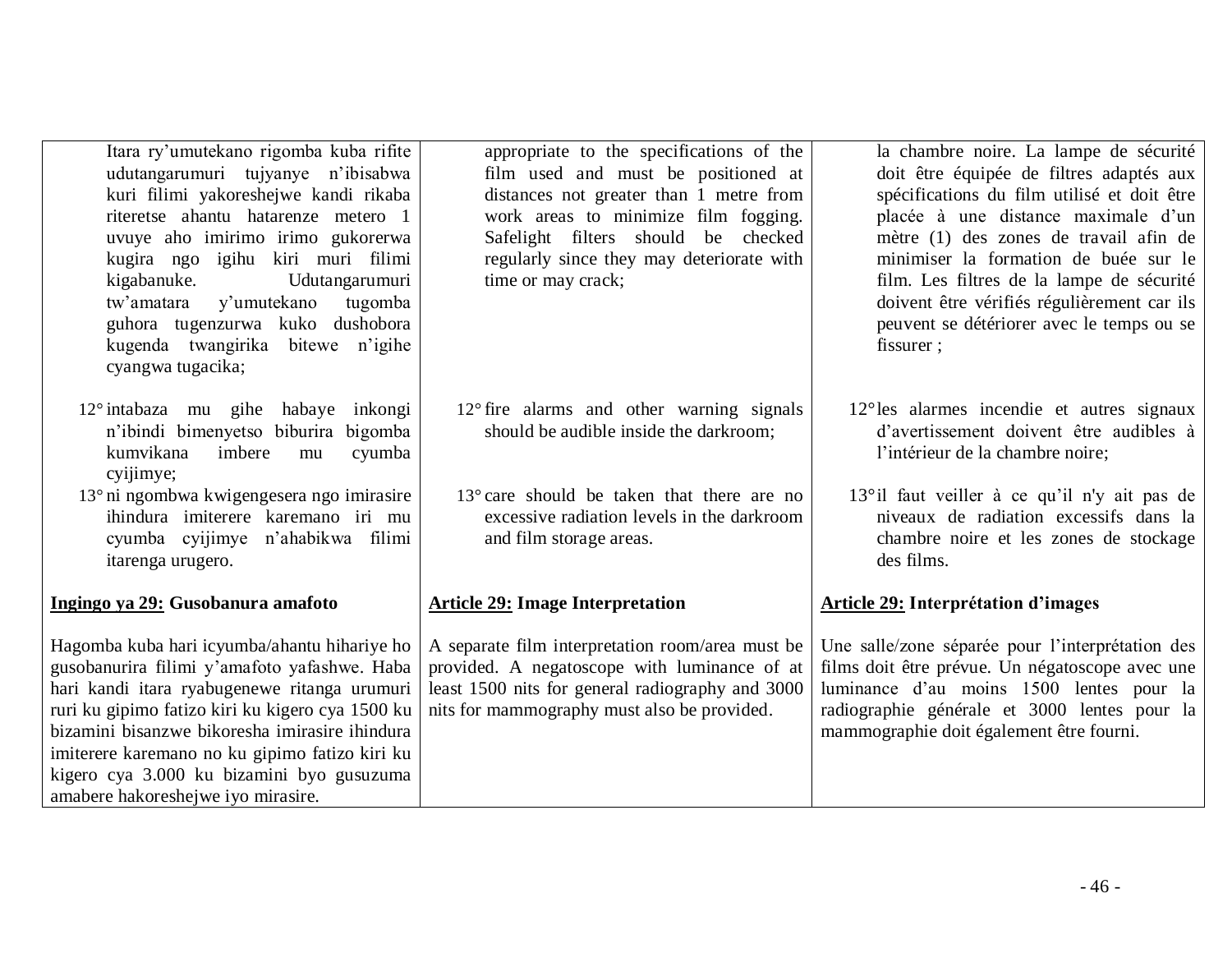| Ibyumba birimo ibyuma bituma umuntu areba<br>neza amafoto mu buryo bw'ikoranabuhanga<br>bigomba kuba biteguye ku buryo bworoshya<br>umurimo wo kugaragaza ahari ikibazo ku<br>mafoto no kuyatunganya kugira ngo ibisubizo<br>bize nta kwibeshya kubirimo.                                                                                                                                                | Viewing rooms with workstations for viewing<br>digital images must be ergonomically designed to<br>facilitate image processing and manipulation so<br>that reporting can be performed accurately.                                                                 | Les salles de visualisation équipées de postes de<br>travail pour la visualisation des images<br>numériques doivent être conçues de manière<br>ergonomique pour faciliter le traitement et la<br>manipulation des images afin que les résultats<br>puissent être obtenus avec précision.                     |
|----------------------------------------------------------------------------------------------------------------------------------------------------------------------------------------------------------------------------------------------------------------------------------------------------------------------------------------------------------------------------------------------------------|-------------------------------------------------------------------------------------------------------------------------------------------------------------------------------------------------------------------------------------------------------------------|--------------------------------------------------------------------------------------------------------------------------------------------------------------------------------------------------------------------------------------------------------------------------------------------------------------|
| Imiterer y'udusanduku tureberwaho amafoto<br>igomba kugenzurwa buri gihe kimwe n'uburyo<br>abashinzwe gukora ibizamini ku mashini<br>zikoresha imirasire yangiza ndetse n'abandi<br>bahanga mu kwita ku buzima bakoreramo mu<br>gusuzuma amafoto yabonetse kuko bishobora<br>kugira icyo bihindura ku bisubizo by'ukuri mu<br>gusuzuma indwara.                                                          | The conditions of view boxes must be checked<br>regularly along with the conditions under which<br>radiologists and other health care professionals<br>examine radiograms since this may influence<br>diagnostic accuracy.                                        | Les conditions des boîtes de visualisation doivent<br>être vérifiées régulièrement ainsi que les<br>conditions dans lesquelles les radiologues et<br>autres professionnels de la santé examinent les<br>radiogrammes car cela peut influencer la<br>précision du diagnostic.                                 |
| Gukoresha ubuvuzi<br>ya 30:<br><b>Ingingo</b><br>bw'iyakure bwifashisha imirasire ihindura<br>imiterere karemano                                                                                                                                                                                                                                                                                         | <b>Article 30: Use of teleradiology</b>                                                                                                                                                                                                                           | Article 30 : Utilisation de la téléradiologie                                                                                                                                                                                                                                                                |
| Uburyo bw'ubuvuzi bw'iyakure bwifashisha<br>imirasire ihindura imiterere karemano bugomba<br>guteganya amasezerano asabwa ku miyoboro<br>no/cyangwa kuri porogaramu zikoreshwa muri<br>mudasobwa kugira ngo amakuru arebana<br>n'umurwayi, amafoto ye, raporo zakozwe<br>n'andi makuru amwerekeyeho bibikwe mu<br>ibanga kandi ubwo buryo bugomba kuba bufite<br>umutekano ndetse bukinjirwamo n'abakozi | Teleradiology systems must provide network<br>and/or software protocols required to protect the<br>confidentiality of the patient's records, images,<br>reports, and other data to ensure that the system is<br>secure and accessed by authorised personnel only. | Les systèmes de téléradiologie doivent fournir<br>des protocoles de réseau et/ou de logiciel<br>nécessaires pour protéger la confidentialité des<br>dossiers, images, rapports et autres données du<br>patient afin de garantir que le système est sécurisé<br>et que seul le personnel autorisé y a accède. |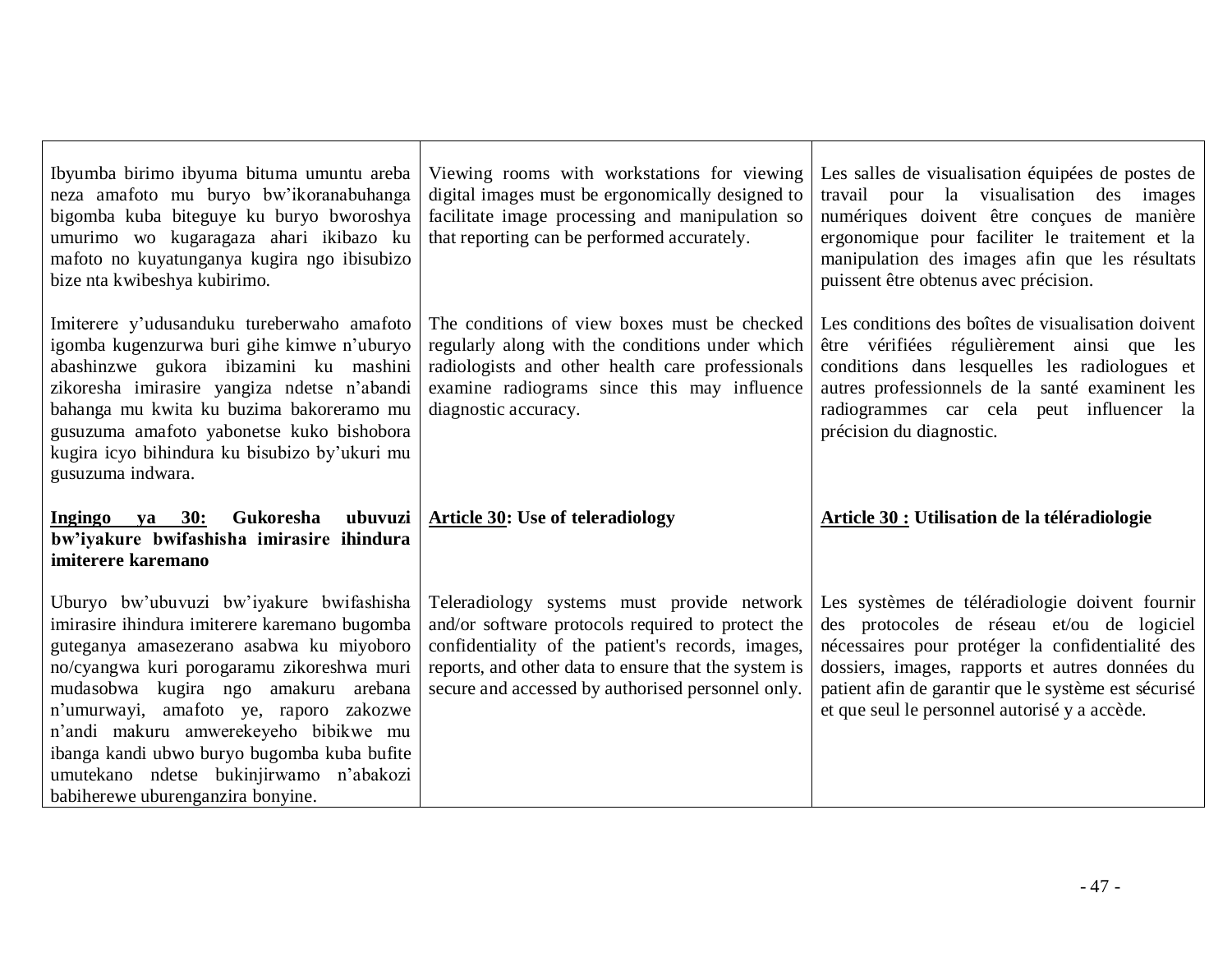| bikurikira: | Ubwo buryo                                                                                                                                                                                   | bugomba kuba burimo ibi The system must include the following:                                                                                                  | Le système doit comprendre les éléments<br>suivants :                                                                                                                                                |
|-------------|----------------------------------------------------------------------------------------------------------------------------------------------------------------------------------------------|-----------------------------------------------------------------------------------------------------------------------------------------------------------------|------------------------------------------------------------------------------------------------------------------------------------------------------------------------------------------------------|
|             | uburyo bwo kugenzura niba amakuru<br>atinjiriwe kugira ngo harebwe niba<br>amakuru yose yaturutse ku ruhande<br>vakiriwe<br>n'uruhande<br>rwayohereje<br>rwayohererejwe adahinduye;          | $1^\circ$ an integrity-checking mechanism to<br>ensure that all transmitted information<br>from the site of origin is received intact by<br>the receiving site; | $1^\circ$ un mécanisme de<br>vérification<br>de<br>l'intégrité pour garantir que toutes les<br>informations transmises depuis le<br>site<br>d'origine sont reçues intactes par le site<br>récepteur; |
| $2^{\circ}$ | ubushobozi bwo gutoranya amafoto<br>y'uruhererekane<br>akoherezwa<br>kandi<br>akerekanwa<br>ruhande<br>ku<br>rwayohererejwe;                                                                 | $2^{\circ}$ capability for the selection of the image<br>sequence for transmission and display at<br>all receiving sites;                                       | 2° une capacité de sélection de la séquence<br>d'images pour la transmission et<br>l'affichage sur tous les sites de réception;                                                                      |
| $3^\circ$   | ubushobozi bwo kwandika ibisobanuro<br>amafoto<br>biherekeza<br>kugira<br>ngo<br>bikoreshwe n'uruhande ruyohererejwe<br>rugomba kugaragaza neza umurwayi<br>kandi mu buryo butarimo urujijo; | 3° annotation capabilities for use at the<br>transmitting station that must identify the<br>patient accurately and unambiguously;                               | des capacités d'annotation à utiliser au<br>$3^\circ$<br>poste de transmission<br>qui<br>doivent<br>identifier le patient avec précision et sans<br>ambiguïté;                                       |
| $4^{\circ}$ | uruhande rwayohereje rugomba kugira<br>urubuga n'urwego impande zombi<br>zigomba guhuriraho ndetse na/cyangwa<br>n'itandukaniro<br>ubuhehemuke<br>by'amafoto;                                | $4^{\circ}$ the transmitting site should have provision<br>for interactive window and level and/or<br>brightness and contrast;                                  | 4° le site de transmission doit disposer d'une<br>fenêtre et d'un niveau interactifs et/ou<br>d'une luminosité et d'un contraste;                                                                    |
| $5^\circ$   | y'amafoto<br>ntigomba<br>iimiterere<br>guhinduka kuva yaturuka ku ruhande<br>rwayohereje<br>kugeza<br>ku<br>igez                                                                             | 5° the image quality is the same at both<br>transmitting and receiving site(s).                                                                                 | $5^{\circ}$ la qualité de l'image est la même sur le(s)<br>site(s) de transmission et de réception.                                                                                                  |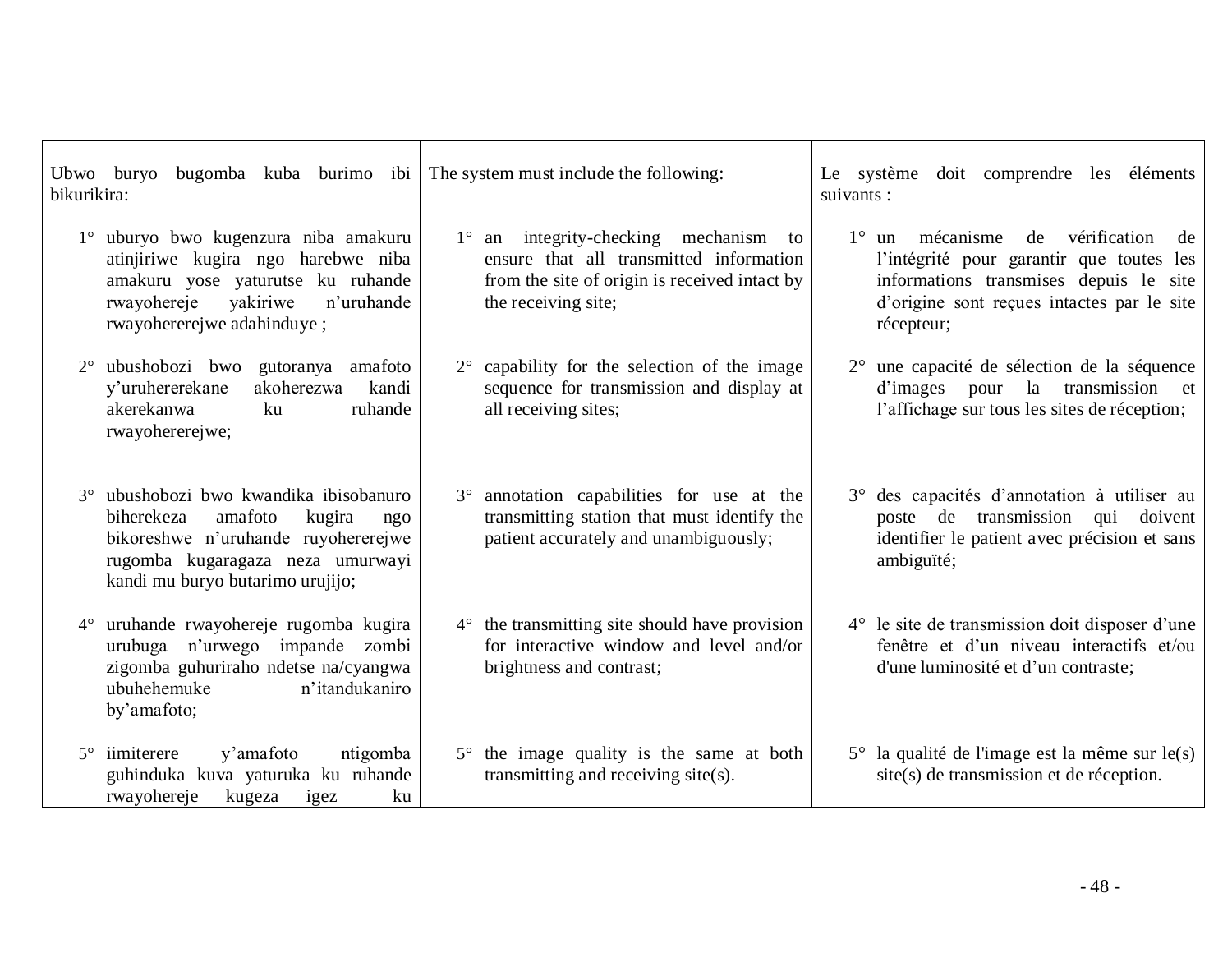| ruhanderuyakira.                                                                                                                                                                                                                                                                                                                                                                                                                                    |                                                                                                                                                                                                                                                                                           |                                                                                                                                                                                                                                                                                                                                                       |
|-----------------------------------------------------------------------------------------------------------------------------------------------------------------------------------------------------------------------------------------------------------------------------------------------------------------------------------------------------------------------------------------------------------------------------------------------------|-------------------------------------------------------------------------------------------------------------------------------------------------------------------------------------------------------------------------------------------------------------------------------------------|-------------------------------------------------------------------------------------------------------------------------------------------------------------------------------------------------------------------------------------------------------------------------------------------------------------------------------------------------------|
| <b>UMUTWE</b><br>$\mathbf{V}$ :<br><b>KWITA</b><br>KU<br><b>WA</b><br><b>BIKORESHA IMIRASIRE</b><br><b>BIKORESHO</b><br><b>IMITERERE</b><br><b>KAREMANO</b><br><b>IHINDURA</b><br><b>RWEGO</b><br>RW'IBIKORWA BYO<br>MU<br><b>GUSUZUMA NO KUVURA INDWARA</b>                                                                                                                                                                                        | <b>CHAPTER</b> V:<br><b>MAINTENANCE</b><br>OF<br>DIAGNOSTIC AND INTEVERNTIONAL<br><b>RADIOLOGY EQUIPEMENT</b>                                                                                                                                                                             | <b>CHAPITRE</b><br>${\bf V}$ :<br><b>ENTRETIEN</b><br><b>DES</b><br>DE<br><b>RADIOLOGIE</b><br><b>EQUIPEMENTS</b><br><b>DIAGNOSTIQUE</b><br>ET<br><b>INTERVENTIONNELLE</b>                                                                                                                                                                            |
| Ingingo ya 31: Kugenzura no kwita ku<br>bikoresho mu buryo buhoraho                                                                                                                                                                                                                                                                                                                                                                                 | verification<br>Article 31:<br>Regular<br>and<br>maintenance                                                                                                                                                                                                                              | Article 31: Vérification et entretien réguliers                                                                                                                                                                                                                                                                                                       |
| Uwahawe uruhushya afite inshingano zo kureba<br>niba ibikoresho byitabwaho mu buryo bukwiye<br>bukumira impanuka bukagira n'amakosa<br>bukosora kandi hagakorwa igenzura kugira ngo<br>ibikoresho bikoresha<br>imirasire ihindura<br>imiterere karemano bigumane ireme ryabwo<br>bwakoranywe ku bijyanye n'ubuziranenge<br>bw'amafoto, gukumira ingaruka z'imirasire<br>ihindura imiterere karemano n'umutekano igihe<br>cyose buzaba bugikoreshwa. | The licensee has responsibility to ensure that<br>adequate maintenance, preventive and corrective,<br>and verification are performed to ensure that X-<br>ray systems retain their design specification for<br>image quality, radiation protection and safety for<br>their lifetime.      | Le titulaire de licence a la responsabilité de<br>veiller à ce qu'un entretien adéquat, préventife et<br>correctif, et une vérification soient effectués afin<br>que les systèmes radiologiques gardent leurs<br>spécifications originales en matière de qualité<br>d'image, de radioprotection et de sécurité pendant<br>toute la durée de leur vie. |
| Ibikorwa byo kugenzura no kwita ku buryo<br>imirasire<br>bwifashisha<br>ihindura<br>imiterere<br>karemano bikubiye muri gahunda y'igenzura<br>ry'ibungabunga ry'ubuziranenge ku kigero<br>cyagenwe n'uwabukoze kandi uko kubugenzura<br>no kubwitaho bikaba na byo bikorerwa raporo<br>inyandiko<br>isobanura<br>yanditse<br>cyangwa<br>ibyagaragaye.                                                                                               | Verification and maintenance of X-ray systems is<br>included in the quality assurance programme at a<br>frequency recommended by the manufacturer of<br>the X-ray system and the verification and<br>maintenance performed include a written report<br>or record describing the findings. | La vérification et la maintenance des systèmes<br>radiologiques sont inclus dans le programme<br>d'assurance<br>qualité<br>à<br>fréquence<br>une<br>recommandée par le fabricant du système<br>radiologique et la vérification et la maintenance<br>effectués comprennent un rapport écrit ou un<br>enregistrement décrivant les résultats.           |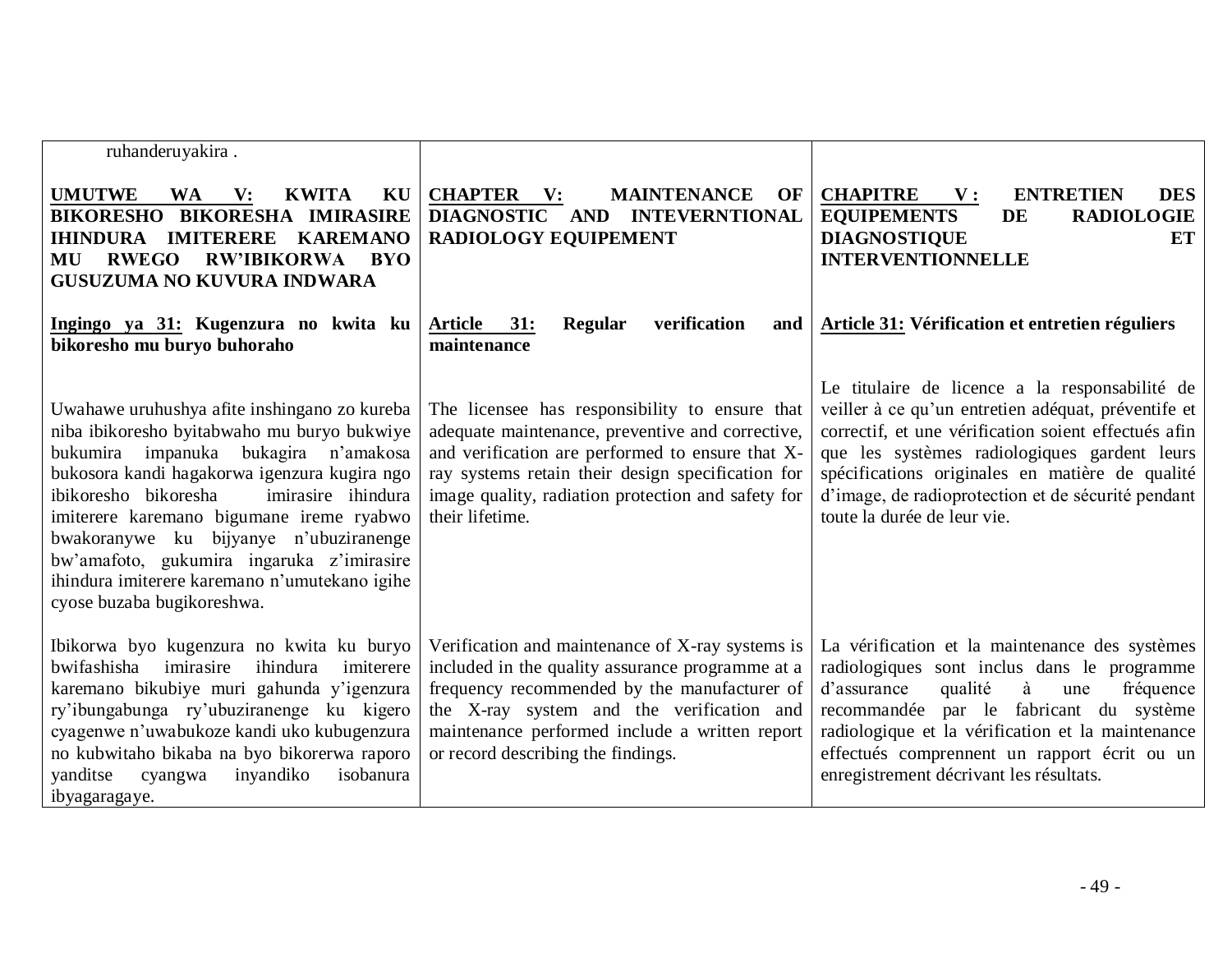| Ingingo ya 32: Inyandiko zijyanye no<br>guteranya ibikoresho no kubyitaho                                                                                                                                                                                                                                                                                                                                                                                    | Article 32: Installation and maintenance<br>records                                                                                                                                                                                                                                                                                                                            | <u>Article 32:</u><br><b>Dossiers</b><br>d'installation<br>-et<br>d'entretien                                                                                                                                                                                                                                                                                                                                         |  |  |
|--------------------------------------------------------------------------------------------------------------------------------------------------------------------------------------------------------------------------------------------------------------------------------------------------------------------------------------------------------------------------------------------------------------------------------------------------------------|--------------------------------------------------------------------------------------------------------------------------------------------------------------------------------------------------------------------------------------------------------------------------------------------------------------------------------------------------------------------------------|-----------------------------------------------------------------------------------------------------------------------------------------------------------------------------------------------------------------------------------------------------------------------------------------------------------------------------------------------------------------------------------------------------------------------|--|--|
| Uwahawe uruhushya agomba kubika ifishi<br>ijyanye n'ibyakozwe ku bikoresho bikoresha<br>imirasire ihindura imiterere karemano mu gihe<br>akibikoresha ndetse no/cyangwa mu gihe<br>uruhushya rwe rwarangiye. Iyo fishi iba<br>igaragaza ibikorwa byakozwe harimo kwita ku<br>bikoresho mu rwego rwo kubirinda, kubisana,<br>kubikorera igenzura ndetse n'ikindi gikorwa<br>icyo ari cyo cyose cyakozwe ku bikoresho<br>kugeza uruhushya rwatanzwe rurangiye. | The licensee must keep the technical card of x-<br>ray equipment for the lifetime of the installation<br>and/or termination of the license. The technical<br>card contains records of performed operations<br>maintenance,<br>including<br>preventive<br>repair,<br>verification, and any other related services<br>performed until the termination of the license for<br>use. | Le titulaire de licence doit garder la carte<br>technique des appareils à rayons X pendant toute<br>la durée de vie de l'installation et/ou la fin de la<br>licence. La carte technique doit contenir les<br>enregistrements des opérations effectuées, y<br>compris ll'entretien préventive, la réparation, la<br>vérification et tout autre service connexe effectué<br>jusqu'à la fin de la licence d'utilisation. |  |  |
| Raporo zijyanye n'imirimo yo kubyitaho<br>zisobanura ibyakozwe hamwe n'inyandiko<br>zivuga ibyakozwe nyuma zigomba kubikwa mu<br>rwego rwa gahunda y'igenzura ry'ibungabunga<br>ry'ubuziranenge.                                                                                                                                                                                                                                                             | Servicing reports describing the findings and<br>records of subsequent interventions have to be<br>archived as part of the quality assurance<br>programme.                                                                                                                                                                                                                     | Les rapports de maintenance décrivant les<br>résultats et les enregistrements des interventions<br>ultérieures doivent être archivés dans le cadre du<br>programme d'assurance qualité.                                                                                                                                                                                                                               |  |  |
| Ingingo ya 33: Umutekano w'amashanyarazi<br>n'uw'imikorere y'ibikoresho                                                                                                                                                                                                                                                                                                                                                                                      | <b>Article 33: Electrical and mechanical safety</b>                                                                                                                                                                                                                                                                                                                            | Article 33 : Sécurité électrique et mécanique                                                                                                                                                                                                                                                                                                                                                                         |  |  |
| Kwita<br>bijyanye<br>n'amashanyarazi<br>ku<br>n'imikorere y'imashini zikoresha imirasire<br>imiterere karemano mu rwego<br>ihindura<br>rw'ibikorwa byo gusuzuma no kuvura indwara<br>gukorwa buri gihe ku<br>bigomba<br>kigero<br>n'uruganda<br>rwazikoze,<br>kandi<br>cyagenwe                                                                                                                                                                              | The electrical and mechanical maintenance of<br>diagnostic<br>interventional<br>and<br>radiology<br>equipment must be regularly conducted at a<br>frequency recommended by the manufacturer and<br>the verification of the maintenance performed<br>includes a written report or record describing the                                                                         | L'entretien électrique et mécanique des appareils<br>de radiologie diagnostique et interventionnelle<br>doit être fait à une fréquence regulière<br>recommandée par le fabricant et cet entretien doit<br>être sanctionnée par un rapport écrit ou un<br>enregistrement décrivant les constatations.                                                                                                                  |  |  |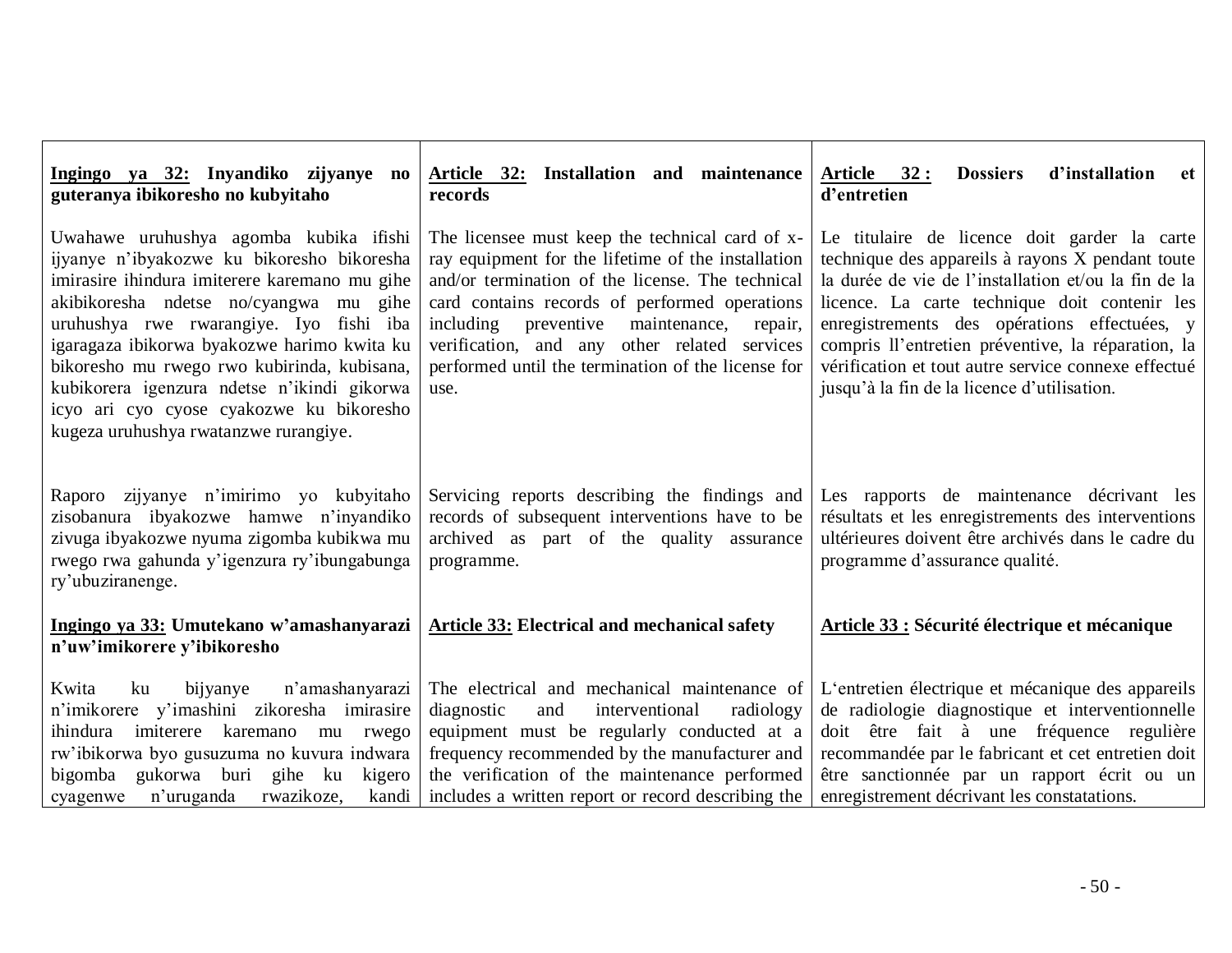| igenzura ry'ibikorwa byo kuzitaho rigakorerwa<br>raporo yanditse cyangwa inyandiko isobanura<br>ibyagaragaye.                                                                                                                                                                                                                                                                                                                                                                                                                                                                                                                | findings.                                                                                                                                                                                                                                                                                                                                                                                                                          |                                                                                                                                                                                                                                                                                                                                                                                                                                                      |
|------------------------------------------------------------------------------------------------------------------------------------------------------------------------------------------------------------------------------------------------------------------------------------------------------------------------------------------------------------------------------------------------------------------------------------------------------------------------------------------------------------------------------------------------------------------------------------------------------------------------------|------------------------------------------------------------------------------------------------------------------------------------------------------------------------------------------------------------------------------------------------------------------------------------------------------------------------------------------------------------------------------------------------------------------------------------|------------------------------------------------------------------------------------------------------------------------------------------------------------------------------------------------------------------------------------------------------------------------------------------------------------------------------------------------------------------------------------------------------------------------------------------------------|
| Kwita<br>n'amashanyarazi<br>ku<br>bijyanye<br>n'imikorere y'imashini bikorwa n'abakozi<br>n'Urwego<br>babiherewe<br>uruhushya<br>Ngenzuramikorere kandi kandi bagomba kuiba<br>bazi ibimenyetso byo mu rwego rwa tekiniki<br>biranga ibyo bikoresho. Igikorwa cyo kwita ku<br>n'amashanyarazi<br>bijyanye<br>n'imikorere<br>y'imashini gikubiye muri gahunda y'igenzura<br>ry'ibingabunga ry'ubuziranenge ku kigero<br>cyagenwe n'uruganda rwakoze ubwo buryo<br>bukoreshwamo imirasire ishobora kwangiza,<br>kandi igenzura ry'ibikorwa byo kubyitaho<br>rikaba na ryo rikorerwa raporo yanditse<br>isobanura ibyagaragaye. | The electrical and mechanical maintenance is<br>conducted by staff licensed by the Regulatory<br>Authority and must be aware of the specifications<br>of the equipment. Electrical and mechanical<br>maintenance has to be included in the quality<br>frequency<br>assurance<br>programme<br>at<br>a<br>recommended by the manufacturer of the X-ray<br>system and servicing includes a written report<br>describing the findings. | L'entretien électrique et mécanique est effectué<br>par le personnel autorisé par l'Autorité de<br>Régulation et doit etre au courant des<br>spécifications de l'équipement. L'entretien<br>électrique et mécanique doit être inclus dans le<br>programme d'assurance qualité à une fréquence<br>recommandée par le fabricant du système<br>radiologique et cet entretinrt doit être sanctionné<br>par un rapport écrit décrivant les constatations. |
| rikorerwa<br>Ingingo ya 34:<br><b>Igenzura</b><br>ibikoresho kugira ngo byakirwe                                                                                                                                                                                                                                                                                                                                                                                                                                                                                                                                             | <b>Article 34: Acceptance testing</b>                                                                                                                                                                                                                                                                                                                                                                                              | <b>Article 34 : Test d'acceptation</b>                                                                                                                                                                                                                                                                                                                                                                                                               |
| Iyo ibikoresho bimaze gushyirwa mu myanya<br>yabyo, uwahawe uruhushya agomba kubanza<br>kubikorera igenzura rikorerwa ibikoresho<br>kugira ngo byakirwe, hagamijwe kureba ko<br>bihuye n'ibimenyetso byo mu rwego rwa<br>bibiranga byatanzwe n'uruganda<br>tekiniki<br>rwabikoze kandi byubahirije ibisabwa bijyanye<br>n'umutekano byagenwe n'Ikigo gifite gutsura                                                                                                                                                                                                                                                          | The licensee must conduct acceptance testing<br>after the equipment has been installed in order to<br>verify that the equipment conforms to technical<br>specifications given by the manufacturer and to<br>verify compliance with the standard safety<br>requirements of the Authority in charge of<br>standards.                                                                                                                 | Le titulaire de licence doit effectuer des essaies<br>après l'installation de l'équipement afin de<br>vérifier si l'équipement est conforme aux<br>spécifications techniques données par le fabricant<br>et de vérifier la conformité aux conditions de<br>sécurité standardisée exigée par l'Autorité en<br>matière.                                                                                                                                |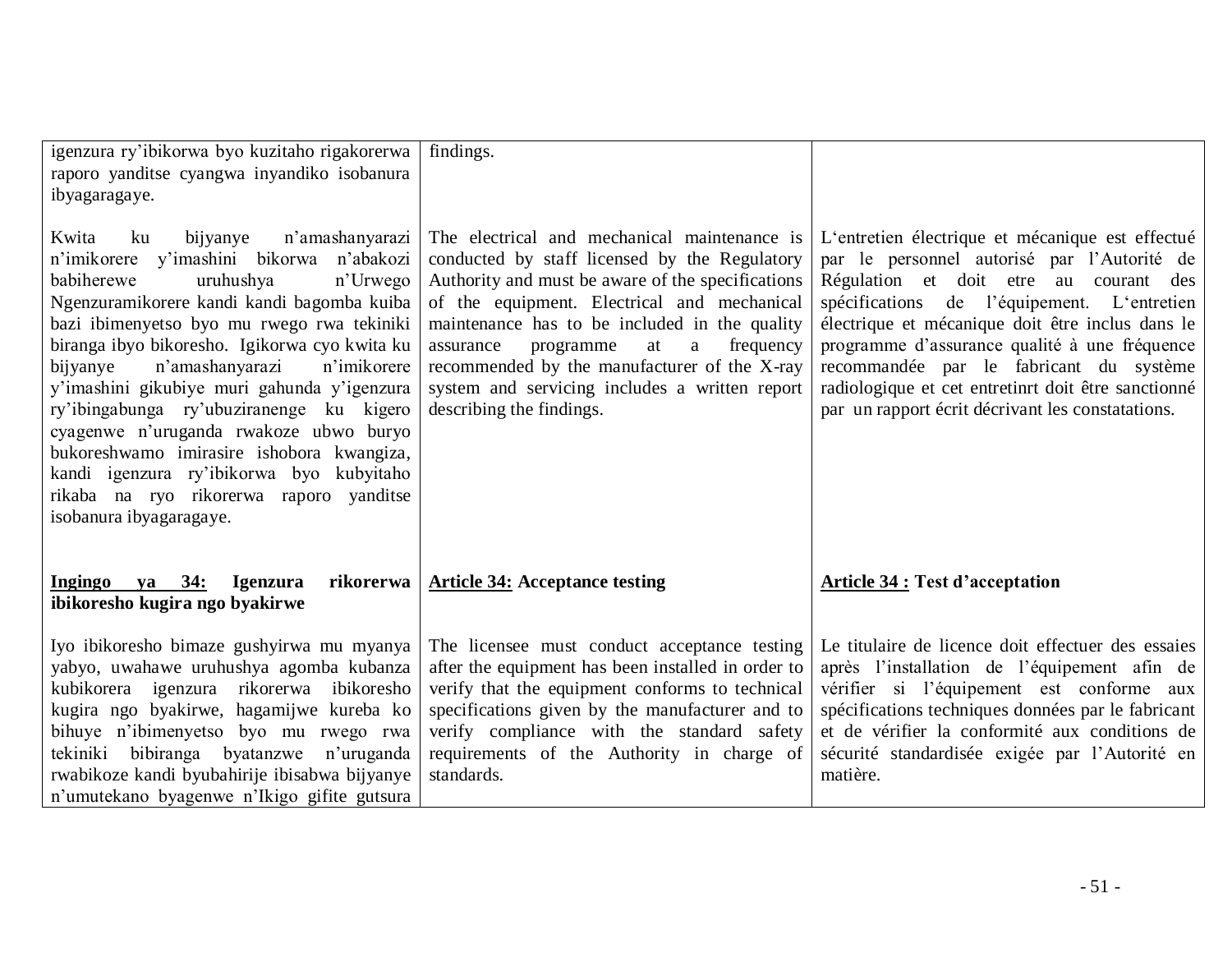| ubuziranenge mu nshingano zacyo.                                                                                                                                                                                                                                                                                                                                                                                                        |                                                                                                                                                                                                                                                                                                          |                                                                                                                                                                                                                                                                                                                                                   |
|-----------------------------------------------------------------------------------------------------------------------------------------------------------------------------------------------------------------------------------------------------------------------------------------------------------------------------------------------------------------------------------------------------------------------------------------|----------------------------------------------------------------------------------------------------------------------------------------------------------------------------------------------------------------------------------------------------------------------------------------------------------|---------------------------------------------------------------------------------------------------------------------------------------------------------------------------------------------------------------------------------------------------------------------------------------------------------------------------------------------------|
| Igenzura rigomba gushyirwa mu masezerano yo<br>ibikoresho<br>kwakira<br>risobanurwa<br>mu<br>bigenderwaho<br>mu<br>bugure. Amasezerano<br>y'ubugure agomba kugaragaza neza inshingano<br>z'abacuruzi batanga ibyo bikoresho z'uburyo<br>bazakemura ibibazo mu gihe ibikoresho batanze<br>byagaragara ko bifite inenge yagaragajwe mu<br>igenzura ryabyo mu gihe biurimo kwakirwa.                                                       | The tests to be included in the acceptance<br>protocol are specified in the purchasing<br>conditions. Contracts must clearly establish<br>responsibility of suppliers for resolving non-<br>conformity identified during acceptance testing.                                                             | Les tests à inclure dans le protocole de réception<br>sont spécifiés dans les conditions d'achat. Les<br>établir<br>doivent<br>clairement<br>la<br>contrats<br>responsabilité des fournisseurs dans la résolution<br>des non-conformités identifiées lors des tests de<br>réception.                                                              |
| Itangiza ry'ikoreshwa<br>Ingingo ya 35:<br>ry'ibikoresho                                                                                                                                                                                                                                                                                                                                                                                | <b>Article 35: Commissioning</b>                                                                                                                                                                                                                                                                         | <b>Article 35: Mise en service</b>                                                                                                                                                                                                                                                                                                                |
| Uwahawe uruhushya areba ko itangiza<br>ry'ikoreshwa ry'ibikoresho rikorwa kandi<br>Ngenzuramikorere<br>rikemezwa<br>n'Urwego<br>nyuma yo kwakira ibikoresho na mbere yo<br>Mu<br>gutangira<br>kubikoresha.<br>itangiza<br>ry'ikoreshwa ry'ibikoresho, amakuru yose<br>asabwa kugira ngo azakoreshwe n'ivuriro<br>agomba gusuzumwa n'inzobere mu mikorere<br>n'imikoreshereze<br>v'imashini<br>zikoresha<br>imirasire ishobora kwangiza. | Licensee<br>commissioning<br>ensures<br>that<br>$\overline{1}S$<br>performed and approved by Regulatory Authority<br>after acceptance and before starting operation.<br>During commissioning, all data required for<br>clinical use must be measured by the qualified<br>expert in radiological physics. | Le titulaire de licence s'assure que la mise en<br>service est effectuée et approuvée par l'Autorité<br>de Régulation après l'acceptation et avant le<br>début de l'opération. Pendant la mise en service,<br>toutes les données requises pour l'utilisation<br>clinique doivent être mesurées par l'expert<br>qualifié en physique radiologique. |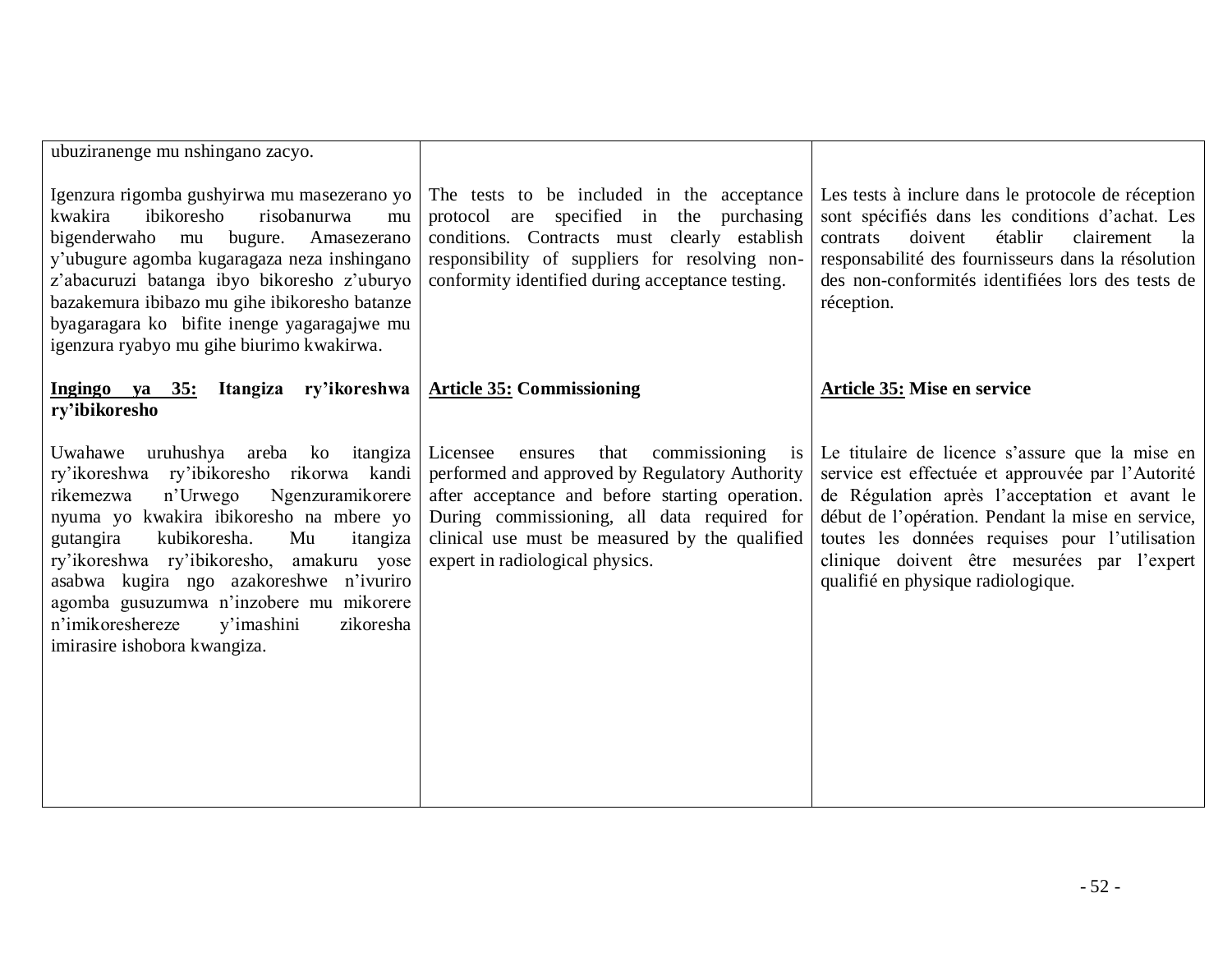| <b>UMUTWE</b><br><b>WA</b><br>VI:<br><b>IMIRASIRE</b><br><b>KAREMANO</b><br><b>IMITERERE</b><br><b>IHINDURA</b><br><b>IGERA KU</b><br><b>BANTU</b><br>MU<br><b>RWEGO</b><br><b>RW'AKAZI</b>                                                                                  | <b>OCCUPATIONAL</b><br><b>CHAPTER</b><br>VI:<br><b>EXPOSURE</b>                                                                                                                            | <b>CHAPITRE</b><br>VI:<br><b>EXPOSITION</b><br><b>PROFESSIONNELLE</b>                                                                                                                                                                                 |
|------------------------------------------------------------------------------------------------------------------------------------------------------------------------------------------------------------------------------------------------------------------------------|--------------------------------------------------------------------------------------------------------------------------------------------------------------------------------------------|-------------------------------------------------------------------------------------------------------------------------------------------------------------------------------------------------------------------------------------------------------|
| Ingingo ya 36: Politiki, uburyo bw'imikorere<br>n'ubugenzuzi                                                                                                                                                                                                                 | Policies,<br>procedures<br><b>Article</b><br>36:<br>and<br>supervision                                                                                                                     | procédures<br><b>Article</b><br>Politiques,<br><b>36:</b><br>et<br>supervision                                                                                                                                                                        |
| Uwahawe uruhushya agomba:                                                                                                                                                                                                                                                    | The licensee has to:                                                                                                                                                                       | Le titulaire de licence doit :                                                                                                                                                                                                                        |
| $1^\circ$ kugaragaza<br>mu nyandiko<br>politiki<br>bw'imikorere<br>bukenewe<br>n'uburyo<br>kugira ngo abakozi bahabwe ubwirinzi<br>bunoze n'umutekano uhagije;                                                                                                               | 1° establish written policies and procedures<br>necessary to ensure adequate levels of<br>protection and safety for workers;                                                               | 1° établir des politiques et des procédures<br>écrites nécessaires pour garantir des<br>niveaux adéquats de protection et de<br>sécurité pour les travailleurs;                                                                                       |
| gushyira muri iyo politiki n'ubwo buryo<br>bw'imikorere<br>ibikorwa<br>bigamije<br>kugabanya imirasire ihindura imiterere<br>karemano mu gihe habaye ibintu<br>bidasanzwe, n'uburyo bwo kwambara,<br>gukoresha no kubika ibyuma bipima<br>ingano y'imirasire igera ku muntu; | $2^{\circ}$ include in the policies and procedures<br>actions to minimize exposure during<br>procedures for<br>unusual events and<br>wearing, handling and storing personal<br>dosimeters; | 2° inclure dans les politiques et procédures<br>des actions visant à minimiser l'exposition<br>lors d'événements inhabituels et des<br>procédures pour le port, la manipulation et<br>le stockage des dosimètres personnels;                          |
| kumenyesha abakozi n'abandi bantu<br>$3^\circ$<br>bireba politiki n'uburyo bw'imikorere<br>bikurikizwa, ingamba zigamije kurinda<br>n'amabwiriza ajyanye<br>n'umutekano<br>bagomba kubahiriza;                                                                               | 3° make policies and procedures,<br>the<br>protective measures and safety provisions<br>known to those workers to whom they<br>apply and to other persons who may be<br>affected by them;  | 3° faire connaître les politiques et les<br>procédures, les mesures de protection et<br>dispositions<br>de<br>sécurité<br>les<br>aux<br>travailleurs auxquels elles s'appliquent et<br>aux autres personnes qui peuvent être<br>concernées par elles; |
| 4° kureba ko umurimo uwo ari wo wose                                                                                                                                                                                                                                         | $4^{\circ}$ ensure<br>that<br>involving<br>work<br>any                                                                                                                                     | $4^{\circ}$ veiller à ce que tout travail impliquant une                                                                                                                                                                                              |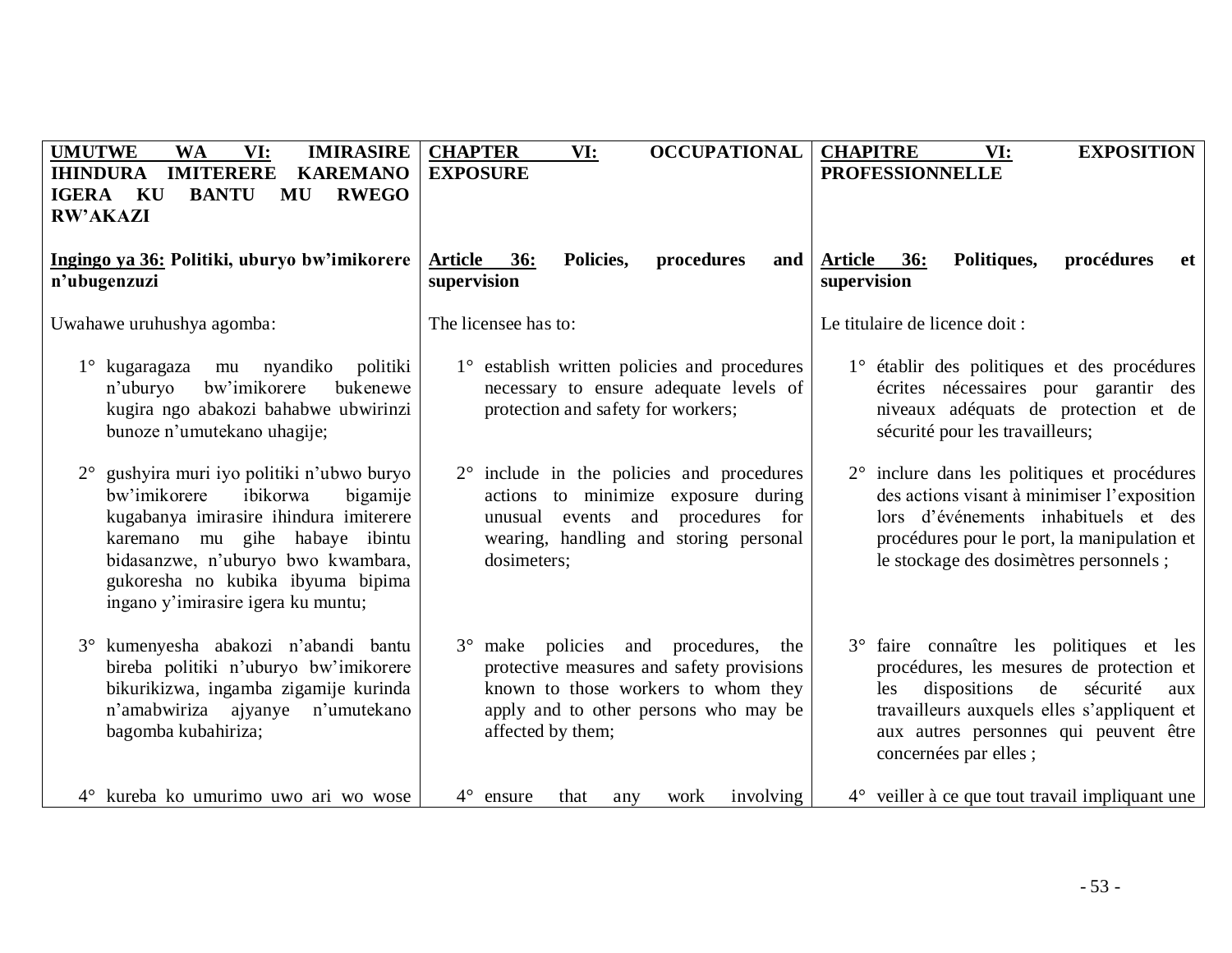| n'imirasire<br>umukozi<br>ahura<br>utuma<br>ihindura<br>imiterere<br>karemano<br>ukurikiranwa neza no gufata ingamba<br>zumvikana kugira ngo politiki, uburyo<br>bw'imikorere, ingamba z'ubwirinzi<br>ndetse n'umutekano byubahirizwe.                | exposure is adequately<br>occupational<br>supervised and take all reasonable steps to<br>policies,<br>that<br>procedures,<br>ensure<br>protective measures, and safety provisions<br>are observed. | exposition professionnelle soit supervisé<br>de manière adéquate et prendre toutes les<br>mesures raisonnables pour garantir le<br>des politiques,<br>procédures,<br>respect<br>mesures de protection et dispositions de<br>sécurité. |
|-------------------------------------------------------------------------------------------------------------------------------------------------------------------------------------------------------------------------------------------------------|----------------------------------------------------------------------------------------------------------------------------------------------------------------------------------------------------|---------------------------------------------------------------------------------------------------------------------------------------------------------------------------------------------------------------------------------------|
| Ingingo ya 37: Gushyira uduce mu byiciro                                                                                                                                                                                                              | <b>Article 37: Classification of areas</b>                                                                                                                                                         | <b>Article 37: Classification des zones</b>                                                                                                                                                                                           |
| Uwahawe uruhushya agomba gushyira uduce<br>mu byiciro ku buryo bukurikira:                                                                                                                                                                            | The licensee has to classify areas as follows:                                                                                                                                                     | Le titulaire de licence doit classer les zones de la<br>manière suivante :                                                                                                                                                            |
| $1^\circ$ ibyumba<br>byose<br>bikoresherezwamo<br>imirasire ihindura imiterere karemano<br>n'ahantu<br>kimwe<br>hose<br>kigo<br>mu<br>hakoresherezwa ibikoresho ngendanwa<br>bikoresherezwamo<br>iyo<br>mirasire<br>hagomba kuba hacungiwe umutekano; | $1^\circ$ all x-ray rooms and areas in the facility<br>where mobile x-ray units are used have to<br>be controlled areas;                                                                           | 1° toutes les salles de radiologie et les zones<br>de l'établissement où des unités mobiles<br>de radiologie sont utilisées doivent être<br>des zones contrôlées ;                                                                    |
| utundi duce twose two hanze y'icyumba<br>$2^{\circ}$<br>gikoresherezwamo imirasire ihindura<br>imiterere karemano tugomba gufatwa<br>nk'uduce tugenzurwa.                                                                                             | $2^{\circ}$ all other areas outside x-ray room have to<br>be designated as supervised areas.                                                                                                       | 2° toutes les autres zones en dehors de la<br>salle de radiologie doivent être désignées<br>comme des zones surveillées ;                                                                                                             |
| Aho bishoboka, uduce turindirwa umutekano<br>nk'inkuta<br>zifatika<br>n'inzitiro<br>tugaragazwa<br>izindi<br>nzitiro<br>zigaragazwa<br>cyangwa<br>n'ibimenyetso byihariye byerekana ko hari<br>imirasire ishobora kwangiza.                           | Where<br>practicable,<br>controlled<br>areas<br>are<br>demarcated by physical boundaries such as walls<br>or other physical barriers marked and identified<br>with appropriate radiation signs.    | Lorsque c'est possible, les zones contrôlées sont<br>délimitées par des demarcations physiques telles<br>que des murs ou d'autres barrières physiques<br>marquées et identifiées par des panneaux de<br>radiation appropriés.         |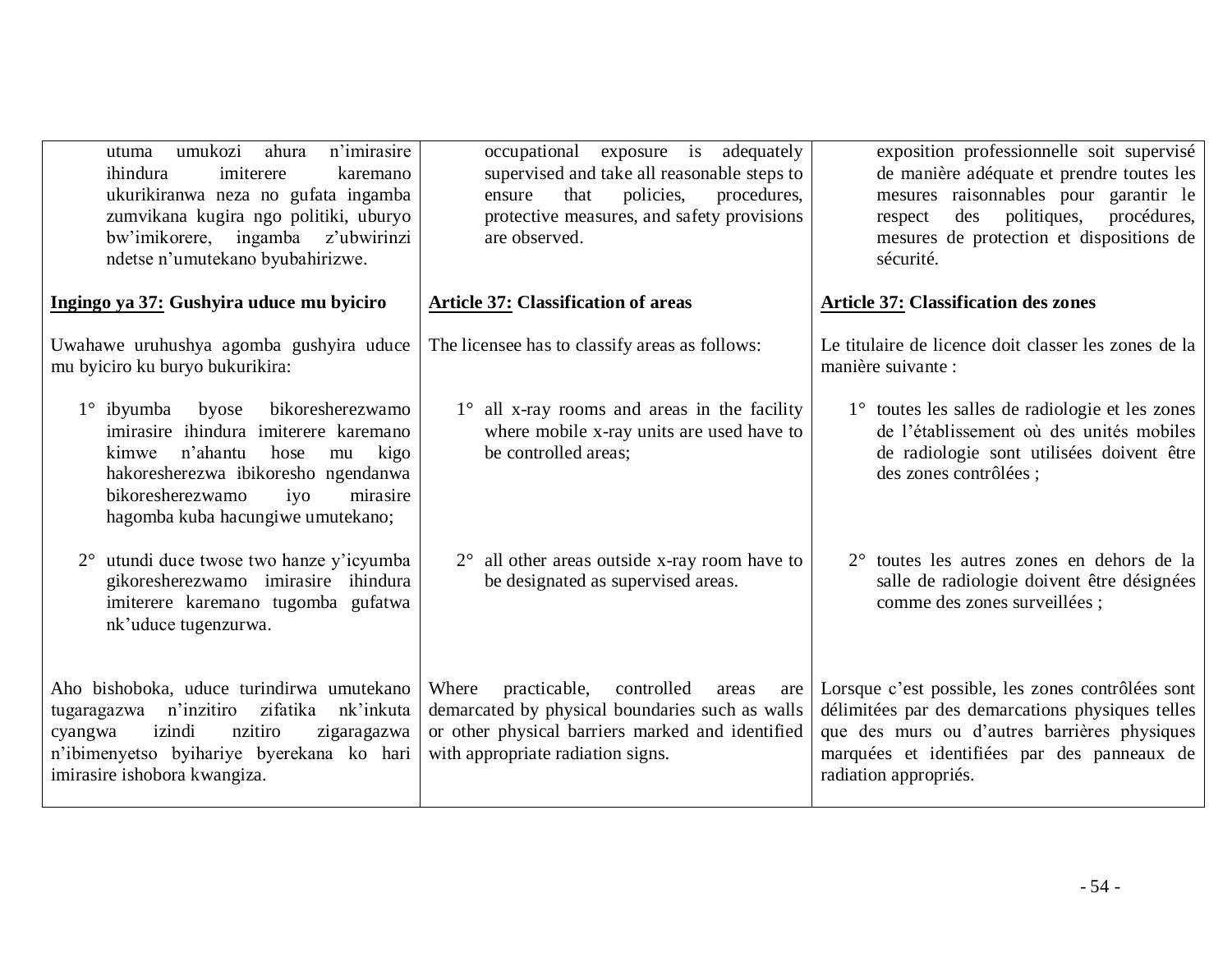| Ingingo ya 38: Ibikoresho by'ubwirinzi bwite<br>bw'umuntu                                                                                                                                                                                                                             | <b>Article 38: Personal Protective equipment</b>                                                                                                                                                                           | Équipement<br>Article 38:<br>de protection<br>individuelle                                                                                                                                                                                      |
|---------------------------------------------------------------------------------------------------------------------------------------------------------------------------------------------------------------------------------------------------------------------------------------|----------------------------------------------------------------------------------------------------------------------------------------------------------------------------------------------------------------------------|-------------------------------------------------------------------------------------------------------------------------------------------------------------------------------------------------------------------------------------------------|
| Uwahawe uruhushya agomba kureba ko<br>abakozi bahabwa ibikoresho bikwiye kandi<br>bihagije by'ubwirinzi bwite bw'umuntu byujuje<br>ibisabwa n'uruganda rwabikoze.                                                                                                                     | The licensee must ensure that workers are<br>provided with suitable and adequate personal<br>protective equipment that meets the requirements<br>of the manufacturer.                                                      | Le titulaire de licence doit veiller à ce que les<br>travailleurs disposent d'un équipement de<br>protection individuelle approprié et adéquat,<br>conforme aux exigences du fabricant.                                                         |
| Ibikoresho by'ubwirinzi bwite bw'umuntu<br>birimo amataburiya yabugenewe, uturindajosi,<br>amadarubindi arinda amaso n'uturindantoki,<br>bigomba kuba bijyanye n'amabwiriza yo mu<br>rwego rwa tekiniki yatanzwe n'uruganda<br>rwabikoze kandi bikaba byujuje ibipimo<br>ngenderwaho. | Personal protective equipment that includes lead<br>aprons, thyroid protectors, protective eyewear,<br>gloves, must comply with the technical<br>specifications of<br>manufacturer<br>and<br>with<br>applicable standards. | L'équipement de protection individuelle qui<br>comprend les tabliers en plomb, les protège-<br>thyroïdes, les lunettes de protection, les gants,<br>doit être conforme aux spécifications techniques<br>du fabricant et aux normes applicables. |
| Inzobere<br>kurinda<br>imirasire<br>ihindura<br>mu<br>ubwoko<br>imiterere<br>karemano<br>igena<br>bw'ibikoresho<br>n'ubwo<br>bisabwa<br>bijyanye<br>bwirinzi.                                                                                                                         | The radiation<br>protection qualified<br>expert<br>types of required protective<br>establishes the<br>devices.                                                                                                             | L'expert qualifié en radioprotection établit les<br>types de dispositifs de protection requis.                                                                                                                                                  |
| Ibikoresho by'inyongera by'ubwirinzi bigomba<br>gushyirwa mu byumba bikorerwamo ibizamini<br>bifata amafoto y'imbere mu mubiri ayega<br>n'ibirimo imashini zikoresha imirasire ihindura<br>imiterere karemano mu rwego rwo kuvura<br>indwara birimo:                                  | Additional protective devices to be made<br>available in fluoroscopy<br>and interventional<br>radiology rooms include:                                                                                                     | Les dispositifs de protection supplémentaires qui<br>doivent être mis à disposition dans les salles de<br>fluoroscopie et de radiologie interventionnelle<br>sont les suivants :                                                                |
| a) ibyuma by'ubwirinzi by'ikoranabuhanga<br>bimanikwa ku gisenge;                                                                                                                                                                                                                     | a) Ceiling suspended protective screens;                                                                                                                                                                                   | a) des écrans de protection suspendus au<br>plafond;                                                                                                                                                                                            |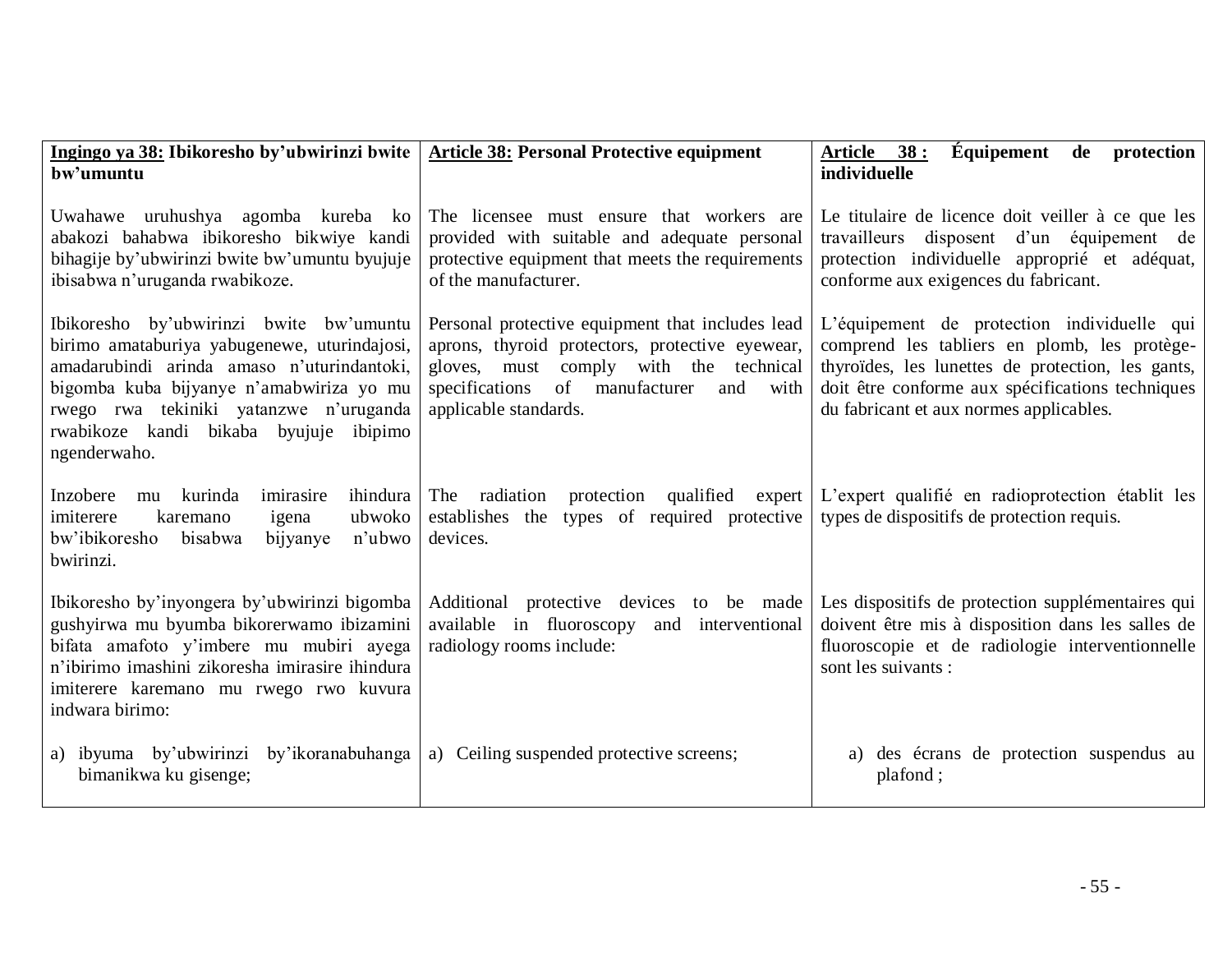| b) amarido y'ubwirinzi ashyirwa ahari ameza<br>y'umurwayi;<br>y'ubwirinzi<br>c) amarido<br>arinda<br>urimo                                                                                                                                                                           | protective lead curtains mounted on the<br>b)<br>patient table;                                                                                                  | des rideaux de plomb protecteurs montés<br>b)<br>sur la table du patient;                                                                                                                   |
|--------------------------------------------------------------------------------------------------------------------------------------------------------------------------------------------------------------------------------------------------------------------------------------|------------------------------------------------------------------------------------------------------------------------------------------------------------------|---------------------------------------------------------------------------------------------------------------------------------------------------------------------------------------------|
| gukoresha imashini ikoresha imirasire<br>ihindura imiterere karemano<br>gihe<br>mu<br>umuyoboro<br>ntangamirasire<br>wayo<br>hejuru y'umurwayi<br>washyizwe<br>kandi<br>uyikoresha akaba agomba guhagarara hafi<br>y'umurwayi.                                                       | protective lead curtains for the operator if the<br>$\mathbf{c}$<br>X-ray tube is placed in an over couch and if<br>the radiologist must stand near the patient. | des rideaux de plomb protecteurs pour<br>C)<br>l'opérateur si le tube à rayons X est placé<br>dans un divan et si le radiologue doit se<br>tenir près du patient;                           |
| Abakozi bose bo mu cyumba gikorerwamo<br>ibizamini bifata amafoto y'imbere mu mubiri<br>kwambara<br>ibikoresho<br>bagomba<br>ayega<br>by'ubwirinzi bwite bw'umuntu mu gihe bari mo<br>bakorera akazi ahantu hatari ibyuma bigenzura<br>imikoreshereze y'imirasire ishobora kwangiza. | All staff for fluoroscopy room must wear<br>personal protective equipment when staying out<br>of a shielded control console during procedure.                    | Tout le personnel de la salle de fluoroscopie doit<br>porter un équipement de protection individuelle<br>lorsqu'il se tient hors d'une console de<br>commande blindée pendant la procédure. |
|                                                                                                                                                                                                                                                                                      |                                                                                                                                                                  |                                                                                                                                                                                             |
| Ingingo ya 39: Gukurikiranira hafi umuntu<br>ku giti cye no kugenzura ibipimo ntarengwa                                                                                                                                                                                              | Article 39: Individual monitoring and dose<br>assessment                                                                                                         | <b>Surveillance</b><br>individuelle<br>Article 39:<br>et<br>évaluation des doses                                                                                                            |
| Kugenzura ibipimo ntarengwa bya buri muntu<br>bigomba gukorwa ku bakozi basanzwe bakorera<br>ahantu hatuma bahura n'imirasire ihindura<br>imiterere karemano<br>turindirwa<br>mu duce<br>umutekano.                                                                                  | Individual dose monitoring must be undertaken<br>for workers who are normally exposed to<br>radiation in controlled areas.                                       | Une surveillance individuelle des doses doit être<br>entreprise pour les travailleurs<br>qui<br>sont<br>normalement exposés aux rayonnements dans les<br>zones contrôlées.                  |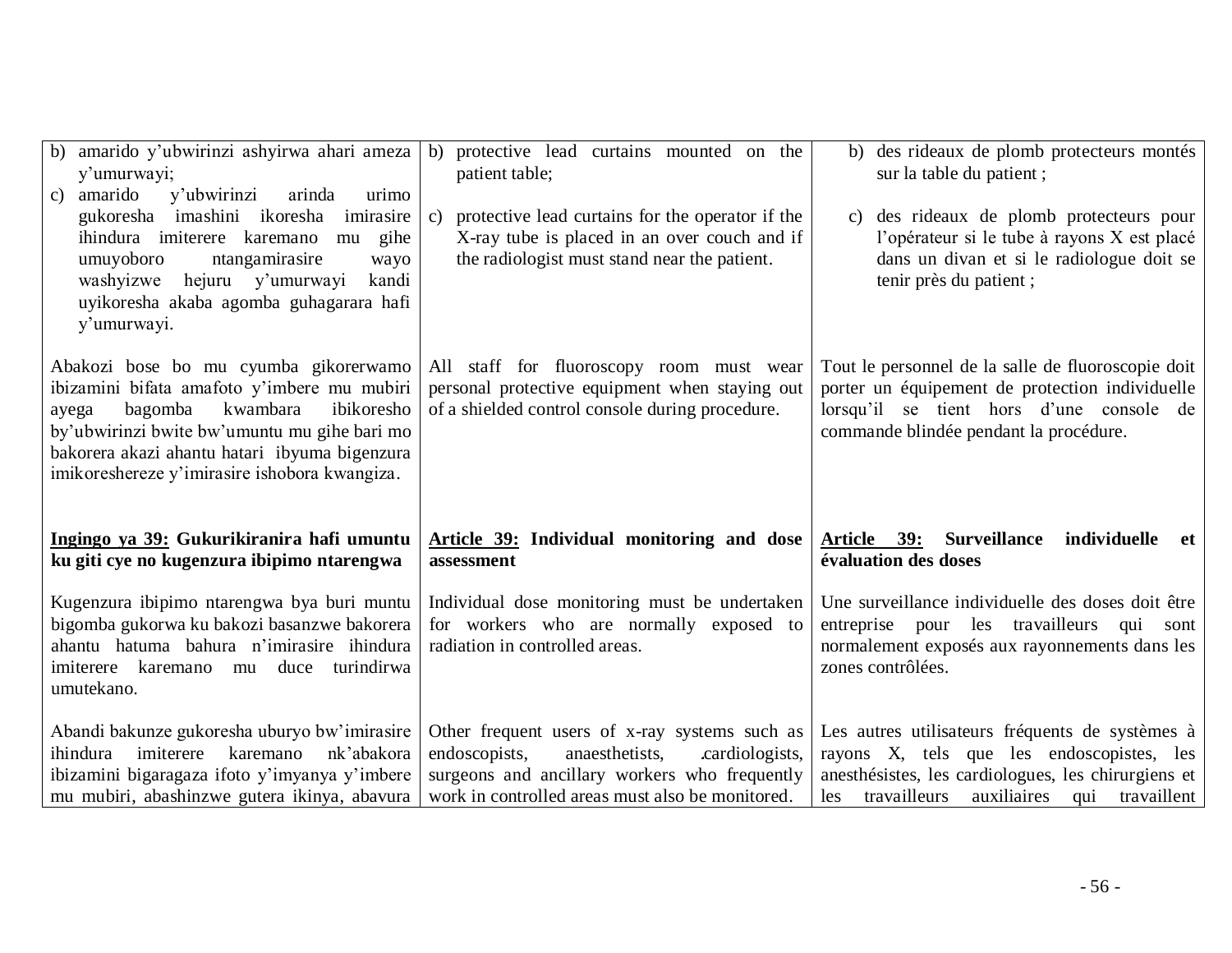| z'umutima,<br>ababaga<br>n'abakozi<br>indwara<br>babafasha<br>bakunze<br>gukorera<br>duce<br>mu<br>turindirwa<br>umutekano,<br>bagomba<br>na bo<br>gukurikiranirwa hafi.                                                                                                                                                                                                                                                                       |                                                                                                                                                                                                                                                                                                                                                              | fréquemment dans des zones contrôlées doivent<br>également être surveillés.                                                                                                                                                                                                                                                                                                                                                               |
|------------------------------------------------------------------------------------------------------------------------------------------------------------------------------------------------------------------------------------------------------------------------------------------------------------------------------------------------------------------------------------------------------------------------------------------------|--------------------------------------------------------------------------------------------------------------------------------------------------------------------------------------------------------------------------------------------------------------------------------------------------------------------------------------------------------------|-------------------------------------------------------------------------------------------------------------------------------------------------------------------------------------------------------------------------------------------------------------------------------------------------------------------------------------------------------------------------------------------------------------------------------------------|
| Ibipimo ntarengwa by'imirasire igera inyuma<br>ku mubiri w'umuntu bigomba kugenwa<br>hifashishijwe ibikoresho byo gukurikiranira<br>hafi umuntu ku giti cye byemejwe n'Urwego<br>Ngenzuramikorere.                                                                                                                                                                                                                                             | Individual external doses have to be determined<br>by using individual monitoring devices approved<br>by the Regulatory Authority.                                                                                                                                                                                                                           | Les doses externes individuelles doivent être<br>déterminées à l'aide des<br>dispositifs<br>de<br>surveillance individuels approuvés par l'Autorité<br>de Régulation.                                                                                                                                                                                                                                                                     |
| Uwahawe uruhushya yoherereza Urwego<br>Ngenzuramikorere<br>y'igihembwe<br>raporo<br>y'igenzura ry'ibipimo bya buri muntu kandi<br>akabika inyandiko zijyanye na yo. Abakoresha<br>kimwe n'abahawe uruhushya baha abakozi<br>babo uburenganzira bwo kumenya amakuru<br>ajyanye na dosiye zabo zigaragaza uko<br>bahagaze ku bijyanye no kurindwa imirasire<br>ihindura imiterere karemano kandi bakabika<br>ibanga ku bikubiye muri iyo dosiye. | The licensee submits the quarterly report of<br>individual dose monitoring to the Regulatory<br>Authority and keeps records of the same report.<br>Employers and licensees provide access for<br>workers to information on their own exposure<br>records and give due care and attention to the<br>maintenance of appropriate confidentiality of<br>records. | Le titulaire de licence soumet le rapport<br>trimestriel de surveillance des doses individuelles<br>à l'Autorité de Régulation et garde les documents<br>y relatifs. Les employeurs et les titulaires de<br>licence permettent aux travailleurs d'accéder aux<br>informations<br>sur leurs propres<br>dossiers<br>d'exposition et accordent toute l'attention<br>nécessaire au maintien d'une confidentialité<br>appropriée des dossiers. |
| Ingingo ya 40: Umukozi utwite                                                                                                                                                                                                                                                                                                                                                                                                                  | <b>Article 40: Pregnant worker</b>                                                                                                                                                                                                                                                                                                                           | <b>Article 40: Travailleuse enceinte</b>                                                                                                                                                                                                                                                                                                                                                                                                  |
| Iyo umukozi amaze kumenya ko atwite,<br>agomba kubimenyesha umukoresha we kugira<br>ngo imiterere y'akazi ke ihindurwe mu gihe<br>bibaye ngombwa.                                                                                                                                                                                                                                                                                              | A female worker must, on becoming aware that<br>she is pregnant, notify her employer in order that<br>her working condition can be adjusted where<br>necessary.                                                                                                                                                                                              | La travailleuse doit, lorsqu'elle apprend qu'elle<br>est enceinte, en informer son employeur afin que<br>ses conditions de travail puissent être adaptées si<br>nécessaire.                                                                                                                                                                                                                                                               |
| Iyo umukoresha amaze kubimenyeshwa, aba  <br>afite inshingano zo guhuza imiterere y'akazi ku                                                                                                                                                                                                                                                                                                                                                   | Upon notification, the employer has the<br>responsibility to adapt the working conditions in responsabilité d'adapter les conditions de travail                                                                                                                                                                                                              | Dès la notification,<br>l'employeur<br>la<br>a                                                                                                                                                                                                                                                                                                                                                                                            |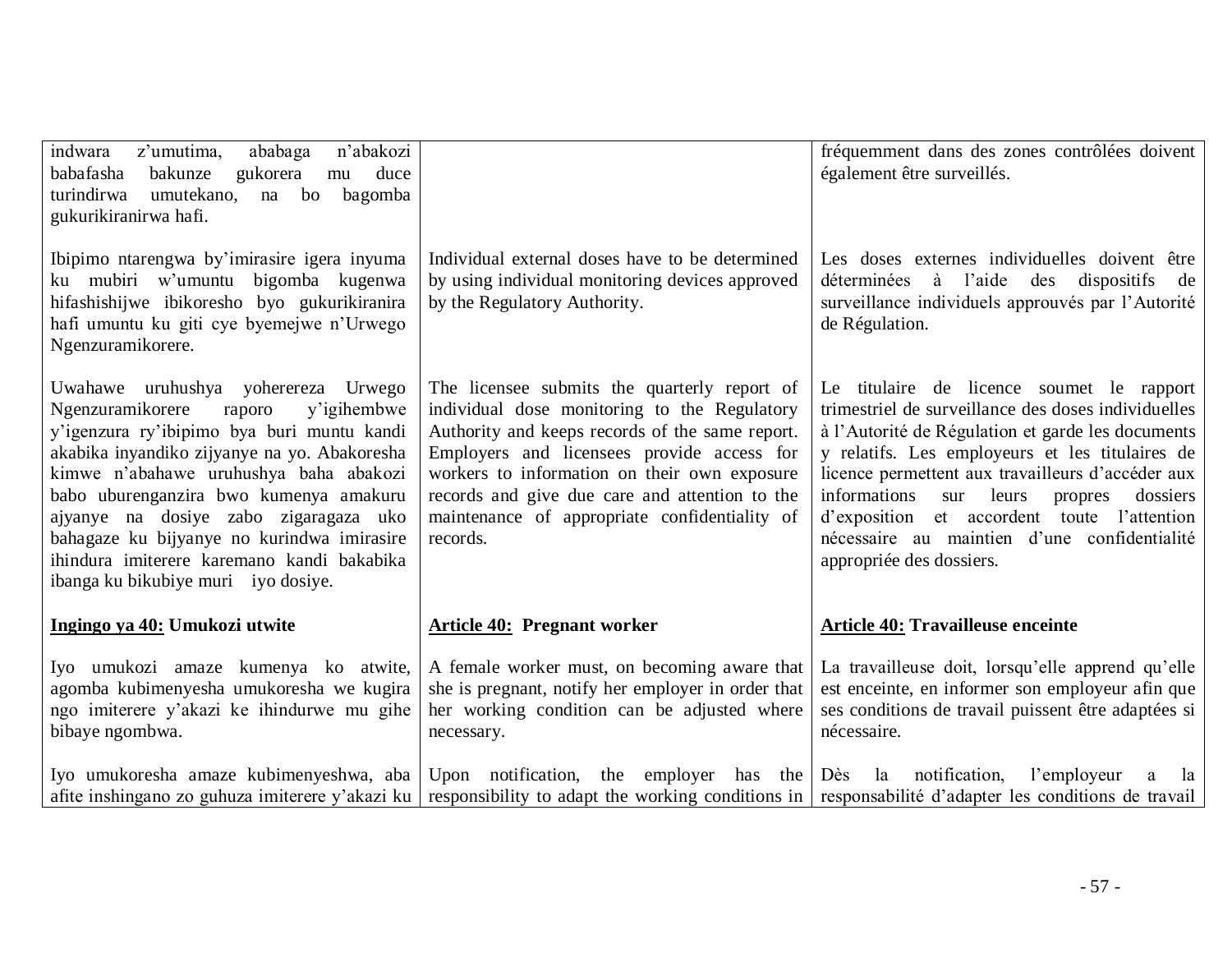| birebana no kugerwaho n'imirasire ihindura<br>imiterere karemano ikoreshwa mu kazi kugira<br>ngo urusoro cyangwa umwana ukiri mu nda<br>arindwe bikomeye nk'uko bikorewa abandi<br>baturage.                                                                                                                                                                                       | respect of occupational exposure to ensure that<br>the embryo or foetus is afforded the same broad<br>level of protection as required for members of the<br>public.                                                                                                                | en ce qui concerne l'exposition professionnelle<br>afin de garantir que l'embryon ou le fœtus<br>bénéficie du même niveau général de protection<br>que celui requis pour les membres du public.                                                                                                                                                           |
|------------------------------------------------------------------------------------------------------------------------------------------------------------------------------------------------------------------------------------------------------------------------------------------------------------------------------------------------------------------------------------|------------------------------------------------------------------------------------------------------------------------------------------------------------------------------------------------------------------------------------------------------------------------------------|-----------------------------------------------------------------------------------------------------------------------------------------------------------------------------------------------------------------------------------------------------------------------------------------------------------------------------------------------------------|
| Uwahawe uruhushya ashyiraho ingamba<br>zitavangura ku bakozi batwite zirimo nko kwita<br>ku burenganzira bwabo bujyanye n'umurimo.                                                                                                                                                                                                                                                 | Licensee puts in place nondiscriminatory<br>measures for pregnant workers including taking<br>into consideration their rights to work.                                                                                                                                             | Le titulaire de licence met en place des mesures<br>non discriminatoires pour les travailleuses<br>enceintes, notamment en tenant compte de leur<br>droit au travail.                                                                                                                                                                                     |
| Ingingo ya 41: Igenzura ry'ahakorerwa<br>akazi                                                                                                                                                                                                                                                                                                                                     | <b>Article 41: Monitoring of workplace</b>                                                                                                                                                                                                                                         | Article 41: Surveillance du lieu de travail                                                                                                                                                                                                                                                                                                               |
| Uwahawe uruhushya agomba kureba ko<br>ry'imirasire ihindura<br>imiterere<br>igenzura<br>karemano ahakorerwa akazi rikorwa. Ibipimo<br>byose by'iyo mirasire bikoreshwa mu igenzura<br>ry'ahakorerwa akazi bigomba kuba biboneye<br>kandi bihuye n'ibyagenwe na laboratwari<br>Ngenzuramikorere<br>n'Urwego<br>yemewe<br>ibipimo by'imirasire<br>ishobora<br>ishyiraho<br>kwangiza. | The licensee must ensure that the radiological<br>monitoring of workplaces is conducted. All<br>survey meters used for workplace monitoring<br>must be calibrated and this calibration must be<br>traceable to a Regulatory Authority recognized<br>standard dosimetry laboratory. | Le titulaire de licence doit veiller à ce que la<br>surveillance radiologique des lieux de travail soit<br>effectuée. Tous les radiamètres utilisés pour la<br>surveillance des lieux de travail doivent être<br>étalonnés et cet étalonnage doit être traçable<br>jusqu'à un laboratoire de dosimétrie standard<br>reconnu par l'Autorité de Régulation. |
| Igenzura ry'ibanze rikorwa<br>ako<br>kanya<br>ibikoresho bishya bikoresha imirasire ihindura<br>imiterere karemano bikimara gushyirwa mu<br>myanya yabyo no gutunganywa, rikaba rigizwe<br>no gupima ingano y'imirasire ihindura imiterere                                                                                                                                         | The initial monitoring is conducted immediately<br>after installation of new radiology equipment and<br>includes measurement of radiation leakage from<br>equipment, and area monitoring of useable space<br>around radiology rooms.                                               | initiale<br>surveillance<br>effectuée<br>La<br>est<br>immédiatement après l'installation du nouvel<br>équipement de radiologie et comprend la prise de<br>fuites de rayonnement de<br>des<br>mesure<br>l'équipement et la surveillance de l'espace                                                                                                        |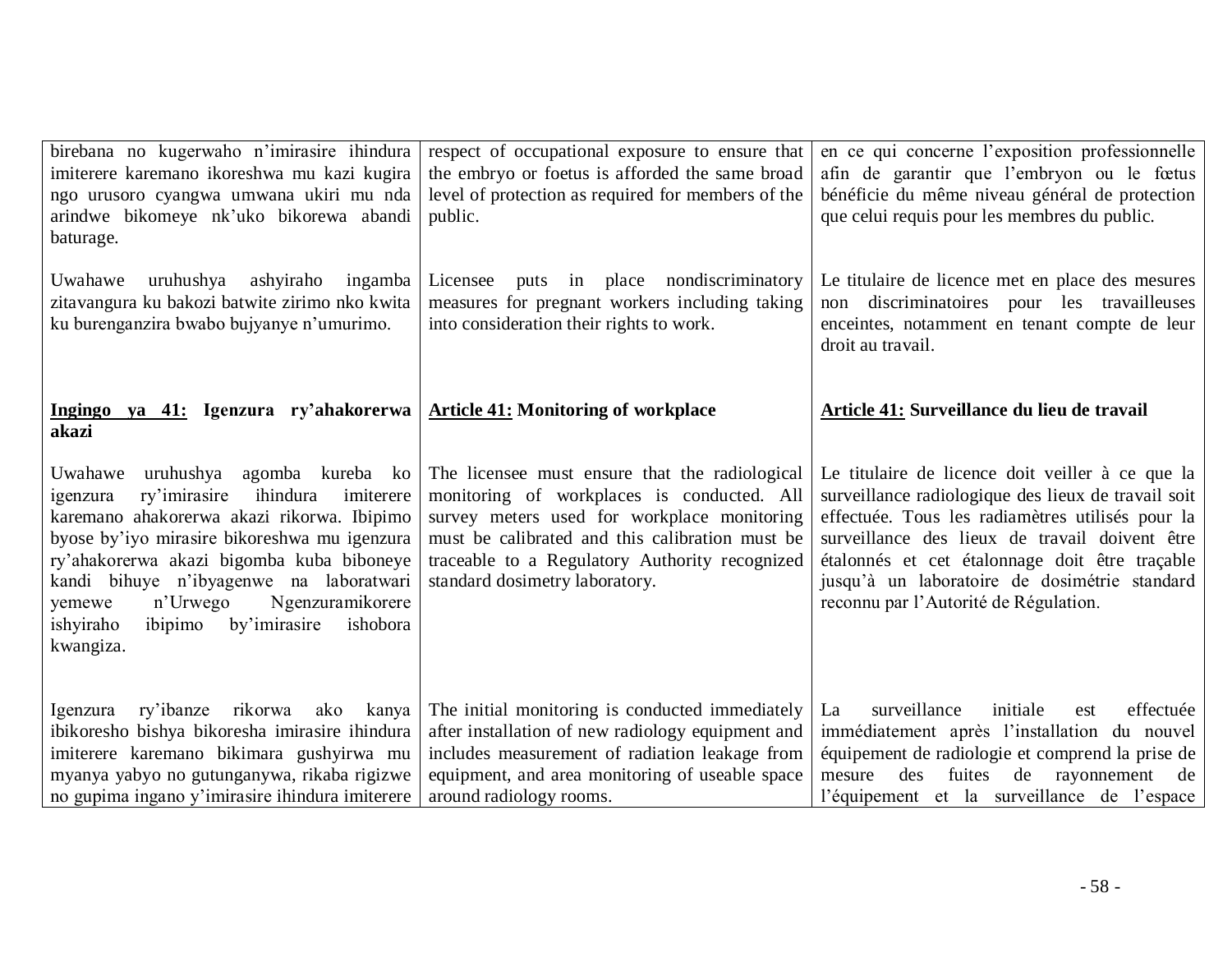| karemano igikoresho kirimo gusohora igakwira<br>ahatateganyijwe ndetse no kugenzura ahantu<br>hashobora<br>gukoreshwa<br>hafi<br>y'ibyumba<br>imirasire<br>ishobora<br>bikoresherezwamo<br>kwangiza.                                                                                                     |                                                                                                                                                                                                                                     | utilisable autour des salles de radiologie.                                                                                                                                                                                                                      |
|----------------------------------------------------------------------------------------------------------------------------------------------------------------------------------------------------------------------------------------------------------------------------------------------------------|-------------------------------------------------------------------------------------------------------------------------------------------------------------------------------------------------------------------------------------|------------------------------------------------------------------------------------------------------------------------------------------------------------------------------------------------------------------------------------------------------------------|
| Ingingo ya 42: Igipimo ntarengwa n'ikigero<br>cy'igipimo kigomba iperereza                                                                                                                                                                                                                               | Article 42: Dose limit and investigation level                                                                                                                                                                                      | Article 42: Limite de dose et niveau<br>d'investigation                                                                                                                                                                                                          |
| Uwahawe uruhushya agomba kureba ko<br>igipimo cy'imirasire abakozi bahura na yo mu<br>kazi kabo kitajya hejuru y'igipimo ntarengwa<br>cyagaragajwe ku mugereka wa I nkuko<br>bisobanuye mu Mabwiriza Rusange agenga<br>uburyo bwo kurinda ingaruka z'imirasire<br>ihindura imiterere karemano mu Rwanda. | Licensee must ensure<br>that the<br>dose for<br>occupationally exposed workers is not higher<br>than the limit specified in Annex I as specified in<br>General Regulation governing radiation safety in<br>Rwanda.                  | Le titulaire de licence doit veiller à ce que la dose<br>reçue par les travailleurs professionnellement<br>exposés ne soit pas supérieure à la limite<br>spécifiée à l'annexe I, conformément au<br>règlement général régissant la radioprotection au<br>Rwanda. |
| Uwahawe uruhushya agomba gushyira muri<br>politiki ye no mu buryo bwe bw'imikorere<br>agaciro k'ikigero cy'igipimo kigomba iperereza<br>icyo ari cyo cyose cyangwa ikigero cy'igipimo<br>cyemewe ndetse n'uburyo bw'imikorere<br>bugomba gukurikizwa mu gihe ako gaciro<br>karenze urugero.              | The licensee must include in policies and<br>procedures<br>the<br>values<br>of<br>relevant<br>any<br>investigation level or authorized level, and the<br>procedure to be followed in the event of any such<br>value being exceeded. | Le titulaire de licence doit inclure dans ses<br>politiques et procédures les valeurs de tout niveau<br>d'investigation ou niveau autorisé pertinent, ainsi<br>que la procédure à suivre en cas de dépassement<br>d'une telle valeur.                            |
| Uwahawe uruhushya agomba gukora iperereza<br>iyo:                                                                                                                                                                                                                                                        | The licensee has to conduct investigations<br>whenever:                                                                                                                                                                             | Le titulaire de licence doit mener des enquêtes<br>lorsque:                                                                                                                                                                                                      |
| 1° igipimo ntarengwa ku muntu kirenze                                                                                                                                                                                                                                                                    | 1° an individual effective dose exceeds                                                                                                                                                                                             | 1° une dose effective individuelle dépasse les                                                                                                                                                                                                                   |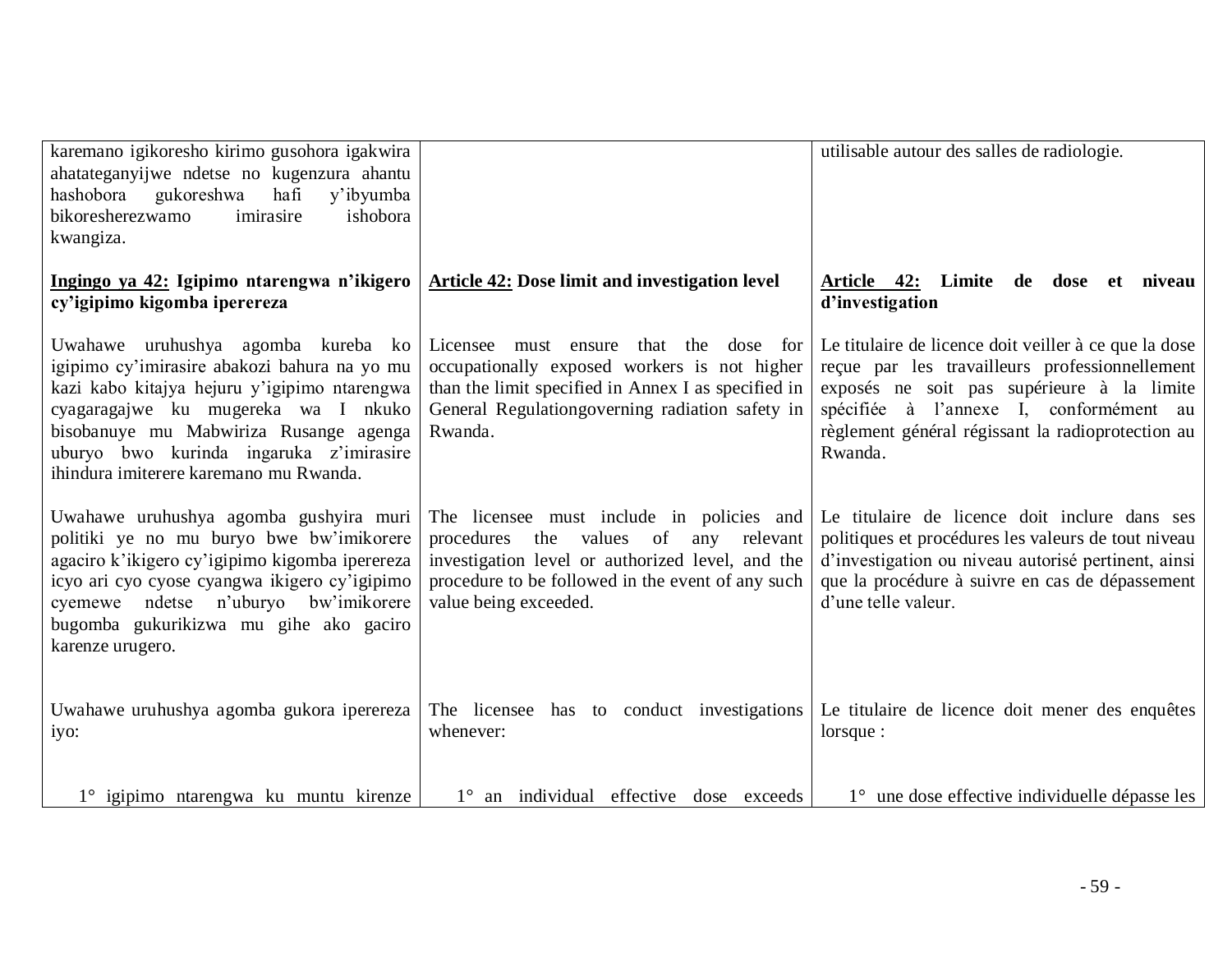| ikigero cy'igipimo kigomba iperereza;                                                                                                                                                                                                                                                                                                               | investigation levels;                                                                                                                                                                                     | niveaux d'investigation;                                                                                                                                                                                                   |
|-----------------------------------------------------------------------------------------------------------------------------------------------------------------------------------------------------------------------------------------------------------------------------------------------------------------------------------------------------|-----------------------------------------------------------------------------------------------------------------------------------------------------------------------------------------------------------|----------------------------------------------------------------------------------------------------------------------------------------------------------------------------------------------------------------------------|
| hari bimwe mu bigomba kwitabwaho<br>n'ubwirinzi<br>bijyanye<br>cyangwa<br>umutekano birenze ikigero ntarengwa<br>rwashyizweho<br>kuri<br>iyo<br>gisanzwe<br>mikorere;                                                                                                                                                                               | $2^{\circ}$ any of the operational parameters related<br>to protection or safety are out of the<br>normal range established for operational<br>conditions;                                                | 2° l'un des paramètres opérationnels liés à la<br>protection ou à la sûreté est en dehors de<br>la plage normale établie pour les<br>conditions opérationnelles;                                                           |
| ibikoresho byananiwe gukora, habaye<br>$3^\circ$<br>impanuka ikomeye cyangwa hakozwe<br>ikosa ryatumye cyangwa rishobora<br>gutuma igipimo ntarengwa kirenga ku<br>bipimo ntarengwa biteganyijwe ku<br>mwaka;                                                                                                                                       | 3° any equipment failure, severe accident or<br>error takes place, which causes, or has the<br>potential to cause, a dose in excess of<br>annual dose limits;                                             | 3° une défaillance de l'équipement, un<br>accident grave ou une erreur qui cause, ou<br>peut causer, une dose supérieure aux<br>limites de dose annuelles;                                                                 |
| hari ikindi kintu icyo ari cyo cyose<br>$4^{\circ}$<br>kidasanzwe<br>cyatumye,<br>cyangwa<br>gishobora gutuma igipimo ntarengwa<br>kirenga<br>ku<br>bipimo<br>ntarengwa<br>biteganyijwe ku mwaka<br>cyangwa<br>hakaba<br>amabwiriza<br>hari<br>ajyanye<br>n'imikorere yashyizweho mu<br>gihe<br>ibikoresho byarimo gushyirwa<br>mu<br>myanya yabyo. | 4° any other event or unusual circumstance<br>that causes, or has the potential to cause a<br>dose in excess of the annual dose limits or<br>the operational restrictions imposed on the<br>installation. | 4° tout autre événement ou circonstance<br>inhabituelle qui cause, ou a le potentiel de<br>causer, une dose dépassant les limites des<br>doses annuelles ou les restrictions<br>opérationnelles imposées à l'installation. |
| Uwahawe uruhushya agomba guhita atangira<br>iperereza akimara kumenya ibyabaye kandi<br>akabimenyesha Urwego Ngenzuramikorere.                                                                                                                                                                                                                      | The licensee must initiate the investigation<br>immediately after discovery of the event and<br>immediately inform the Regulatory Authority.                                                              | Le titulaire de licence doit faire une enquête<br>la<br>immédiatement<br>après<br>découverte<br>de<br>l'événement et en informer immédiatement<br>l'Autorité de Régulation.                                                |
|                                                                                                                                                                                                                                                                                                                                                     |                                                                                                                                                                                                           | Uwahawe uruhushya agomba gutegura raporo The licensee must prepare a written report Le titulaire de licence doit préparer un rapport                                                                                       |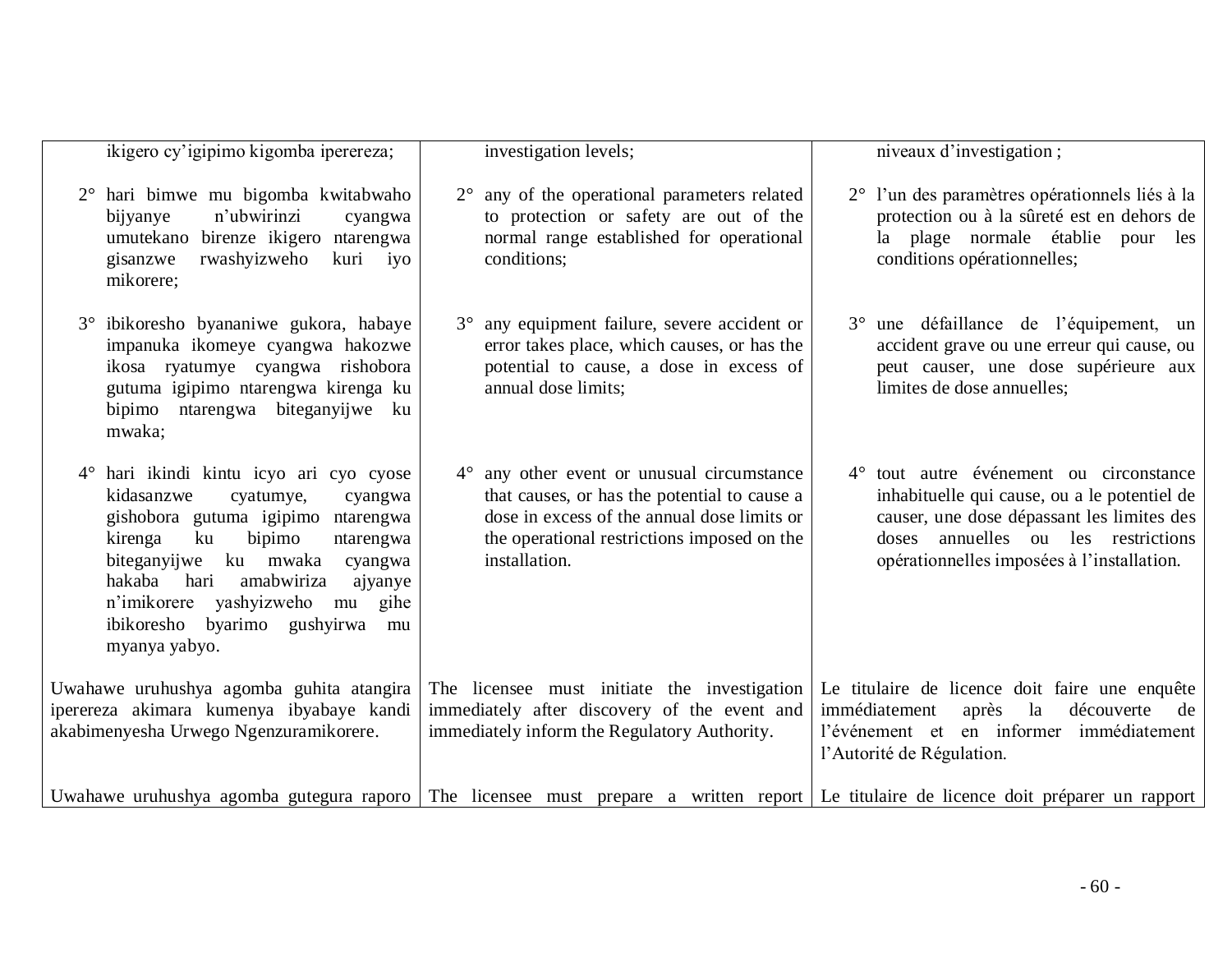| yanditse ikubiyemo icyabiteye, agashyiramo<br>ingano iyo ari yo yose y'igipimo cy'imirasire<br>cyakoreshejwe, ibyakozwe mu kubikosora<br>n'amabwiriza cyangwa<br>ibyifuzo<br>ndetse<br>byatanzwe kugira ngo bitazongera kuba.           | concerning the cause, including determination or<br>verification of any doses received, corrective<br>actions, and instructions or recommendations to<br>avoid recurrence.                              | écrit sur la cause, y compris la détermination ou<br>la vérification de toute dose reçue, les mesures<br>correctives et les<br>instructions<br>les<br>ou<br>recommandations pour éviter que l'incident ne se<br>reproduise. |
|-----------------------------------------------------------------------------------------------------------------------------------------------------------------------------------------------------------------------------------------|---------------------------------------------------------------------------------------------------------------------------------------------------------------------------------------------------------|-----------------------------------------------------------------------------------------------------------------------------------------------------------------------------------------------------------------------------|
| igomba gushyikirizwa<br>Urwego<br>Raporo<br>Ngenzuramikorere n'izindi nzego bireba nkuko<br>bisabwa, bigakorwa mu minsi itatu (3) kugeza<br>kuri itanu (5) y'akazi nyuma yo kumenya<br>ibyabaye.                                        | The report must be submitted to the Regulatory<br>Authority and other concerned bodies as required<br>in three $(3)$ to five $(5)$ working days after<br>discovery of the event.                        | Le rapport doit être soumis à l'Autorité de<br>Régulation et aux autres organes concernés,<br>comme requis, dans les trois (3) à cinq (5) jours<br>ouvrables après la découverte de l'événement.                            |
| <b>IMIRASIRE</b><br><b>UMUTWE</b><br><b>WA</b><br>VII:<br><b>IHINDURA</b><br><b>IMITERERE</b><br><b>KAREMANO</b><br><b>IKORESHWA MU</b><br>BIKORWA BYO<br><b>GUSUZUMA NO KUVURA INDWARA</b>                                             | <b>CHAPTER VII: MEDICAL EXPOSURE IN</b><br>DIAGONOSTIC AND INTERVENTIONAL<br><b>RADIOLOGY</b>                                                                                                           | <b>CHAPITRE VII : EXPOSITION MÉDICALE</b><br>EN RADIOLOGIE DIAGONOSTIQUE ET<br><b>INTERVENTIONNELLE</b>                                                                                                                     |
| Ingingo ya 43: Inshingano z'uwahawe<br>uruhushya ku bijyanye no gukoresha mu<br>buvuzi<br>imirasire<br>ihindura<br>imiterere<br>karemano                                                                                                | Article 43: Obligations of licensee with regard<br>to medical exposure                                                                                                                                  | Article 43: Obligations du titulaire de licence<br>en matière d'exposition médicale                                                                                                                                         |
| Uwahawe uruhushya agomba gukora ku buryo:                                                                                                                                                                                               | The licensee must ensure that:                                                                                                                                                                          | Le titulaire de licence doit veiller à ce que :                                                                                                                                                                             |
| bahabwa<br>umurimo<br>$1^\circ$ abaganga<br>n'inshingano by'ibanze byo kurinda<br>abarwayi<br>muri<br>rusange<br>no<br>kubungabunga umutekano wabo mu<br>gihe cyo kubandikira no kubakoreshaho<br>imirasire ihindura imiterere karemano | 1° medical practitioners be assigned the<br>primary task and obligation of ensuring<br>overall patient protection and safety in<br>the prescription of, and during the<br>delivery of medical exposure; | 1° les médecins soient chargés de la tâche et<br>de l'obligation principales d'assurer la<br>protection et la sécurité globales des<br>patients lors de la prescription et de la<br>dispensation d'une exposition médicale; |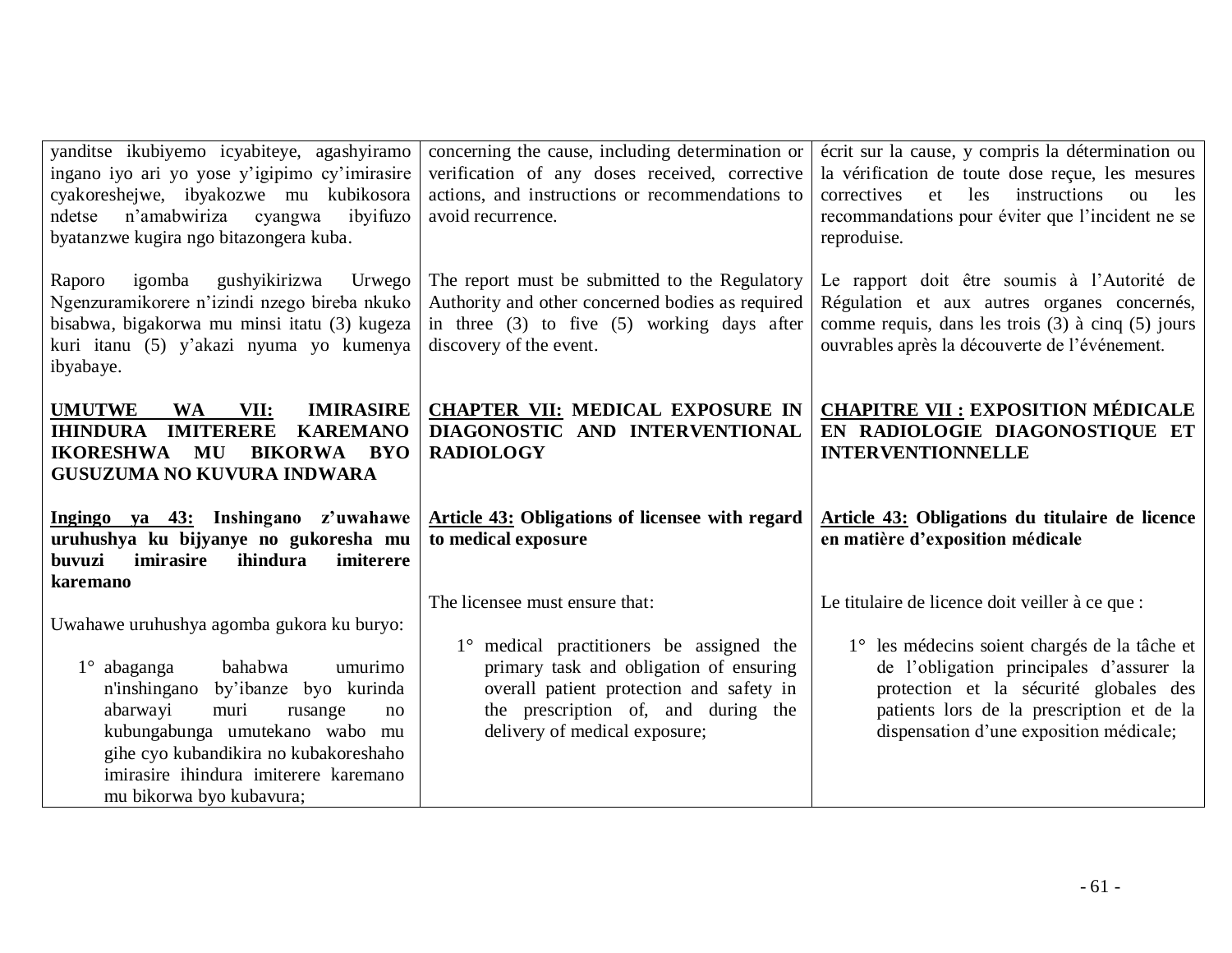| karemano<br>atabyandikiwe<br>imiterere<br>n'umuganga kandi bigasuzumwa ndetse<br>bikanemezwa n'umukozi ushinzwe<br>gukora ibizamini<br>bikoresha<br>iyo<br>mirasire;                                                                                                                                                        | prescribed by a medical practitioner,<br>checked and justified by examining<br>radiation worker;                                                                                                                                                           | diagnostic à moins que l'exposition ne<br>soit prescrite par un médecin, vérifiée et<br>justifiée<br>travailleur<br>par<br>un<br>sous<br>rayonnements examinateur;                                                                                                                      |
|-----------------------------------------------------------------------------------------------------------------------------------------------------------------------------------------------------------------------------------------------------------------------------------------------------------------------------|------------------------------------------------------------------------------------------------------------------------------------------------------------------------------------------------------------------------------------------------------------|-----------------------------------------------------------------------------------------------------------------------------------------------------------------------------------------------------------------------------------------------------------------------------------------|
| 3° abakora imirimo y'ubuvuzi baboneka<br>mu gihe gikenewe, bakaba barahawe<br>amahugurwa akwiye kugira ngo bakore<br>imirimo bashinzwe ijyanye n'isuzuma<br>ryakozwe na muganga;                                                                                                                                            | 3° medical personnel be available as<br>needed, having appropriate training to<br>discharge assigned tasks in the conduct<br>of the diagnostic procedure that the<br>medical practitioner prescribes;                                                      | 3° le personnel médical soit disponible en<br>cas de besoin et ait reçu une formation<br>appropriée pour s'acquitter des tâches qui<br>lui sont confiées dans le cadre de la<br>procédure de diagnostic prescrite par le<br>médecin;                                                    |
| $4^{\circ}$ imirasire ihindura imiterere karemano<br>igera ku bantu, mu rwego rutajyanye<br>n'akazi kabo, baba bazi ko barimo<br>gutanga ubufasha mu kuvura, gufasha<br>cyangwa gushyigikira abarwayi barimo<br>gusuzumwa indwara, igomba kugira<br>ikigero itarenza hakurikijwe ibipimo<br>byemejwe ku rwego mpuzamahanga. | 4° the exposure of individuals incurred<br>while knowingly helping other than in<br>their occupation in the care, support or<br>comfort of patients undergoing medical<br>diagnosis is constrained in accordance<br>with international approved standards. | 4° l'exposition des personnes qui, en passant<br>qu'elles sont en train d'aider, en dehors<br>de leur profession, à soigner, soutenir ou<br>réconforter des patients soumis à un<br>médical,<br>limitée<br>diagnostic<br>soit<br>conformément aux normes internationales<br>approuvées. |
| Ingingo ya<br>Gusobanura<br>uburyo<br>44:<br>bukoreshwa                                                                                                                                                                                                                                                                     | <b>Article 44: Justification</b>                                                                                                                                                                                                                           | <b>Article 44: Justification</b>                                                                                                                                                                                                                                                        |
| Uburyo ubwo ari bwo bwose bukoreshwa<br>bugomba gusobanurwa n'ingano y'umusaruro<br>butanga mu gusuzuma indwara hashingiwe ku                                                                                                                                                                                               | All procedures must be justified by weighing the<br>diagnostic benefits they produce against the<br>radiation detriment they might cause, taking into                                                                                                      | Tous les protocoles doivent être justifiés en<br>évaluant les avantages diagnostiques qu'ils<br>produisent par rapport au préjudice radiologique                                                                                                                                        |

2° no patient be administered a diagnostic medical exposure unless the exposure is prescribed by a medical practitioner,

2° nta murwayi usuzumwa indwara

hakoreshejwe imirasire ihindura<br>imiterere karemano atabyandikiwe

2° qu'aucun patient ne se voit administrer une exposition médicale aux fins de diagnostic à moins que l'exposition ne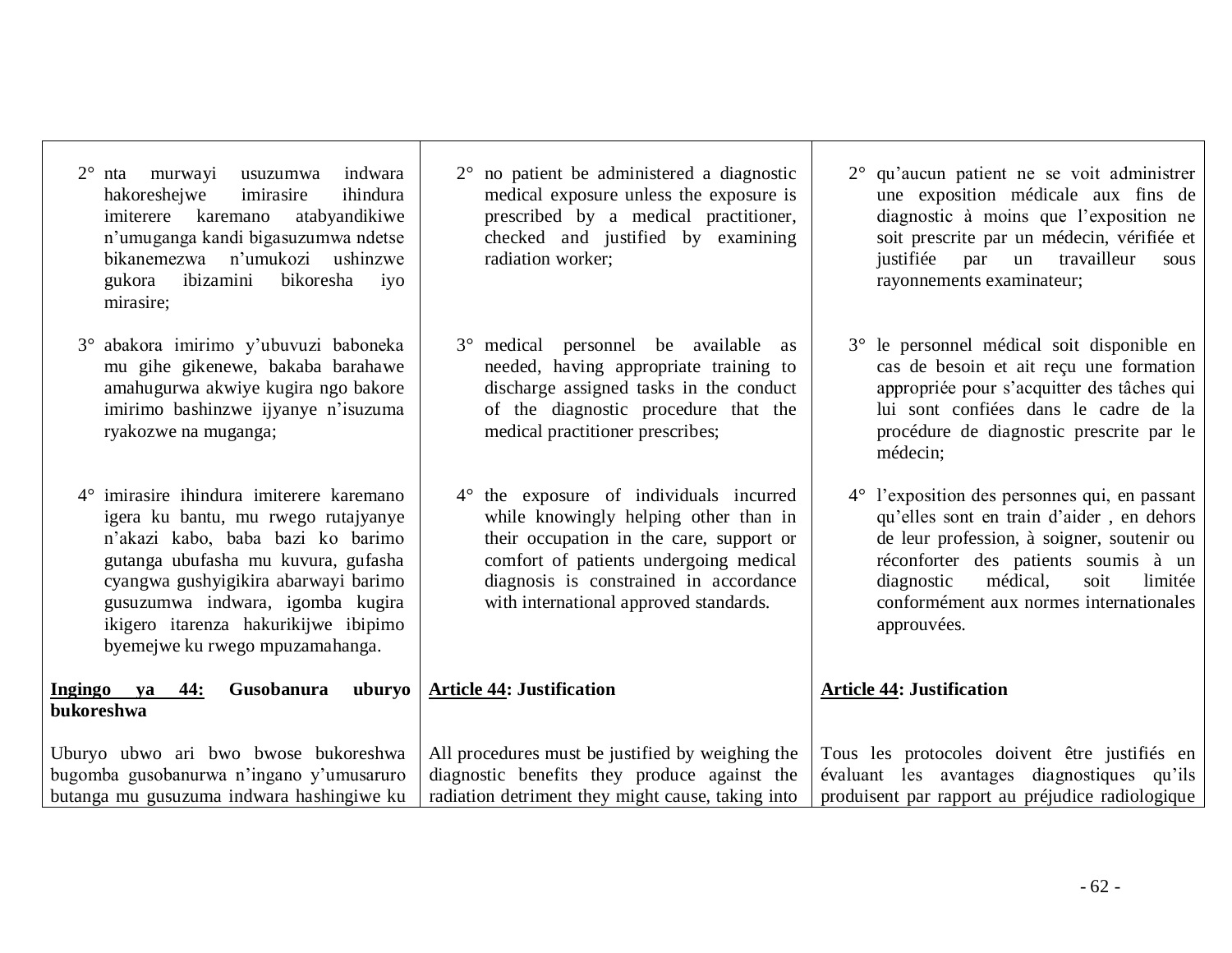| byakwangizwa n'imirasire, ariko na none<br>ntihirengagizwe inyungu n'ibyateza ingorane<br>by'ubundi buryo bwo gusuzuma no kuvura<br>bwabusimbura budasaba ko umuntu ajya kwa<br>muganga.                                                | account the benefits and risks of available<br>alternative techniques that do not involve<br>medical exposure.                                                                                                        | qu'elles pourraient causer, en tenant compte des<br>avantages et des risques<br>des techniques<br>alternatives disponibles qui n'impliquent pas<br>d'exposition médicale.                                            |  |  |
|-----------------------------------------------------------------------------------------------------------------------------------------------------------------------------------------------------------------------------------------|-----------------------------------------------------------------------------------------------------------------------------------------------------------------------------------------------------------------------|----------------------------------------------------------------------------------------------------------------------------------------------------------------------------------------------------------------------|--|--|
| Muganga areba ubwiza, inyungu n'ibyateza<br>ingorane by'ubundi buryo bwakoreshwa mu<br>gusuzuma indwara.                                                                                                                                | The medical practitioner considers the efficacy,<br>benefits and risks of alternative diagnostic<br>modalities.                                                                                                       | Le médecin examine l'efficacité, les avantages et<br>les risques des autres modalités de diagnostic.                                                                                                                 |  |  |
| Umukozi ukoresha imashini ikoresha imirasire<br>ihindura imiterere karemano agomba:                                                                                                                                                     | The radiation practitioner must:                                                                                                                                                                                      | Le praticien en radiothérapie doit :                                                                                                                                                                                 |  |  |
| 1° kubona amakuru yerekeye uburyo ubwo<br>ari bwo bwose bukoreshwa mu buvuzi;                                                                                                                                                           | 1° obtain information on the clinical context<br>for any procedure;                                                                                                                                                   | 1° obtenir des informations sur le contexte<br>clinique de tout acte;                                                                                                                                                |  |  |
| gutanga ibisobanuro ku<br>$2^{\circ}$<br>ikoreshwa<br>ihindura<br>imiterere<br>ry'imirasire<br>karemano mu kuvura, byanashoboka<br>agafatanya<br>bireba<br>muganga<br>na<br>wabisabye, akita cyane ku bireba abana<br>cyangwa abatwite: | $2^{\circ}$ justify<br>the<br>medical<br>exposure<br>in<br>consultation as appropriate with<br>the<br>referring practitioner taking into account,<br>in particular for pediatric or possibly<br>pregnant individuals: | l'exposition<br>$2^{\circ}$ justifier<br>médicale<br>en<br>consultation, le cas échéant, avec le<br>praticien référent en tenant compte,<br>notamment pour les enfants ou les<br>personnes éventuellement enceintes: |  |  |
| kuba ubusabe bufite ishingiro;<br>a)                                                                                                                                                                                                    | the appropriateness of the request;<br>a)                                                                                                                                                                             | a) le caractère approprié de la demande;                                                                                                                                                                             |  |  |
| b) kuba icyo gikorwa cyihutirwa;                                                                                                                                                                                                        | b) the urgency of the procedure;                                                                                                                                                                                      | b) l'urgence de l'acte;                                                                                                                                                                                              |  |  |
| y'imirasire<br>ihindura<br>imiterere<br>$\mathcal{C}$ )<br>imiterere<br>karemano<br>umuntu                                                                                                                                              | characteristics<br>medical<br>of<br>the<br>$\mathbf{c}$ )<br>the<br>exposure;                                                                                                                                         | caractéristiques<br>l'exposition<br>c) les<br>de<br>médicale;                                                                                                                                                        |  |  |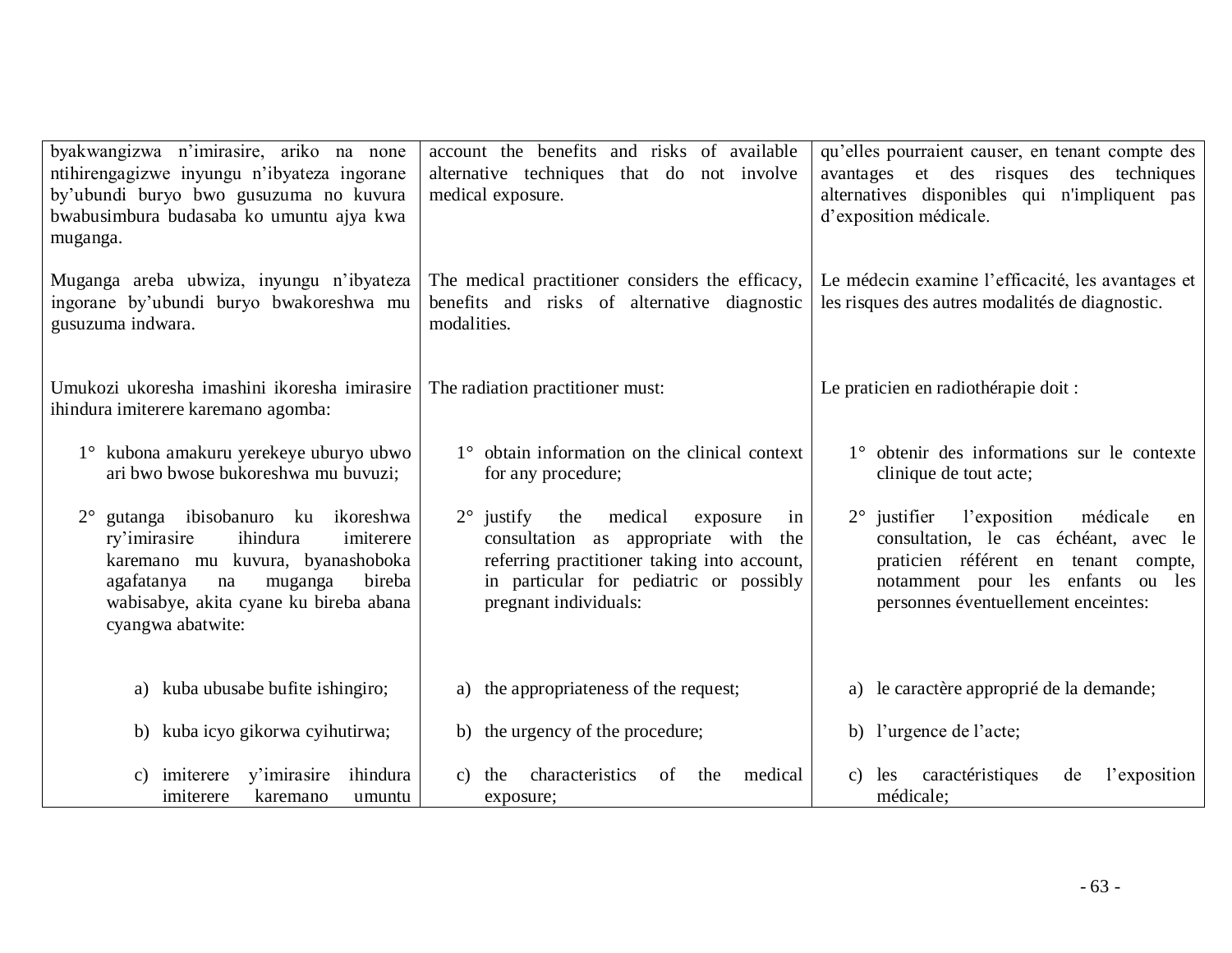| ashobora guhura na yo mu<br>gikorwa cy'ubuvuzi;                                                                                                                                                                                                                                                                                                                                                                            |                                                                                                                                                                                                                                                                                         |                                                                                                                                                                                                                                                                                                                                                                                |
|----------------------------------------------------------------------------------------------------------------------------------------------------------------------------------------------------------------------------------------------------------------------------------------------------------------------------------------------------------------------------------------------------------------------------|-----------------------------------------------------------------------------------------------------------------------------------------------------------------------------------------------------------------------------------------------------------------------------------------|--------------------------------------------------------------------------------------------------------------------------------------------------------------------------------------------------------------------------------------------------------------------------------------------------------------------------------------------------------------------------------|
| d) ibiranga umurwayi ku giti cye;                                                                                                                                                                                                                                                                                                                                                                                          | d) the characteristics of the individual<br>patient;                                                                                                                                                                                                                                    | d) les caractéristiques du patient;                                                                                                                                                                                                                                                                                                                                            |
| amakuru<br>y'ingenzi<br>arebana<br>e)<br>bw'ikoreshwa<br>n'uburyo<br>ry'imirasire ihindura imiterere<br>umurwayi yahuye<br>karemano<br>nayo mbere;                                                                                                                                                                                                                                                                         | e) Relevant information from the patient's<br>previous radiological procedures.                                                                                                                                                                                                         | e) Les informations pertinentes provenant<br>des procédures radiologiques précédentes<br>du patient.                                                                                                                                                                                                                                                                           |
| ku bijyanye n'igikorwa icyo ari cyo<br>cyose kigamije gusuzuma indwara ku<br>muntu utagaragaza ibimenyetso akaba<br>atari muri gahunda yo gufatirwa ibipimo<br>mu rwego rw'ubuzima kugira ngo<br>avurwe, hatangwa ibisobanuro ku buryo<br>bugiye gukoreshwa kuri uwo muntu<br>hashingiwe ku mirongo ngenderwaho<br>iyo ari yo yose yatanzwe n'inzego<br>zihuza abakora uwo mwuga cyangwa<br>ubuyobozi bw'inzego z'ubuzima. | 3° for any procedure to detect disease in an<br>asymptomatic person that is not part of a<br>health screening programme, justify the<br>procedure specifically for the individual in<br>accordance with any guidelines of<br>relevant professional bodies or the health<br>authorities. | 3° pour tout acte visant à détecter une<br>maladie<br>chez<br>une<br>personne<br>asymptomatique qui ne fait pas partie<br>d'un programme de dépistage aux fins<br>médicaux,<br>justifier<br>la<br>procédure<br>spécifiquement pour l'individu concerné,<br>conformément à toute directive des<br>organisations<br>professionnelles<br>compétentes ou des autorités sanitaires. |
| Ingingo ya 45: Inozwa ry'ikoreshwa<br>ry'imirasire ihindura imiterere karemano<br>mu bikorwa byo gusuzuma no kuvura<br>indwara                                                                                                                                                                                                                                                                                             | Optimization<br>for Medical<br><u>Article 45:</u><br>Exposures in diagnostic and interventional<br>Radiology                                                                                                                                                                            | Article 45 : Optimisation des expositions<br>médicales en radiologie<br>diagnostique et<br>interventionnelle                                                                                                                                                                                                                                                                   |
| Umuganga<br>wandikira<br>ukorera<br>cyangwa<br>umurwayi ibizamini bifatwa hakoreshejwe<br>imirasire ihindura imiterere karemano agomba:                                                                                                                                                                                                                                                                                    | The medical practitioner who prescribes or<br>conducts radiological diagnostic examinations<br>must:                                                                                                                                                                                    | Le médecin qui prescrit ou réalise des examens<br>radiologiques diagnostiques doit:                                                                                                                                                                                                                                                                                            |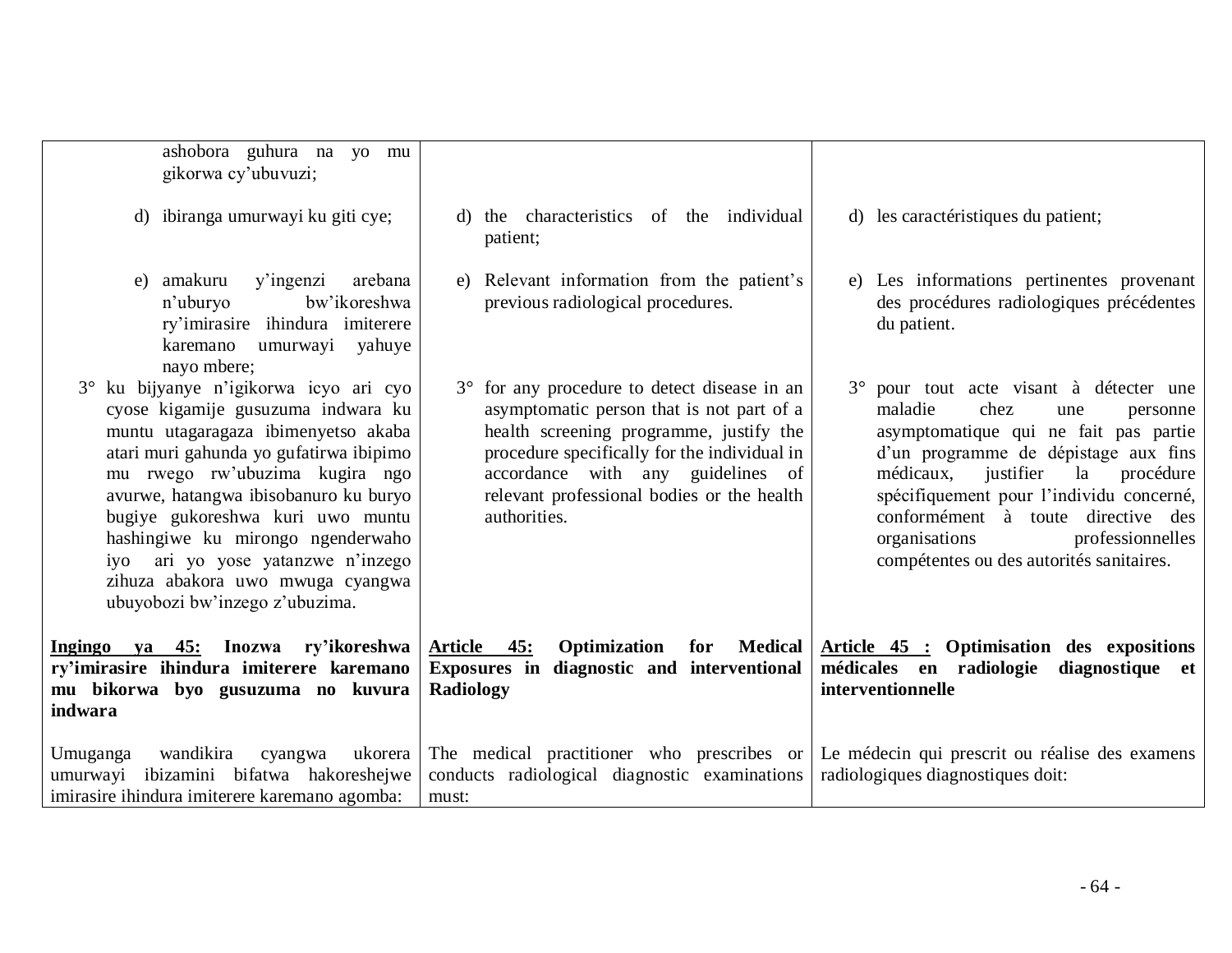| yashyizweho n'inzego zishinzwe uwo<br>mwuga ndetse n'ibipimo ngenderwaho<br>ikoreshwa ry'iyo<br>mirasire;<br>mu<br>n'imibanire<br>ibijyanye<br>hakarebwa<br>nábandi n'ubukungu;                                                                                                                                                                                           | levels for medical exposure; and taking<br>into account social economic factors;                                                                                                                                                                            | de référence pertinents pour l'exposition<br>médicale; et en tenant compte des facteurs<br>socio-économiques;                                                                                                                                                                                                         |
|---------------------------------------------------------------------------------------------------------------------------------------------------------------------------------------------------------------------------------------------------------------------------------------------------------------------------------------------------------------------------|-------------------------------------------------------------------------------------------------------------------------------------------------------------------------------------------------------------------------------------------------------------|-----------------------------------------------------------------------------------------------------------------------------------------------------------------------------------------------------------------------------------------------------------------------------------------------------------------------|
| 3° kwita ku makuru afite ishingiro ajyanye<br>n'ibizamini byakozwe mbere kugira ngo<br>hadasabwa ibizamini<br>by'inyongera<br>bitari ngombwa.                                                                                                                                                                                                                             | 3° take into account relevant information<br>from previous examinations in order to<br>additional<br>avoid<br>unnecessary<br>examinations.                                                                                                                  | 3° tenir compte des informations pertinentes<br>provenant d'examens antérieurs afin<br>d'éviter des examens supplémentaires qui<br>ne sont pas necessaires.                                                                                                                                                           |
| ibikoresho bikoresha<br>ukoresha<br>Umukozi<br>imirasire ihindura imiterere karemano agomba<br>gukoresha ibipimo bikwiye kugira ngo ingano<br>y'imirasire ikoreshwa ku murwayi ibe ari yo<br>ntoya ikenewe ngo haboneke amafoto yujuje<br>ibipimo byemewe, akita cyane kuri iri hitamo<br>mu gihe agiye gukoresha iyo mirasire ku bana<br>akanibanda kuri ibi bikurikira: | The radiation worker has to use appropriate<br>parameters to produce the minimum patient<br>consistent with acceptable image<br>exposure<br>quality, paying particular attention to this<br>selection for pediatric exposures by ensuring the<br>following: | Le travailleur sous rayonnement doit utiliser les<br>paramètres appropriés pour produire l'exposition<br>minimale du patient compatible avec une qualité<br>d'image acceptable, en accordant une attention<br>particulière à cette sélection pour les expositions<br>des enfants en s'assurant des éléments suivants: |

1° ensure that the appropriate equipment is used;

2° ensure that the exposure of patients be the minimum necessary to achieve the required diagnostic objective, taking into account norms of acceptable image quality established by appropriate professional bodies and relevant reference

1° kureba ko hakoreshwa ibikoresho

2° ureba ko ingano y'imirasire ihindura imiterere karemano ikoreshwa ku barwayi ari yo nto ikenewe kugira ngo ikigamijwe mu gusuzuma kigerweho, ariko hatirengagijwe amahame y'ubuziranenge bw'amafoto yemewe

bikwiye;

1° s'assurer que l'équipement approprié est

2° s'assurer que l'exposition des patients est le minimum nécessaire pour atteindre l'objectif diagnostique requis, en tenant compte des normes de qualité d'image acceptable établies par les organismes professionnels appropriés et des niveaux

utilisé ;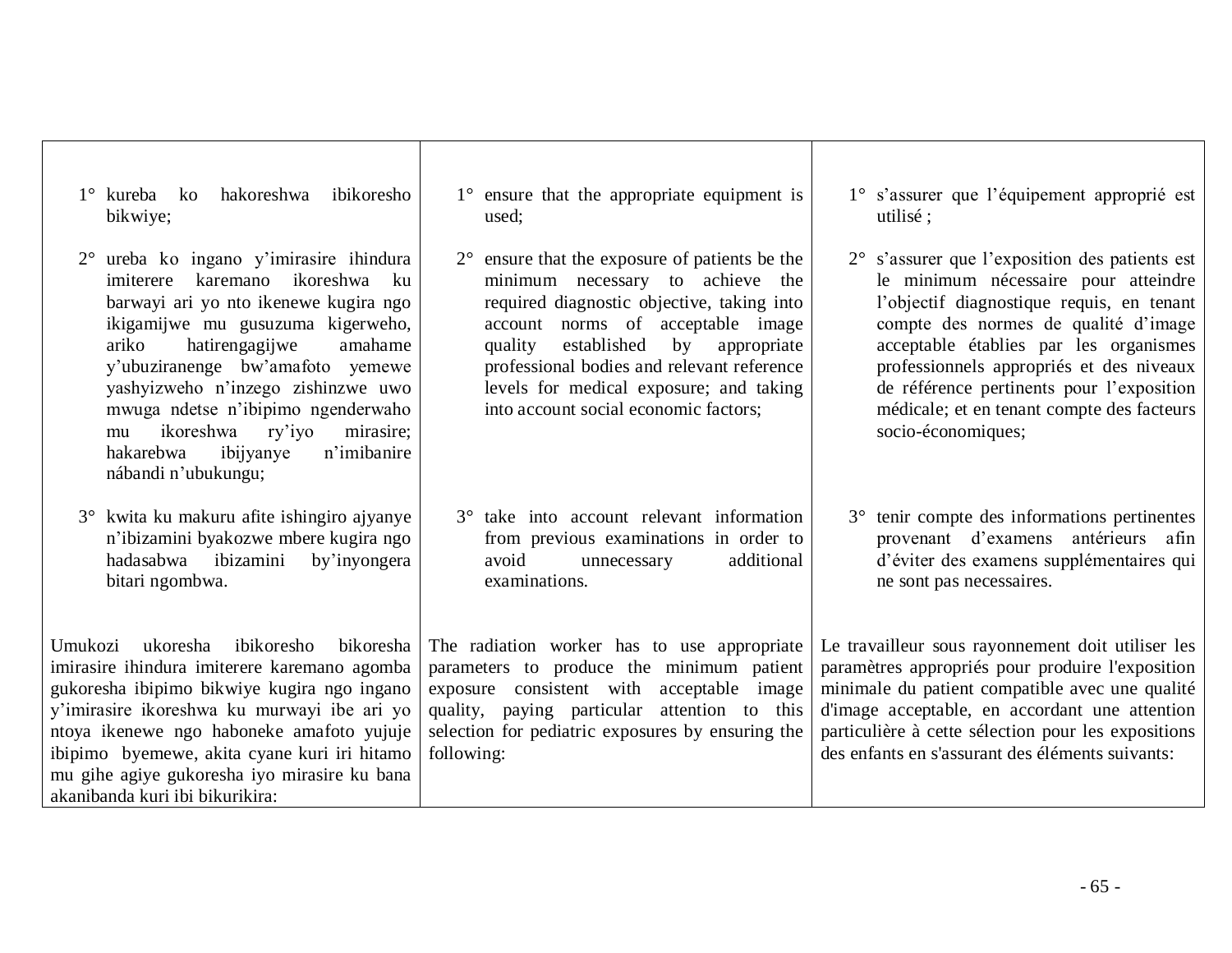| 1° agace k'umubiri kagomba gusuzumwa,<br>inshuro n'ingero zikurikizwa mu gufata<br>ifoto kuri buri kizamini cyangwa igihe<br>kimara;                                                                                                                                                                                                                                                                    | 1° the area of interest to be examined, the<br>number and size of views per examination<br>or the time per examination;                                                                                                                                                                                     | 1° le domaine d'intérêt à examiner, le<br>nombre et la taille des vues par examen ou<br>sa durée;                                                                                                                                                                                                                                                             |
|---------------------------------------------------------------------------------------------------------------------------------------------------------------------------------------------------------------------------------------------------------------------------------------------------------------------------------------------------------------------------------------------------------|-------------------------------------------------------------------------------------------------------------------------------------------------------------------------------------------------------------------------------------------------------------------------------------------------------------|---------------------------------------------------------------------------------------------------------------------------------------------------------------------------------------------------------------------------------------------------------------------------------------------------------------------------------------------------------------|
| 2° ubwoko bw'agahindurafoto;                                                                                                                                                                                                                                                                                                                                                                            | $2^{\circ}$ the type of image receptor;                                                                                                                                                                                                                                                                     | 2° le type de récepteur d'images;                                                                                                                                                                                                                                                                                                                             |
| 3° ikoreshwa ry'udufatamirasire dutuma<br>amafoto aza akeye;                                                                                                                                                                                                                                                                                                                                            | 3° the use of anti-scatter grids;                                                                                                                                                                                                                                                                           | 3° l'utilisation de grilles antidiffusion;                                                                                                                                                                                                                                                                                                                    |
| $4^{\circ}$ imibare ikwiye<br>ijyanye<br>n'ibipimo<br>by'imikorere;                                                                                                                                                                                                                                                                                                                                     | appropriate<br>values<br>operational<br>$4^{\circ}$<br>of<br>parameters;                                                                                                                                                                                                                                    | 4° les valeurs appropriées des paramètres<br>opérationnels;                                                                                                                                                                                                                                                                                                   |
| uburyo bukwiye bwo kubika amafoto<br>$5^{\circ}$<br>mu mitunganyirize yayo hakoreshejwe<br>ikoranabuhanga;                                                                                                                                                                                                                                                                                              | 5° appropriate image storage techniques in<br>dynamic imaging;                                                                                                                                                                                                                                              | 5° les techniques appropriées de stockage des<br>images en imagerie dynamique;                                                                                                                                                                                                                                                                                |
| 6° ibikoresho bihagije byo gutunganya<br>amafoto.                                                                                                                                                                                                                                                                                                                                                       | $6^{\circ}$ adequate image processing factors.                                                                                                                                                                                                                                                              | 6° des facteurs de traitement<br>d'image<br>adéquats.                                                                                                                                                                                                                                                                                                         |
| bikoresha imirasire<br>ihindura<br>Ibikoresho<br>imiterere karemano bigendanwa byifashishwa<br>gusa ku bizamini bifatwa mu gihe abarwayi<br>badashobora cyangwa batemerewe kujyanwa<br>ahashyizwe ibikoresho bikoresha imirasire<br>ihindura imiterere karemano bitagendanwa<br>kandi na bwo bikifashishwa nyuma yo kwita ku<br>ngamba zo kurinda ingaruka z'iyo mirasire mu<br>gihe birimo gukoreshwa. | Portable and mobile radiological equipment are<br>used only for examinations where it is impractical<br>or not medically acceptable to transfer patients to<br>a stationary radiological installation and only<br>after proper attention has been given to the<br>radiation protection measures in its use. | Les appareils radiologiques portables et mobiles<br>ne sont utilisés que pour des examens pour<br>lesquels il n'est pas pratique ou médicalement<br>acceptable de transférer les patients dans une<br>installation radiologique fixe et seulement après<br>avoir accordé une attention appropriée aux<br>mesures de radioprotection lors de leur utilisation. |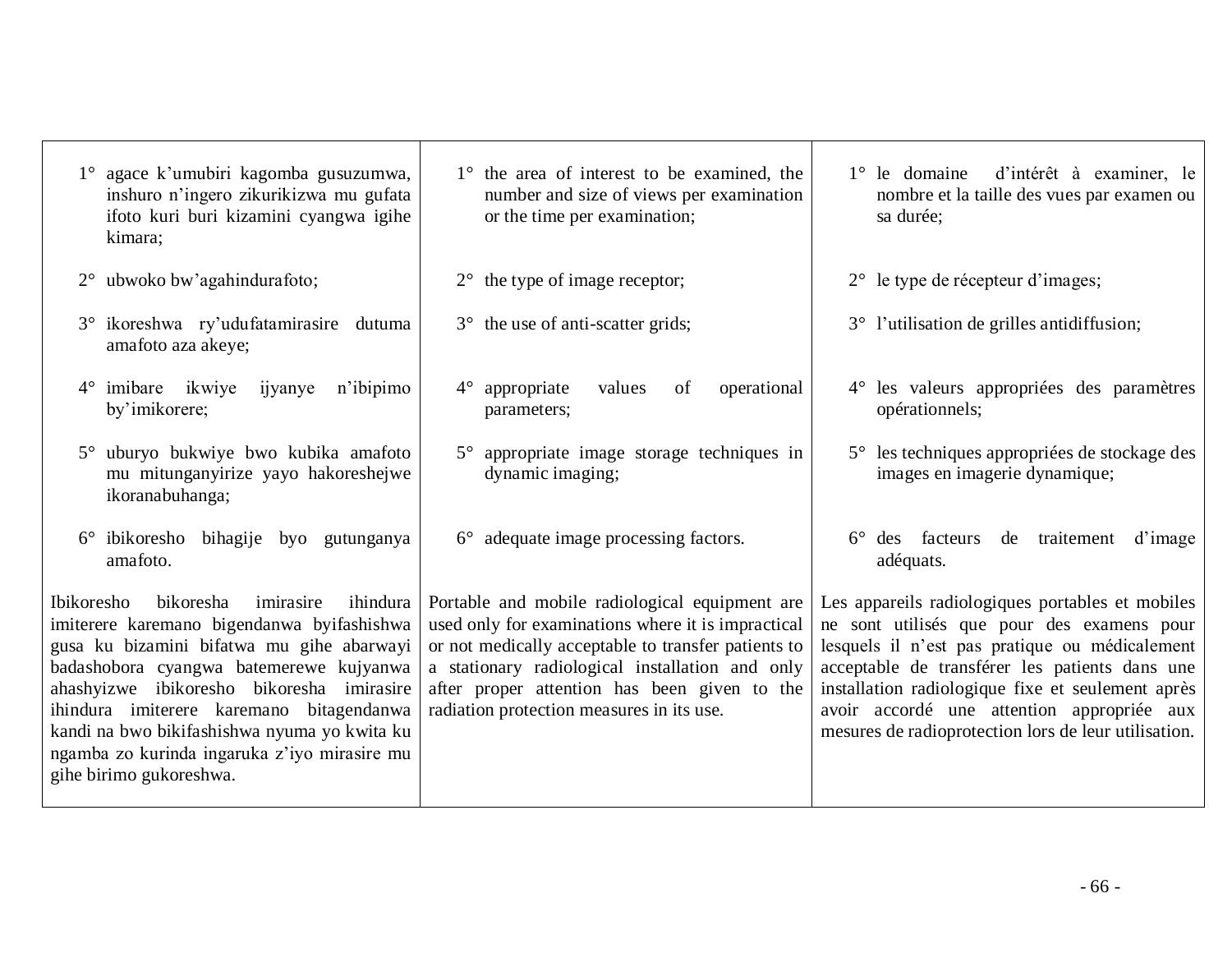| Ibizamini<br>bikoreshwa<br>ihindura<br>imirasire<br>karemano bigakorerwa<br>ku nda<br>imiterere<br>mu matako ku bagore<br>batwite<br>cyangwa<br>bashobora kuba batwite bigomba<br>cyangwa<br>kwirindwa keretse hari impamvu zikomeye<br>zitewe n'ubuzima zituma ibyo<br>bizamini<br>bikorwa. | Radiological examinations causing exposure of<br>the abdomen or pelvis of women who are<br>pregnant or likely to be pregnant must be avoided<br>unless there are strong clinical reasons for such<br>examinations. | Les examens radiologiques entraînant une<br>exposition de l'abdomen ou du bassin des<br>femmes enceintes ou susceptibles de l'être<br>doivent être évités, à moins qu'il n'y ait des fortes<br>raisons cliniques pour ces examens.                                                            |
|----------------------------------------------------------------------------------------------------------------------------------------------------------------------------------------------------------------------------------------------------------------------------------------------|--------------------------------------------------------------------------------------------------------------------------------------------------------------------------------------------------------------------|-----------------------------------------------------------------------------------------------------------------------------------------------------------------------------------------------------------------------------------------------------------------------------------------------|
| Ikizamini icyo ari cyo cyose cyo gusuzuma<br>indwara gikorerwa ku nda cyangwa mu matako<br>ku mugore utwite cyangwa ushobora kuba<br>utwite gitegurwa ku buryo hakoreshwa igipimo<br>gito gishoboka cy'imirasire kubera urusoro<br>cyangwa umwana uri mu nda.                                | Any diagnostic examination of the abdomen or<br>pelvis of woman who is pregnant or likely to be<br>pregnant are planned to deliver the minimum<br>dose to any embryo or fetus that might be present.               | Tout examen diagnostique de l'abdomen ou du<br>bassin d'une femme enceinte ou susceptible de<br>l'être doit être planifié de manière à délivrer la<br>dose minimale à tout embryon ou fœtus qui<br>pourrait être en processus.                                                                |
| Igihe cyose bishoboka, hategurwa uburyo<br>bwo kurinda ingingo z'umubiri<br>bukwiye<br>zishobora kwangizwa n'imirasire ishobora<br>kwangiza.                                                                                                                                                 | Whenever feasible, shielding of radiosensitive<br>organs is provided as appropriate.                                                                                                                               | Chaque fois que cela est possible, un blindage<br>proportionel des organes radiosensibles est prévu.                                                                                                                                                                                          |
| Gukoresha<br><b>Ingingo</b><br><b>46:</b><br>ibipimo<br>ya<br>ngenderwaho mu gusuzuma indwara                                                                                                                                                                                                | Article 46: Use of diagnostic reference levels                                                                                                                                                                     | Article 46: Utilisation des niveaux de référence<br>diagnostiques                                                                                                                                                                                                                             |
| Uwahawe uruhushya agomba gushyira mu<br>bikorwa ikoreshwa ry'ibipimo ngenderwaho<br>mu gusuzuma indwara byagenwe n'Urwego<br>Ngenzuramikorere kugira ngo habe inozwa<br>ry'igipimo ntarengwa ku murwayi mu gihe<br>imirimo yo gusuzuma no kuvura indwara                                     | The licensee must implement the use of<br>diagnostic reference levels established<br>by<br>Regulatory Authority to optimize the patient dose<br>during diagnostic and interventional radiology<br>practices.       | Le titulaire de la license doit mettre en œuvre<br><i>l'utilisation</i><br>des<br>niveaux<br>référence<br>de<br>diagnostiques établis par l'Autorité de Régulation<br>pour optimiser la dose au patient lors des<br>de<br>radiologie<br>diagnostique<br>pratiques<br>et<br>interventionnelle. |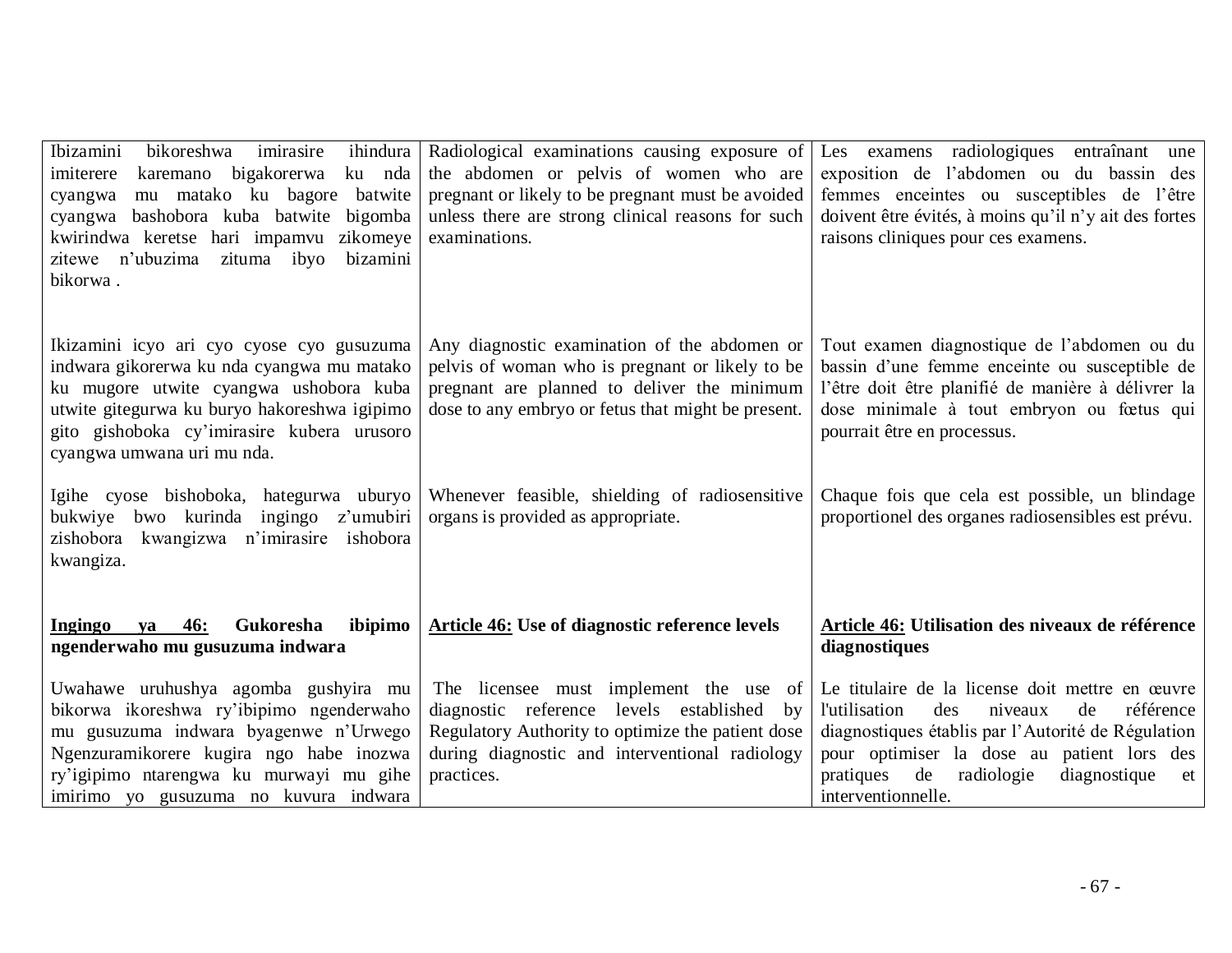| imiterere<br>hakoreshejwe imirasire<br>ihindura<br>karemano irimo gukorwa.                                                                                                                                                                                                                |                                                                                                                                  |                                                                                                                                                                                |  |  |
|-------------------------------------------------------------------------------------------------------------------------------------------------------------------------------------------------------------------------------------------------------------------------------------------|----------------------------------------------------------------------------------------------------------------------------------|--------------------------------------------------------------------------------------------------------------------------------------------------------------------------------|--|--|
| <b>UMUTWE</b><br><b>IGIPIMO</b><br><b>WA</b><br>VIII:<br>CY'IMIRASIRE IHINDURA IMITERERE<br><b>ISHOBORA</b><br><b>KAREMANO</b><br>KUGARAGARA AHANTU N'IBIKORWA<br><b>BY'UBUTABAZI</b>                                                                                                     | <b>CHAPTER VIII: POTENTIAL EXPOSURE</b><br><b>AND EMERGENCY</b>                                                                  | <b>CHAPITRE</b><br>VIII:<br><b>EXPOSITION</b><br><b>POTENTIELLE</b><br><b>ET</b><br><b>INTERVENTION</b><br><b>D'URGENCE</b>                                                    |  |  |
| Ingingo ya 47: Igenzura ry'umutekano                                                                                                                                                                                                                                                      | <b>Article 47: Safety assessment</b>                                                                                             | Article 47 : Evaluation de la sécurité                                                                                                                                         |  |  |
| Kugira ngo hagenzurwe igipimo cy'imirasire<br>ihindura<br>imiterere<br>ishobora<br>karemano<br>kugaragara ahantu:                                                                                                                                                                         | In order to evaluate potential exposures:                                                                                        | Pour évaluer les expositions potentielles :                                                                                                                                    |  |  |
| Uwahawe uruhushya agomba gukora igenzura<br>ry'umutekano ku byiciro byose bijyanye no<br>guhitamo aho ashyira ibikorwa bye ndetse<br>n'iby'imikoreshereze<br>y'ibikoresho<br>byifashishwa<br>ry'abarwayi<br>isuzuma<br>mu<br>bikoresha<br>imirasire<br>imiterere<br>ihindura<br>karemano. | The licensee must conduct a safety assessment<br>applied to all stages of the siting and operation of<br>the radiology facility. | Le titulaire de licence doit réaliser une évaluation<br>de la sécurité appliquée à toutes les étapes du<br>choix du site et de l'opération de l'installation de<br>radiologie. |  |  |
| Igenzura ry'umutekano rikubiyemo isesengura<br>rinoze rigaragaza ibishobora kuba bikaba<br>intandaro y'impanuka yo<br>guhumanywa<br>n'imirasire ihindura imiterere karemano.                                                                                                              | The safety assessment includes a systematic<br>critical review to identify possible events leading<br>to accidental exposure.    | L'évaluation de la sécurité comprend un examen<br>critique systématique pour<br>identifier<br>les<br>événements eventuels pouvant mener à une<br>exposition accidentelle.      |  |  |
| Igenzura ry'umutekano ntirireba gusa ibyabaye,<br>ahubwo rinateganya ibindi bishobora kuba                                                                                                                                                                                                | The safety assessment does not only cover passed<br>events, but it anticipates other events that have                            | L'évaluation de la sécurité ne couvre<br>pas<br>seulement les événements passés, mais elle                                                                                     |  |  |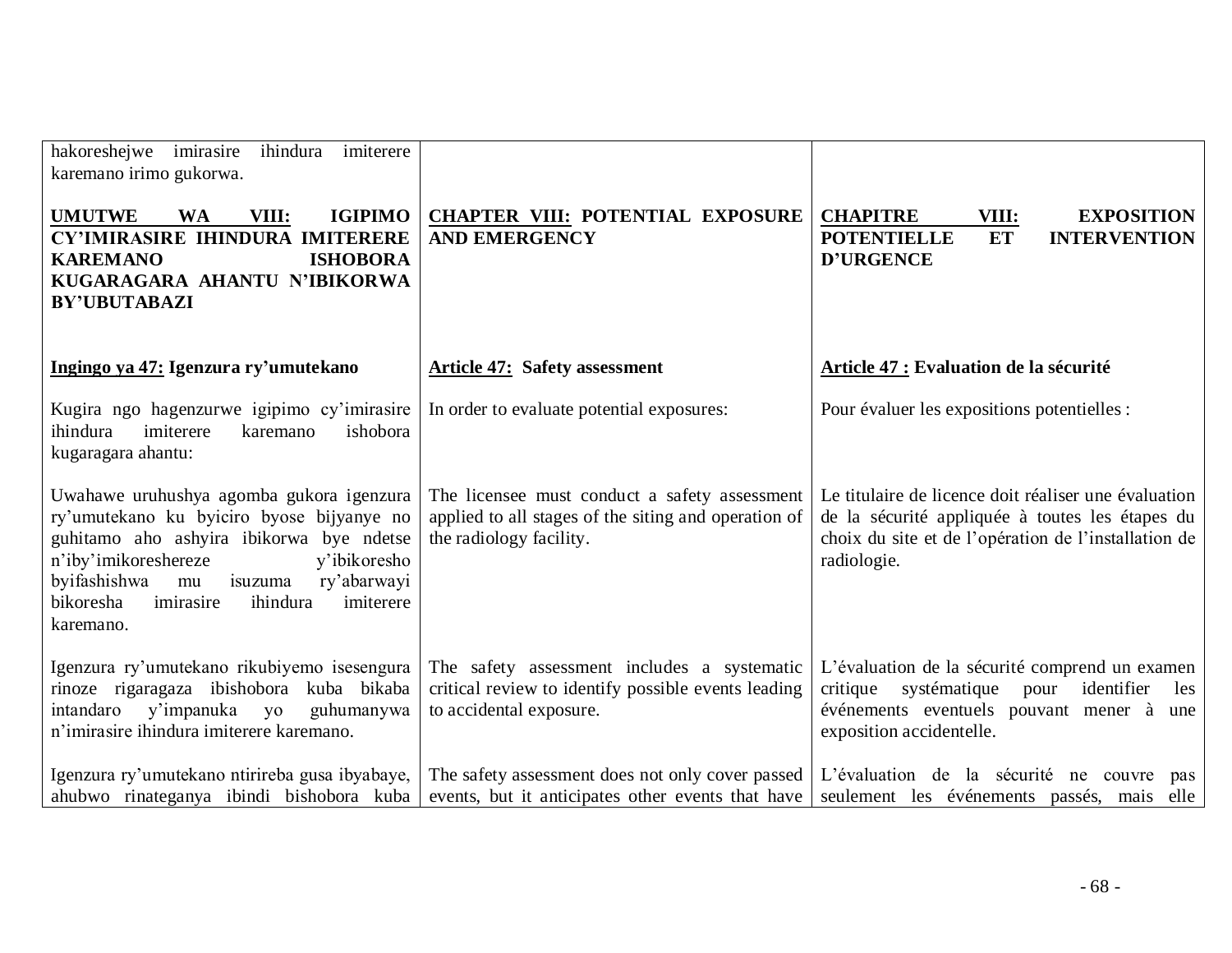| bitigeze bigaragara mbere.                                                                                                                | not previously been reported.                                                                            | anticipe d'autres événements qui n'ont pas été<br>signalés auparavant.                                                                  |  |  |  |
|-------------------------------------------------------------------------------------------------------------------------------------------|----------------------------------------------------------------------------------------------------------|-----------------------------------------------------------------------------------------------------------------------------------------|--|--|--|
| Igenzura ry'umutekano rigomba kuba ryanditse<br>kandi ryasuzumwe mu bwisanzure n'inzobere<br>yabyigiye.                                   | The safety assessment has to be documented and<br>independently reviewed by a qualified expert.          | L'évaluation de la sécurité doit être documentée<br>et examinée par un expert qualifié independant.                                     |  |  |  |
| Ingingo ya 48: Kwirinda guhumanywa mu<br>n'imirasire ihindura imiterere karemano no<br>kugabanya ingaruka zayo                            | Article 48: Prevention of accidental exposure<br>and mitigation of their consequences                    | Prévention<br>Article<br>48:<br>expositions<br>des<br>atténuation<br>accidentelles<br>de<br>leurs<br><b>et</b><br>conséquences          |  |  |  |
| Uwahawe uruhushya agomba gusahyira muri<br>gahunda yo kurinda imirasire ihindura imiterere<br>karemano:                                   | The licensee must incorporate<br>within the<br>radiation protection programme:                           | Le titulaire de licence doit incorporer dans le<br>programme de radioprotection :                                                       |  |  |  |
| Ingamba zose zafashwe zijyanye no guhangana<br>n'ibishobora<br>kuba<br>byagaragaye<br>ndetse<br>n'igenzura ry'uburyo bw'umutekano harimo: | All taken measures to cope with identified events,<br>and an evaluation of the safety systems including: | Toutes les mesures prises pour faire face aux<br>événements identifiés, et une évaluation des<br>systèmes de sécurité, y compris :      |  |  |  |
| 1° uburyo bw'imiyoborere n'imikorere,<br>ibikoresho n'imyubakire y'ahashyirwa<br>ibyo bikoresho;                                          | 1° administrative and operational procedures,<br>equipment, and facility design;                         | procédures<br>administratives<br>$1^{\circ}$ les<br>et<br>l'équipement<br>opérationnelles,<br>la<br>et<br>conception des installations; |  |  |  |
| uburambe mu mikorere n'masomo<br>$2^{\circ}$<br>yigiwe ku mpanuka n'amakosa byabaye.                                                      | experience<br>$2^{\circ}$ operational<br>and<br>lessons<br>learned from accidents and errors.            | 2° l'expérience opérationnelle et les leçons<br>tirées des accidents et des erreurs.                                                    |  |  |  |
| Amakuru agomba kwinjizwa muri gahunda<br>z'amahugurwa, kwita ku bikoresho n'no                                                            | The information must be incorporated into the<br>training, maintenance, and Quality Assurance            | Les informations doivent être intégrées dans les<br>programmes de formation, de maintenance et                                          |  |  |  |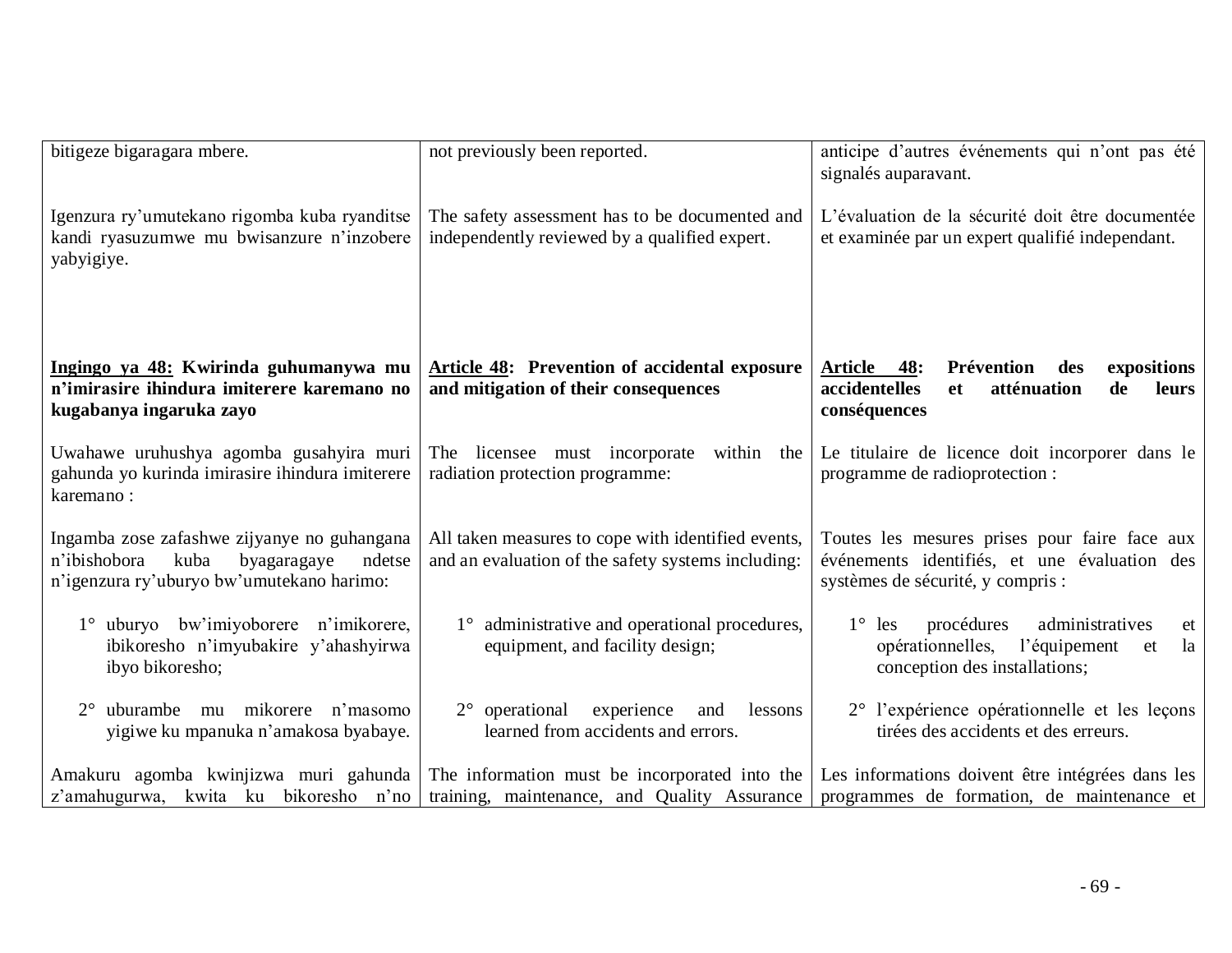| gutsura ubuziranenge.                                                                                                                                                                                                                                                                                   | Programmes.                                                                                                                                                                                                                                     | d'assurance qualité.                                                                                                                                                                                                                                                                                                                         |
|---------------------------------------------------------------------------------------------------------------------------------------------------------------------------------------------------------------------------------------------------------------------------------------------------------|-------------------------------------------------------------------------------------------------------------------------------------------------------------------------------------------------------------------------------------------------|----------------------------------------------------------------------------------------------------------------------------------------------------------------------------------------------------------------------------------------------------------------------------------------------------------------------------------------------|
| Uwahawe uruhushya agomba gufata ingamba<br>zikwiye zo kugabanya ingaruka z'impanuka iyo<br>ari yo yose yaba kandi akamenyesha Urwego<br>Ngenzuramikorere mu minsi icumi (10)<br>ikurikira ibyabaye byose byatumye abantu<br>bagerwaho n'imirasire ihindura imiterere<br>karemano ku buryo butunguranye. | The licensee must make suitable arrangements to<br>limit the consequences of any accident or incident<br>that does occur and must inform the Regulatory<br>Authority within ten (10) days of all events that<br>lead to an accidental exposure. | Le titulaire<br>de licence<br>doit<br>prendre<br>des<br>dispositions<br>appropriées<br>limiter<br>pour<br>les<br>conséquences de tout accident ou incident qui se<br>produit et doit informer l'Autorité de Régulation<br>dans les dix $(10)$ jours suivant la survenance des<br>événements qui conduisent à une exposition<br>accidentelle. |
| Ingingo ya 49: Gahunda y'ubutabazi                                                                                                                                                                                                                                                                      | <b>Article 49: Emergency plan</b>                                                                                                                                                                                                               | Article 49 : Plan d'urgence                                                                                                                                                                                                                                                                                                                  |
| Uwahawe uruhushya agomba gutegura gahunda<br>mu rwego rw'ubutabazi<br>n'uburyo<br>byo<br>ashingiye<br>ku<br>n'igenzura<br>byagaragajwe<br>ry'umutekano.                                                                                                                                                 | The licensee must prepare an emergency plan and<br>procedures based on events identified by the<br>safety assessment.                                                                                                                           | Le titulaire de licence doit préparer un plan et des<br>procédures d'urgence en fonction des événements<br>identifiés par l'évaluation de la sécurité.                                                                                                                                                                                       |
| Gahunda y'ubutabazi igomba kuba igaragara,<br>yuzuye kandi isobanutse kandi ikamanikwa<br>ahagaragara<br>duce<br>bigaragara<br>ko<br>mu<br>yakenerwamo.                                                                                                                                                 | The emergency plan must be clear, concise, and<br>unambiguous and has to be posted visibly in<br>places where its need is anticipated.                                                                                                          | Le plan d'urgence doit être clair, concis et sans<br>ambiguïté et doit être affiché de manière visible<br>aux endroits où l'on prévoit qu'il sera nécessaire.                                                                                                                                                                                |
| Gahunda y'ubutabazi igomba kuba nibura<br>igizwe n'ibi bikurikira:                                                                                                                                                                                                                                      | The emergency plan must, as a minimum, list the<br>following:                                                                                                                                                                                   | Le plan d'urgence doit, au minimum, énumérer<br>les éléments suivants:                                                                                                                                                                                                                                                                       |
| bidasanzwe<br>n'impanuka<br>a. ibintu<br>bishobora<br>kuba<br>n'ingamba<br>Z <sub>O</sub><br>guhangana na byo;                                                                                                                                                                                          | a. predictable incidents and accidents and<br>measures to deal with them;                                                                                                                                                                       | les incidents et accidents prévisibles et les<br>a.<br>mesures à prendre pour y faire face;                                                                                                                                                                                                                                                  |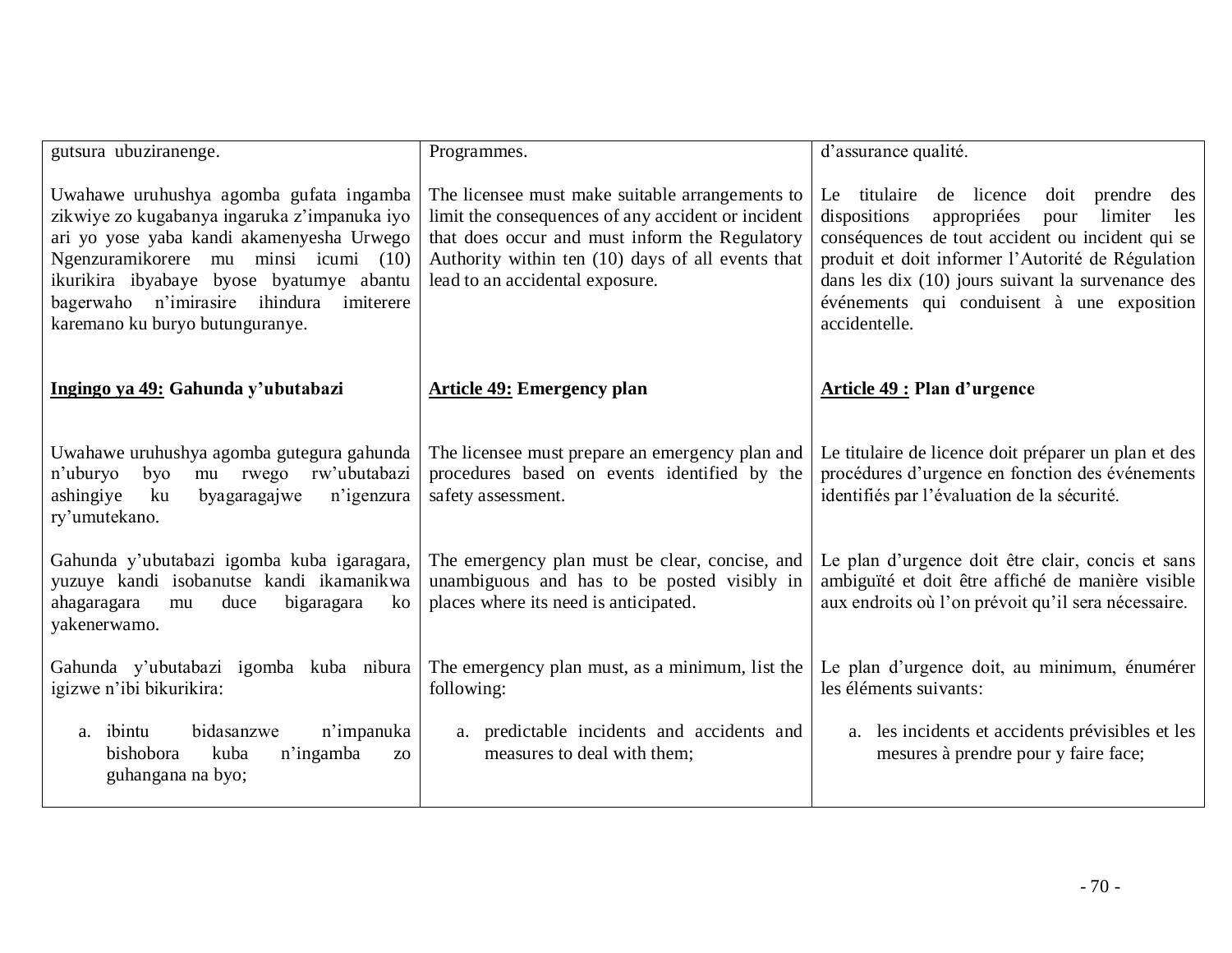|                | b. uburyo bwo gutabara mu gihe habaye<br>ikiza kamere nk'inkongi, umwuzure<br>cyangwa umutingito;                                                                                                                                                                                                       |    | b. intervention in case of natural disaster<br>such as fire, flood or earthquake;                                                    | b. les interventions en cas de catastrophe<br>naturelle telle qu'un incendie, une<br>inondation ou un tremblement de terre;                                  |
|----------------|---------------------------------------------------------------------------------------------------------------------------------------------------------------------------------------------------------------------------------------------------------------------------------------------------------|----|--------------------------------------------------------------------------------------------------------------------------------------|--------------------------------------------------------------------------------------------------------------------------------------------------------------|
| C <sub>1</sub> | abantu bashinzwe gufata<br>ingamba<br>n'ibisobanuro<br>bijyanye<br>byuzuye<br>n'uburyo bashobora kuboneka;                                                                                                                                                                                              |    | c. the persons responsible for taking actions,<br>with full contact details;                                                         | c. les personnes chargées de prendre des<br>coordonnées<br>leurs<br>mesures,<br>avec<br>complètes;                                                           |
|                | d. inshingano za buri mukozi mu buryo<br>bw'imikorere bujyanye n'ubutabazi ku<br>bashinzwe<br>gukoresha<br>ibikoresho<br>bikoresha imirasire ihindura imiterere<br>inzobere<br>buvuzi<br>karemano,<br>mu<br>bukoreshwamo<br>ihindura<br>imirasire<br>imiterere<br>karemano<br>cyangwa<br>abatekinisiye; |    | d. the individual responsibilities of personnel<br>in emergency procedures for radiologists,<br>medical physicists or technologists; | responsabilités<br>individuelles<br>d. les<br>du<br>personnel dans les procédures d'urgence<br>pour les radiologues, physiciens médicaux<br>ou technologues; |
| e.             | by'ubwirinzi<br>bikenewe<br>ibikoresho<br>y'ubutabazi<br>gahunda<br>kugira ngo<br>ishyirwe mu bikorwa;                                                                                                                                                                                                  | e. | protective equipment and tools necessary<br>to carry out the emergency plans;                                                        | e. les équipements et outils de protection<br>nécessaires à la mise en œuvre des plans<br>$d'$ urgence;                                                      |
|                | f. amahugurwa n'imyitozo bikorwa buri<br>mwaka;                                                                                                                                                                                                                                                         |    | f. training and annual rehearsal;                                                                                                    | f. la formation et la révision annuelle;                                                                                                                     |
| g.             | uburyo bwo kwandika ahabugenewe<br>inyandiko zakozwe no gutanga raporo;                                                                                                                                                                                                                                 |    | g. recording and reporting system;                                                                                                   | d'enregistrement et<br>système<br>le<br>des<br>rapports;                                                                                                     |
|                | h. ingamba zihuse zo kurinda abarwayi,<br>abakozi n'abantu bo hanze kugerwaho<br>ihindura<br>n'ibipimo<br>by'imirasire<br>kandi<br>imiterere<br>karemano<br>atari                                                                                                                                       |    | h. immediate measures to avoid unnecessary<br>radiation doses to patients, staff and<br>public.                                      | h. les mesures immédiates pour éviter les<br>doses de radiation inutiles aux patients, au<br>personnel et au public.                                         |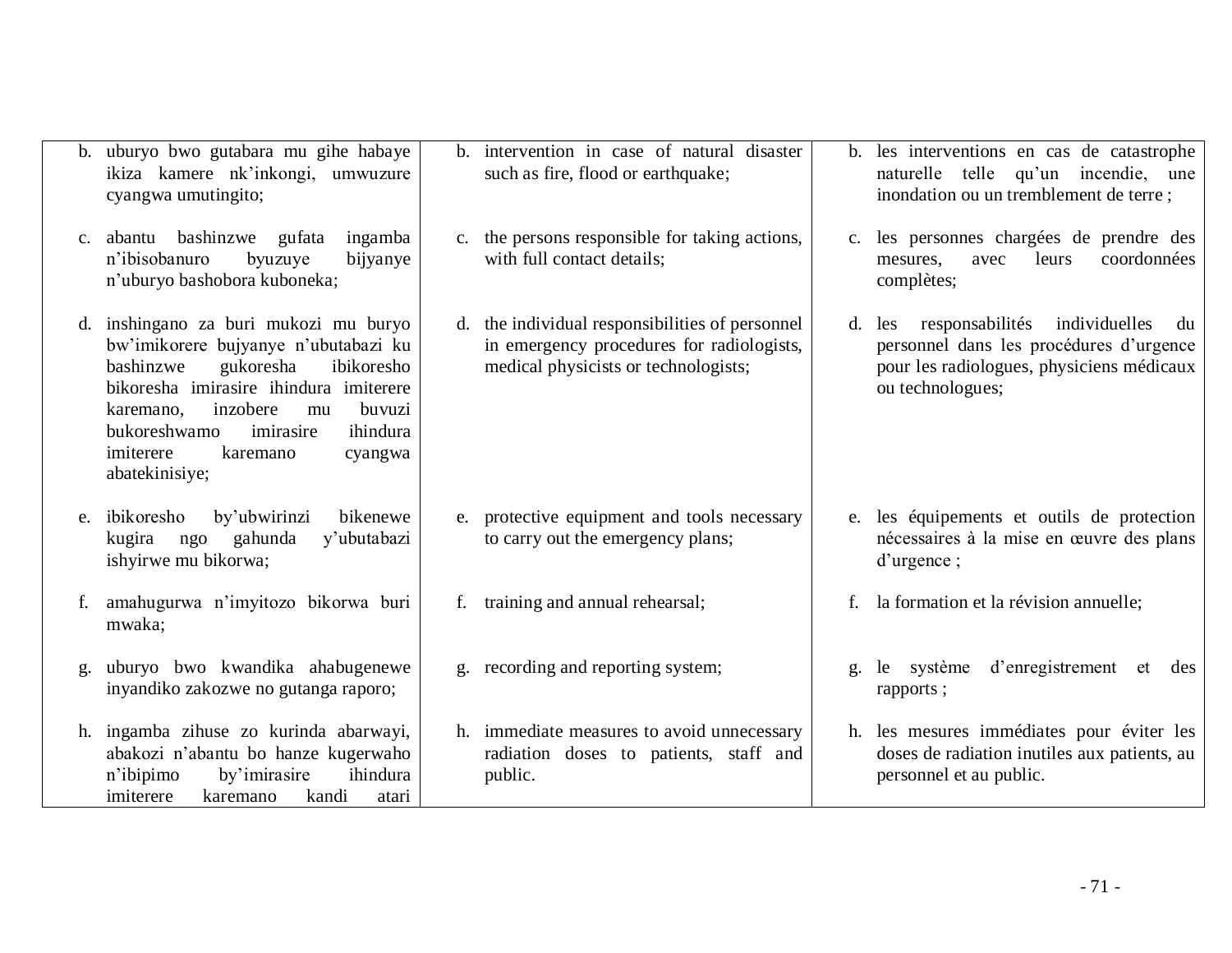| ngombwa.                                                                                                                                                                                                                             |                                                                                                                                                                                                     |                                                                                                                                                                                                                                            |  |  |
|--------------------------------------------------------------------------------------------------------------------------------------------------------------------------------------------------------------------------------------|-----------------------------------------------------------------------------------------------------------------------------------------------------------------------------------------------------|--------------------------------------------------------------------------------------------------------------------------------------------------------------------------------------------------------------------------------------------|--|--|
| Uburyo bw'imikorere bujyanye n'ubutabazi<br>bukubiyemo amakuru arambuye ku buryo bwo<br>kuvura mu bihe bikomeye hakurikijwe gahunda<br>y'ubutabazi yemejwe.                                                                          | The emergency procedures contain in detail the<br>way to accomplish the intervention in emergency<br>situations and in compliance with the approved<br>emergency plan.                              | Les procédures d'urgence contiennent en détail la<br>manière d'accomplir l'intervention dans des<br>situations d'urgence et en conformité avec le plan<br>d'urgence approuvé.                                                              |  |  |
| Ingingo ya 50: Iperereza ku mpanuka itewe<br>n'ikoreshwa ry'imirasire ihindura imiterere<br>karemano mu buvuzi                                                                                                                       | <b>Article 50: Investigation of Accidental Medical</b><br><b>Exposure in Radiology</b>                                                                                                              | Article 50: Enquête sur l'exposition médicale<br>accidentelle en radiologie                                                                                                                                                                |  |  |
| Uwahawe uruhushya agomba guhita akora<br>iperereza:                                                                                                                                                                                  | The licensee must immediately investigate:                                                                                                                                                          | Le titulaire de licence doit immédiatement<br>enquêter sur :                                                                                                                                                                               |  |  |
| 1° iyo igipimo cy'imirasire ikoreshejwe<br>kirenze igipimo ntarengwa gikenewe<br>byatewe<br>kuba<br>cyangwa<br>no<br>yarakoreshejwe ku murwayi inshuro<br>nyinshi ku buryo iba yararenze igipimo<br>ngenderwaho mu gusuzuma indwara; | any diagnostic exposure substantially<br>$1^{\circ}$<br>greater than intended or resulting in doses<br>repeatedly and substantially exceeding the<br>diagnostic reference levels;                   | exposition<br>$1^{\circ}$ toute<br>diagnostique<br>sensiblement supérieure à celle prévue ou<br>entraînant des doses dépassant de manière<br>répétée et substantielle les niveaux de<br>référence diagnostiques;                           |  |  |
| 2° iyo hari ibikoresho byapfuye, impanuka<br>yabaye, ikosa ryakozwe n'ikindi cyose<br>kibaye mu buryo budasanzwe kikaba<br>gishobora<br>gutuma<br>umurwayi<br>ahumanywa n'imirasire irenze igipimo<br>cyari gikenewe.                | any equipment failure, accident, error,<br>$2^{\circ}$<br>mishap or other unusual occurrence with<br>the potential for causing a patient<br>exposure significantly different from that<br>intended. | 2° toute défaillance de l'équipement, tout<br>accident, toute erreur, tout contretemps ou<br>événement<br>inhabituel<br>tout<br>autre<br>susceptible de provoquer une exposition<br>du patient sensiblement différente de celle<br>prévue. |  |  |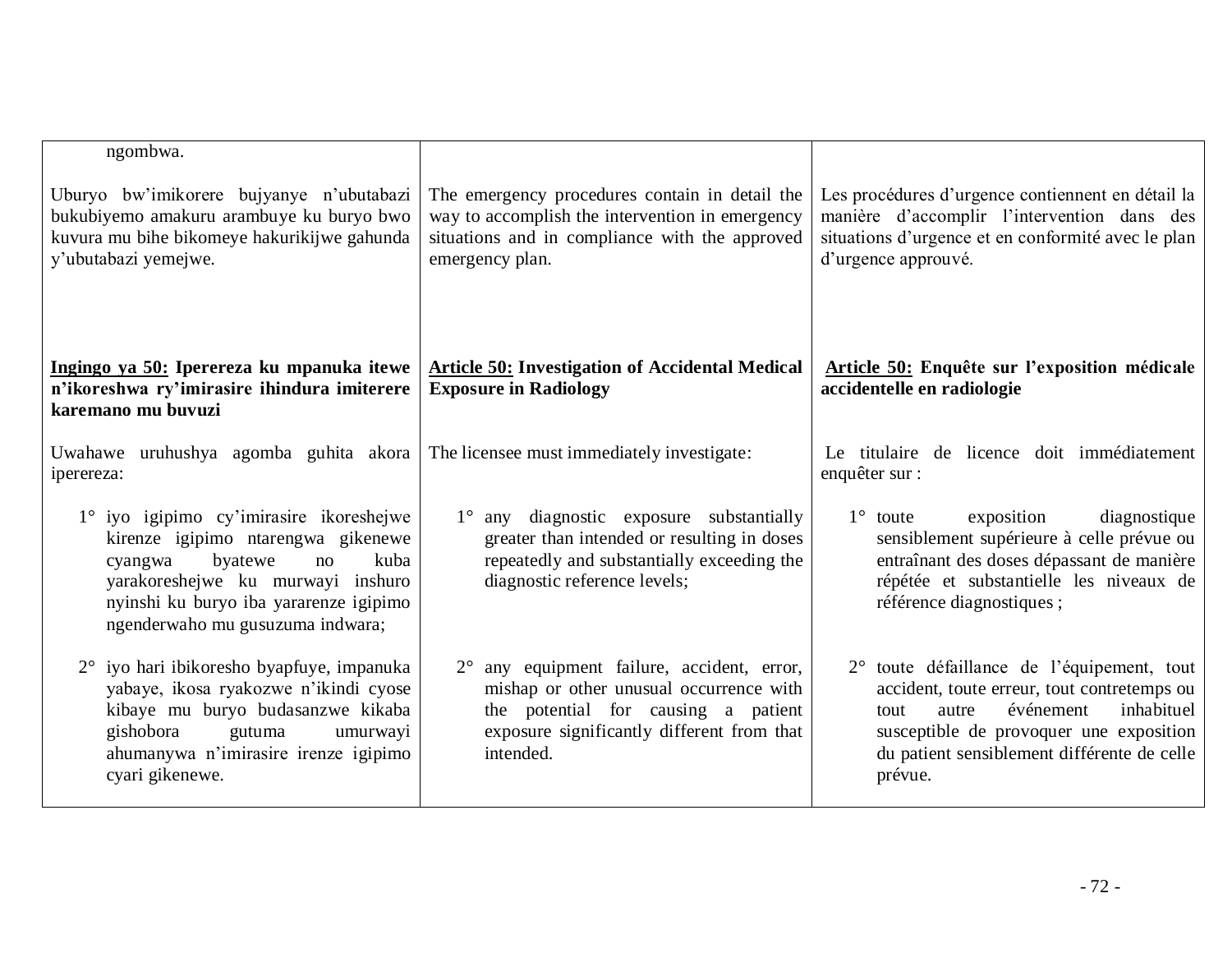| Ingingo ya 51: Ingamba zitegetswe iyo<br>habaye impanuka itewe n'imirasire ihindura<br>imiterere karemano yarenze igipimo                                                                                                                                                                              | Article 51: Compulsory<br>after<br>measures<br>overexposure incident                                                                                                                                                                                                                                          | Article 51: Mesures obligatoires après un<br>incident de surexposition                                                                                                                                                                                                                                               |
|--------------------------------------------------------------------------------------------------------------------------------------------------------------------------------------------------------------------------------------------------------------------------------------------------------|---------------------------------------------------------------------------------------------------------------------------------------------------------------------------------------------------------------------------------------------------------------------------------------------------------------|----------------------------------------------------------------------------------------------------------------------------------------------------------------------------------------------------------------------------------------------------------------------------------------------------------------------|
| Ku bijyanye n'iperereza iryo ari ryo ryose,<br>uwahawe uruhushya agomba:                                                                                                                                                                                                                               | The licensee, with respect to any investigation<br>must:                                                                                                                                                                                                                                                      | Le titulaire de licence, dans le cadre de toute<br>enquête, doit :                                                                                                                                                                                                                                                   |
| kugereranya<br>igipimo<br>$1^{\circ}$<br>cy'imirase<br>cyakoreshejwe ku murwayi n'uburyo<br>yagiye ikwirakwira mu mubiri we;                                                                                                                                                                           | 1° estimate the doses received and their<br>distribution inside the patient;                                                                                                                                                                                                                                  | 1 <sup>°</sup> estimer les doses reçues et leur répartition<br>à l'intérieur du patient;                                                                                                                                                                                                                             |
| kugaragaza ingamba zikenewe zijyanye<br>no gukosora amakosa kugira ngo<br>hirindwe ko impanuka nk'iyi yakongera<br>kubaho;                                                                                                                                                                             | 2 <sup>°</sup> indicate the corrective measures required<br>to prevent recurrence of such an incident;                                                                                                                                                                                                        | indiquer<br>$2^{\circ}$<br>correctives<br>les<br>mesures<br>nécessaires pour éviter la répétition d'un<br>tel incident;                                                                                                                                                                                              |
| gushyira mu bikorwa ingamba zose<br>$3^{\circ}$<br>zijyanye no gukosora no gukumira ziri<br>mu nshingano ze;                                                                                                                                                                                           | all<br>3 <sup>°</sup> implement<br>the<br>corrective<br>and<br>preventive measures that are under his<br>own responsibility;                                                                                                                                                                                  | 3 <sup>°</sup> mettre en application toutes les mesures<br>correctives et préventives qui sont sous sa<br>propre responsabilité;                                                                                                                                                                                     |
| kubimenyesha<br>$4^{\circ}$<br>Urwego<br>Ngenzuramikorere mu minsi itatu (3) no<br>kurwoherereza bitarenze iminsi irindwi<br>(7) uhereye igihe impanuka yabereye<br>raporo yanditse igaragaza icyayiteye<br>inakubiyemo amakuru ku bivugwa mu<br>bika kuva kuri a) kugera kuri c)<br>by'ingingo ya 49; | 4° inform the Regulatory Authority within<br>three $(3)$ days and submit a written report<br>to the Regulatory Authority not later than<br>seven (7) days from the occurrence of the<br>event, which states the cause of the<br>incident and includes the information<br>specified in a) to c) of article 49; | 4 <sup>°</sup> informer l'Autorité de Régulation dans un<br>délai de trois (3) jours et lui remettre, au<br>plus tard sept (7) jours après la survenance<br>de l'événement, un rapport écrit précisant<br>la cause de l'incident et comprenant les<br>informations spécifiées aux points a) à<br>c) de l'article 49; |
| kumenyesha umurwayi ndetse<br>$5^{\circ}$<br>na<br>muganga we impanuka yabaye mu gihe                                                                                                                                                                                                                  | 5 <sup>°</sup> inform the patient and his or her physician<br>about the incident not later than 24 hours                                                                                                                                                                                                      | 5 <sup>°</sup> informer le patient et son médecin de<br>l'incident au plus tard vingt-quatre (24)                                                                                                                                                                                                                    |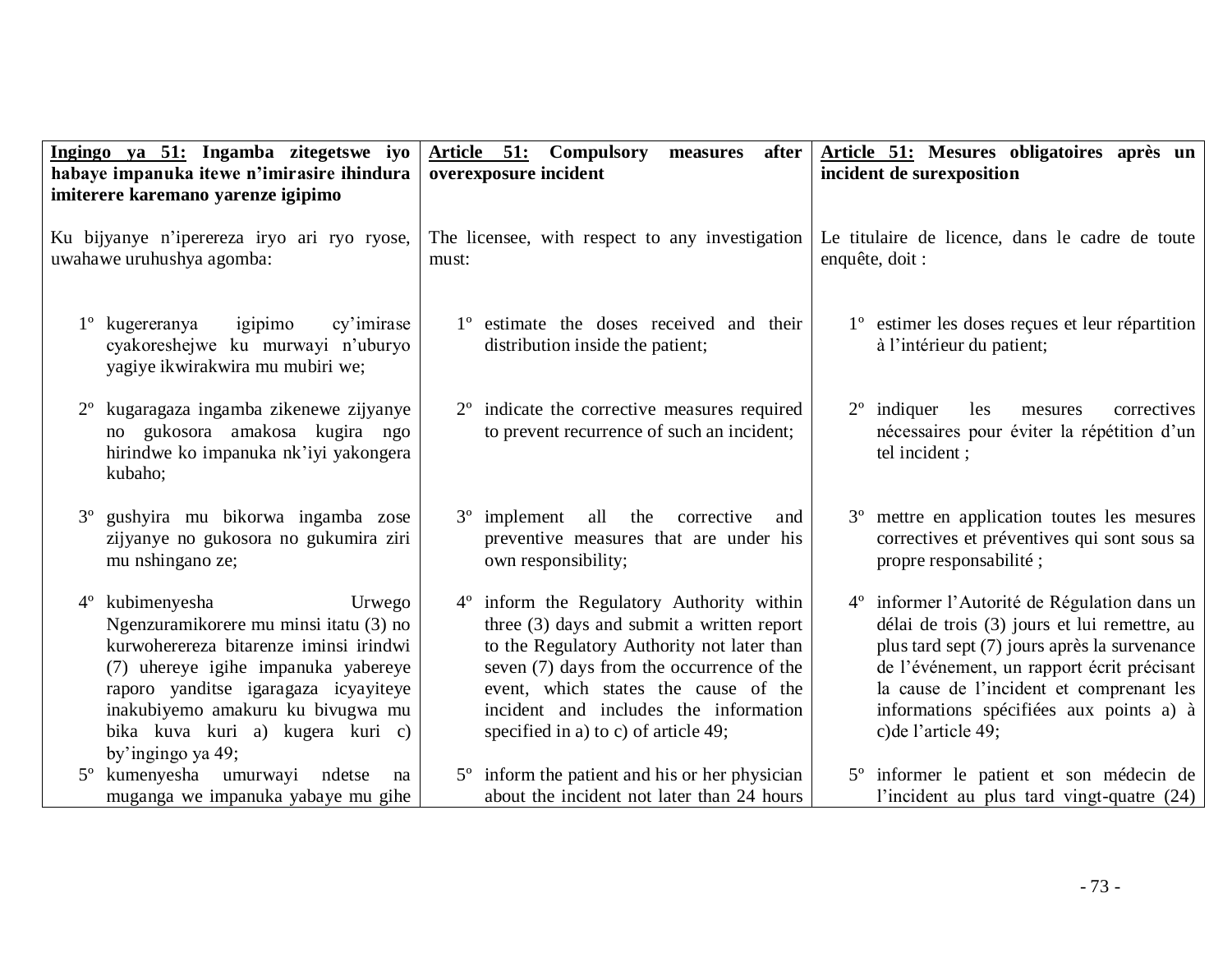| kitarenze amasaha makumyabiri n'ane<br>(24) nyuma yo kuyimenya                                                                                                                                                                                                                                                           | after discovery of the event.                                                                                                                                                                                         | après<br>découverte<br>de<br>la<br>heures<br>l'événement.                                                                                                                                                                                |  |
|--------------------------------------------------------------------------------------------------------------------------------------------------------------------------------------------------------------------------------------------------------------------------------------------------------------------------|-----------------------------------------------------------------------------------------------------------------------------------------------------------------------------------------------------------------------|------------------------------------------------------------------------------------------------------------------------------------------------------------------------------------------------------------------------------------------|--|
| UMUTWE WA IX: KURINDA IMIRASIRE<br><b>ABANTU</b><br><b>HANZE</b><br><b>BARI</b><br><b>HAFI</b><br><b>BO</b><br><b>BIKORESHA</b><br>Y'AHARI<br><b>IBIKORESHO</b><br><b>IMIRASIRE</b><br><b>IHINDURA</b><br><b>IMITERERE</b><br><b>KAREMANO</b><br>MU<br><b>BIKORWA</b><br><b>BYO</b><br><b>GUSUZUMA NO KUVURA INDWARA</b> | <b>CHAPTER IX: PREVENTION OF PUBLIC</b><br>EXPOSURE AROUND DIAGNOSTIC AND<br><b>INTERVENTIONAL FACILITIES</b>                                                                                                         | <b>CHAPITRE</b><br>IX:<br><b>PREVENTION</b><br><b>DE</b><br><b>L'EXPOSITION DU PUBLIC AUTOUR DES</b><br><b>INSTALLATIONS DE DIAGNOSTIC</b><br>ET<br><b>D'INTERVENTION</b>                                                                |  |
| Ingingo ya 52: Kugenzura uburyo abantu bo<br>hanze bagera ahari ibikoresho bikoresha<br>imirasire ihindura imiterere karemano                                                                                                                                                                                            | Article 52: Control of public access to<br>radiological facilities                                                                                                                                                    | Article 52 : Contrôle d'accès du public aux<br>installations radiologiques                                                                                                                                                               |  |
| Uwahawe uruhushya ashinzwe kugenzura niba<br>abantu bo hanze batagerwaho n'imirasire<br>isuzuma<br>ry'indwara<br>ikoreshwa<br>mu<br>ihindura<br>imiterere<br>hifashishijwe<br>imirasire<br>karemano.                                                                                                                     | The licensee is responsible for controlling public<br>exposure resulting from a radiology practice.                                                                                                                   | Le titulaire de licence est responsable de contrôle<br>d'exposition du public résultant d'une pratique<br>radiologique.                                                                                                                  |  |
| Uwahawe uruhushya agomba kubuza abantu<br>kwinjira mu buryo butemewe ahari ibikoresho<br>bikoresha<br>ihindura<br>imiterere<br>imirasire<br>kubikoresha<br>akanababuza<br>karemano,<br>nta<br>burenganzira bahawe.                                                                                                       | The licensee must prevent unauthorized access at<br>radiological facilities and unauthorized use of<br>radiological installations.                                                                                    | Le titulaire de licence doit empêcher l'accès non<br>autorisé aux installations<br>radiologiques et<br>installations<br>l'utilisation non<br>autorisée<br>des<br>radiologiques.                                                          |  |
| Uburyo<br>abantu<br>bagera<br>bo<br>hanze<br>ahari<br>ibikoresho<br>bikoresha<br>imirasire<br>ihindura<br>imiterere karemano no hafi yaho bushingirwaho<br>mu gutekereza aho bizashyirwa hakaba no<br>kwita ku bisabwa mu kurinda ibyumba birimo                                                                         | The access of members of the public in and near<br>radiological<br>facility<br>department<br>the<br>are<br>considered when designing of the facility<br>considering the requirements of shielding of X-<br>ray rooms. | L'accès des membres du public dans le service de<br>l'installation radiologique et aux environs est pris<br>en compte lors de la conception de l'installation<br>en tenant compte des exigences de blindage des<br>salles de radiologie. |  |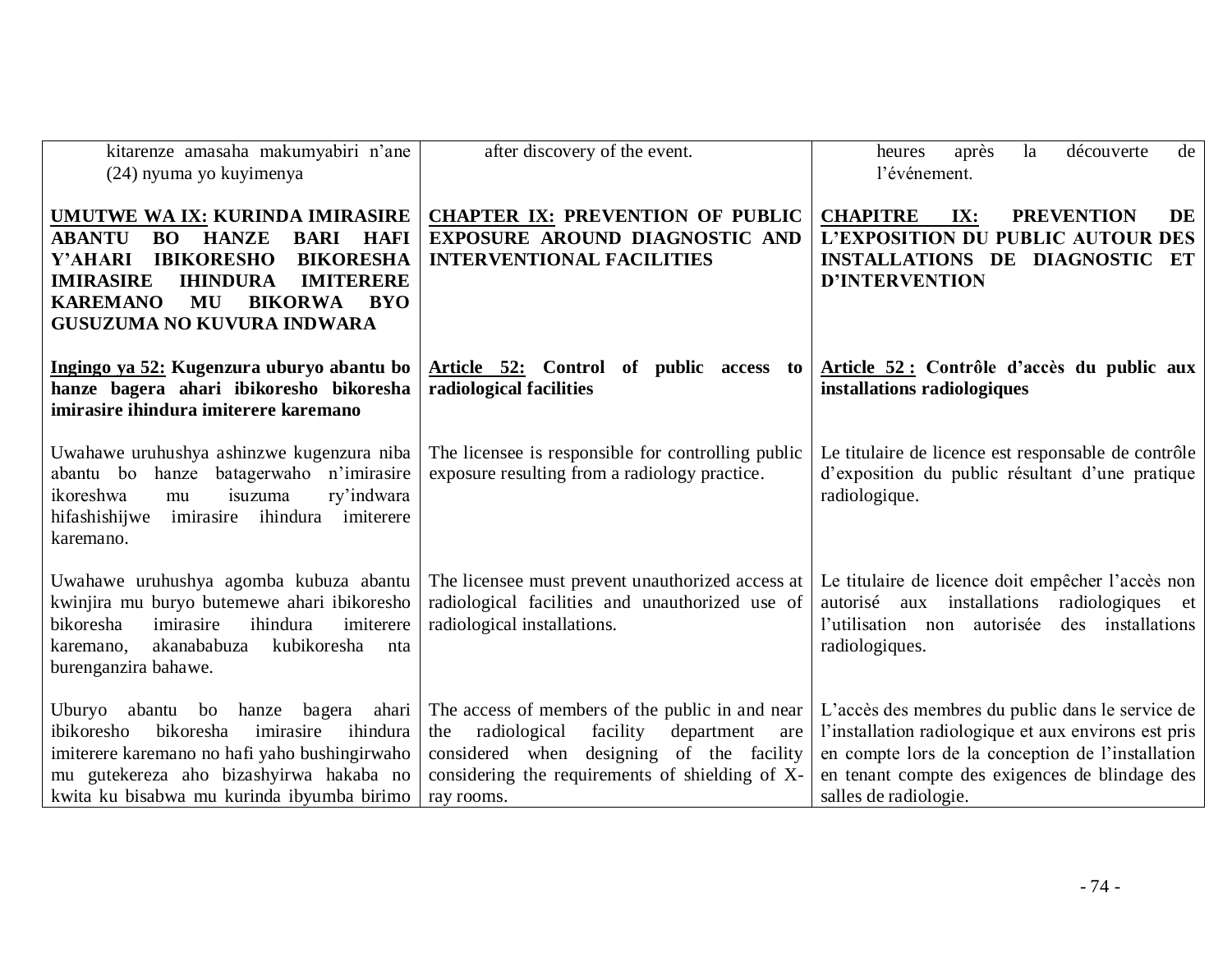| ibyo bikoresho.                                                                                                                                               |                                                                                                                                                             |                                                                                                                                                                         |
|---------------------------------------------------------------------------------------------------------------------------------------------------------------|-------------------------------------------------------------------------------------------------------------------------------------------------------------|-------------------------------------------------------------------------------------------------------------------------------------------------------------------------|
| Ingingo ya 53: Kugenzura uburyo abashyitsi<br>bahinjira                                                                                                       | <b>Article 53: Control access of visitors</b>                                                                                                               | Article 53: Contrôle de l'accès des visiteurs                                                                                                                           |
| Birabujijwe ko abashyitsi binjira mu cyumba<br>kirimo ibikoresho bikoresha imirasire ihindura<br>karemano<br>birimo<br>imiterere<br>gihe<br>mu<br>gukoreshwa. | The access of visitors in X-ray room during<br>operation of radiology facility is forbidden.                                                                | L'accès des visiteurs à la salle de radiologie<br>pendant le fonctionnement de l'installation de<br>radiologie est interdit.                                            |
| Abantu bemerewe kuguma mu gace karindirwa<br>umutekano ni abo mu muryango bafasha<br>abarwayi kandi na bo bakabikora mu gihe<br>bibaye ngombwa.               | Persons allowed to stay in a controlled area are<br>family members supporting patients and will do<br>so only if necessary.                                 | Les personnes autorisées à rester dans une zone<br>contrôlée sont les membres de la famille qui<br>soutiennent les patients et ne le font qu'en cas de<br>nécessité.    |
| UMUTWE WA X: GUKURIKIRANIRA<br>HAFI IBIJYANYE N'AMABWIRIZA NO<br><b>KUYUBAHIRIZA</b>                                                                          | <b>MONITORING</b><br><b>CHAPTER</b><br><b>AND</b><br>$\mathbf{X}$ :<br><b>ENFORCEMENT</b>                                                                   | <b>SURVEILLANCE</b><br><b>CHAPITRE</b><br>$\mathbf{X}$ :<br>ET<br><b>APPLICATION</b>                                                                                    |
| Ingingo ya 54: Gukurikiranira hafi ibijyanye<br>n'iyubahirizwa ry'ibikubiye mu ruhushya                                                                       | <b>Article 54: Monitoring of license compliance</b>                                                                                                         | Article 54: Suivi du respect des termes et<br>conditions de licence                                                                                                     |
| Ngenzuramikorere<br>Urwego<br>rugenzura<br>imikorere ya buri wese mu bahawe uruhushya<br>kugira<br>ngo<br>rurebe<br>ko<br>ibirukubiyemo<br>byubahirizwa.      | The<br>Authority<br>Regulatory<br>monitors<br>the<br>performance of each licensee for compliance with<br>all terms and conditions of the license.           | L'Autorité<br>Régulation<br>de<br>surveille<br>les<br>performances de chaque titulaire de licence pour<br>s'assurer qu'il respecte toutes les conditions de<br>licence. |
| Ngenzuramikorere<br>Urwego<br>rufite<br>uburenganzira bwo gusaba raporo ku bijyanye<br>n'imari, tekiniki, inzego z'ubuyobozi n'andi                           | The Regulatory Authority reserves the right to<br>request<br>reports<br>financial,<br>technical,<br>on<br>organization and other data needed to effectively | L'Autorité de Régulation se réserve le droit de<br>demander<br>des rapports<br>sur les<br>données<br>financières, techniques, organisationnelles et                     |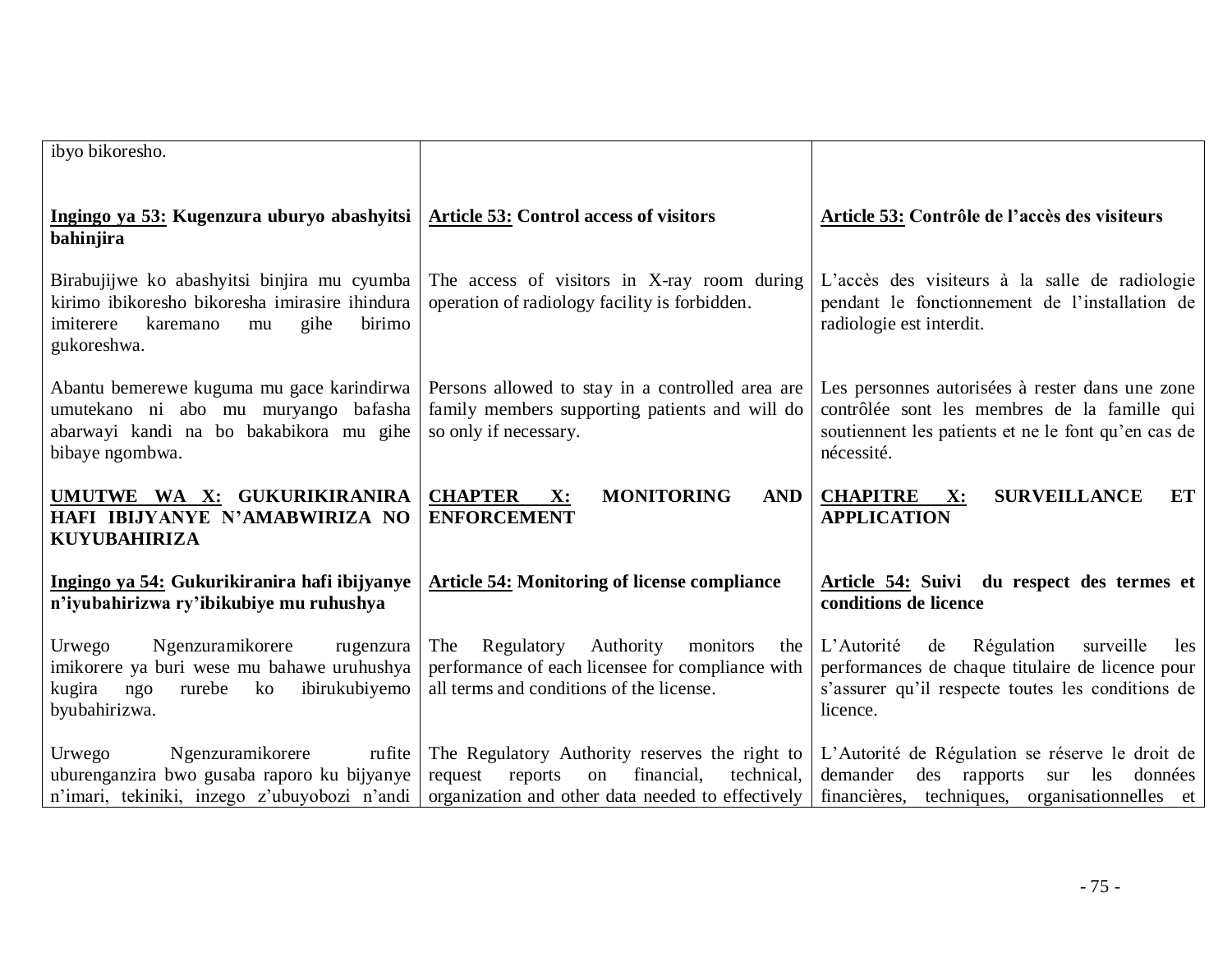| makuru akenewe kugira ngo rukurikirane neza<br>iyubahirizwa<br>ry'inshingano<br>zijyanye<br>n'uruhushya.                                                                                                                                                                                                               | monitor compliance with license obligations.                                                                                                                                                                                                                                                                | données nécessaires pour contrôler<br>autres<br>efficacement le respect des obligations de la<br>licence.                                                                                                                                                                                                                                                                              |
|------------------------------------------------------------------------------------------------------------------------------------------------------------------------------------------------------------------------------------------------------------------------------------------------------------------------|-------------------------------------------------------------------------------------------------------------------------------------------------------------------------------------------------------------------------------------------------------------------------------------------------------------|----------------------------------------------------------------------------------------------------------------------------------------------------------------------------------------------------------------------------------------------------------------------------------------------------------------------------------------------------------------------------------------|
| Urwego Ngenzuramikorere rushobora kandi<br>gukora igenzura rukigerera aho uwahawe<br>uruhushya akorera kandi rukanasaba inyandiko<br>z'ikigo zijyanye n'aho imirimo ye ikorerwa.                                                                                                                                       | The Regulatory Authority may also perform<br>physical inspections of the licensee's facilities<br>and corporate records in licensee's premises.                                                                                                                                                             | L'Autorité de Régulation<br>peut également<br>inspections<br>procéder<br>physiques<br>des<br>aux<br>installations du titulaire de licence et des dossiers<br>ayant trait aux activités de l'entreprise dans les<br>locaux du titulaire de licence.                                                                                                                                     |
| Ingingo ya 55: Kubahiriza ibikubiye mu   Article 55: License enforcement<br>ruhushya                                                                                                                                                                                                                                   |                                                                                                                                                                                                                                                                                                             | Article 55: Mise en application de termes de la<br>license                                                                                                                                                                                                                                                                                                                             |
| Urwego Ngenzuramikorere<br>Iyo<br>rusanze<br>uruhushya<br>atarubahirije<br>uwahawe<br>aya<br>Mabwiriza, rumwihanangiriza mu nyandiko<br>rukanamuha igihe ntarengwa cyo gukosora<br>amakosa rugaragaza.                                                                                                                 | If the Regulatory Authority determines that the<br>licensee has failed to comply with this<br>Regulation, the Regulatory Authority sends a<br>written warning to the licensee including a<br>deadline for correction of the violation.                                                                      | Si l'Autorité de Régulation constate que le<br>titulaire de licence ne se conforme pas au présent<br>Règlement, elle lui adresse un avertissement écrit<br>assorti d'un délai pour corriger la violation.                                                                                                                                                                              |
| kwihanangirizwa<br>n'Urwego<br>Nyuma<br>yo<br>Ngenzuramikorere, iyo uwahawe uruhushya<br>adakosoye amakosa yakozwe cyangwa adatanze<br>impamvu zumvikana, urwo Rwego rushobora<br>kumuha ibindi bihano bishobora kuba birimo<br>ihazabu yo mu rwego rw'ubutegetsi, guhagarika<br>uruhushya rwe ndetse no kurumwambura. | If the licensee, after receipt of the warning from<br>the Regulatory Authority, does not correct the<br>violation or does not provide satisfactory reasons,<br>the Regulatory Authority may proceed for further<br>sanctions that may consist of administrative fines,<br>license suspension or revocation. | Si le titulaire de licence, après avoir reçu<br>l'avertissement de l'Autorité de Régulation, ne<br>corrige pas la violation alleguée ou ne fournit pas<br>de justifications satisfaisantes, l'Autorité de<br>Régulation peut prendre d'autres sanctions<br>supplémentaires qui peuvent consister en des<br>amendes administratives, une suspension ou une<br>révocation de la licence. |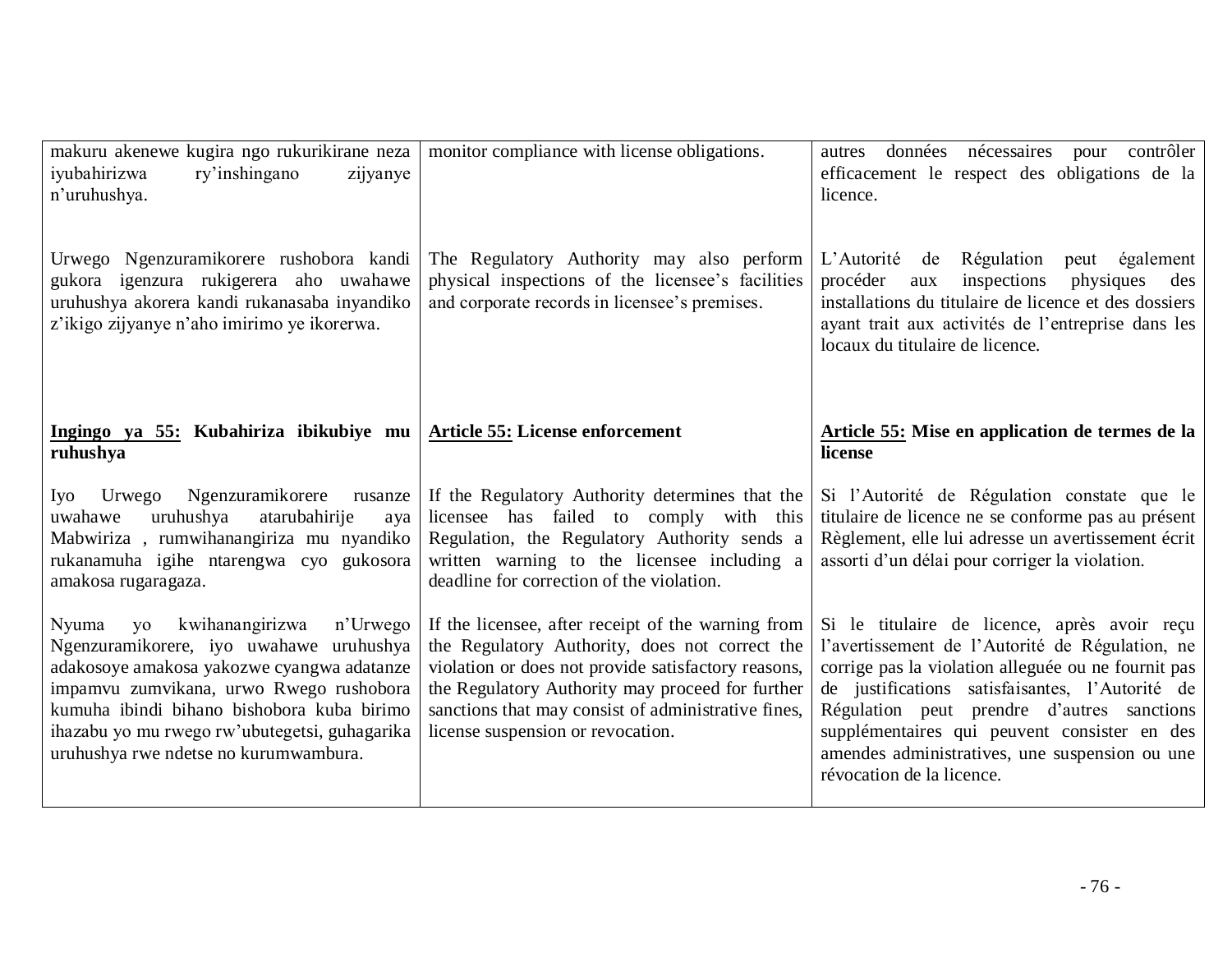| <b>UMUTWE</b><br><b>AMAKOSA</b><br><b>WA</b><br>XI:<br><b>BYO</b><br><b>MU</b><br><b>RWEGO</b><br><b>N'IBIHANO</b><br><b>RW'UBUTEGETSI</b>                                                                                                                                                                                                                                                                         | <b>CHAPTER</b><br>XI:<br><b>FAULTS</b><br><b>AND</b><br><b>ADMINISTRATIVE SANCTIONS</b>                                                                                                                                                                                                             | <b>CHAPITRE XI : FAUTES ET SANCTIONS</b><br><b>ADMINISTRATIVES</b>                                                                                                                                                                                                                                                                                   |  |
|--------------------------------------------------------------------------------------------------------------------------------------------------------------------------------------------------------------------------------------------------------------------------------------------------------------------------------------------------------------------------------------------------------------------|-----------------------------------------------------------------------------------------------------------------------------------------------------------------------------------------------------------------------------------------------------------------------------------------------------|------------------------------------------------------------------------------------------------------------------------------------------------------------------------------------------------------------------------------------------------------------------------------------------------------------------------------------------------------|--|
| Ingingo ya 56: Gukora nta ruhushya                                                                                                                                                                                                                                                                                                                                                                                 | <b>Article 56: Operating without a license</b>                                                                                                                                                                                                                                                      | <b>Article 56: Operation sans licence</b>                                                                                                                                                                                                                                                                                                            |  |
| Umuntu wese ukora ibikorwa byo gukoresha<br>bikoresha<br>imirasire<br>ibikoresho<br>ihindura<br>imiterere karemano mu gusuzuma no kuvura<br>indwara atabifitiye ruhushya afite aba akoze<br>ikosa rihanishwa ihazabu yo mu rwego<br>rw'ubutegetsi ingana n'ibihumbi magana inani<br>by'amafaranga y'u Rwanda (800.000 Frw) no<br>guhagarikirwa ibikorwa kugeza ibisabwa byose<br>byujujwe kandi ahawe n'uruhushya. | Any person who practice diagnostic and<br>radiology without a license<br>interventional<br>commits a fault and is liable to an administrative<br>fine of eight hundred thousand Rwanda francs<br>(800,000 Frw) and cessation of practices until all<br>requirements are met and a license is issued | Toute personne qui pratique la radiologie<br>diagnostique et interventionnelle sans licence<br>commet une faute et elle est passible d'une<br>amende administrative de huit cent mille francs<br>rwandais (800.000 Frw) et de la cessation des<br>pratiques jusqu'à ce que toutes les conditions<br>soient remplies et qu'une licence soit octroyée. |  |
| Ingingo ya 57: Gutumiza mu mahanga<br>ibikoresho<br>bikoresha imirasire ihindura<br>bikorwa<br>byo<br>imiterere<br>karemano<br>mu<br>gusuzuma no kuvura indwara nta ruhushya<br>rwo kubitumiza                                                                                                                                                                                                                     | Article 57: Importation of diagnostic and<br>interventional radiology equipment without<br><b>Importation authorization</b>                                                                                                                                                                         | Article 57: Importation<br>d'appareils de<br>radiologie diagnostique et de radiologie<br>interventionnelle<br>autorisation<br>sans<br>d'importation                                                                                                                                                                                                  |  |
| Umuntu wese utumiza mu mahanga ibikoresho<br>bikoresha imirasire ihindura imiterere karemano<br>mu bikorwa byo gusuzuma no kuvura indwara<br>ruhushya<br>yabiherewe<br>n'Urwego<br>nta<br>Ngenzuramikorere aba akoze ikosa rihanishwa<br>ihazabu yo mu rwego rw'ubutegetsi ingana<br>n'ibihumbi magana ane by'amafaranga y'u                                                                                       | who imports diagnostic and<br>Any person<br>radiology equipment without<br>interventional<br>approval of the Regulatory Authority commits a<br>fault and is liable to an administrative fine of four<br>hundred thousand Rwanda francs (400,000 Frw).                                               | Toute personne qui importe des appareils de<br>radiobiologie diagnostique et de radiologie<br>interventionnelle sans autorisation de l'Autorité<br>de Régulation commet une faute et est passible<br>d'une amende administrative de quatre cent mille<br>francs rwandais (400.000 Frw).                                                              |  |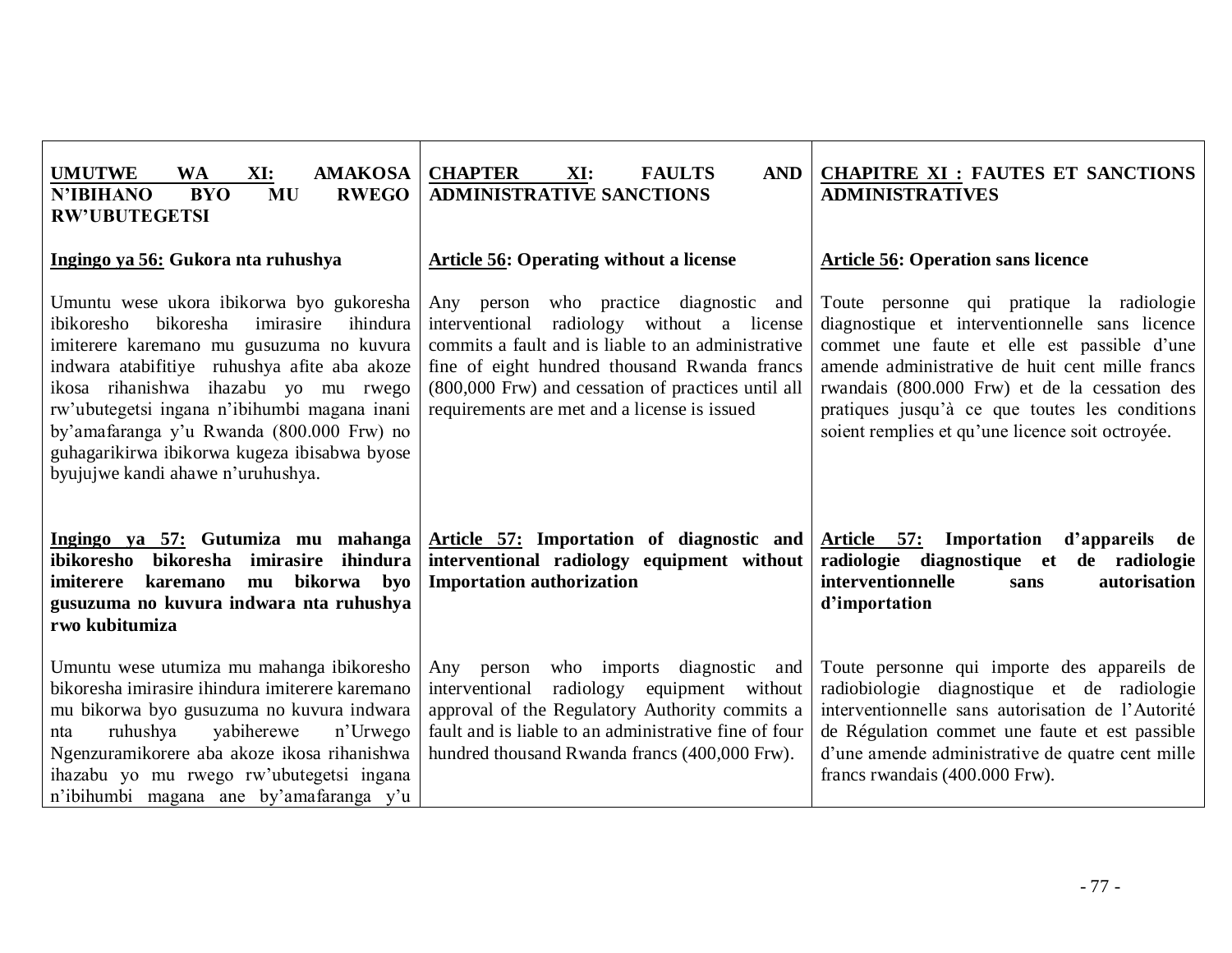| Rwanda (400.000 Frw).                                                                                                                                                                                                                                                                                                                                                                                                                                |                                                                                                                                                                                                                                                                                                                     |                                                                                                                                                                                                                                                                                                                                                                                      |
|------------------------------------------------------------------------------------------------------------------------------------------------------------------------------------------------------------------------------------------------------------------------------------------------------------------------------------------------------------------------------------------------------------------------------------------------------|---------------------------------------------------------------------------------------------------------------------------------------------------------------------------------------------------------------------------------------------------------------------------------------------------------------------|--------------------------------------------------------------------------------------------------------------------------------------------------------------------------------------------------------------------------------------------------------------------------------------------------------------------------------------------------------------------------------------|
| ya 58:<br>Guteranya<br><b>Ingingo</b><br>cyangwa<br>guhindura ibikoresho bikoresha<br>imirasire<br>ihindura imiterere karemano<br>bitabanje<br>gutangirwa uburenganzira                                                                                                                                                                                                                                                                              | Article 58: Assembling or changing radiology<br>facility without prior approval                                                                                                                                                                                                                                     | Article 58: Assemblage ou modification d'un<br>appareil de radiologie sans<br>approbation<br>préalable                                                                                                                                                                                                                                                                               |
| Umuntu wese uteranya cyangwa uhindura<br>bikoresha<br>imirasire<br>ihindura<br>ibikoresho<br>kubiherwa<br>atabanje<br>imiterere<br>karemano<br>n'Urwego Ngenzuramikorere<br>uburenganzira<br>aba akoze ikosa rihanishwa ihazabu yo mu<br>rwego rw'ubutegetsi ingana na miliyoni eshanu<br>z'amafaranga y'u Rwanda (5.000.000 Frw) no<br>guhagarikirwa ibikorwa kugeza igihe ibisabwa<br>kandi<br>akabihererwa<br>byose<br>byujujwe<br>uburenganzira. | Any person who assembles, change radiology<br>equipment without prior approval<br>of the<br>Regulatory Authority commits a fault and is<br>liable to an administrative fine of five million<br>Rwanda francs (5,000,000 Frw) and cessation of<br>activity until all requirements are met and<br>approval is issued. | modifie<br>qui monte,<br>Toute<br>personne<br>un<br>équipement de radiologie sans approbation<br>préalable de l'Autorité de Régulation commet une<br>faute et est passible d'une amende administrative<br>de cinq millions de francs rwandais (5.000.000<br>Frw) et de la cessation d'activité jusqu'à ce que<br>toutes les conditions soient remplies et<br>l'approbation octroyée. |
| Ingingo ya 59: Kuba nta byapa/ibimenyetso<br>biburira biri ahantu hose hari inzira igera<br>ku cyumba kirimo ibikoresho bikoresha<br>imirasire ihindura imiterere karemano mu<br>bikorwa byo gusuzuma no kuvura indwara                                                                                                                                                                                                                              | Article 59: Absence of warning signs at any<br>general access point to a room used for<br>diagnostic or interventional radiology                                                                                                                                                                                    | 59:<br><b>Article</b><br><b>Absence</b><br>de<br>panneaux<br>d'avertissement à tout point d'accès général à<br>utilisée<br>salle<br>pour<br><b>la</b><br>radiologie<br>une<br>diagnostique ou interventionnelle                                                                                                                                                                      |
| Umuntu wese wahawe uruhushya<br>akaba<br>adashyira ibyapa/ibimenyetso biburira ahantu<br>hose hari inzira igera ku cyumba kirimo<br>bikoresha<br>ibikoresho<br>ihindura<br>imirasire<br>imiterere karemano mu bikorwa byo gusuzuma<br>no kuvura indwara nkuko biteganywa muri aya<br>Mabwiriza aba akoze ikosa rihanishwa ihazabu                                                                                                                    | Any licensee who doesn't put appropriate<br>warning signs at any general access point to a<br>room used for diagnostic or interventional<br>radiology as provided in this Regulation commits<br>a fault and is liable to an administrative fine of<br>Two hundred thousand Rwandan francs (200,000<br>Frw).         | Tout titulaire de licence qui ne met pas en place<br>des panneaux appropriés d'avertissement à tout<br>point d'accès général à une salle utilisée pour la<br>radiologie diagnostique ou interventionnelle<br>comme prévu dans le présent Règlement commet<br>une faute et est passible d'une amende<br>administrative de deux cent mille francs rwandais                             |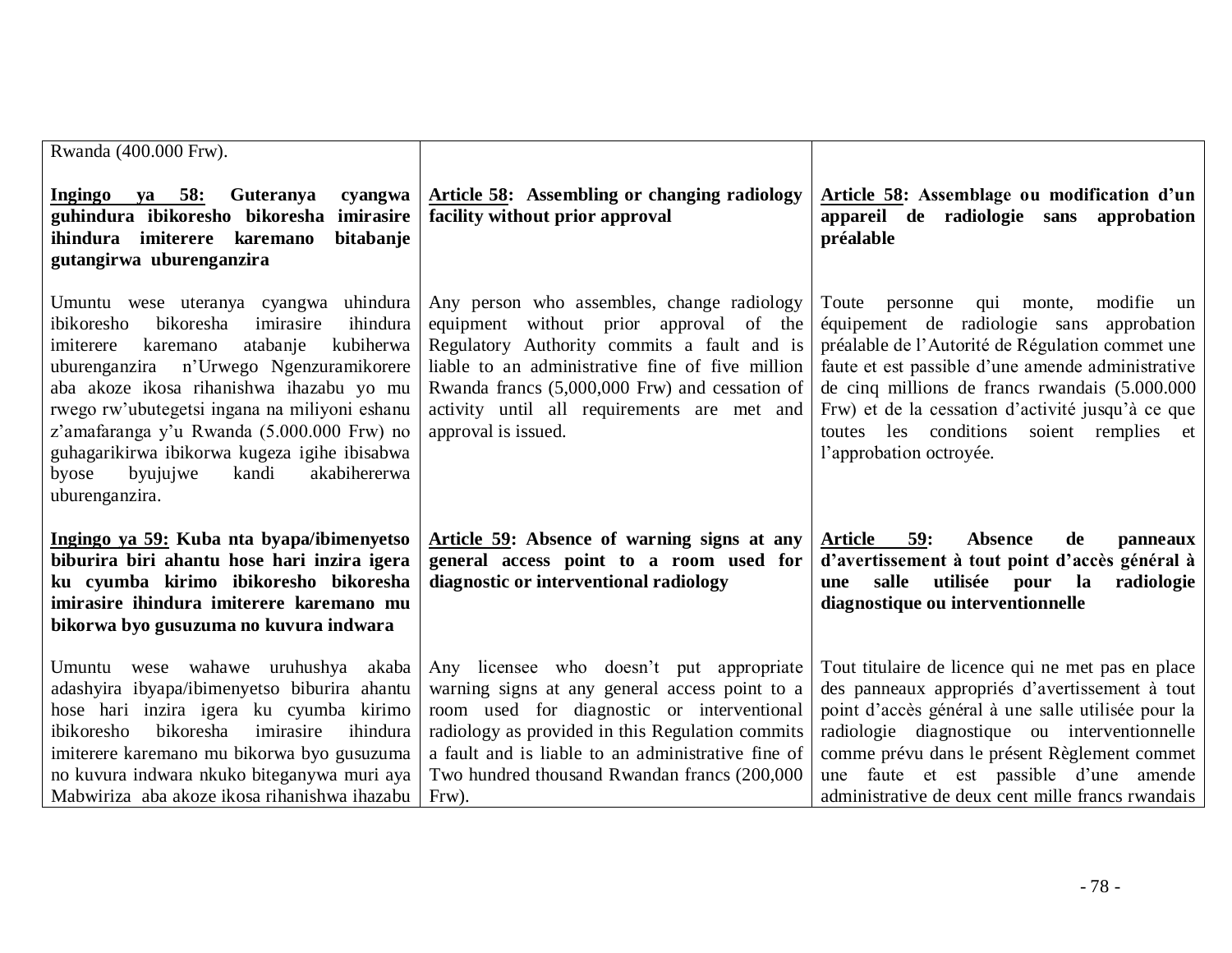| yo mu rwego rw'ubutegetsi ingana n'ibihumbi<br>magana abiri by'amafaranga y'u Rwanda<br>$(200.000$ Frw).                                                                                                                                                                                                                                                               |                                                                                                                                                                                                                                                                                                               | $(200.000$ Frw).                                                                                                                                                                                                                                                                                                                                                           |  |
|------------------------------------------------------------------------------------------------------------------------------------------------------------------------------------------------------------------------------------------------------------------------------------------------------------------------------------------------------------------------|---------------------------------------------------------------------------------------------------------------------------------------------------------------------------------------------------------------------------------------------------------------------------------------------------------------|----------------------------------------------------------------------------------------------------------------------------------------------------------------------------------------------------------------------------------------------------------------------------------------------------------------------------------------------------------------------------|--|
| bikoresho<br>Ingingo ya 60: Kuba nta<br>by'umutekano bitegetswe bihari                                                                                                                                                                                                                                                                                                 | Article 60: Lack of mandatory safety devices                                                                                                                                                                                                                                                                  | Article 60: Absence de dispositifs de sécurité<br>obligatoires                                                                                                                                                                                                                                                                                                             |  |
| Umuntu wese wahawe uruhushya akaba akora<br>adafite ibikoresho by'umutekano bitegetswe<br>biteganywa muri aya Mabwiriza aba akoze<br>rihanishwa<br>ihazabu<br>ikosa<br>mu<br>rwego<br>rw'ubutegetsi ingana n'ibihumbi magana abiri<br>by'amafaranga y'u Rwanda (200.000 Frw).                                                                                          | Any licensee who operates without mandatory<br>devices provided in this Regulation commits fault<br>and is liable to an administrative fine of two<br>hundred thousand Rwandan francs (200,000<br>$Frw$ ).                                                                                                    | Tout titulaire de licence qui opère sans disposer<br>de dispositifs obligatoires prévus par le présent<br>Règlement commet une faute et est passible d'une<br>amende administrative de deux cent mille francs<br>rwandais (200.000 Frw).                                                                                                                                   |  |
| Ingingo ya 61: Gukoresha ibikoresho<br>bikoresha imirasire<br>ihindura<br>imiterere<br>karemano bifite inenge                                                                                                                                                                                                                                                          | Article 61: Use of deficient interventional<br>radiology equipment                                                                                                                                                                                                                                            | <b>Article 61:</b> Utilisation d'appareils de radiologie<br>interventionnelle défectueux                                                                                                                                                                                                                                                                                   |  |
| Umuntu wese wahawe uruhushya akaba<br>bikoresha<br>ibikoresho<br>akoresha<br>imirasire<br>ihindura imiterere karemano mu bikorwa byo<br>gusuzuma no kuvura indwara bifite inenge aba<br>akoze ikosa rihanishwa guhagarika ako kanya<br>uruhushya yahawe kugeza igihe ya nenge<br>ikosorewe<br>burundu<br>y'ibikoresho<br>kandi<br>bikemezwa n'Urwego Ngenzuramikorere. | Any licensee who uses deficient interventional<br>radiology equipment while practicing diagnostic<br>and interventional radiology commits fault and is<br>punishable by an immediate suspension of the<br>license until deficiency of the equipment is totally<br>fixed and verified by Regulatory Authority. | Tout titulaire de licence qui utilise un appareil de<br>radiologie interventionnelle défectueux dans<br>l'exercice de la radiologie diagnostique et<br>interventionnelle commet une faute et est passible<br>d'une suspension immédiate de la licence jusqu'à<br>ce que la défectuosité de l'appareil soit totalement<br>réparée et vérifiée par l'Autorité de Régulation. |  |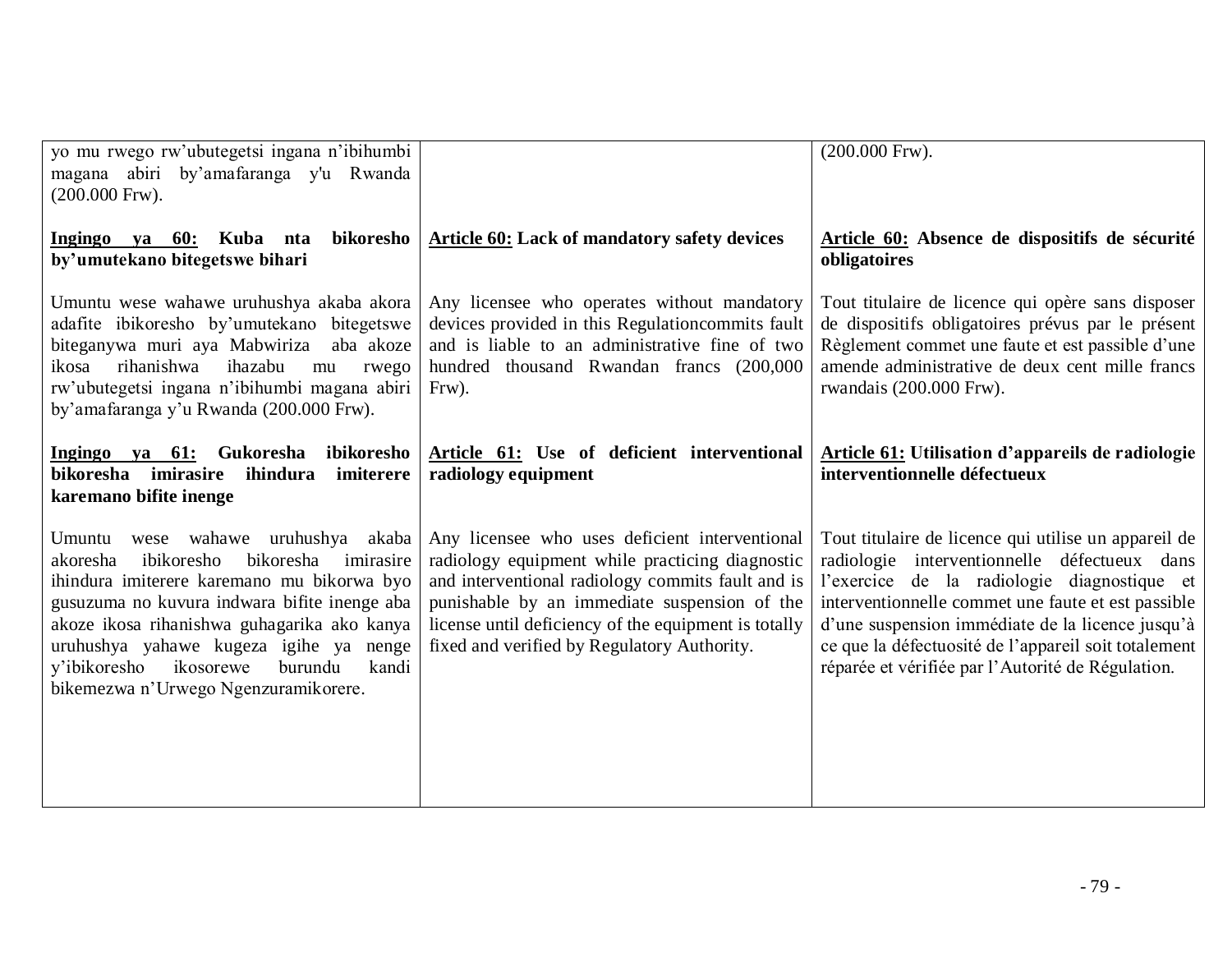| Ingingo ya 62: Kutabika inyandiko zifasha<br>kureba niba ikurikiranabikorwa n'igenzura<br>byubahirizwa                                                                                                                                                                                                                                                                                                        | Article 62: Failure to keep records of<br>monitoring and verification of compliance                                                                                                                                                                                                                                                                                                                                                                                                                                 | Article 62: Défaut de tenue de registres de<br>contrôle et de vérification de la conformité                                                                                                                                                                                       |  |
|---------------------------------------------------------------------------------------------------------------------------------------------------------------------------------------------------------------------------------------------------------------------------------------------------------------------------------------------------------------------------------------------------------------|---------------------------------------------------------------------------------------------------------------------------------------------------------------------------------------------------------------------------------------------------------------------------------------------------------------------------------------------------------------------------------------------------------------------------------------------------------------------------------------------------------------------|-----------------------------------------------------------------------------------------------------------------------------------------------------------------------------------------------------------------------------------------------------------------------------------|--|
| Umuntu wese wahawe uruhushya akaba atabika<br>inyandiko nkuko biteganyijwe muri aya<br>Mabwiriza kugira ngo zigenzurwe n'Urwego<br>Ngenzuramikorere aba akoze ikosa rihanishwa<br>ihazabu yo mu rwego rw'ubutegetsi ingana na<br>miliyoni imwe y'amafaranga y'u Rwanda<br>$(1.000.000$ Frw).                                                                                                                  | Tout titulaire de licence qui ne tient pas les<br>Any licensee who does not keep records as<br>provided in this Regulation for verification by the<br>registres prévus par le présent Règlement pour<br>Regulatory Authority commits fault and is liable<br>vérification par l'Autorité de Régulation commet<br>to an administrative fine of one million Rwanda<br>une faute et elle est passible d'une amende<br>administrative d'un million de francs rwandais<br>francs $(1,000,000$ Frw).<br>$(1.000.000$ Frw). |                                                                                                                                                                                                                                                                                   |  |
| Ingingo ya 63: Kutamenyesha Urwego<br>Ngenzuramikorere ibyago byabaye                                                                                                                                                                                                                                                                                                                                         | Article 63: Not reporting incident occurred to<br>the Regulatory Authority                                                                                                                                                                                                                                                                                                                                                                                                                                          | Article 63: Défaut d'information d'un incident<br>survenu à l'Autorité de Régulation                                                                                                                                                                                              |  |
| Umuntu<br>ufite<br>uruhushya<br><b>uwo</b><br>wese<br>ntamenyeshe Urwego Ngenzuramikorere ikintu<br>kidasanzwe cyabaye bitewe n'imikoreshereze<br>y'ibikoresho bikoresha imirasire ihindura<br>imiterere karemano mu bikorwa byo gusuzuma<br>no kuvura indwara aba akoze ikosa kandi<br>ahanishwa ihazabu yo mu rwego rw'ubutegetsi<br>ingana n'amafaranga y'u Rwanda ibihumbi<br>magana abiri (200.000 Frw). | Any licensee who does not report an incident<br>arising out of a diagnostic and interventional<br>radiology practices commits a fault and is liable<br>to an administrative fine of two hundred thousand<br>Rwanda francs (200,000 Frw).                                                                                                                                                                                                                                                                            | Tout titulaire de licence qui ne déclare pas un<br>incident survenu dans le cadre d'une pratique de<br>radiologie diagnostique et interventionnelle<br>commet une faute et elle est passible d'une<br>amende administrative de deux cents mille francs<br>rwandais (200.000 Frw). |  |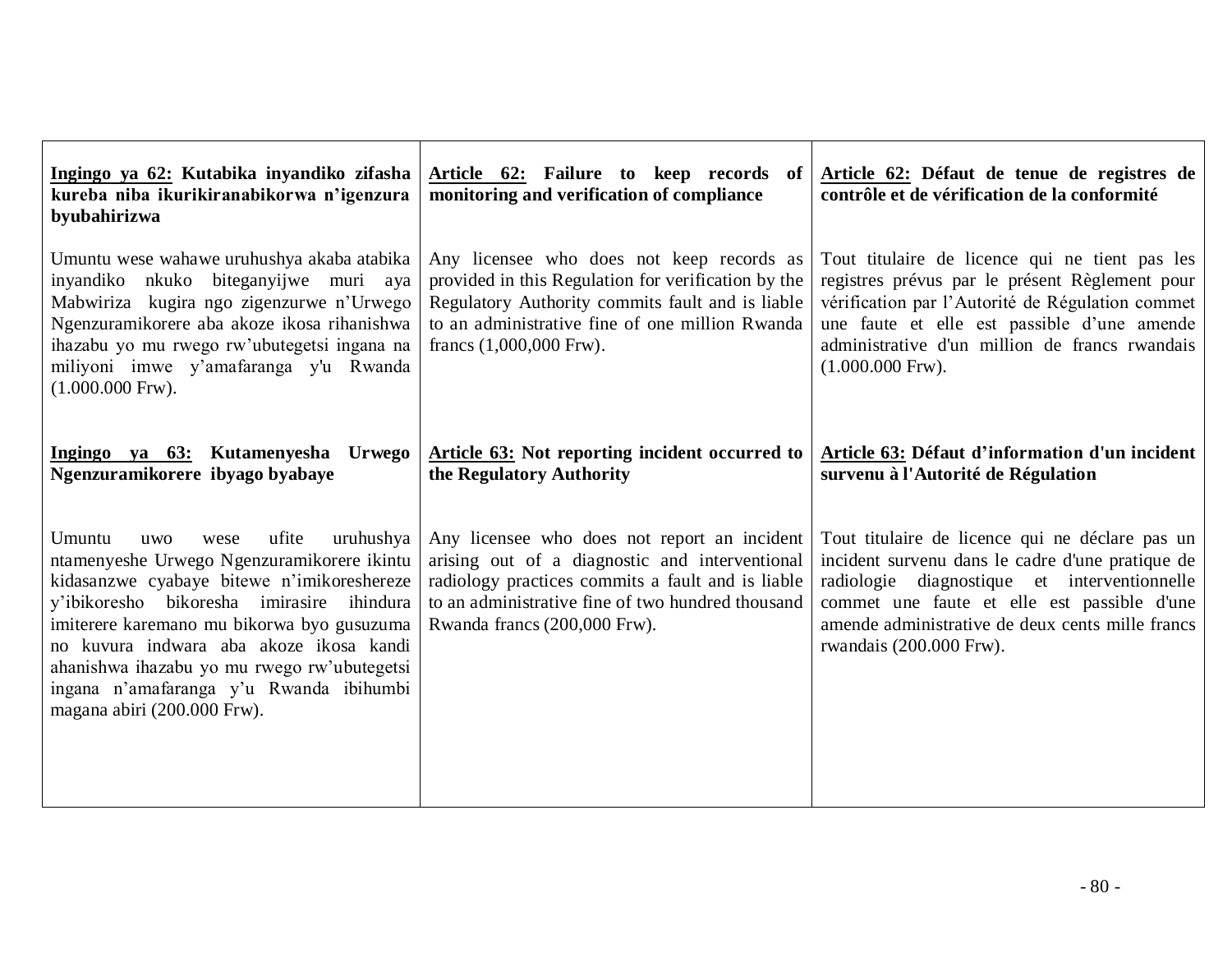| <b>INGINGO</b><br><b>UMUTWE</b><br><b>WA</b><br>XII:<br>Z'INZIBACYUHO N'IZISOZA                                                                                                                                                                                                                                                                                                                                                                                                                                                                                                | <b>CHAPTER XII:</b><br>TRANSITIONAL<br><b>AND</b><br><b>FINAL PROVISIONS</b>                                                                                                                                                                                                                                                                                                                                                                                                                                                                                                                                                                                                                                                                                                                                                                                                                          | <b>CHAPITRE</b><br>XII<br><b>DISPOSITIONS</b><br><b>TRANSITOIRES ET FINALES</b>                                                    |
|--------------------------------------------------------------------------------------------------------------------------------------------------------------------------------------------------------------------------------------------------------------------------------------------------------------------------------------------------------------------------------------------------------------------------------------------------------------------------------------------------------------------------------------------------------------------------------|-------------------------------------------------------------------------------------------------------------------------------------------------------------------------------------------------------------------------------------------------------------------------------------------------------------------------------------------------------------------------------------------------------------------------------------------------------------------------------------------------------------------------------------------------------------------------------------------------------------------------------------------------------------------------------------------------------------------------------------------------------------------------------------------------------------------------------------------------------------------------------------------------------|------------------------------------------------------------------------------------------------------------------------------------|
| Ingingo ya 64: Igihe cy'inzibacyuho ku<br>birebana n'ahantu hasanzwe hakorerwa<br>ibikorwa byo gusuzuma no kuvura indwara<br>ihindura<br>bikoresha<br>imirasire<br>imiterere<br>karemano                                                                                                                                                                                                                                                                                                                                                                                       | <b>Article 64: Transitional period for operational</b><br>diagnostic<br>interventional<br>and<br>radiology<br>facilities                                                                                                                                                                                                                                                                                                                                                                                                                                                                                                                                                                                                                                                                                                                                                                              | Article 64: Période transitoire<br>pour les<br>installations opérationnelles de<br>radiologie<br>diagnostique et interventionnelle |
| Ikigo icyo ari cyo cyose gisanzwe gikora kikaba<br>gikoresha ahantu hakorerwa ibikorwa<br>byo<br>gusuzuma no kuvura indwara<br>bikoresha<br>imirasire ihindura imiterere karemano mbere<br>y'itangazwa ry'aya Mabwiriza, gihawe igihe<br>kitarenze umwaka umwe (1) uhereye umunsi<br>aya Mabwiriza<br>atangarijweho kugira ngo<br>gihuze ibikorwa byacyo n'ingingo<br>z'aya<br>ku birebana cyane cyane<br>Mabwiriza<br>n'ibisabwa ku birebana n'imiterere itegetswe<br>y'ahantu hakorerwa ibikorwa byo gusuzuma no<br>kuvura indwara bikoresha imirasire ishobora<br>kwangiza. | Any existing entity that is already operating a<br>Toute entité qui opère déjà une installation de<br>diagnostic and interventional radiology facility<br>radiologie diagnostique et interventionnelle au<br>when this Regulation is published has a period not<br>moment de la publication du présent Règlement<br>exceeding one (1) year from the date of<br>dispose d'une période n'excédant pas un (1) an à<br>compter de la date d'entrée en vigueur du présent<br>commencement of this Regulation to align its<br>Règlement pour aligner ses activités concernant<br>activities concerning specifically the requirement<br>spécifiquement l'exigence de la conception des<br>of the design of radiological facilities with the<br>provisions of this Regulation. (n'aho ku birebana<br>installations radiologiques sur les dispositions du<br>n'ibikoresho n'abakozi se?)<br>présent Règlement. |                                                                                                                                    |
| Ingingo ya 65:<br>Ivanwaho<br>ry'ingingo<br>zinyuranyije n'aya Mabwiriza                                                                                                                                                                                                                                                                                                                                                                                                                                                                                                       | <b>Article 65: Repealing provision</b>                                                                                                                                                                                                                                                                                                                                                                                                                                                                                                                                                                                                                                                                                                                                                                                                                                                                | <b>Article 65 : Disposition abrogatoire</b>                                                                                        |
| Ingingo zose z'amabwiriza abanziriza aya kandi<br>zinyuranye na yo zivanyweho.                                                                                                                                                                                                                                                                                                                                                                                                                                                                                                 | All prior provisions contrary to this Regulation<br>are hereby repealed.                                                                                                                                                                                                                                                                                                                                                                                                                                                                                                                                                                                                                                                                                                                                                                                                                              | Toutes les dispositions antérieures contraires au<br>présent Règlement sont abrogées.                                              |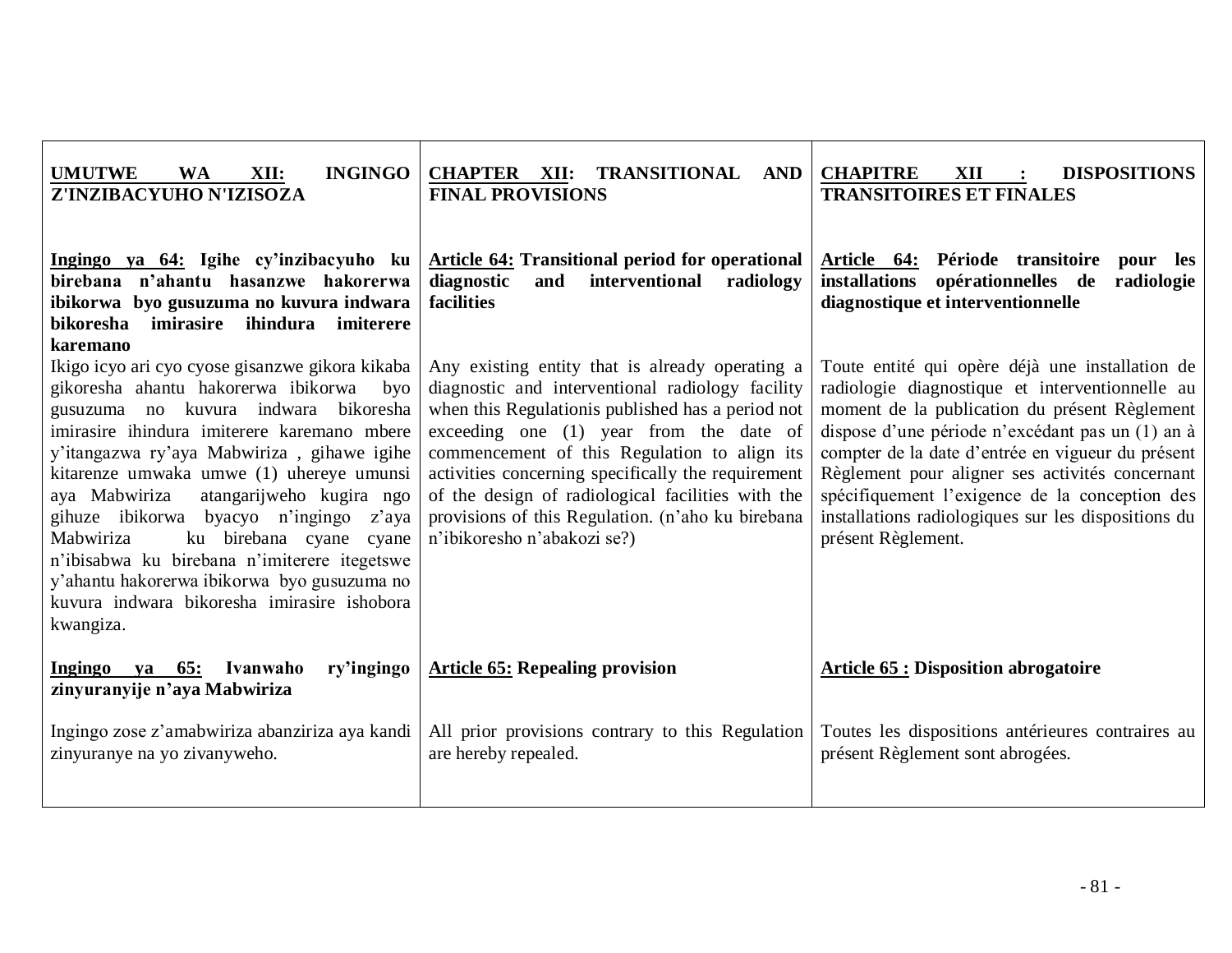| aya Mabwiriza<br>Igihe<br>Ingingo<br>ya 66:<br>atangirira gukurikizwa                                       | <b>Article 66: Commencement</b>                                                                                | Article 66: Entrée en vigueur                                                                                    |  |
|-------------------------------------------------------------------------------------------------------------|----------------------------------------------------------------------------------------------------------------|------------------------------------------------------------------------------------------------------------------|--|
| Aya Mabwiriza atangira gukurikizwa ku munsi<br>ashyiriweho umukono na Perezida w'Inama<br>Ngenzuramikorere. | This Regulation comes into force on the date of<br>its signature by the Chairperson of the Regulatory<br>Board | Le présent Règlement entre en vigueur à la date<br>de sa signature par le Président du Conseil de<br>Régulation. |  |
| Kigali, ku wa 04 Gicurasi 2021                                                                              | Kigali 04 <sup>th</sup> May, 2021                                                                              | Kigali, le 4 mai 2021                                                                                            |  |
| $(s\acute{e})$                                                                                              | $(s\acute{e})$                                                                                                 | $(s\acute{e})$                                                                                                   |  |
| <b>Dr. Ignace GATARE</b>                                                                                    | Dr. Ignace GATARE                                                                                              | <b>Dr. Ignace GATARE</b>                                                                                         |  |
| Perezida w'Inama Ngenzuramikorere                                                                           | <b>Chairperson of the Regulatory Board</b>                                                                     | Président du Conseil de Régulation                                                                               |  |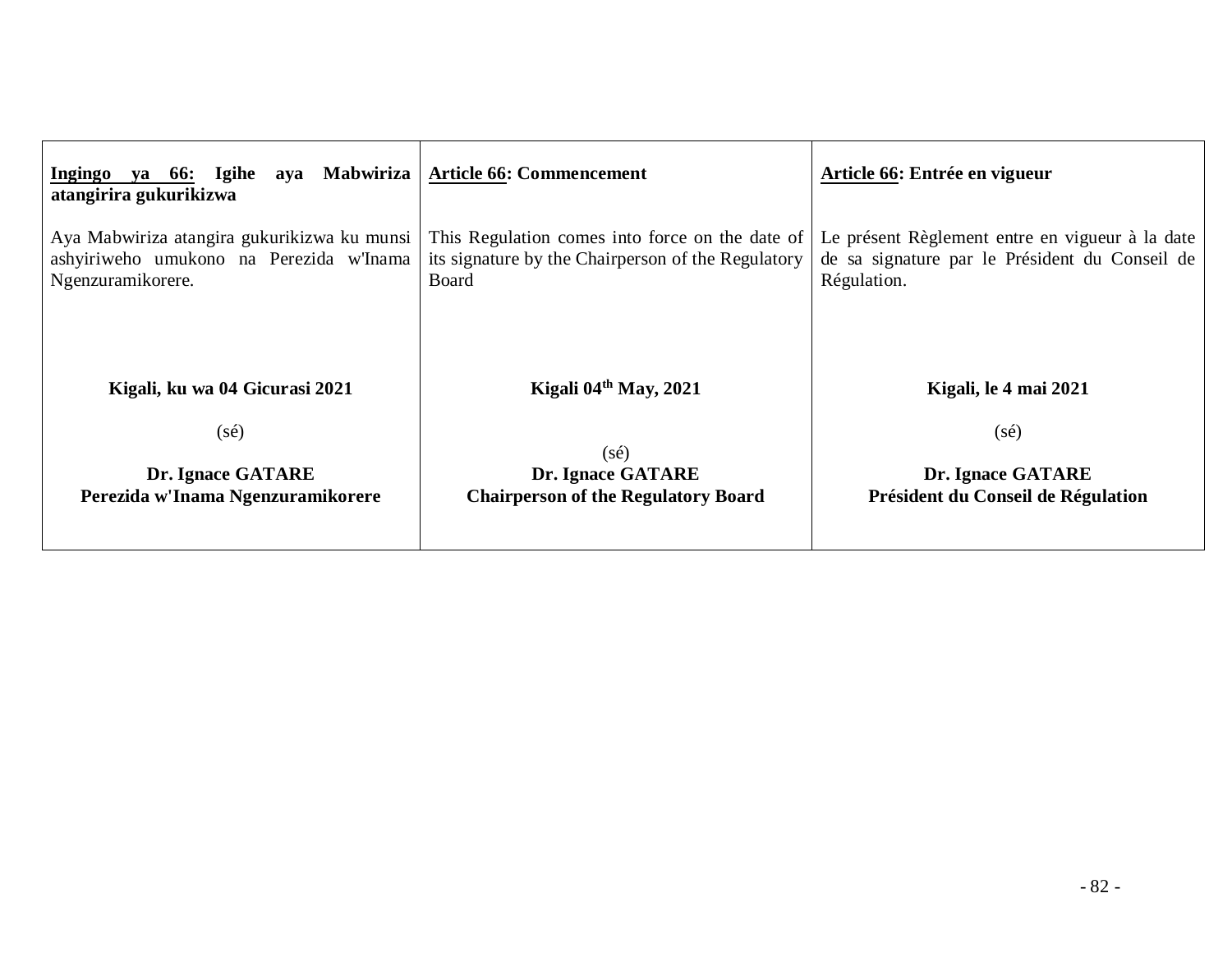|                | related<br><b>Licensed</b><br>practices<br>and<br>equipment                 | License/Authorization<br>fees/Equipment(FRW) | <b>Application</b><br>$fees$ (FRW) | <b>Validity</b>     |
|----------------|-----------------------------------------------------------------------------|----------------------------------------------|------------------------------------|---------------------|
| $\mathbf{1}$   | License to operate dental x-ray equipment<br>using intra/extra oral unit    | 200,000                                      |                                    | 5years              |
| $\mathbf{2}$   | Operate mobile x-ray equipment                                              | 150,000                                      |                                    | 3years              |
| 3              | Operate mammography equipment                                               | 150,000                                      | 40,000                             | 3years              |
| $\overline{4}$ | Operate General radiography equipment                                       | 200,000                                      |                                    | 3years              |
| 5              | Operate fluoroscopy equipment                                               | 300,000                                      |                                    | 2years              |
| 6              | Interventional<br>Radiology<br>Operate<br>equipment                         | 1,000,000                                    |                                    | 3years              |
| $\overline{7}$ | Computed<br>Operate<br>possess<br><b>or</b><br>Tomography scanner equipment | 500,000                                      |                                    | 2years              |
|                | X-ray equipment importation authorization                                   |                                              |                                    |                     |
| $\mathbf{1}$   | Import dental x-ray equipment intra/extra<br>oral unit                      | 50,000                                       |                                    |                     |
| $\overline{2}$ | Import mobile x-ray Equipment                                               | 50,000                                       |                                    | 4 <sub>months</sub> |
| 3              | Import mammography equipment                                                | 50,000                                       | No fees                            |                     |
| $\overline{4}$ | <b>Import General radiography</b>                                           | 100,000                                      |                                    |                     |
| 5              | Import a Fluoroscopic machine                                               | 150,000                                      |                                    |                     |
| 6              | Import CT scanner                                                           | 200,000                                      |                                    | 6months             |
| 7              | <b>Import Interventional Radiology equipment</b>                            | 200,000                                      |                                    |                     |

# **ANNEX I: LICENSE VALIDITY AND RELATED FEES**

# **SEEN TO BE ANNEXED TO REGULATION N<sup>o</sup>004/R/RS-NRP/RURA/2021 OF 04/05/2021 GOVERNING RADIATION PROTECTION IN DIAGNOSTIC AND INTERVENTIONAL RADIOLOGY**

**Kigali on 04th May, 2021** 

--------------Sé------------

**Dr Ignace GATARE Chairperson of the Regulatory Board**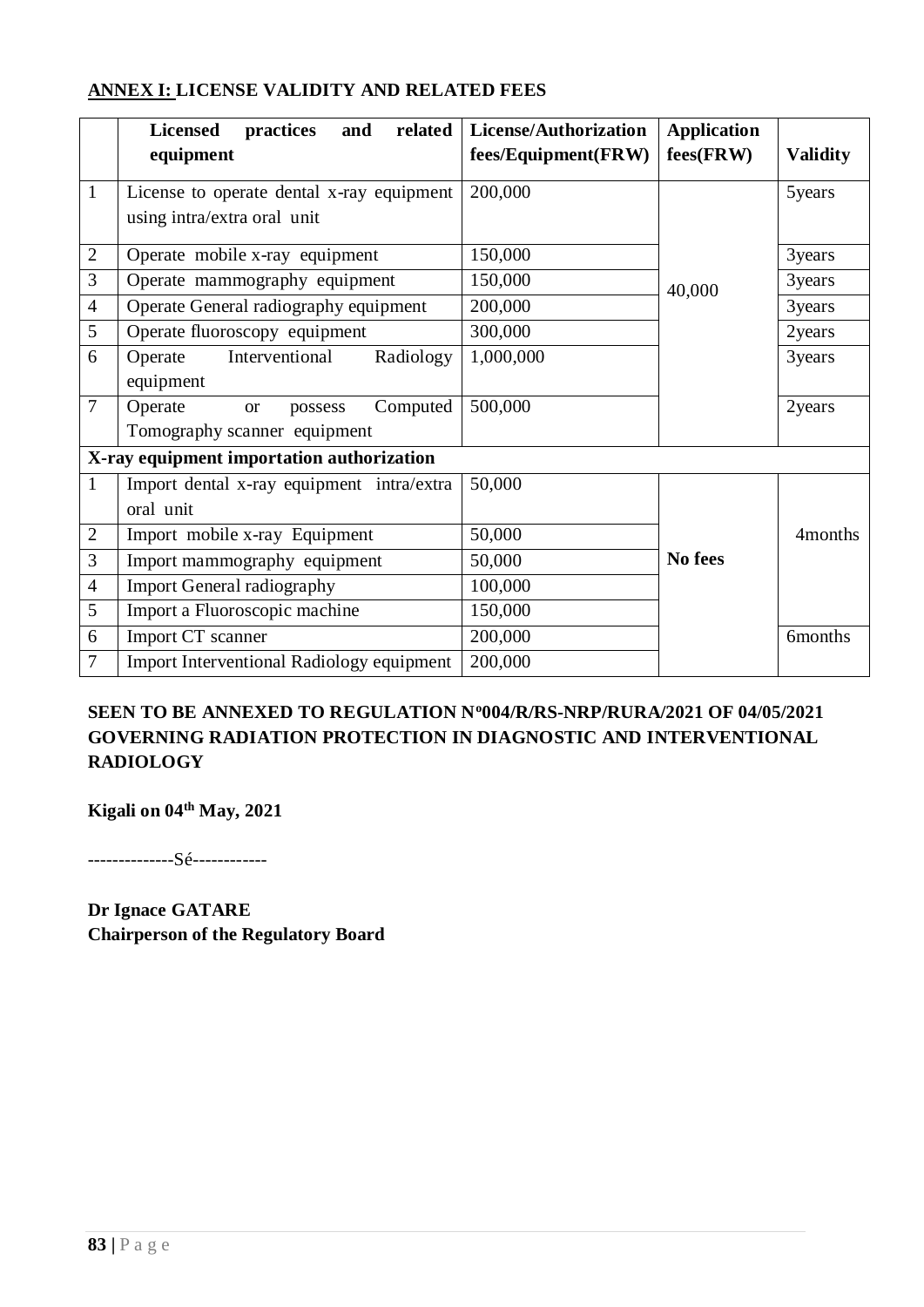# **ANNEX II: MINIMUM REQUIRED STAFF PER PRACTICE IN DIAGNOSTIC AND INTERVENTIONAL RADIOLOGY**

| <b>PRACTICE</b>                                                    | <b>NUMBER OF STAFF</b>                                                                                                |
|--------------------------------------------------------------------|-----------------------------------------------------------------------------------------------------------------------|
| Dental radiology                                                   | One radiographer and/or dentist (in case of practice with OPG, a<br>radiographer is a must) per six hours per day     |
| General Radiology                                                  | One radiographer/medical imaging officer per six hours per day                                                        |
| Fluoroscopy                                                        | One radiologist, one radiographer and one registered nurse per<br>six hours per day                                   |
| Mammography                                                        | One radiologist and one female radiographer per six hours per<br>day                                                  |
| CT scan                                                            | One radiologist, two radiographers, one registered nurse and one<br>anaesthetist per six hours per day                |
| Angiography and other cardio-<br>vascular interventional radiology | One interventional radiologist, two radiographers, one registered<br>nurse and one anaesthetist per six hours per day |

### **SEEN TO BE ANNEXED TO REGULATION N<sup>o</sup>004/R/RS-NRP/RURA/2021 OF 04/05/2021 GOVERNING RADIATION PROTECTION IN DIAGNOSTIC AND INTERVENTIONAL RADIOLOGY**

**Kigali on 04th May, 2021** 

--------------Sé------------

**Dr Ignace GATARE Chairperson of the Regulatory Board**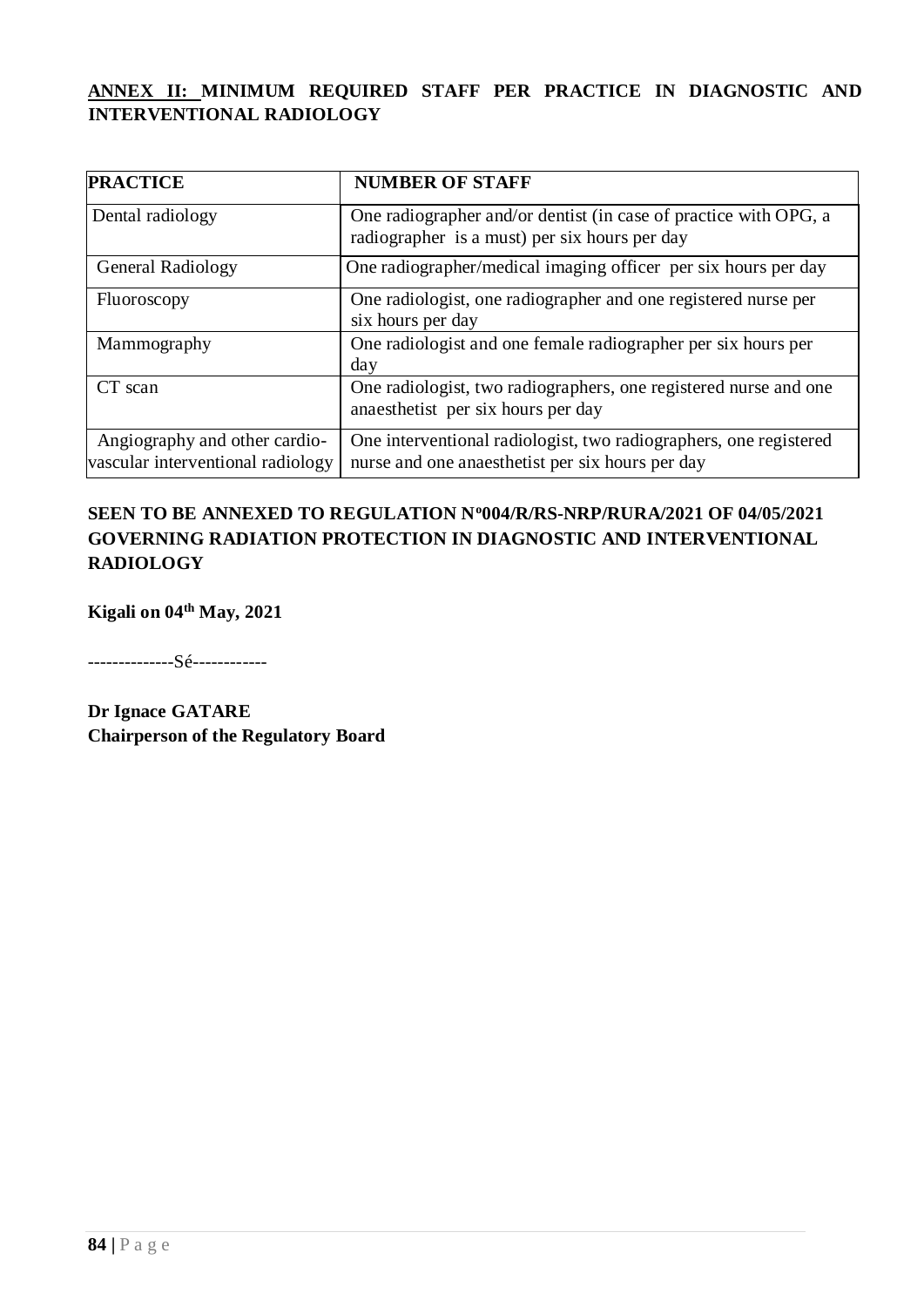## **ANNEX III: REQUIREMENTS FOR OPERATING DIAGNOSTIC AND INTERVENTIONAL RADIOLOGY FACILITIES**

#### a) **Administrative Requirements during license application**

- i. License application letter specifying the type of license requested;
- ii. Duly accomplished medical x-ray license application form;
- iii. Proof of payment of application fees;
- iv. Copy of the Official Receipt of the personal dose monitor from the provider of personnel dose monitoring service;
- v. Copies of academic and professional qualifications, contract of employment and curriculum vitae of staff;
- vi. Certificate of training of the radiologic/x-ray technologist in radiation protection if he/she acts as the radiation protection officer;
- vii. Photocopy of the business or institutional registration;
- viii. Proof of payment of license fees (upon collection of license)

#### b) **Facility design requirement during operation of the licensed facility**

- i. The floor area of the room must be at least  $20m^2$  and the ceiling 3m above the floor for General radiography, Mammography, fluoroscopy and 12 cm<sup>2</sup> for dental and  $25m^2$  for Computerized Tomography room;
- ii. Wall thickness must be equivalent to 2mm lead or plastered double solid brick walls (25cm thick) or 15cm concrete;
- iii. All doors must be lined with 2mm lead and should have an overlap of at least 2cm with the frame;
- iv. A red warning light synchronized to the machine must be fitted at the entrance to the examination room, above the door;
- v. Windows must be at least 2m above the ground outside;
- vi. An operator's control cubicle/shield fitted with a 30x 30 cm window of 2mm lead equivalent must be provided and positioned in the room such that the least possible exposure is received by the operator;
- vii. Dose rates within the control cubicle must be less than 2.5µSv per hour;
- viii. The primary wall must be at least 2.5mm thick lead with no windows on it. The darkroom must not be constructed behind this wall.

#### c) **Radiation Protection Programme**

Minimum components of Radiation protection programme:

i. Details of the operator including qualifications of Radiation Safety Officer and Qualified Experts where appropriate

- ii. Identification of the individual(s) representing the operator;
- iii. Details training in radiation protection of workers engaged in operation of the facility;

iv. A plan of the premises with an assessment of the nature, magnitude and likelihood of exposures attributable to the radiation source(s) made by the Radiation Protection Officer or a Qualified Expert; must be submitted.

v. Emergency Preparedness Plan arrangements and financial arrangements for a radiological emergency, where appropriate"